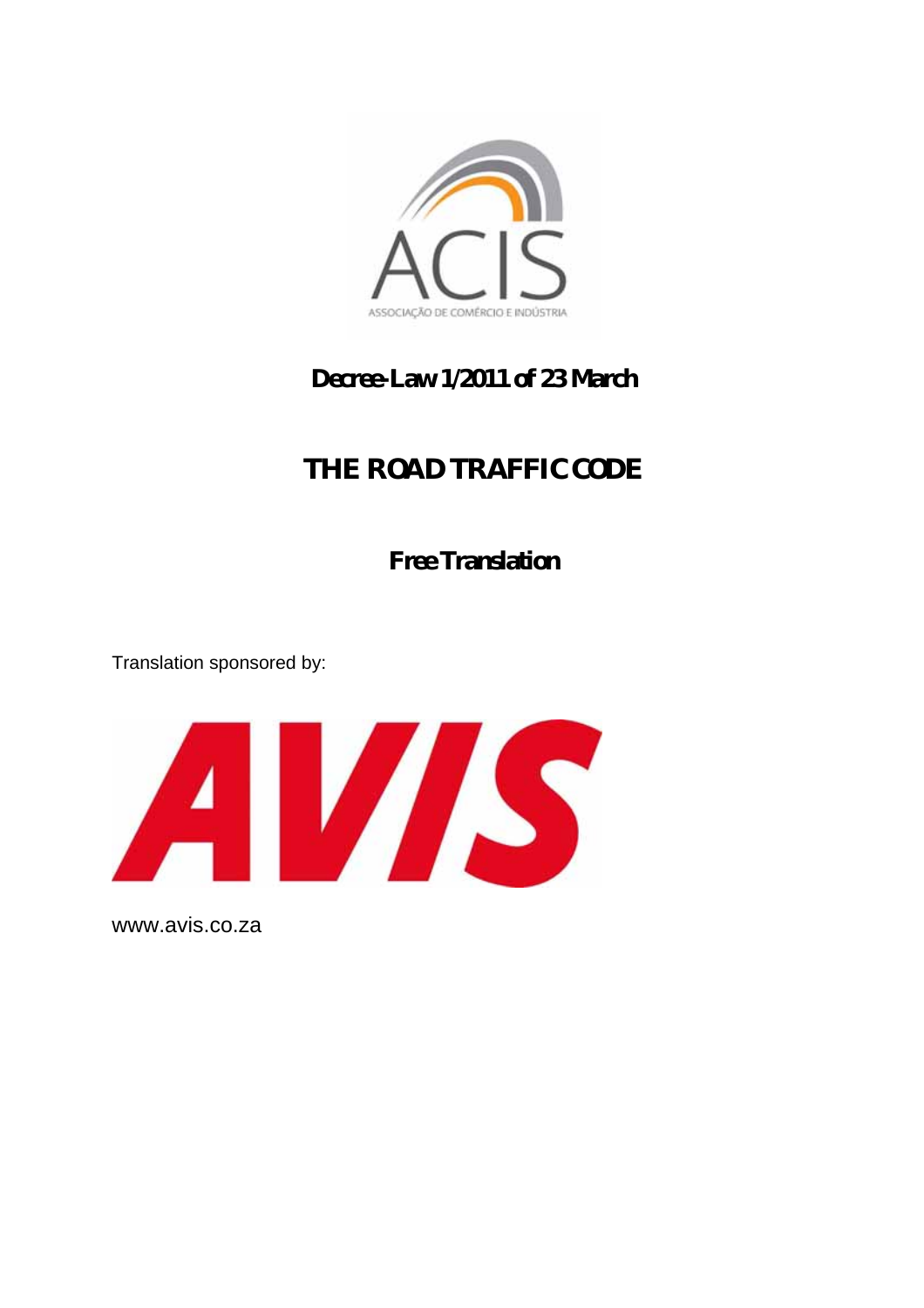## **COUNCIL OF MINISTERS**

## **Decree-Law 1/2011**

#### **of 23 March**

 The Road Traffic Code in force dates from 1954, and has not kept up to date with the increase in the number of vehicles and the development of transport techniques in Mozambique and the world.

 The efforts expended, since national independence, on adapting the road traffic legislation to the current reality, and to standards in force in the SADC region, have resulted in the approval of various diplomas which are divergent, dispersed and difficult to consult, giving rise to the need for the revision of the Road Traffic Code.

 In this context, in terms of the provisions of Article 204(1)(d) of the Constitution of the Republic, and of Article 1 of Law 5/2011, of 24 January, the Council of Ministers decrees:

## **Article 1 - Approval of the Road Traffic Code**

The Road Traffic Code, attached hereto, and forming an integral part of this Decree-Law, is approved.

#### **Article 2 - Revocatory force**

1. The Road Traffic Code approved by Decree-Law 39 672, of 20 May 1954, and the following legal diplomas, are revoked:

- a) Decree-Law 45 299, of 9 October 1963,
	- b) Decree 33/77, of 6 August,
	- c) Decree 7/80, of 14 November,
	- d) Decree 17/96, of 28 May,
	- e) Decree 56/96, of 28 May,
	- f) Decree 20/98, of 12 May,
	- g) Decree 11/2002, of 28 May,
	- h) Decree 13/2002, of 6 June.
- 2. All legislation which contradicts this Decree-Law is also revoked.

## **Article 3 - Entry into Force**

This Decree-Law enters into force one hundred and eighty days after its publication.

Approved by the Council of Ministers, on 23 March 2011.

For publication.

The President of the Republic, Armando Emílio Guebuza.

Translation sponsored by www.acismoz.com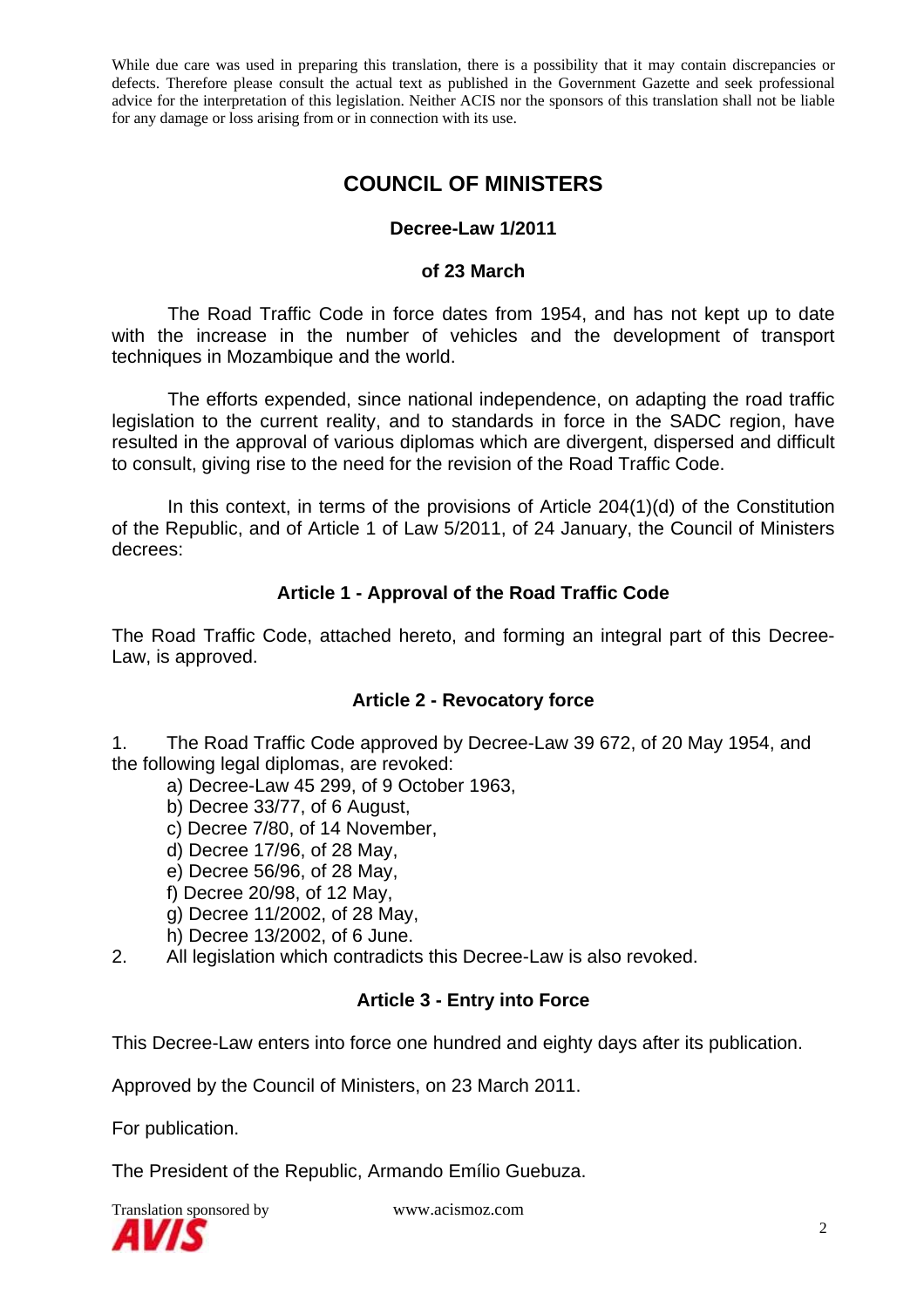## **ROAD TRAFFIC CODE**

## **TITLE I - General Provisions**

## **Article 1 - Definitions**

The terms utilized in this Road Traffic Code and in complementary legislation have the meanings contained in the glossary constituting Annexure 1, which forms an integral part thereof.

## **Article 2 - Scope of application**

The provisions of this Code are applicable to transport on roads which are within the public ownership of the State, and on roads which are privately owned, when these are open for public transport, as regards everything which has not been specially regulated by agreement concluded with the respective owners.

#### **Article 3 - Freedom of transport**

- 1. On the roads referred to the previous article, circulation is unrestricted, subject to the restrictions contained in this Code and complementary legislation.
- 2. Acts which impede or hinder traffic, or compromise the security or the convenience of road users, must be refrained from.
- 3. Any person performing acts with the intention of impeding or hindering the circulation of motor vehicles, shall be penalized by way of fine of Mt 3,000, if a more serious sanction is not applicable in terms of another legal provision.

## **Article 4 - Placement of obstacles on a public roadway**

- 1. The placement of obstacles which may impede or hinder traffic and compromise the security and convenience of road-users, is prohibited.
- 2. A contravention of the provisions of this number is punishable by a fine of 1,000 Mt.

## **Article 5 - Use of a public roadway for other purposes**

1. The utilization of public roadways for the holding of parties, processions, competitive sporting events or any other activities which may affect normal traffic, requires the authorization of the Governor of the Province, on the national roads on which the event takes place, and of the district administrators or heads of administrative posts, or presidents of municipal councils, within towns, as per each situation.

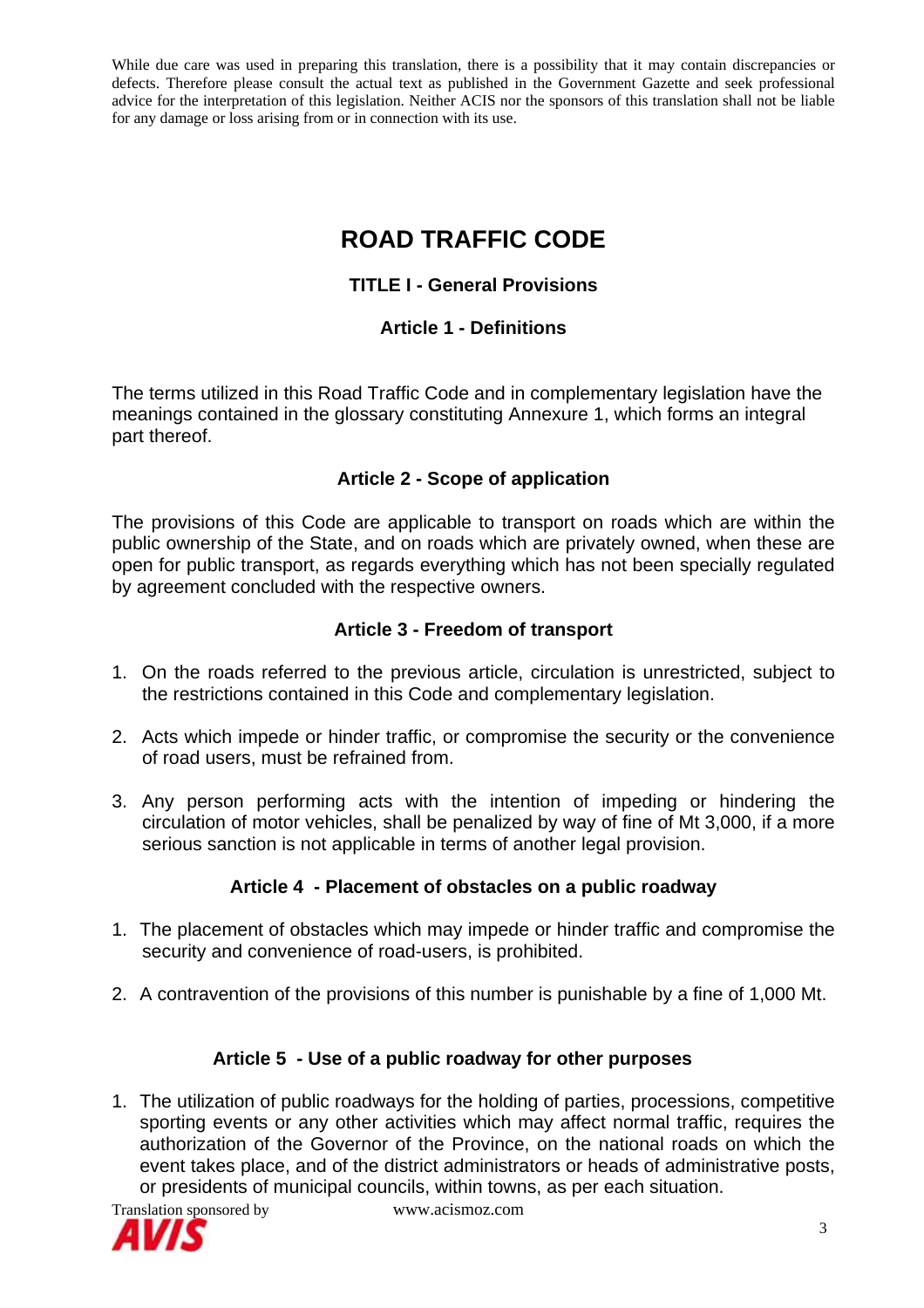- 2. The Governor of the Province in which these events are to take place shall be responsible to provide the necessary policing.
- 3. The National Vehicle Institute (INAV) (INAV) shall be responsible for the issuing of an opinion on the conducting of competitive sporting events on public roadways, as regards those aspects relating to the flow of traffic, and road safety.
- 4. A contravention of the provisions of number 1 of this Article is punishable by a fine of 5000,00 Mt, and the offender shall reimburse the State for consequential damage to the public roadway.

## **Article 6 - Traffic suspension**

- 1. A traffic suspension shall only be ordered for reasons of security, serious emergency, or road works, or for the purpose of attending to the maintenance of surfaces, installations and works of art, and may relate only to a part of the road, or to vehicles of a certain type, weight or dimension, and communication between locations served by the road shall, whenever possible, be duly guaranteed.
- 2. Application for a traffic suspension, on national roads, shall be submitted to the National Vehicle Institute (INAV) (INAV) and in the case of local roads, to the Municipalities.
- 3. The entity which orders the suspension, shall announce it to the public at least three days in advance, always indicating its location, and probable duration.
- 4. In cases resulting from urgent and unforeseen motives, immediate suspension may be ordered, and the public announcement made as soon as possible thereafter.
- 5. No paved road may be delivered, after its construction, or reopened for traffic, after the performance of road works or maintenance, until it has been duly signposted, vertically and horizontally, in such a manner as to ensure that it is adequately safe for circulation.
- 6. The use of transversal undulations and sounders in order to reduce speed, is prohibited, except in those cases specially defined by the competent body or entity, within the standards and criteria established by the National Vehicle Institute (INAV) (INAV).

#### **Article 7 - Temporary or permanent prohibition on the circulation of certain vehicles**

1. Whenever abnormal traffic circumstances exist, the circulation of certain types of vehicles or of vehicles which transport certain goods may be temporarily prohibited, by regulation

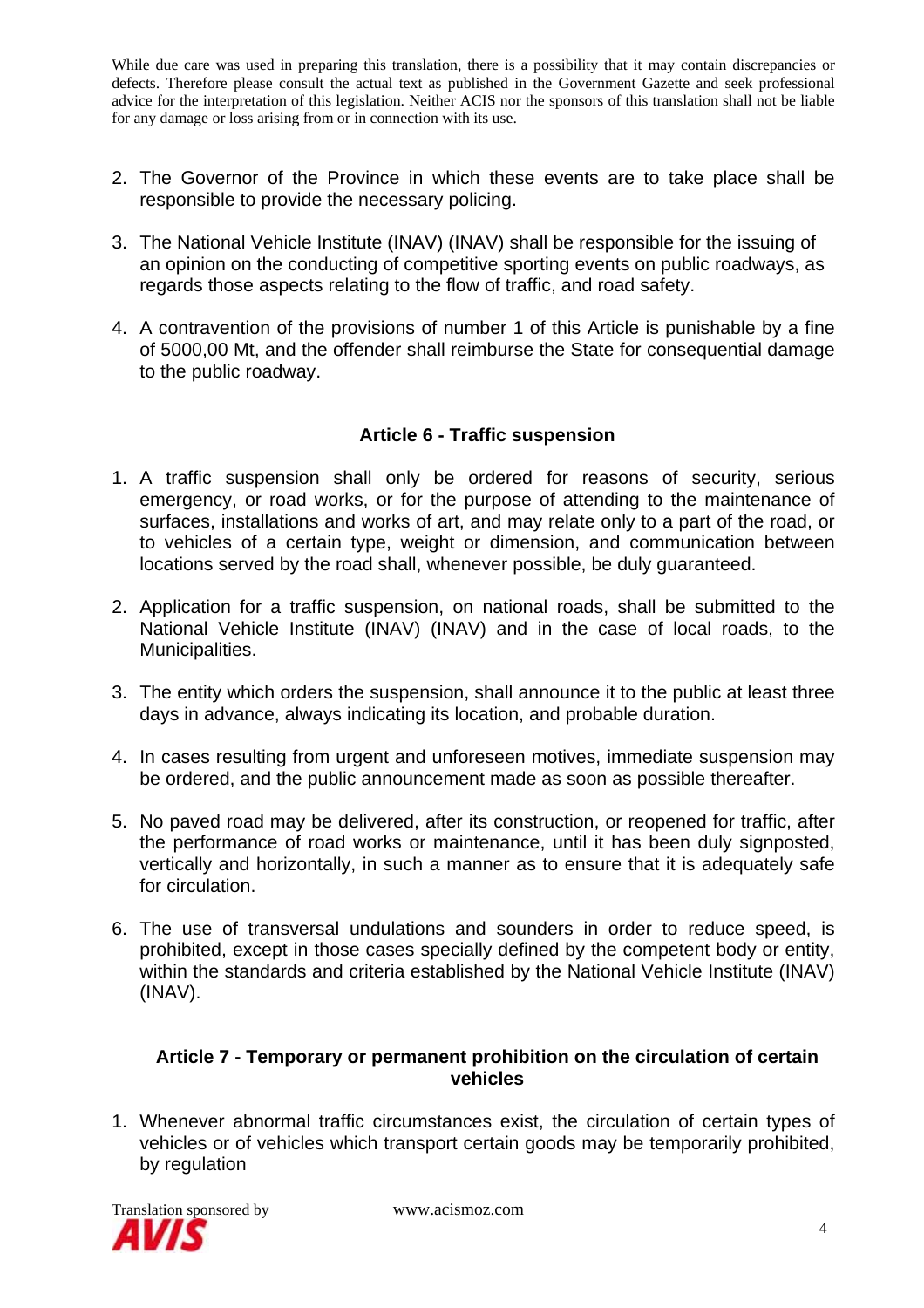- 2. The movement of certain types of vehicles or of those used for the transport of certain goods, on all, or only certain public roadways, may also be made conditional by regulation, either temporarily or permanently.
- 3. The prohibition or the setting of conditions referred to in the previous numbers shall be preceded by publication, by way of social communication, the distribution of brochures in affected areas, the displaying of informational posters, or other adequate measures.
- 4. A contravention of the provisions of numbers 1 and 2 is punishable by a fine of 1,000 Mt, and vehicles shall be prohibited from continuing their travels until the end of the period for which the prohibition is in force.

## **Article 8 - Traffic regulation**

- 1. The Minister overseeing the transport sector shall approve the regulations necessary for the effective enforcement of this Code, except for those approved by the Government.
- 2. Traffic regulation within towns shall be the responsibility of the respective administrative bodies or Municipalities, and shall be done by way of transport ordinances, which shall be published after the approval of their respective drafts by the NVI.
- 3. Once the relevant Municipality has been heard, the National Vehicle Institute (INAV) (INAV) may propose measures which it deems necessary for traffic regulation within any town, to the Minister overseeing the transport sector. The opinion of the Municipality may be dispensed with, if it is not given within a period of forty five days, counting from the date on which the request was submitted to it.

## **Article 9 - Traffic control**

- 1. Traffic control is the responsibility of:
	- a) The National Vehicle Institute (INAV) (INAV), on all roads;
	- b) Administrative bodies or Municipalities, within towns.
- 2. The National Vehicle Institute (INAV) (INAV) may, however, take upon itself the control of traffic within towns in the case of festivities, public protests, competitive sporting events or other occurrences which require the adoption of exceptional measures, and the traffic police (PT) shall participate in the enforcement of these measures, whenever their collaboration is requested.

## **Article 10 - Traffic Oversight**

1. The overseeing of compliance with the provisions of this code, and other transport legislation, shall, without prejudice to other entities with specific responsibility, be the responsibility of:



Translation sponsored by www.acismoz.com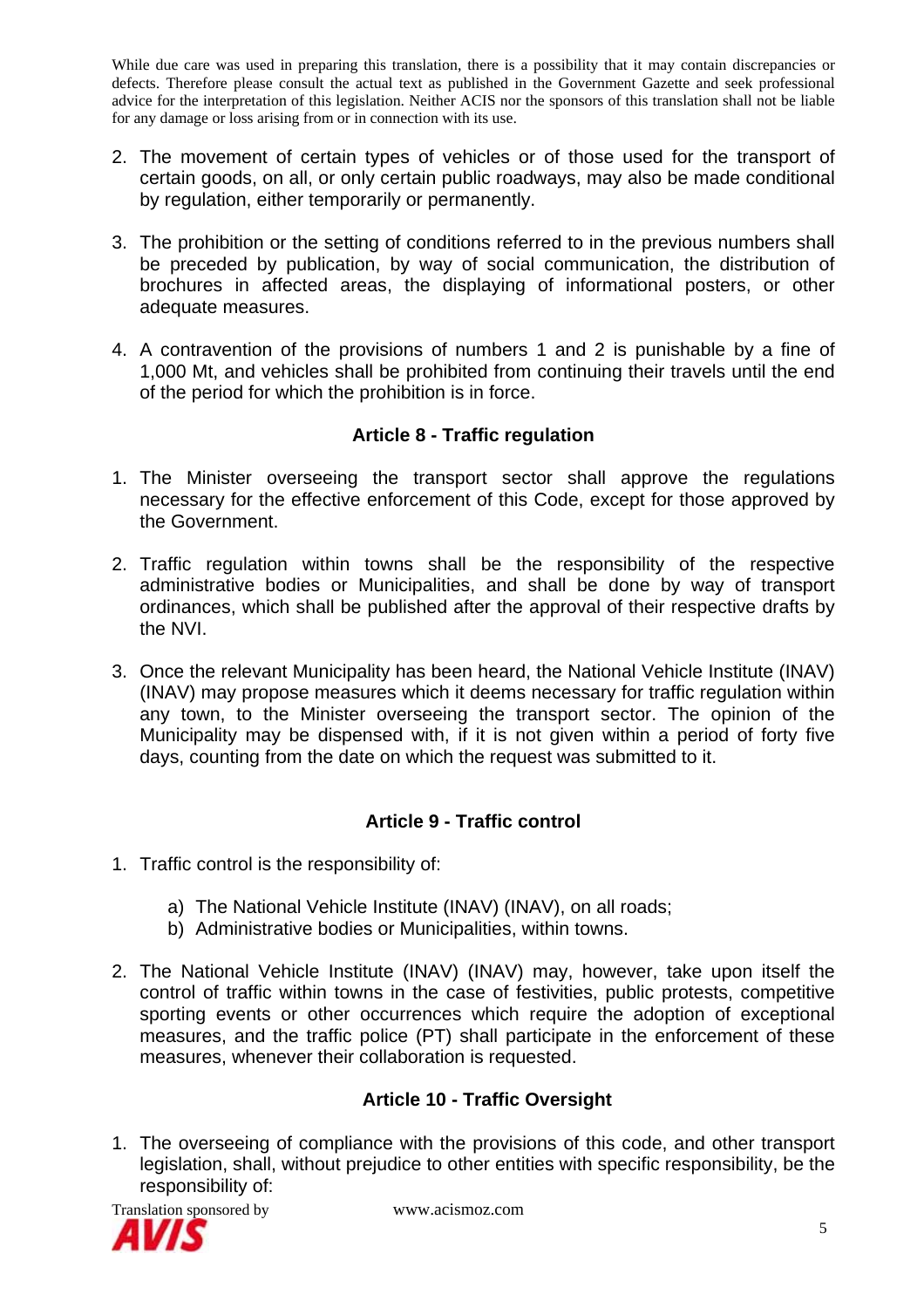- a) The traffic police (PT);
- b) The National Vehicle Institute (INAV) (INAV);
- c) The National Roads Administration (ANE), in the case of national roads; and Municipalities, in the case of municipal roads, streets, and rural roadways.
- 2. Traffic police (PT) agents shall carry identification, with their name and number visible on their uniform, on terms to be regulated.
- 3. The entities referred to in lines b), c) and d), while on service missions, shall bear identification cards, in the format contained in Annexure II to this Code, and have the right to use and bear defensive weapons.
- 4. The entities referred to in lines a), b), c) and d), when on service missions, have the right to travel, without making any payment, on public transport.
- 5. Conditions for the use of private transport by the entities referred to in the previous number shall be set out in regulations.
- 6. The National Vehicle Council (CNV) shall be responsible for harmonizing and coordinating the exercise of this competency by the entities listed above, and shall issue the instructions necessary for this purpose.

#### **Article 11 - Obedience towards overseeing agents**

- 1. All drivers of vehicles or animals shall be obliged to stop whenever a police authority or any of its agents, wearing the appropriate uniform and identification, as set out in no. 2 of the previous Article, indicates that they shall do so.
- 2. In the absence of police authorities or agents, authorities commanding military forces on a public roadway, when travelling in a military column, shall be competent to give the signal to stop referred to in the previous number, to the extent necessary to ensure that these forces may travel without interruption.
- 3. A contravention of the provisions of this Article is punishable by a fine of 1,000 Mt, except in the case in which an offender is late in complying with the signal to stop, in which case the fine shall be 500,00 Mt.

## **Article 12 - Signposting on public roadways**

- 1. Public roadways shall be conveniently signposted at the places in which driving or parking is prohibited or subject to restrictions, and also where there are obstacles, concealed bends, intersections, junctions and level crossings, or other circumstances which require the special precaution of drivers.
- 2. Permanent signposting shall be the responsibility of the National Roads Administration (ANE), on national roads, and of the Municipalities, in the case of privately owned municipal roads, streets and paths, when open to public traffic, and

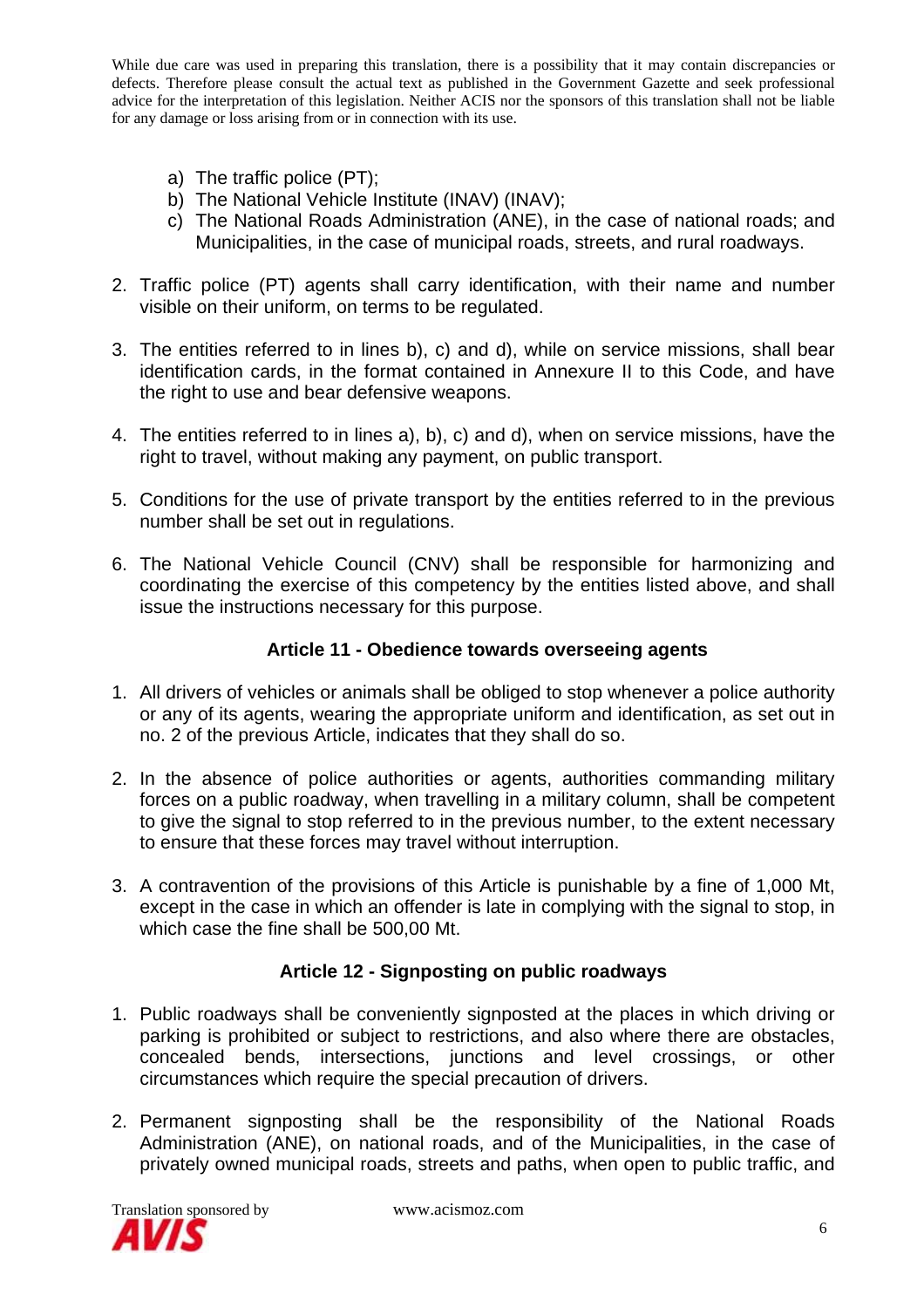in any of these cases, the National Vehicle Institute (INAV) shall approve the respective designs.

- 3. Obstacles shall be signposted by those who caused them, so as to make them clearly visible, and at the distance required to avoid any accident.
- 4. A contravention of the provisions of this number is punishable by a fine of 10,000.00 Mt.
- 5. No public road may be opened, or reopened, without its respective signposting having been approved by the National Vehicle Institute (INAV), and this Institute may order the retraction or alteration of any signposting which is unsafe for traffic.
- 6. When, for urgent reasons, traffic on a public roadway has been interrupted or made conditional, the authority which caused the interruption or imposed the conditions shall report this to the National Roads Administration (ANE), or the Municipalities, as the case may be.
- 7. A contravention of the provisions of the previous number is punishable by a fine of 5.000,00 Mt.

## **Article 13 - Traffic Signs**

- 1. The colors and forms of traffic regulating signs shall be regulated, in accordance with regional protocols and international convent*i*ons in force.
- 2. Licenses shall not be issued for the placing or inscription, on public and adjacent roadways, of any pictures, advertisements, posters or other advertising media which may be confused with traffic regulating signs, or impair their visibility or recognition, or the visibility of bends, intersections or junctions.

## **Article 14 - Hierarchy of rules**

- 1. Rules indicated on signs prevail over general traffic rules.
- 2. The hierarchy of rules derived from signposting, is the following:
	- a) Rules of temporary signposting, which modify the normal road use regime;
	- b) Rules resulting from illuminated signs;
	- c) Rules resulting from vertical signs;
	- d) Rules resulting from road markings.
- 3. The orders of traffic regulating agents prevail over rules resulting from signs and over traffic rules.
- 4. The violation of the rules which must be complied with, is prohibitive, and shall be punishable by way of a fine of 1,000 Mt.

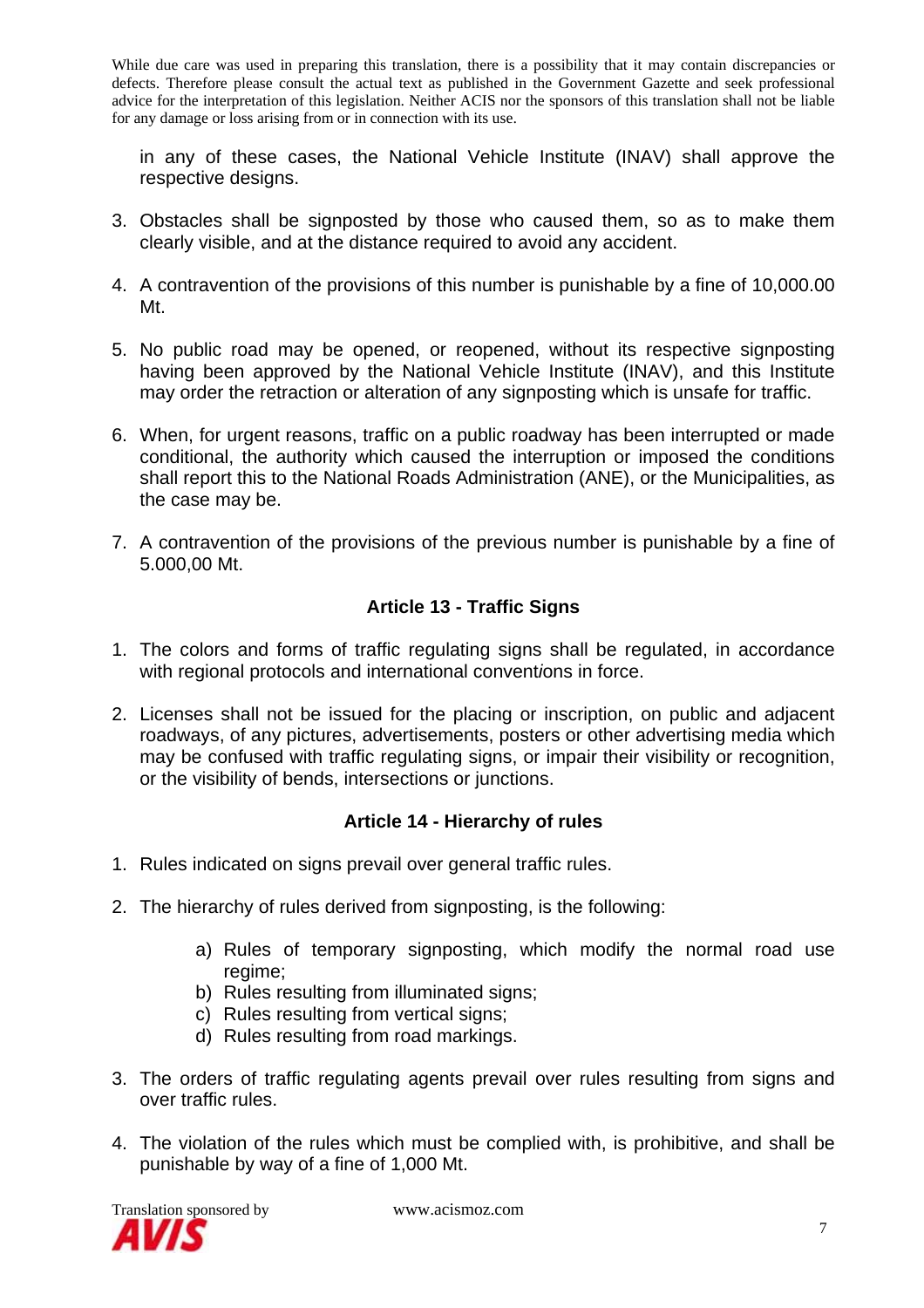## **Article 15 - Priority vehicles**

- 1. The drivers of priority vehicles may, if necessary, fail to observe traffic rules and signs, with the exception of signals given by traffic regulating agents.
- 2. Notwithstanding, the drivers of priority vehicles may not, under any circumstance, place other road-users in danger, and shall in particular be obliged to suspend their onward travel at traffic-regulating red lights, or in the case of an obligatory signal to stop at an intersection or junction, but may proceed, after having taken the necessary precautions, without waiting for the signal to change.
- 3. Priority vehicles are considered to be those which are driven on an urgent first-aid mission, and government entourages, adequately signaling their travel.
- 4. A contravention of the provisions of this Article is punishable by a fine of 1.000,00 Mt.

## **TITLE II - Transport of Vehicles and Animals**

## **CHAPTER I - Common provisions**

## **SECTION I - General Rules**

## **Article 16 - Circulation of vehicles and animals**

- 1. Any vehicle or animal in motion on a public roadway shall have a driver, except in the cases set out in this code for convoys, trailers and herds of animals.
- 2. Drivers shall, while driving, refrain from performing any acts which may prejudice the safety of their driving.
- 3. Drivers shall not drive around with part of their body outside of the vehicle.
- 4. A contravention of the provisions of this Article is punishable by a fine of 1.000,00 Mt.

## **Article 17 - Direction of travel**

- 1. Vehicles or animals shall be driven on the left of carriageways, and as close as possible to shoulders or sidewalks but at the distance from these required to avoid any accident.
- 2. In the case of manifest necessity, except as provided for in local regulations, the right hand side of the carriageway may be used for overtaking or changing direction of travel.
- 3. A contravention of the provisions of this Article is punishable by a fine of 1.000,00 Mt.

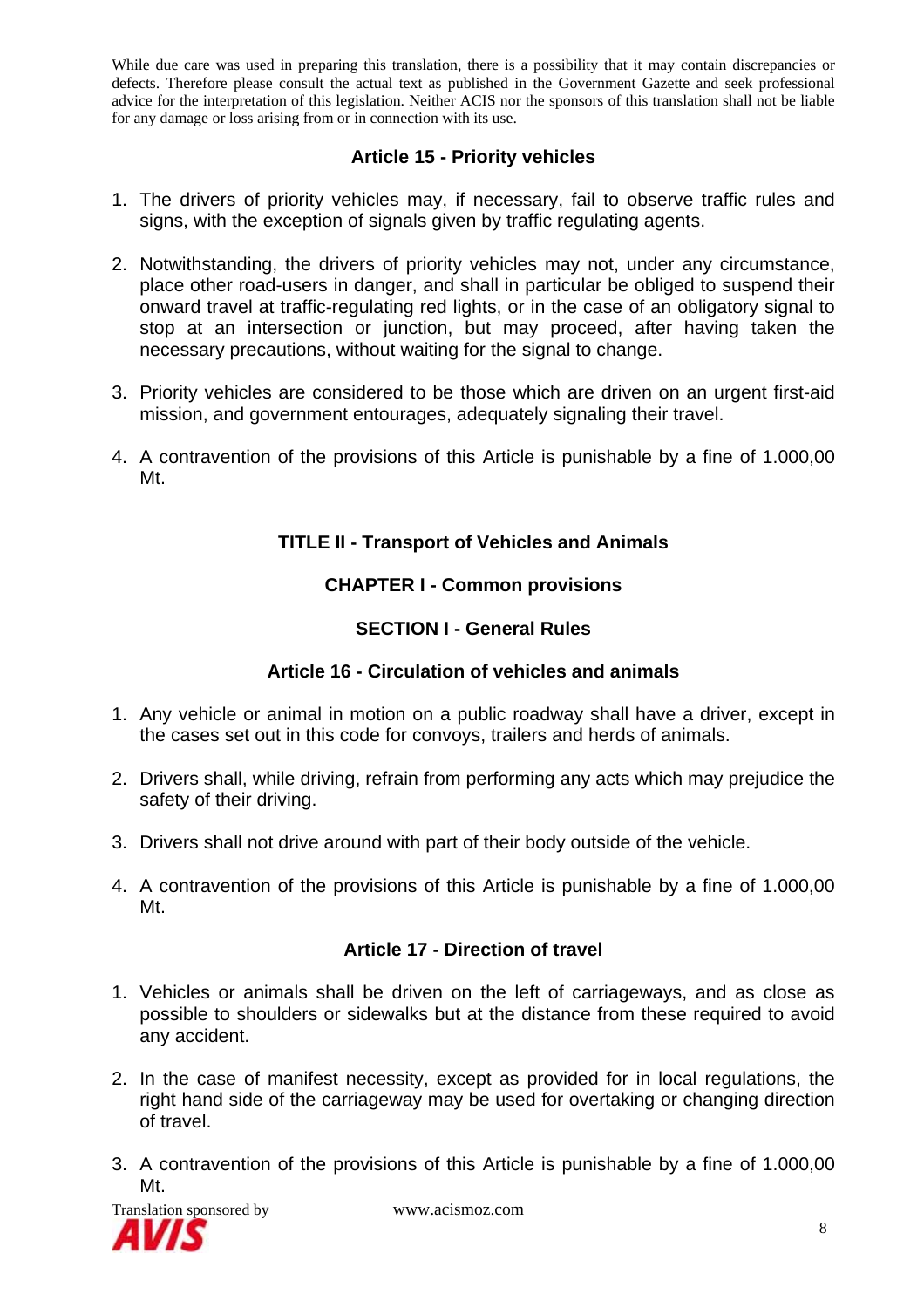## **Article 18 - Multiple traffic lines**

- 1. Whenever it is possible for two or more lines of traffic to travel in the same direction, this shall be done in the furthest left-hand lane, and the other may be used if there is no space in that lane, and also for overtaking or changing direction of travel.
- 2. In the towns, a driver may use the lane most convenient for his purposes, and may only change lanes after having taken the necessary precautions, for the purpose of changing direction of travel, overtaking, stopping or parking.
- 3. A contravention of the provisions of this Article is punishable by a fine of 1.000,00 Mt.

### **Article 19 - Commencement of travel**

- 1. Drivers may not start, or recommence driving, without the necessary advance signaling of their intention, and without adopting the precautions necessary for the avoiding of any accident.
- 2. A contravention of the provisions of this Article is punishable by a fine of 1.000,00 Mt.

#### **Article 20 - Distance between vehicles**

- 1. The driver of a vehicle en route shall maintain a distance between his vehicle and that which precedes him, which is sufficient for the avoiding of accidents in the case of the sudden stop or slowing down of his vehicle.
- 2. The driver of a vehicle en route shall maintain a lateral distance between his vehicle, and vehicles travelling on the same carriageway, in the same or opposite direction, which is sufficient for the avoiding of accidents.
- 3. A contravention of the provisions of this Article is punishable by a fine of 1,000.00 Mt.

#### **Article 21 - Shoulders and sidewalks**

- 1. Vehicles and animals may cross shoulders or sidewalks, provided that access to buildings requires it, except as provided for in local regulations.
- 2. A contravention of the provisions of this Article is punishable by a fine of 500.00 Mt.

#### **Article 22 - Traffic at intersections, junctions and traffic circles**

1. At intersections, junctions and traffic circles, traffic shall flow so as to keep the central part thereof, or boards, poles, directional islands or similar devices, on the right hand side, provided that they are placed on the centre line of the road on which vehicles or animals are travelling.

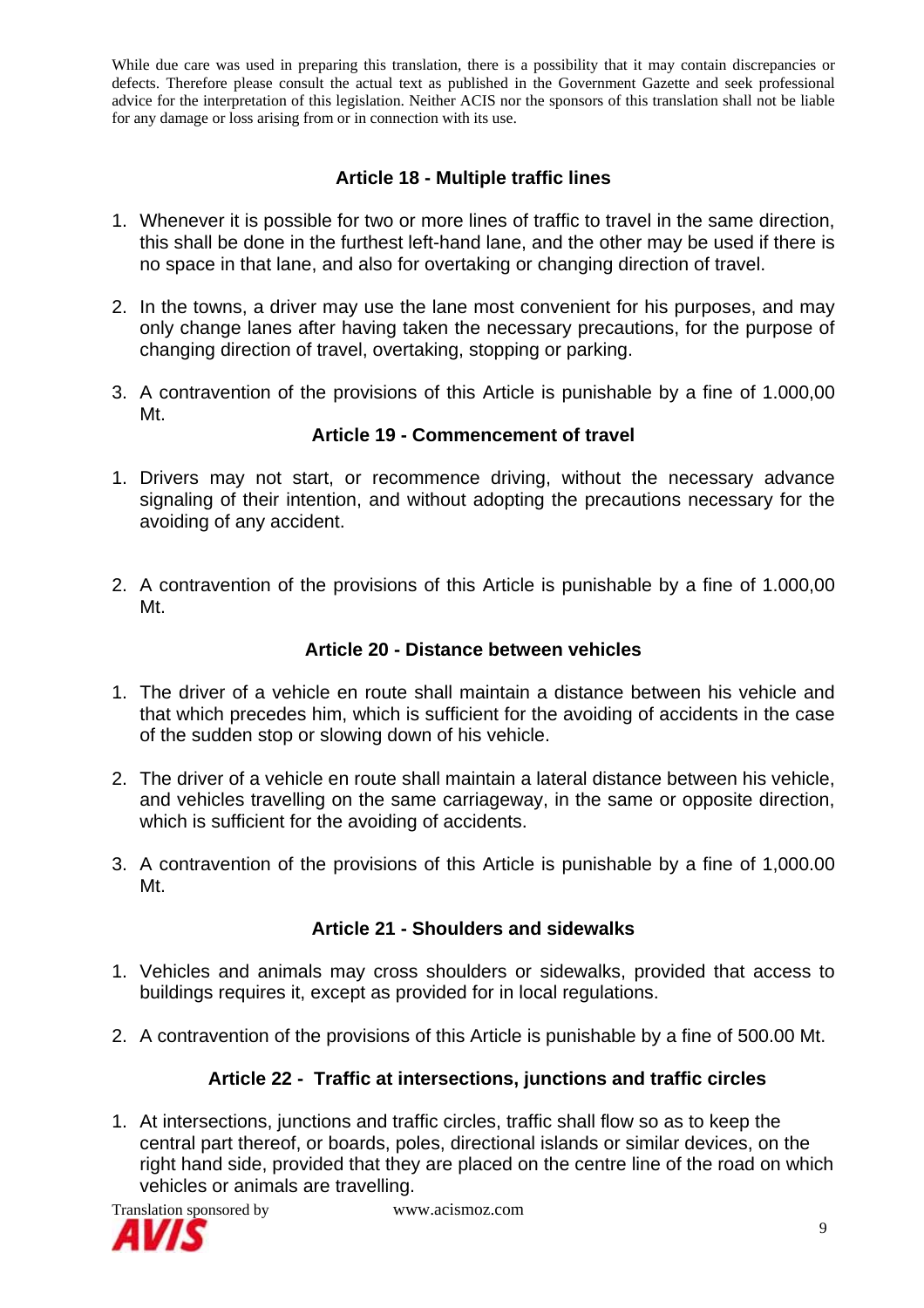- 2. When, on the roadway, there are some of the devices referred to in no. 1, the traffic, without prejudice to the provisions of articles 17 and 18, must flow so that these devices are on the right hand side, except if they are found on a one-way road, or on a part of the roadway which is used for travel in only one direction, in which cases travel must take place on the right or the left, depending on the destination.
- 3. When approaching any type of intersection, the driver of a vehicle should be especially prudent, travelling at moderate speed, so as to keep his vehicle safe, so as to allow pedestrians and vehicles which have right of way to proceed.
- 4. At intersections and junctions, a driver may not overtake.
- 5. A contravention of the provisions of the previous numbers shall be punishable by way of a fine of 1,000 Mt.

## **SECTION II - Driver signals**

#### **Article 23 - Signalling of maneuvers**

- 1. When a vehicle commences travelling, slows down, stops, changes direction of travel or lane, starts to overtake or changes its direction of travel, and in all cases in which it is necessary to indicate its approach, the driver shall be obliged to use a mechanical light or sound device, or, in the absence thereof, his arm, to make the corresponding signal, as per regulations, with due warning.
- 2. The measure shall continue to be taken while the maneuver is effected, and shall cease as soon as it has been concluded.
- 3. A contravention of the provisions of this Article is punishable by a fine of 500.00 Mt.

#### **Article 24 - Sound signals**

1. Sound signals shall be brief, used moderately, and shall in no case be used to protest against traffic interruptions, or as ways of calling others.

- 2. Their tuning or adjustment on a public roadway, is prohibited.
- 3. It shall only be permissible to use sound signals in the following cases:
	- a) Imminent danger;
	- b) Outside of towns, to warn a driver of the intention to overtake him, and also on bends, intersections, junctions and slopes with reduced visibility.
- 4. Within towns, sound signals may only be used in the case of manifest necessity, and may be prohibited in zones in which traffic regulation is conducted by traffic officers, or by illuminated signs.

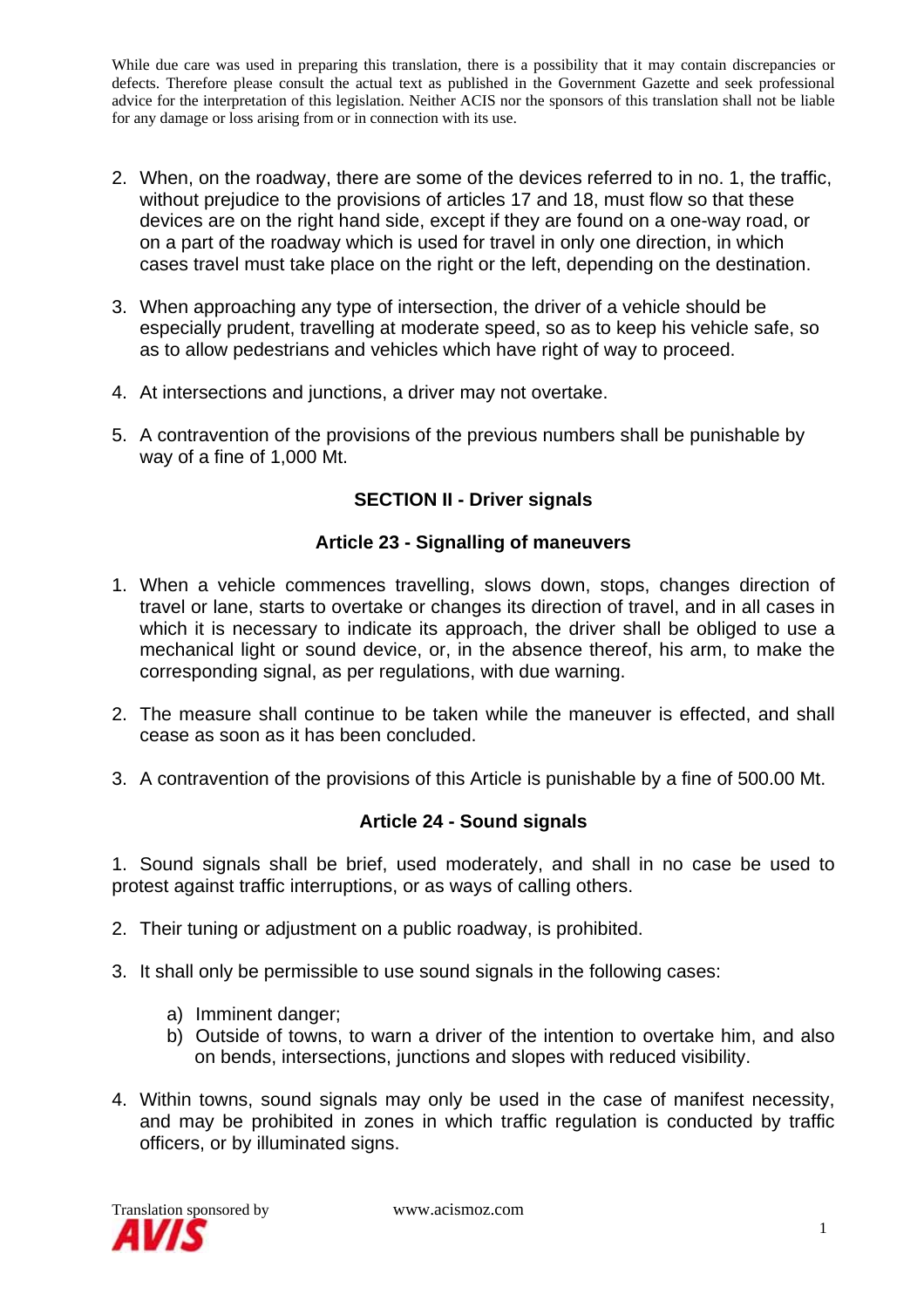- 5. In towns, the use of signals consisting of different simultaneous or alternating sounds shall always be prohibited, as well as sounds produced by a vacuum, compressed air or other system which has the same effect.
- 6. The signals of police, first-aid or emergency service vehicles are exempted from the provisions of the previous numbers.
- 7. The characteristics of sound signal emitting devices shall be regulated.
- 8. A contravention of the provisions of this Article is punishable by a fine of 500.00 Mt.

## **Article 25 - Special sound signals**

- 1. In police vehicles, and those vehicles utilized for first-aid or emergency services special devices may be used for the emitting of sound signals, the characteristics and manner of usage of which shall be regulated.
- 2. The utilization of the devices referred to in the previous number in other vehicles is prohibited, along with the emitting of sound signals which may be confused with those emitted by such devices.
- 3. The contravention of the provisions of number 2 is punishable by a fine of 1.000,00 Mt and by the forfeiture of the objects concerned, and the enforcement agent shall immediately remove and seize these, or, if this is not possible, seize the registration document of the vehicle, which shall be returned as soon as the offender presents such objects to the fining authority.

## **Article 26 - Substitution of sound signals**

- 1. When vehicles are travelling with their lights on because of a lack of visibility, caused by meteorological or environmental conditions, in particular, in case of for, rain, snowfall and smoke or dust clouds, sound signals may be replaced with headlight signaling, used intermittently, and so as not to cause glare.
- 2. A contravention of the provisions of this Article is punishable by a fine of 500.00 Mt.

#### **Article 27 - Light signals**

- 1. When vehicles travel outside of towns, with their lights on, because of a lack of visibility, sound signals may be substituted by light signals, by way of the alternate use of bright and normal lights, but always without causing glare.
- 2. Inside of towns, during the night, it shall be obligatory to substitute sound signals with light signals used in the conditions set out in the previous number.
- 3. Police vehicles and vehicles used for first-aid or emergency services, in the public interest, may use special light signals, the characteristics and conditions of use of which shall be set out in regulations.

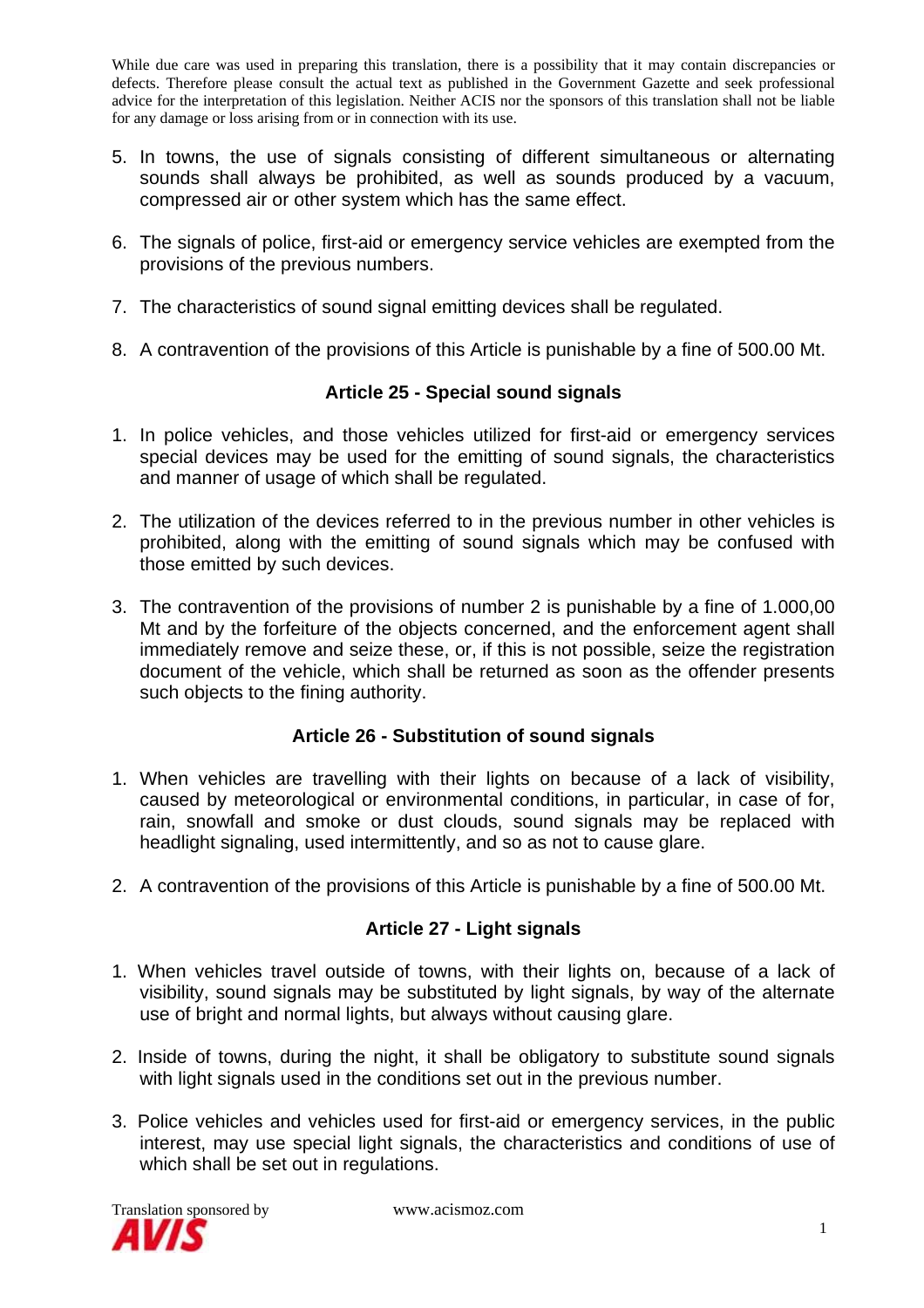- 4. Vehicles which, because of the services for which they are intended, need to stop on a public road or travel slowly, must use special light signals, the characteristics and conditions of use of which shall be set out in regulations.
- 5. The installation or utilization of the signals referred to in the previous numbers is not permitted in any other vehicles.
- 6. The contravention of the provisions of numbers 2 and 4 shall be punished by way of a fine of 1,000 Mt.
- 7. The contravention of the provisions of no. 5 shall be punished by way of a fine of 2,000 Mt, and with the loss of objects, and the supervising agent shall immediately remove and seize such objects, or, if this is not possible, seize the vehicle's identification document, until the effective removal and seizure of such objects.

## **Article 28 - Reduced or insufficient visibility**

For the purposes of this code and complementary legislation, reduced or insufficient visibility at any point in a road shall be understood to mean that the driver cannot see the entire width of the carriageway for a distance of at least 50 meters.

## **SECTION III - Speed**

#### **Article 29 - General principles**

- 1. Drivers must regulate the speed of their vehicles so as to avoid danger to the security of persons and of things, and so as not to disturb or hinder traffic, taking into account the characteristics of their vehicles, the conditions of the road, the physical and psychological state of the driver, the density of the traffic and any other special circumstances.
- 2. Except in the case of imminent danger, a driver may not suddenly diminish the speed of his vehicle without having ascertained, in advance, that this will not cause danger to other road-users, in particular to drivers of vehicles following him.

## **Article 30 - Excessive Speed**

- 1. Speed shall be considered to be excessive whenever a driver is not able to stop his vehicle in the free space which is visible in front of him, or exceeds the speed limits set down by law.
- 2. A contravention of the provisions of this Article is punishable by a fine of 1.000,00 Mt.

## **Article 31 - Slow travel**

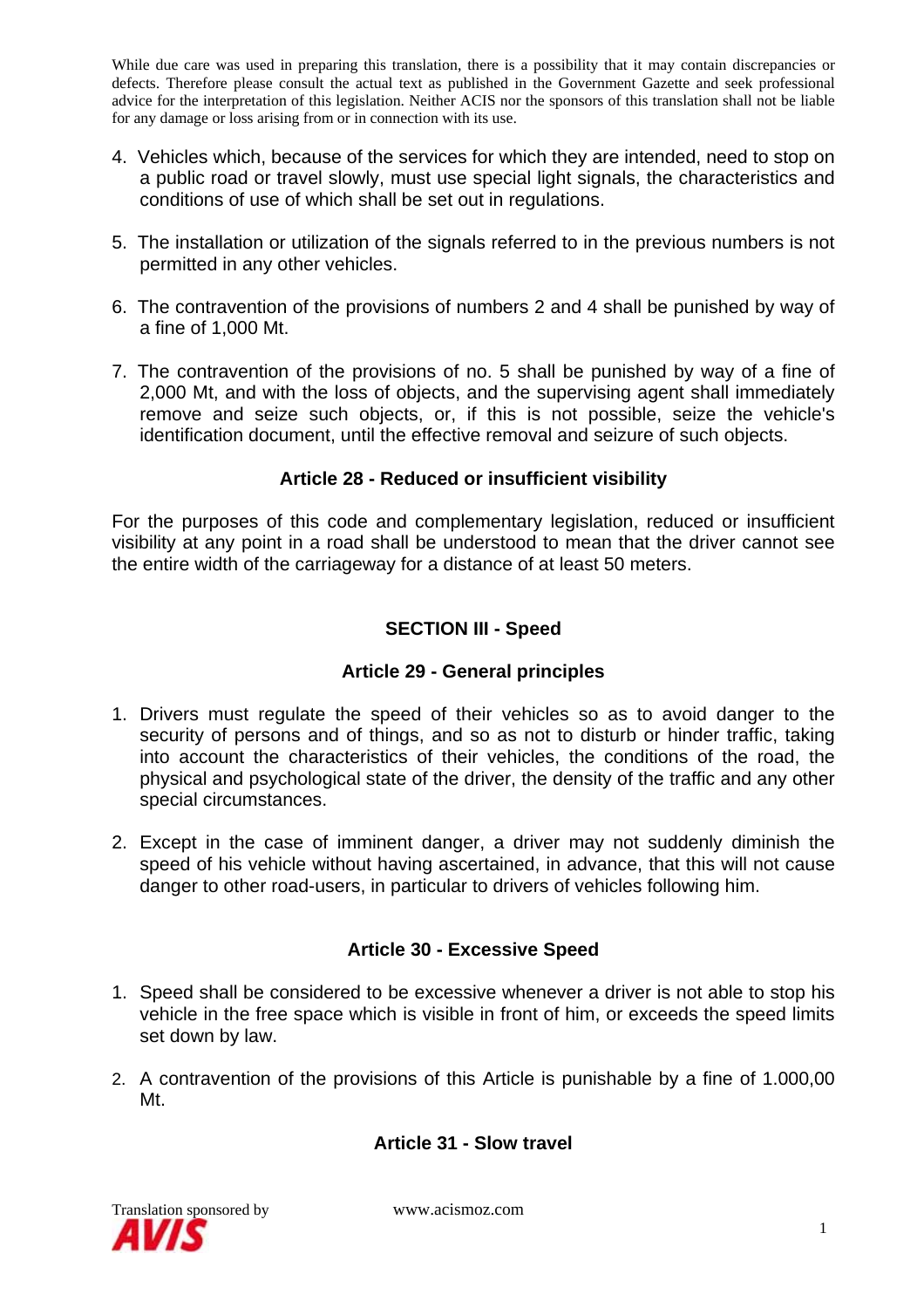- 1. Without prejudice to the maximum limits set down, vehicles shall not travel so slowly as to cause an unjustified hindrance to the remaining road-users.
- 2. A breach of the provisions of this Article is punishable by a fine of 500.00 Mt.

## **Article 32 - Adjusted speed**

- 1. Speed shall in particular be adjusted in the following cases:
	- a) On steep descents;At bends, at intersections, junctions, traffic circles, slopes in the road, bridges, tunnels and level crossings, and in other areas in which visibility is reduced;
	- b) Next to schools, hospitals, crèches and similar establishments, when duly signposted:
	- c) In towns, or on roads lined with buildings;
	- d) When approaching groups of people or animals;
	- e) At intersections with other vehicles;
	- f) In all places in which there is reduced visibility;
	- g) On sections of roads which are in a bad state, wet or muddy, or which are slippery;
	- h) On crossings on carriageways, indicated as pedestrian crossings;
	- i) At places signposted with danger signs;
- 2. Heavy vehicles may not travel on steep descents without utilizing the engine as an auxiliary brake.
- 3. On bridges, tunnels and level crossings, animals must cross in single file, whether harnessed or not.
- 4. A contravention of the provisions of number 1 is punishable by way of a fine of 1,000 Mt.

## **Article 33 - Speed Limits**

1. Without prejudice to the provisions of Articles 29 and 32, and the lower limits which may be imposed in terms thereof, drivers may not exceed the following instantaneous speeds (in kilometers per hour):

|                               | Speed in Km:/h.    |                     |  |
|-------------------------------|--------------------|---------------------|--|
| Classes and types of vehicles | Inside of<br>Towns | Outside of<br>Towns |  |
| Mopeds and quadricycles       | 40                 | 45                  |  |
| Motorcycles:                  |                    |                     |  |
| Simple                        | 50                 | 90                  |  |

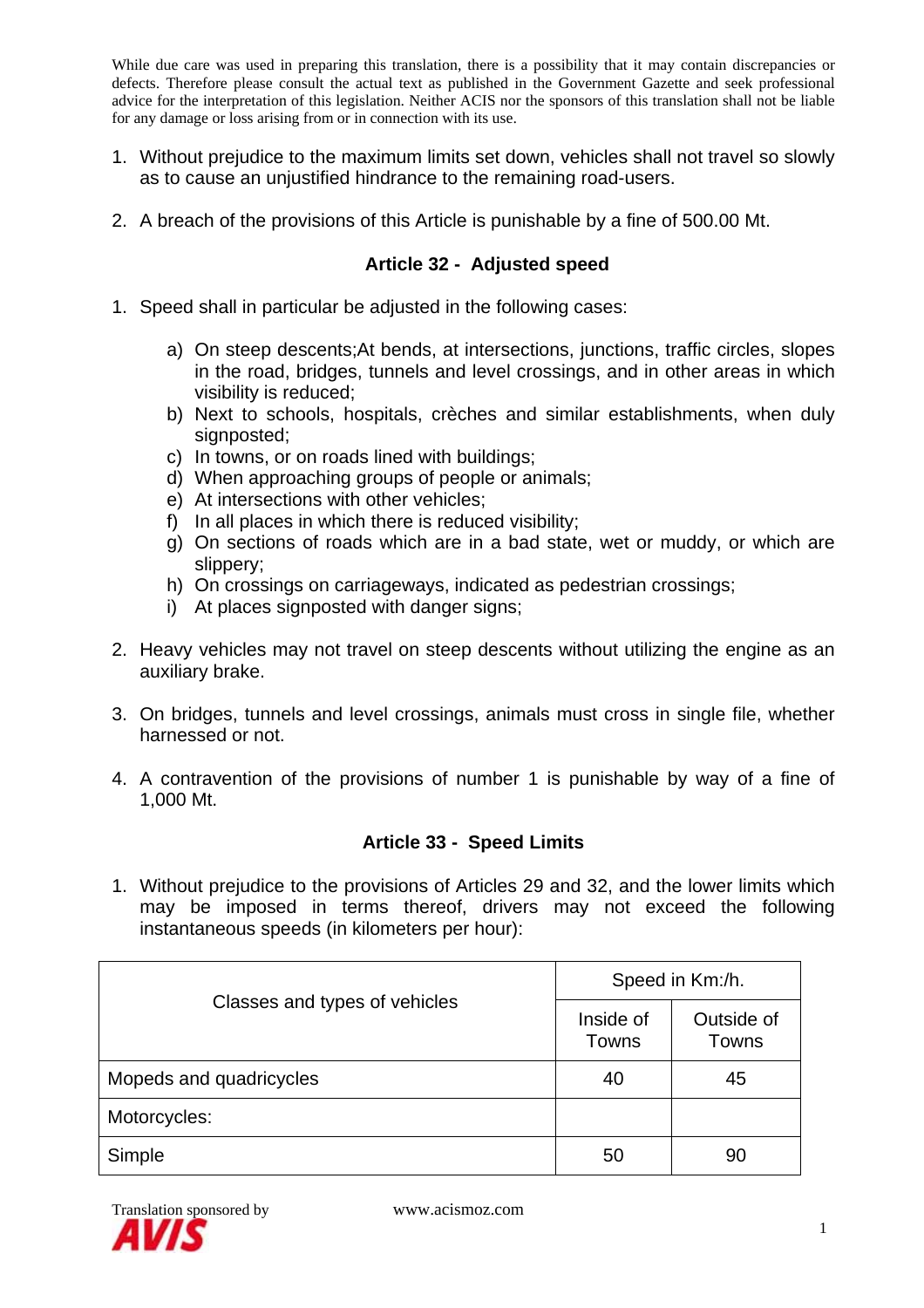| With side car                                | 50 | 70  |
|----------------------------------------------|----|-----|
| Light vehicles:                              |    |     |
| Passenger and mixed use:                     |    |     |
| <b>Without trailer</b>                       | 60 | 120 |
| With trailer                                 | 60 | 100 |
| Goods:                                       |    |     |
| <b>Without trailer</b>                       | 60 | 100 |
| With trailer                                 | 60 | 100 |
| Heavy automobiles:                           |    |     |
| Passenger                                    | 60 | 100 |
| Goods and mixed use                          | 60 | 100 |
| Agricultural tractor with or without trailer | 30 | 40  |

2. Any person exceeding the maximum speed limits may be punished by way of a fine, without prejudice to the provisions of Articles 146 and 147, in terms of the following tables:

|                         | Light vehicle or motorcycle           |          |                      |  |
|-------------------------|---------------------------------------|----------|----------------------|--|
|                         | <b>Speed</b><br><b>Amount of Fine</b> |          | <b>Contravention</b> |  |
|                         | Exceeded by up to                     | 1,000 Mt |                      |  |
| <b>Within towns</b>     | 20km/h                                |          |                      |  |
|                         | From 20 to 40 km/h                    | 2,000 Mt | Medium               |  |
|                         | From 40 to 60 km/h<br>4,000 Mt        |          | <b>Serious</b>       |  |
|                         | More than 60 km/h                     | 8,000 Mt | serious              |  |
|                         |                                       |          |                      |  |
|                         | Exceeded by up to                     | 1,000 Mt | Minor                |  |
|                         | 30km/h                                |          |                      |  |
| <b>Outside of towns</b> | From 30 to 60 $km/h$                  | 2,000 Mt | Medium               |  |
|                         | From 60 to 80 $km/h$                  | 4,000 Mt | <b>Serious</b>       |  |
|                         | More than 80 km/h                     | 8,000 Mt | serious              |  |

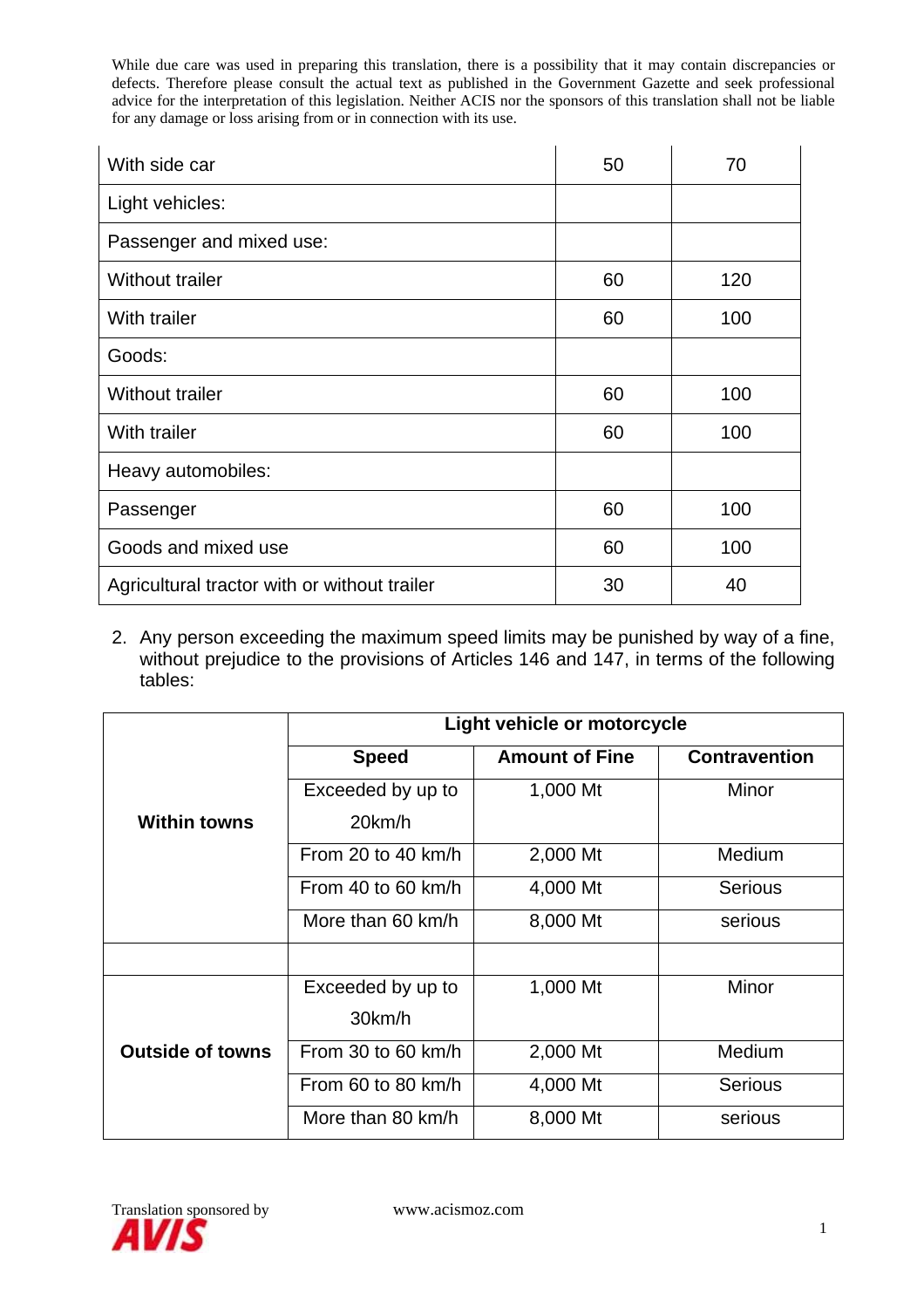|                         | <b>Other vehicles</b>                 |          |                      |  |
|-------------------------|---------------------------------------|----------|----------------------|--|
|                         | <b>Speed</b><br><b>Amount of Fine</b> |          | <b>Contravention</b> |  |
|                         | Exceeded by up to                     | 1,000 Mt |                      |  |
| <b>Within towns</b>     | 10km/h                                |          |                      |  |
|                         | From 10 to 20 km/h                    | 2,000 Mt | Medium               |  |
|                         | From 20 to 40 $km/h$<br>4,000 Mt      |          | <b>Serious</b>       |  |
|                         | More than 40 km/h                     | 8,000 Mt | serious              |  |
|                         |                                       |          |                      |  |
|                         | Exceeded by up to                     | 1,000 Mt | Minor                |  |
|                         | 20km/h                                |          |                      |  |
| <b>Outside of towns</b> | From 20 to 40 km/h                    | 2,000 Mt | Medium               |  |
|                         | From 40 to 60 km/h                    | 4,000 Mt | <b>Serious</b>       |  |
|                         | More than 60 km/h                     | 8,000 Mt | serious              |  |

- 3. Without prejudice to the provisions of Article 31, on freeways, drivers may not drive their vehicles at a speed of less than 40 km/h.
- 4. Non-professional drivers who have been qualified to drive vehicles of a determined class for less than one year, may not exceed a speed of 90km/hour when driving these vehicles, without prejudice to the lower limits set down in legal terms.
- 5. Speed monitoring shall be undertaken by using appropriate equipment, on terms set out in a joint diploma of the Ministers responsible for the sectors of transport and the interior.
- 6. Drivers who exceed the speed limit by travelling at double the established limit, or more, shall be punished by way of a prison sentence of between 3 days and 3 months, without prejudice to payment of the corresponding fine.

## **Article 34 - Regional speed limits**

- 1. Maximum speed limits for designated regions or communication routes may be set by order of the Minister responsible for the transport sector, during periods in which the intensity and characteristics of traffic require this, as a security measure.
- 2. Such decisions shall be announced to the public by way of the usual sources of information.

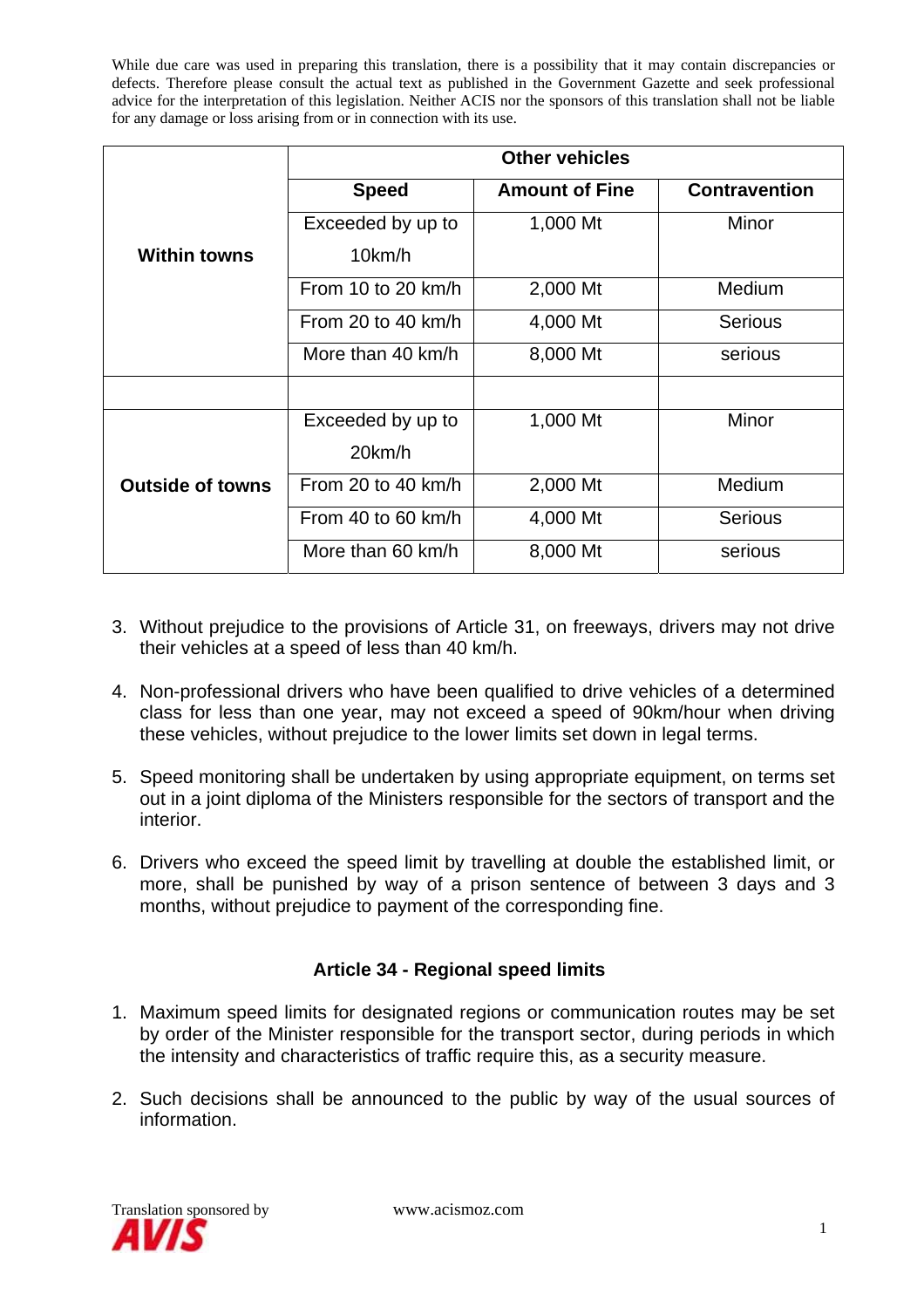## **Article 35 - Speed limits for specific forms of transport**

- 1. Whenever it is deemed convenient, the Ministry responsible for the transport sector may decrease or increase the speed limits for automobiles utilized for specific forms of transport, and also establish, in each case, the minimum time which must be spent on a given route.
- 2. In these cases, the authority licensing transport activities shall indicate, on the respective license, the speed limits defined in terms of the previous number.

## **Article 36 - Special speed limits**

The Minister responsible for the transport sector may also, on his own initiative, or on the proposal of the National Roads Administration (ANE), or of entities responsible for the administration of urban centers, set maximum or minimum speed limits which are different from those set out in the preceding articles, on roads in which the conditions of traffic make this advisable, and such limits shall be duly signposted.

#### **Article 37 - Non-compliance with special speed limits**

Non-compliance with maximum speed limits for specific forms of transport, regions or urban zones is punishable in terms of Article 33.

#### **SECTION IV -**

## **Giving way, intersections, junctions and traffic circles**

## **Article 38 - Right of way**

- 1. A right of way is deemed to be that right which a driver has to proceed first.
- 2. A right of way permits drivers having this right, once they have taken the necessary precautions, not to modify their speed or direction, and obliges all other drivers to slow down or stop, and if necessary, to reverse their vehicle, so as to allow them to pass.
- 3. Those who have a right of way, are:
	- a) At non-signposted intersections, drivers coming from the right hand side, provided that they shall respect the priorities set out in the following lines;
	- b) Drivers who travel on freeways, in relation to all other vehicles on their respective access ramps, including vehicles and convoys indicated in lines c) and d);
	- c) Drivers of priority and police vehicles, duly signaling their travel;
	- d) Military and militarized convoys, who must, however, take the necessary measures so as not to hinder traffic, and to prevent accidents.
- 4. These rules of priority are applicable whenever there is no special signposting defining another way of proceeding.

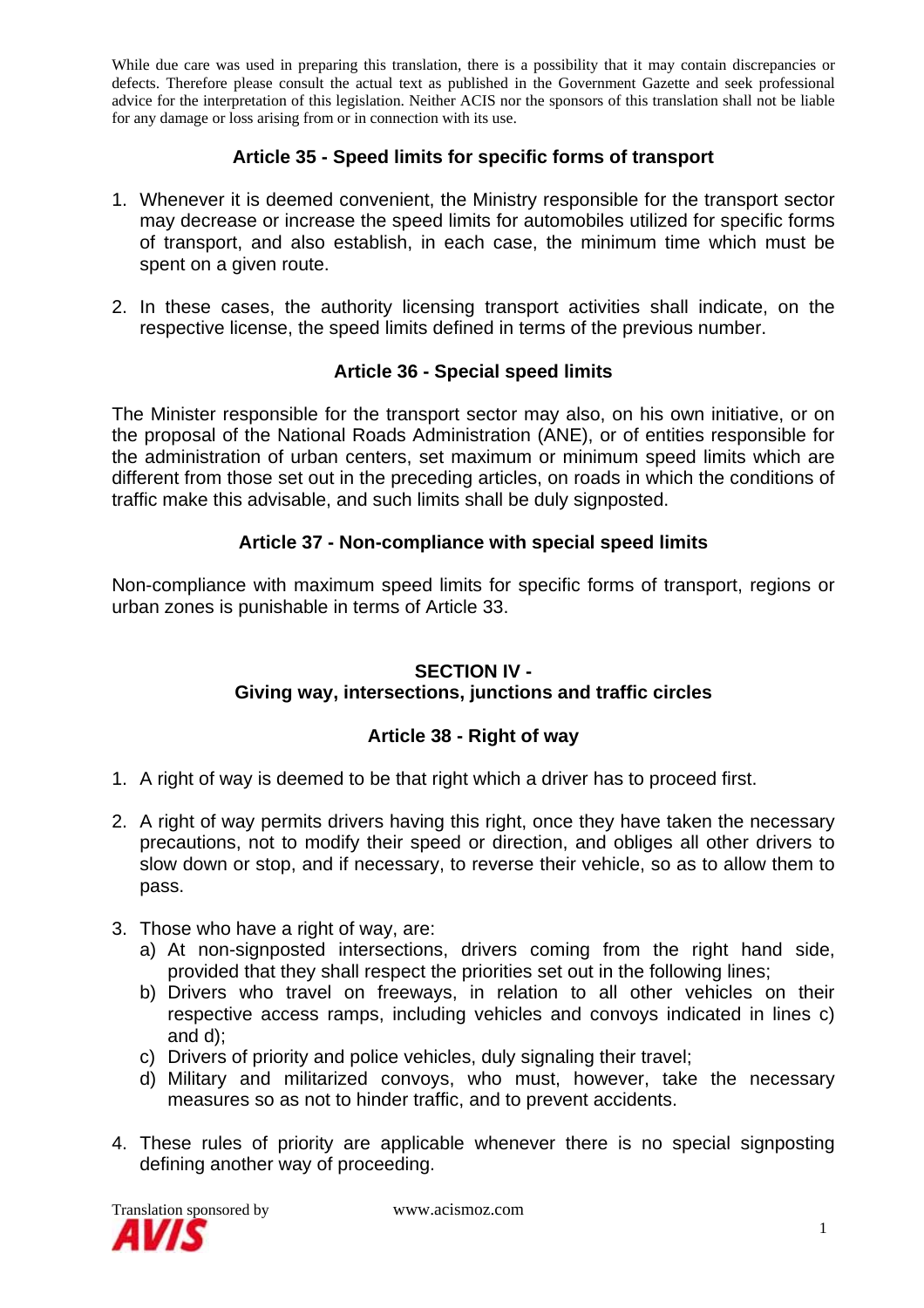- 5. Drivers shall not enter an intersection or junction, even if a right of way or automatic signal authorizes them to advance, if it is foreseeable that the intensity of traffic will oblige them to stop in the middle of this intersection or junction, and will hinder or impede traffic.
- 6. A contravention of the provisions of this Article is punishable by a fine of 1.000,00 Mt.

## **Article 39 - Giving way**

- 1. Those who must give way, are:
	- a) Drivers exiting any parking lot, a filling station, or any private building or path;
	- b) Drivers entering a freeway, or a road reserved for automobiles and motorcycles, provided that this is duly signposted by the respective access ramps;
	- c) Drivers who, at an intersection, intend to turn to the right, in relation to those who, on the same road, are travelling from the opposite direction and continue travelling straight ahead, or turn to the left;
	- d) Drivers entering a traffic circle;
	- e) Drivers of non-motorized velocipedes, of animal-drawn vehicles, or of animals, except in front of drivers in the situation referred to in line a);
	- f) Drivers who, in relation to pedestrians who have initiated their crossing on a pedestrian crossing, and when these drivers turn in front of pedestrians who are crossing the carriageway on which they intend to proceed;
	- g) Drivers, to a person who is visually deficient.
- 2. In order to permit the circulation of a priority or police vehicle which is duly signaling its travel, and travelling on a congested roadway, drivers must leave free a passageway on the right of that part of the carriageway which is used for travel in that direction, must drive as far on the left as possible, and may, if necessary, utilize the road shoulders, except if on a freeway.
- 3. At intersections or junctions on which there are obligatory stop signs for traffic travelling in all directions, passage shall proceed in accordance with the successive arrival of vehicles.
- 4. A contravention of the provisions of this Article is punishable by a fine of 1.000,00 Mt.

## **Article 40 - Giving way to certain vehicles**

- 1. Without prejudice to the provisions of the previous Article, drivers shall give way to military or militarized convoys.
- 2. The driver of a velocipede, or of a vehicle pulled by people or animals, or of animals, shall give way to motor vehicles, unless these exit from the places referred to in line a) of number 1 of the previous Article.

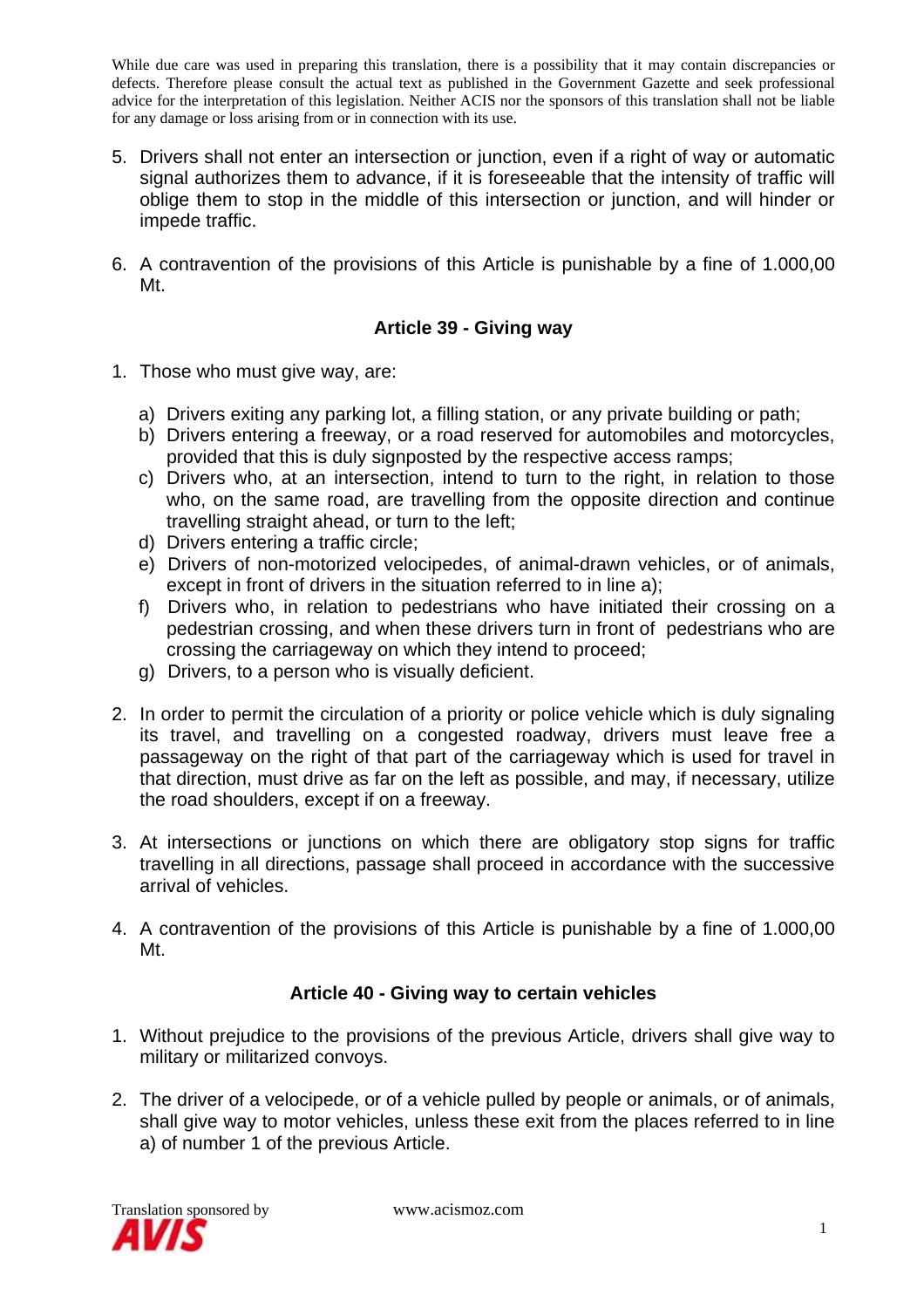- 3. At intersections, junctions and traffic circles, drivers shall give way to vehicles which travel on rails.
- 4. The convoys referred to in number 1, as well as drivers of vehicles which travel on rails, shall take the necessary precautions so as not to hinder traffic, and so as to avoid accidents.
- 5. A contravention of the provisions of number 1 of this Article is punishable by a fine of 1.000,00 Mt.
- 6. A contravention of the provisions of n.º 2 of this Article is punishable by a fine of 500.00 Mt.

#### **Article 41 - Passing of vehicles**

- 1. Vehicles "pass" when the drivers of two vehicles travelling on the same road, and in opposite directions, pass each other simultaneously.
- 2. When, on the same road, two vehicles meet, travelling in different directions, each of the drivers shall leave a sufficient lateral distance between his vehicle and that which will pass it, so as to allow the passing to take place in safety.
- 3. If it is not possible to effect such passing in the said manner, because the road is partially obstructed, the driver which must negotiate the obstacle shall reduce his speed, or stop, so as to allow the other to proceed.
- 4. If the impediment cannot be resolved by applying the provisions of the previous number, the vehicle which is closest to the place at which the passing of vehicles is possible, shall reverse; on steep roads, the vehicle travelling uphill shall reverse, except if this maneuver is obviously easier for the vehicle travelling downhill.
- 5. Exceptions to the limitations imposed in numbers 2 and 3, are:
	- a) Ambulances, firefighting and police vehicles, and other supervisory agents, and, in a general sense, those which provide emergency transport for ill or injured persons, provided that they adequately signal their travel;
	- b) Military or militarized convoys, which shall, however, take the measures necessary so as not to hinder traffic, and so as to prevent accidents.
- 6. Vehicles, or articulated vehicle convoys, whose total width exceeds 2 meters, or whose total length, including its cargo, exceeds 8 meters, shall decrease their speed, or stop, so as to facilitate the passing of other vehicles, whenever the free width of the carriageway, or the transverse profile or condition of the road does not allow for a passing with the necessary safety.
- 7. A contravention of the provisions of this Article is punishable by way of a fine of 1.000,00 Mt.

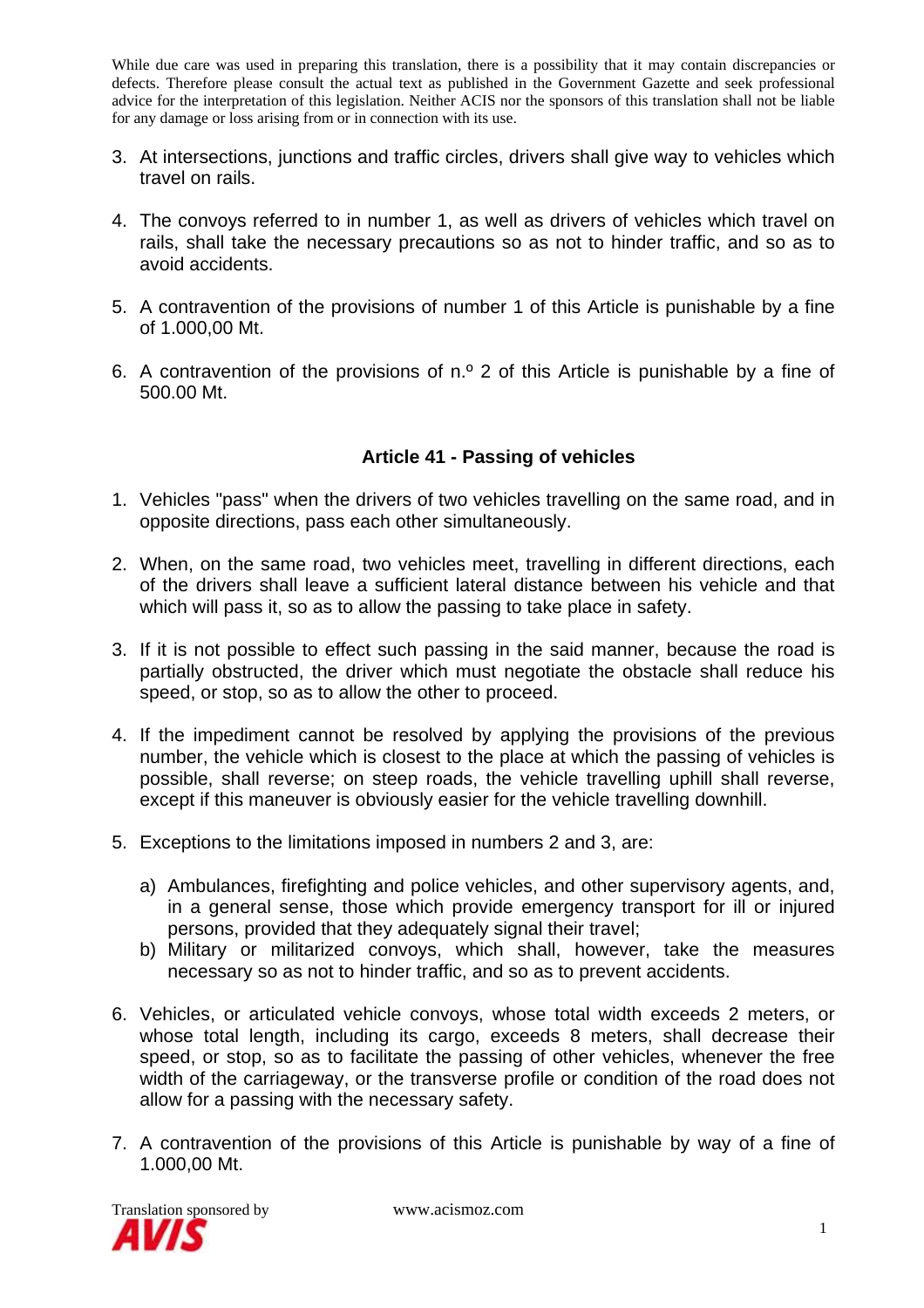## **SECTION V - Special Maneuvers**

#### **Article 42 - General Principle**

A driver may only effect any maneuver at such a place, and in such a manner, that its effecting does not result in danger or hindrance to traffic. Even if it has been commenced, it shall be suspended, so as to prevent the occurrence of a greater danger.

## **Article 43 - Overtaking**

- 1. Overtaking is deemed to take place when two vehicles are travelling in the same lane, and the one travelling at the back moves in front of the other.
- 2. The overtaking of vehicles or animals shall take place on the right hand side.
- 3. The following may, however, be done on the left:
	- a) The overtaking of vehicles which run on rails, provided that these vehicles are not utilizing this side of the carriageway, and are not stopped to take on or drop off passengers;
	- b) The overtaking of vehicles or animals if the driver has signaled his intention to change direction to the right, provided that, in terms of the following Article, the far left of the carriageway has been left free.
- 4. The driver of a vehicle, or of animals, shall not commence overtaking without ensuring that the driver in front of him, on the same road, has not signaled his intention to overtake a third vehicle, or to negotiate an obstacle, and shall also verify that he may overtake without danger of colliding with a vehicle or animal which is travelling in the same, or an opposite direction.
- 5. No driver shall drive on the right of vehicles or animals which he intends to overtake, without advising the respective drivers of his intention, nor shall he return to the left hand side without having assured that no danger shall be caused to the vehicles or animals so overtaken, and by signaling his return to left hand side.
- 6. All drivers of vehicles or animals are obliged, whenever there is no impeding obstacle, to immediately facilitate overtaking by moving as far left as possible, and not increasing their speed while being overtaken.
- 7. Vehicles which are wider than 2 meters shall, in addition, decrease their speed or stop whenever the free width of the carriageway, its profile or the condition of the road does not permit overtaking with the necessary safety.
- 8. Except during the time necessary to perform overtaking, heavy vehicles, when travelling outside of towns, shall keep a distance of not less than 50 meters between them.

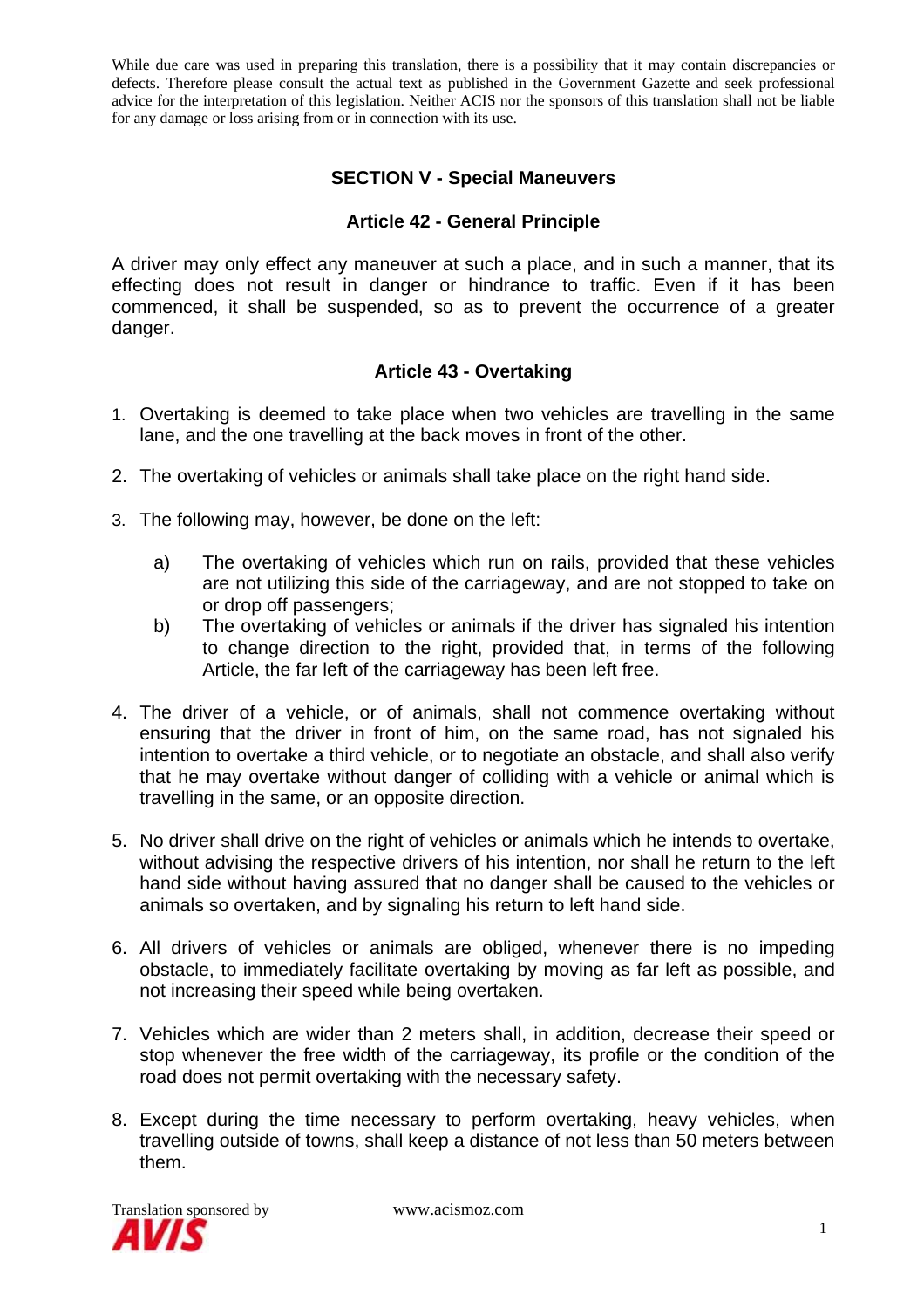9. A contravention of the provisions of this Article is punishable by way of a fine of 1.000,00 Mt.

## **Article 44 - Prohibited overtaking**

- 1. Overtaking is prohibited:
	- a) On road slopes;
	- b) On bends of reduced visibility;
	- c) Immediately before, and at level crossings;
	- d) Immediately before and at intersections and junctions;
	- e) Immediately before and at signposted pedestrian crossings;
	- f) When approaching a duly signposted stopping area, where a large number of people are conglomerated;
	- g) In all places where visibility is insufficient;
	- h) When there is danger of a collision;
	- i) When the width of the road is insufficient.
- 2. It is forbidden to overtake a vehicle which is in the process of overtaking a third vehicle.
- 3. The provisions of lines a) and d) of no. 1 and no. 2 are not applicable whenever two or more lines of traffic may travel in the same direction on the carriageway, provided that overtaking does not take place on that part of the carriageway reserved for travel in the opposite direction.
- 4. Equally, the provisions of line d) of no. 1 are not applicable whenever:
	- a) Traffic movement takes place in a circular manner;
	- b) The driver is travelling on a road on which he has a right of way at intersections and junctions, and this is duly signposted;
	- c) Overtaking takes place on the left hand side in terms of line b) of no. 3 of Article 43.
- 5. A contravention of the provisions of this Article is punishable by way of a fine of 1.000,00 Mt.

## **Article 45 - Turning**

- 1. Turning is a maneuver which consists of a driver taking another road, which intersects with that on which he has been travelling.
- 2. Drivers of vehicles or animals who intend to turn to the right, shall approach the centre line of the road with due prior signaling, and effect the maneuver so as to keep the central part of the intersection or junction on their left.
- 3. On one-way roads, drivers who intend to turn shall approach the right or left hand boundary of the carriageway, with due prior signaling, and when possible,

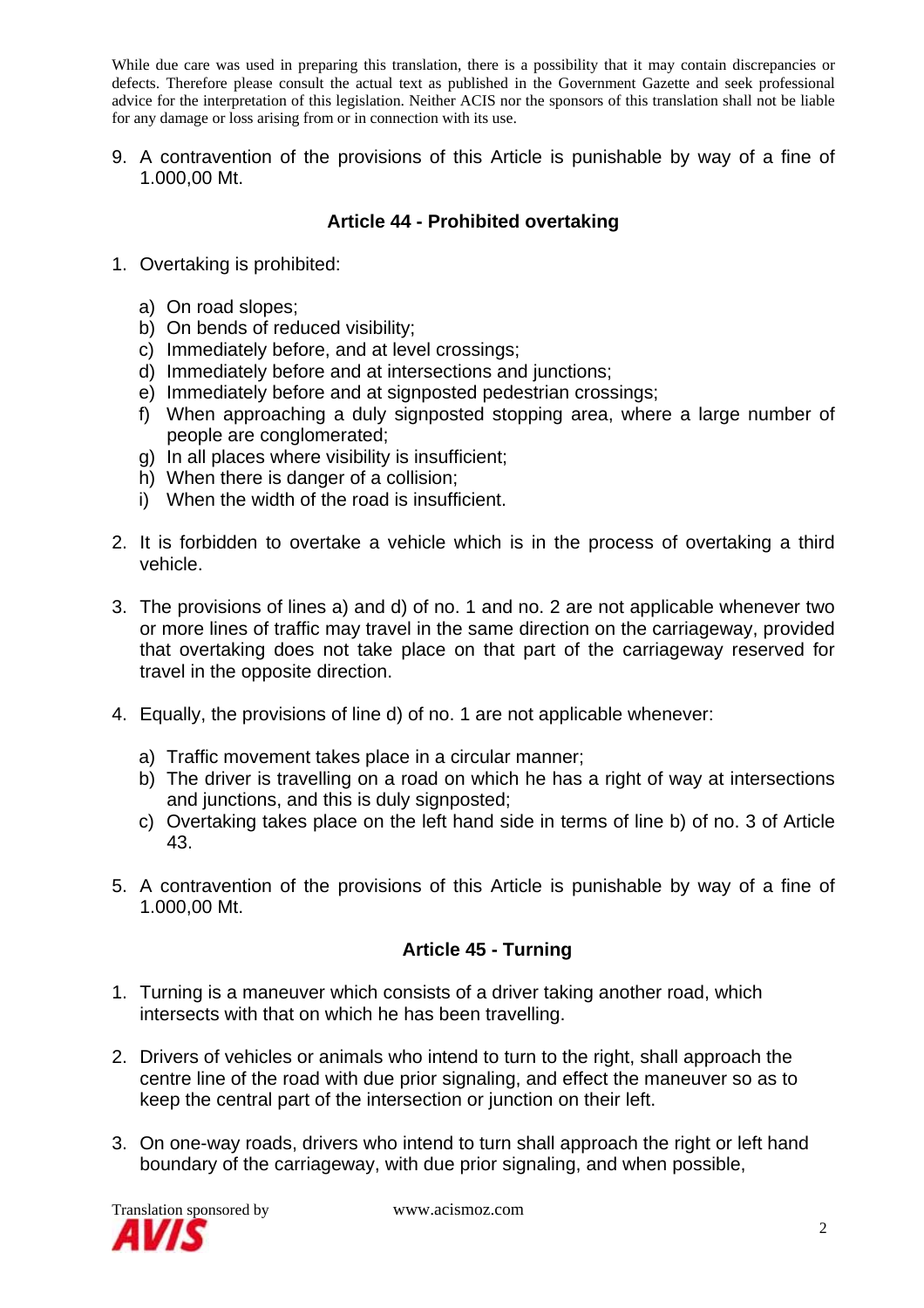depending on the direction which they would like to take, and shall effect the maneuver using the shortest possible trajectory.

- 4. In no case, however, shall this be commenced without it previously having been ensured that such maneuver shall not result in danger or hindrance to the remaining traffic.
- 5. A contravention of the provisions of this Article shall be punishable by a fine of 1.000,00 Mt.

## **Article 46 - Turning to the left**

- 1. A driver who intends to turn to the left, shall approach the left hand edge of the carriageway with the necessary prior signaling, and shall perform the maneuver using the shortest possible trajectory.
- 2. A contravention of the provisions of this Article shall be punishable by a fine of 1,000,00 Mt.

## **Article 47 - Change of direction of travel**

- 1. A change of direction of travel shall be done at a place, and in a manner, which does not prejudice traffic.
- 2. It is forbidden to change direction of travel on bends, at intersections or at junctions with reduced visibility, on bridges, at level crossings and in tunnels, and, in a general sense, wherever visibility of the width of the road is insufficient for this purpose, or in heavy traffic.
- 3. A contravention of the provisions of this Article is punishable by a fine of 1.000,00 Mt.

## **Article 48 - Reversing**

- 1. Reversing is a maneuver whereby a vehicle is made to travel in an opposite direction, without altering the frontal position of the vehicle, in relation to the initial direction.
- 2. Reversing is only permissible as an auxiliary or remedying maneuver, and shall be done as far to the left as possible, in a place in which visibility is good, and where traffic will not be prejudiced.
- 3. This maneuver shall be done slowly, and for as short a distance as possible, after having made the required signals, and having taken due precautions.
- 4. Without prejudice to the provisions regarding the passing of vehicles, reversing is prohibited:
	- a) on slopes;
	- b) on bends, at intersections or at junctions of reduced visibility;

Translation sponsored by www.acismoz.com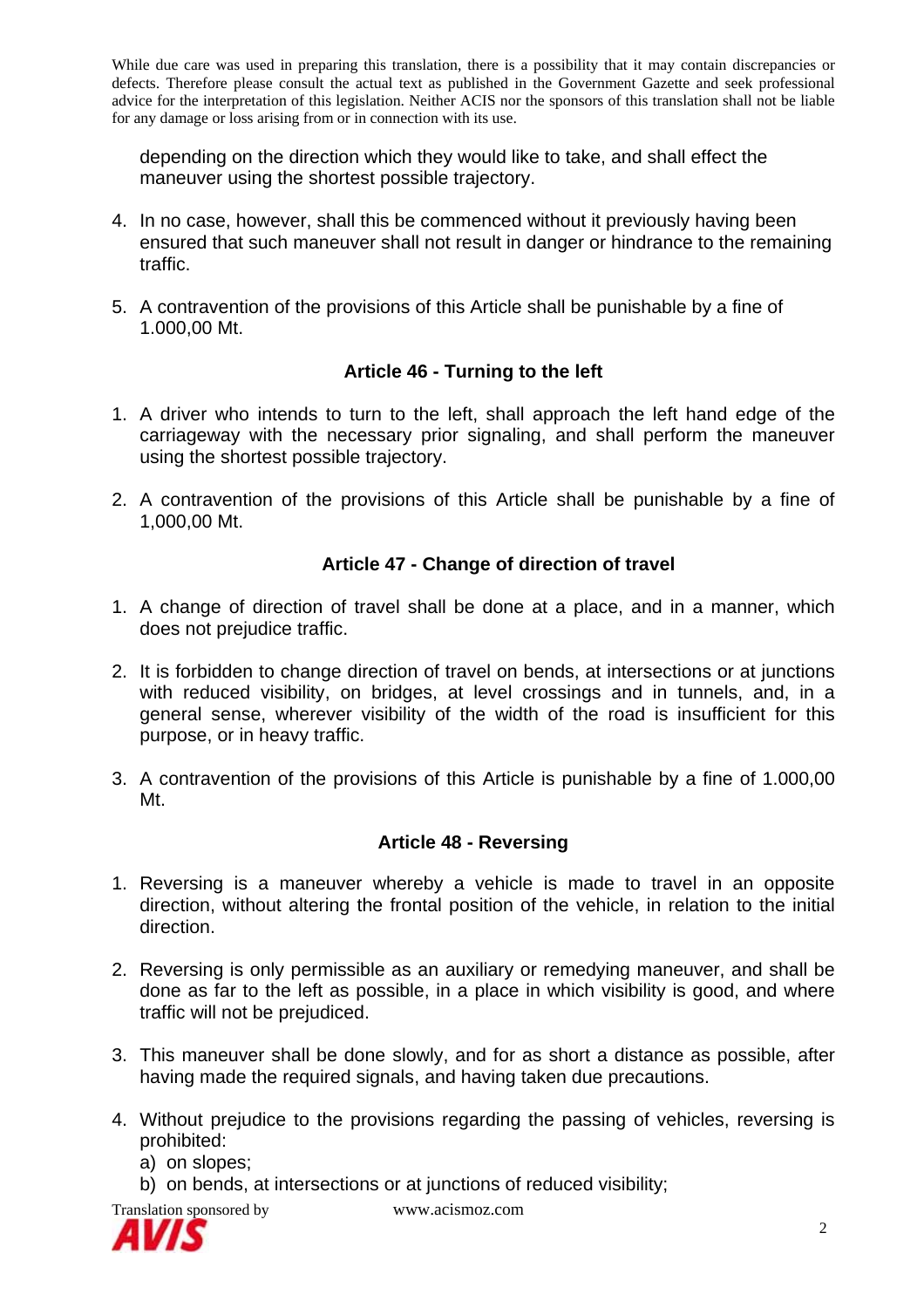- c) on bridges, at level crossings and in tunnels;
- d) on freeways;
- e) wherever visibility is insufficient, or where the road, because of its width or other characteristics, is not suitable for the effecting of this maneuver;
- f) wherever traffic is very heavy.
- 5. A contravention of the provisions of this Article is punishable by a fine of 1.000,00 Mt.

#### **Article 49 - Stopping and parking**

- 1. Stopping is deemed to mean the immobilization of a vehicle, for the time strictly necessary, for the entry or exit of passengers or for brief loading or offloading operations, provided that the driver is ready to recommence travel and does this without impeding or hindering the movement of other vehicles.
- 2. Parking is deemed to mean any immobilization of a vehicle which does not constitute stopping, and which is not motivated by the circumstances of its travel.
- 3. Outside of towns, stopping and parking shall be done away from the carriageway, or, if this is not possible, as close as possible to the respective left hand edge, parallel to this, and in the direction of travel.
- 4. Inside towns, stopping and parking shall be done in places specially designated for this purpose, and in the manner indicated, or on the carriageway, as close as possible to the respective left hand edge, parallel to this, and in the direction of travel.
- 5. When parking the vehicle, the driver shall leave the spaces necessary for the exit of other vehicles, for the occupation of vacant spaces, and for easy access to buildings, and shall also take the necessary precautions to ensure that the vehicle does not start moving.
- 6. A contravention of the provisions of this Article is punishable by a fine of 1,500.00 Mt.

#### **Article 50 - Places at which stopping or parking is prohibited**

- 1. It is forbidden to stop or park:
	- a) On bridges, in tunnels, at level crossings, at underpasses and overpasses, and in all places of insufficient visibility;
	- b) Less than 5m from either side of an intersection or junction, without prejudice to the provisions of line a) of no. 2;
	- c) Less than 3m in front, or less than 15m on either side, of signs indicating the stopping of vehicles employed for the collective transport of passengers, depending on whether these run on rails, or not;

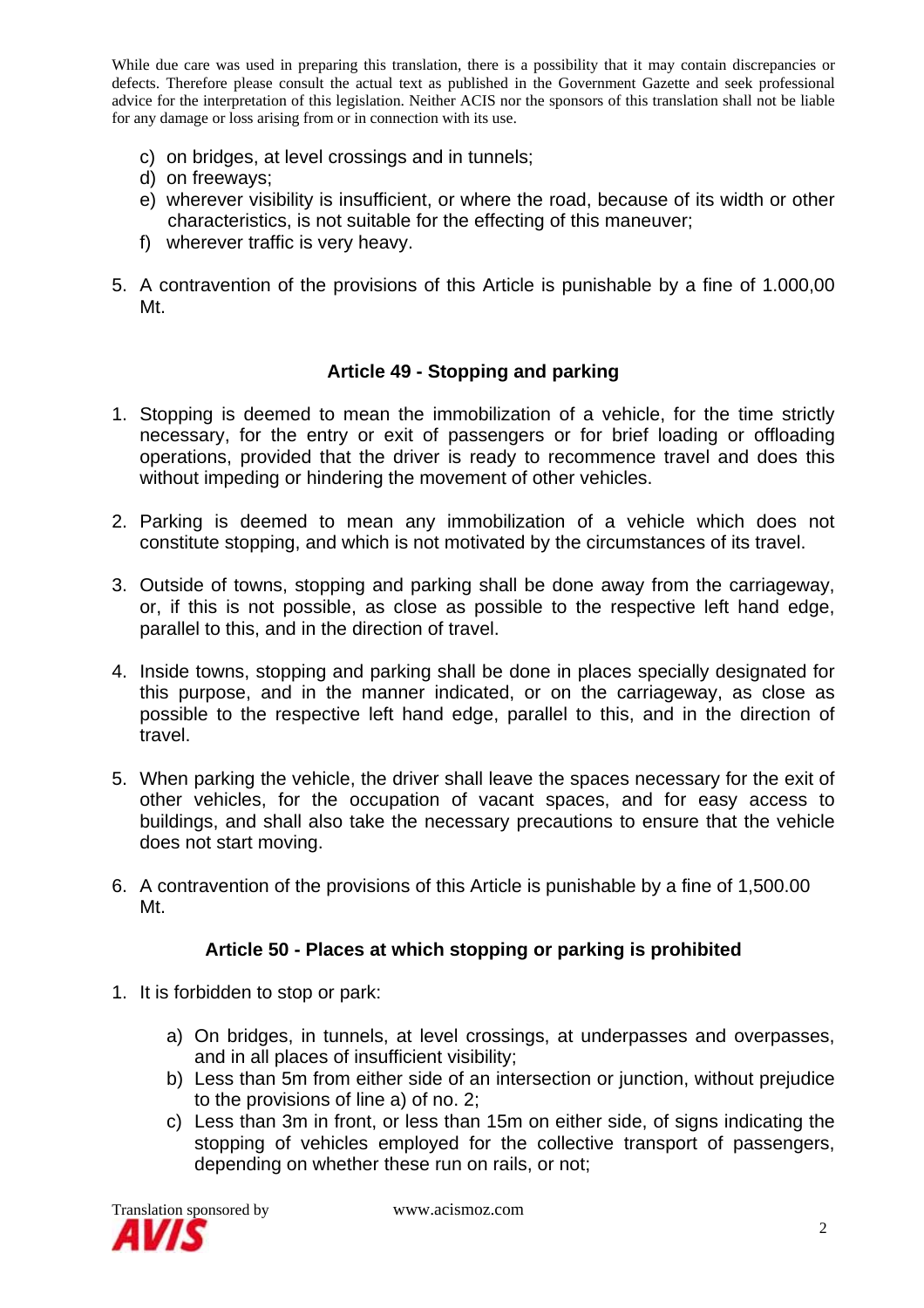- d) Less than 5m from areas marked for the crossing of pedestrians and velocipedes;
- e) Less than 20m before traffic lights placed at the entrance to intersections and junctions, and next to signs or traffic lights, if the height of the vehicles, including their respective cargo, conceals these signs;
- f) In velocipede lanes, on directional islands, on the central plazas of traffic circles with circular vehicle movement, on sidewalks and at other places designated for the travel of pedestrians;
- g) On the carriageway, whenever this is marked with a continuous longitudinal line, and the distance between this and the vehicle is less than 3m;
- h) 10m from level crossings, (in the case of) those vehicles which transport explosive substances.
- 2. Outside of towns, it is also forbidden to stop or park:
	- a) Less than 50m from intersections, junctions, bends or slopes of reduced visibility;
	- b) On carriageways, if stopping or parking away from these is possible.
- 3. A contravention of the provisions of this Article is punishable by a fine of 1,000.00 Mt.

## **Article 51 - Prohibited parking**

- 1. Parking is prohibited:
	- a) On roads on which this impedes the formation of one or more lines of traffic, depending on whether travel takes place in only one, or two directions;
	- b) On carriageways, in the second lane, and in all places in which this impedes access to vehicles appropriately parked, their exit, or the occupation of vacant spaces;
	- c) In places at which people or vehicles have access to properties, parks or parking spaces;
	- d) Less than 10 m from level crossings;
	- e) Less than 5 m from either side of filling stations;
	- f) In places reserved for the parking of certain vehicles, when duly signposted;
	- g) In the case of machines, trailers or semi-trailers, when these are not attached to a tractor unit, except in parking lots specifically designated for this purpose;
	- h) In areas for parking for a limited time, when the respective regulations are not complied with;
	- i) On sidewalks.
- 2. Outside of towns, it is also forbidden to park:
	- a) At night, on carriageways;
	- b) On carriageways signposted as priority routes.
- 3. The prohibition against parking does not apply to the immobilization of a vehicle for the time strictly necessary for the entrance or exit of passengers, or for brief loading



Translation sponsored by www.acismoz.com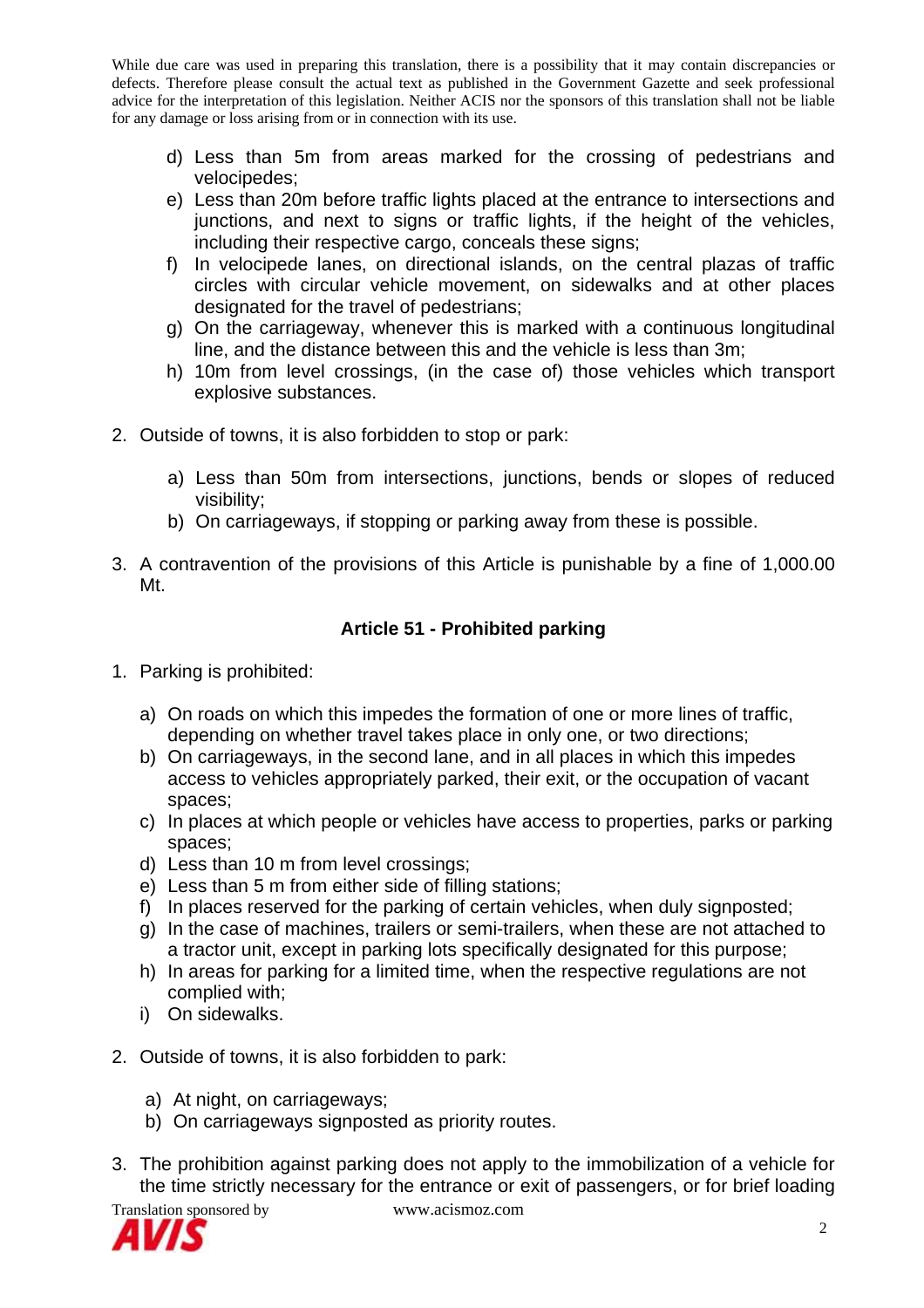and unloading operations, provided that the driver is present and ready to resume travel, and that he does so whenever he is hindering the passage of other drivers.

- 4. A contravention of the provisions of no. 1 is punishable by a fine of 750.00 Mt.
- 5. A contravention of the provisions of no. 2 is punishable by a fine of 500.00 Mt.

#### **Article 52 - Calculation of distances**

The distances referred to in lines b) of no. 1 and a) of no. 2 of Article 50, and d) and e) of no. 1 of Article 51, shall be calculated:

- a) From the commencement of the bend, slope or level crossing;
- b) From the extension of the edge closest to the transverse carriageway, in the remaining cases.

#### **Article 53 - Stopping of collective transport vehicles**

- 1. On carriageways, the driver of a vehicle utilized for the collective transport of passengers may only stop for the entrance and exit of passengers at places specifically designated for this purpose.
- 2. In the case of the non-existence of the places referred to in the previous number, stopping shall take place as close as possible to the edge of the carriageway.
- 3. A contravention of the provisions of this Article is punishable by a fine of 1,000.00 Mt.

## **SECTION VI - Transport of passengers and cargo**

#### **Article 54 - General rules**

- 1. It is forbidden to enter or exit, load, unload or open the doors of vehicles which have not stopped completely.
- 2. The entrance or exit of passengers, and loading or unloading, shall take place as quickly as possible, unless the vehicle is appropriately parked and the passengers do not exit onto the carriageway.
- 3. A contravention of the provisions of this Article is punishable by a fine of 500.00 Mt.

#### **Article 55 - Transport of passengers**

- 1. Passengers must enter and exit on the left or right side of the vehicle, depending on whether the vehicle is stopped or parked on the left or right side of the carriageway.
- 2. The following are exceptions:

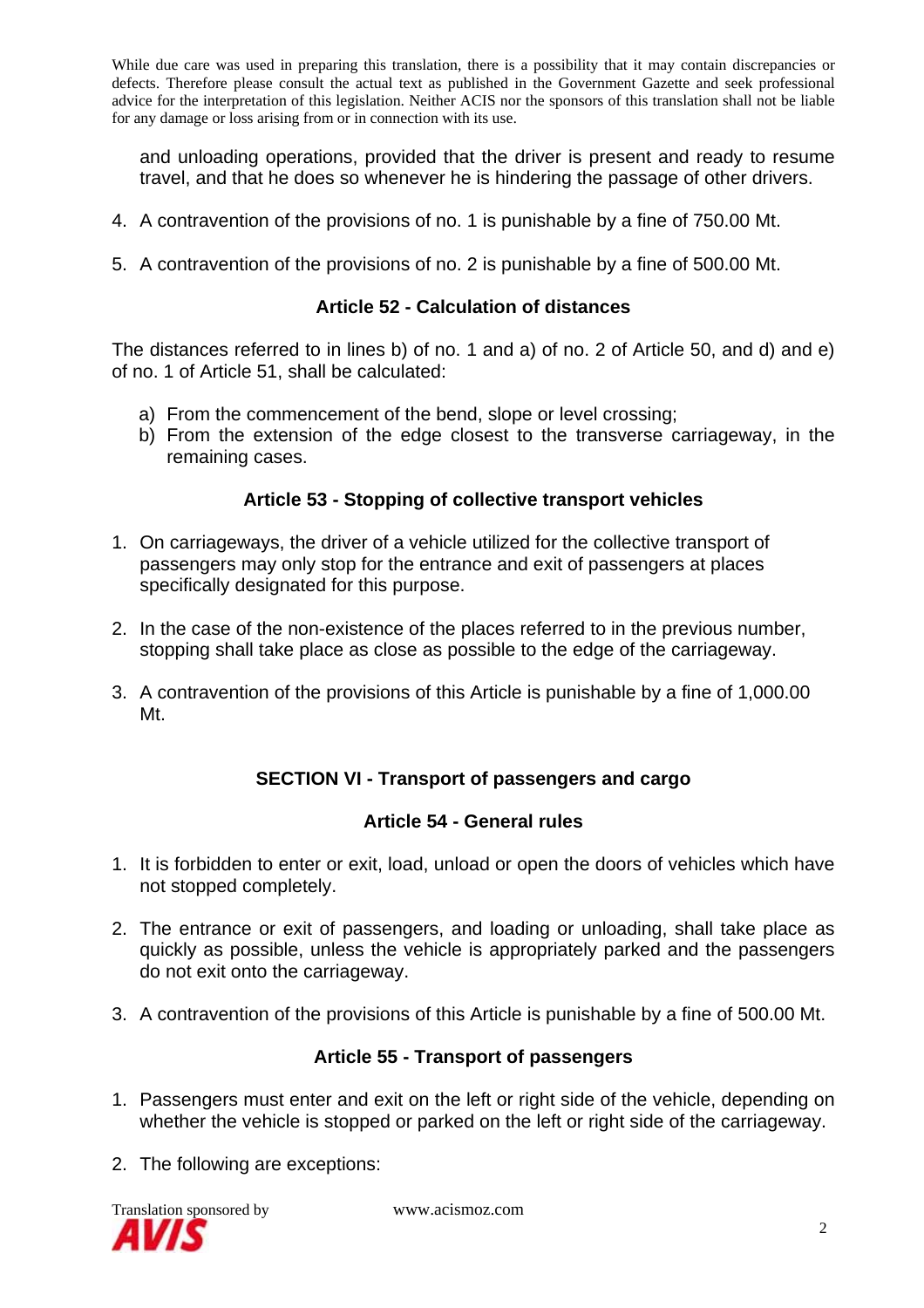- a) The entrance and exit of the driver, in right-hand drive vehicles;
- b) The entrance and exit of passengers sitting in front seats, in left-hand drive vehicles;
- c) Cases specifically set out in local regulations, for collective passenger transport vehicles.
- 3. The transport of passengers of a number exceeding the seating of the vehicle, or in a manner which compromises their safety, or the safety of driving, is prohibited.
- 4. The transport of unseated passengers is equally prohibited, except in exceptional situations, to be defined in regulations.
- 5. The driver and the passengers shall not open the door of the vehicle, leave it open, or get out of the vehicle without having certified that this does not constitute a danger for themselves and for other users of the vehicle.
- 6. A contravention of the provisions of no. 1 of this Article is punishable by a fine of 500.00 Mt.

## **Article 56 - Transport of cargo**

- 1. Loading and unloading shall be done at the back of the vehicle, or on the side of the edge of the carriageway against which the vehicle is stopped or parked.
- 2. The driving of vehicles or animals loaded in a way which may result in danger or hindrance to other road-users, or damage road surfaces, installations, art works and buildings on the side of the road, is prohibited.
- 3. When placing cargo, it shall be verified that:
	- a) The vehicle´s equilibrium is duly assured, whether stopped, or en route;
	- b) The cargo cannot fall on the road, or oscillate in a manner which makes its transport dangerous or difficult, or result in the projection of debris onto the public roadway;
	- c) It does not reduce the driver´s visibility;
	- d) It does not drag on the ground;
	- e) Its capacity for transporting animals is not exceeded;
	- f) A height of 4,3m from the ground is not exceeded;
	- g) In the case of vehicles intended for the transport of passengers, or mixed cargo, that these do not extend beyond the contours of the vehicle, and that the correct signaling, illumination and registration devices are maintained.
	- h) In the case of vehicles intended for the transport of goods, such goods fit within the limits of the cabin*,* in length and width, except in exceptional situations set out in regulations;
	- i) In the case of bulk goods, that these do not exceed the height of the top of the dropsides or similar devices.

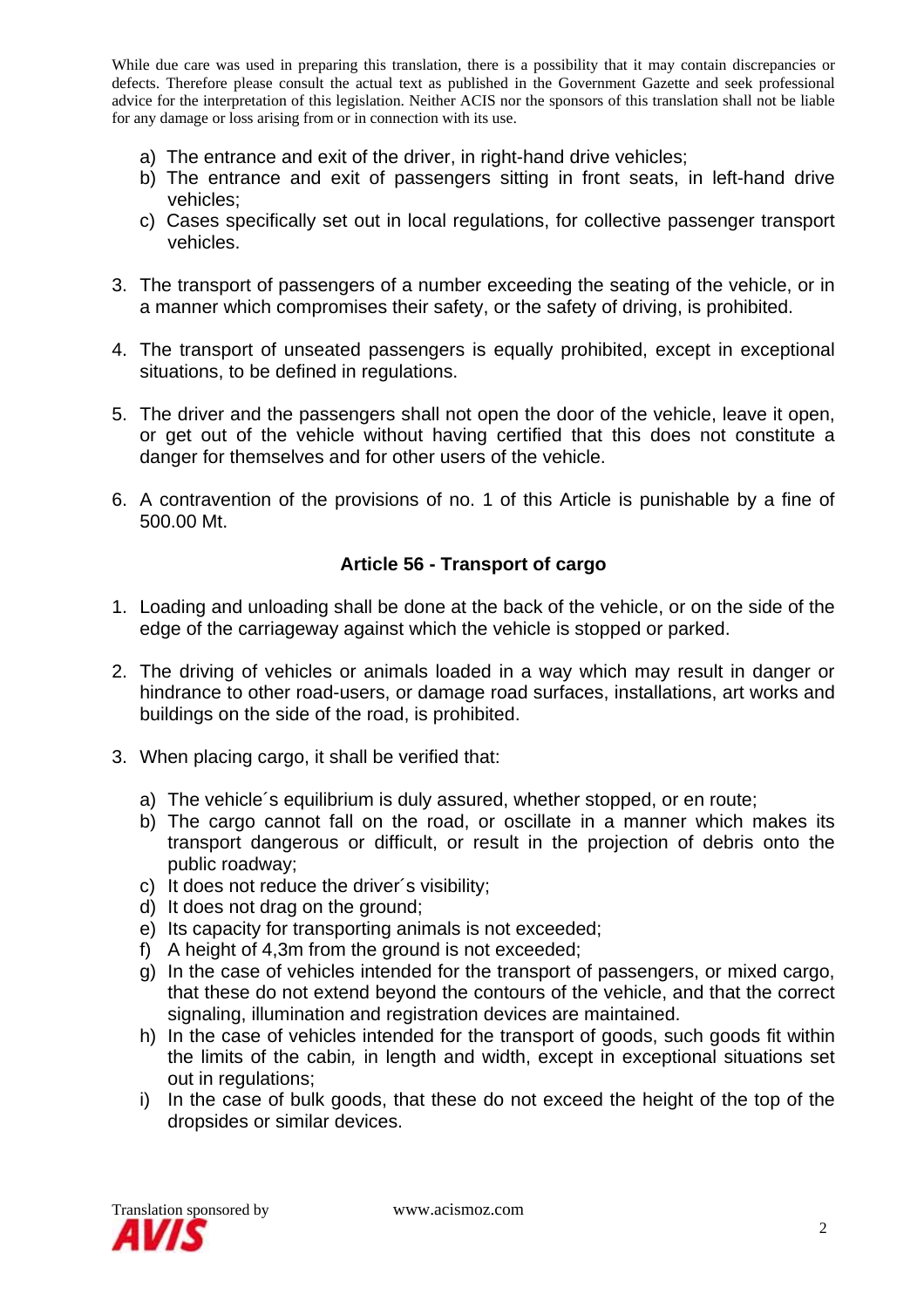- 4. At stopping places, during loading and unloading operations, and when parked, a vehicle shall be positioned in the direction of traffic, parallel to the edge of the carriageway, and against the curb, duly signposted exceptions being permissible.
- 5. A contravention of the provisions of this Article is punishable by a fine of 1.000,00 Mt.

## **SECTION VII - Limits on vehicle dimensions and weight**

#### **Article 57 - Prohibited travel**

Except in the case of special authorization, vehicles whose gross weights or dimensions exceed the limits set out in regulations may not travel on public roadways.

#### **Article 58 - Special authorisation**

- 1. On the conditions set out in regulations, the National Vehicle Institute (INAV) may permit the travel of vehicles of a weight or dimensions which exceed those set out in law, or which transport indivisible objects which exceed the limits of their respective cabins.
- 2. The authorizations referred to in the previous number require the issuing of a favorable opinion by the National Roads Administration (ANE) and the municipal authorities, in accordance with the cases in question, regarding the nature of the surface, the resistance of artworks on the authorized routes, or the technical characteristics of public roads, making it a condition that these vehicles only be used on public roads which have the necessary technical characteristics therefor.
- 3. The regulations referred to in no.1 of this Article shall refer to those situations in which the travel of such vehicles requires special authorization.
- 4. An indivisible object shall be deemed to be that which may not be divided without the loss of its economic value, or its function.
- 5. The owners of these vehicles may be required to provide a guarantee, or insurance, aimed at guaranteeing the payment of civil liabilities flowing from damage imputable to them, as well as other guarantees necessary or convenient for traffic safety.
- 6. The authorization may define the terms on which the travel of the said vehicles is permissible, and, in particular, limit such travel to roads with technical characteristics which allow for such travel.
- 7. The non-presentation of an authorization, when requested by traffic officers, or the non-observance of the terms of the same, shall constitute an offence, punishable by a fine of 10,000.00 Mt.

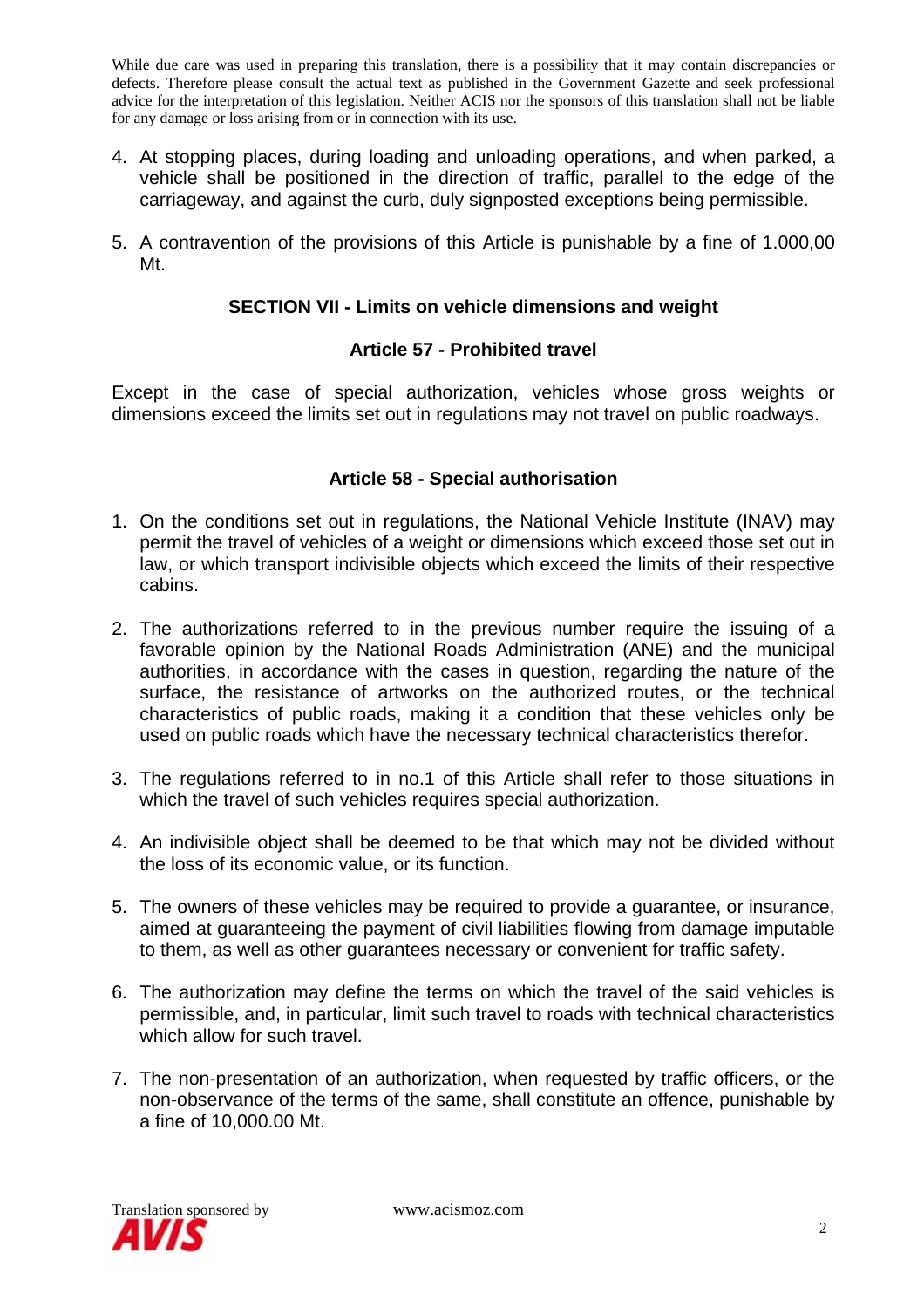## **SECTION VIII - Lighting**

#### **Article 59 - General rules**

- 1. Those illumination and light signaling devices, and reflectors, with which a vehicle shall be equipped, as well as their respective characteristics, shall be defined in regulations.
- 2. The use of a red light or reflector at the front, or a white light or reflector at the bank, is prohibited, except for:
	- a) reverse and number plate lights;
	- b) special warning lights, set out in Article 27;
	- c) illumination and light signaling devices used on vehicles which circulate in accordance with the provisions of Article 58.
- 3. The following shall be punishable by way of a fine of 2,000.00 Mt:
	- a) The circulation of a vehicle which does not have one or more of the devices set out in the regulations referred to in no. 1;
	- b) the circulation of a vehicle utilizing devices not envisaged in the same regulations, or which, if they are so envisaged, do not comply with the characteristics or forms of installation established therein;
	- c) A contravention of the provisions of no. 2.
- 4. The following shall be punishable by way of a fine of 1.000,00 Mt:
	- a) The circulation of a vehicle which does not have one or more of the reflectors envisaged in the regulations referred to in no. 1;
	- b) The circulation of a vehicle utilizing reflectors not envisaged in the same regulations, or which, if they are so envisaged, do not comply with the characteristics or forms of installation established therein;
	- c) Without prejudice to the provisions of no. 2 of Article 62, circulation of a vehicle in which any of the devices envisaged in no. 1, is not working.

## **Article 60 - Kinds of lights**

- 1. The kinds of lights to be used by drivers, are the following:
	- a) High beam headlights (bright lights), intended to illuminate the road in front of the vehicle to a distance of no less than 100m;
	- b) Low beam headlights (normal lights), intended to illuminate the road in front of the vehicle to a distance of up to 30m;
	- c) Parking lights, intended to signal the presence and width of the vehicle, when seen from the front or the back, and those in front shall be called "dims";
	- d) Indicators, intended to indicate to other users the intention to turn;
	- e) Emergency lights, intended to signal that the vehicle is a special danger to other users, and constituted by the simultaneous functioning of all indicators;
	- f) Brake lights, intended to indicate to other users the action of braking;

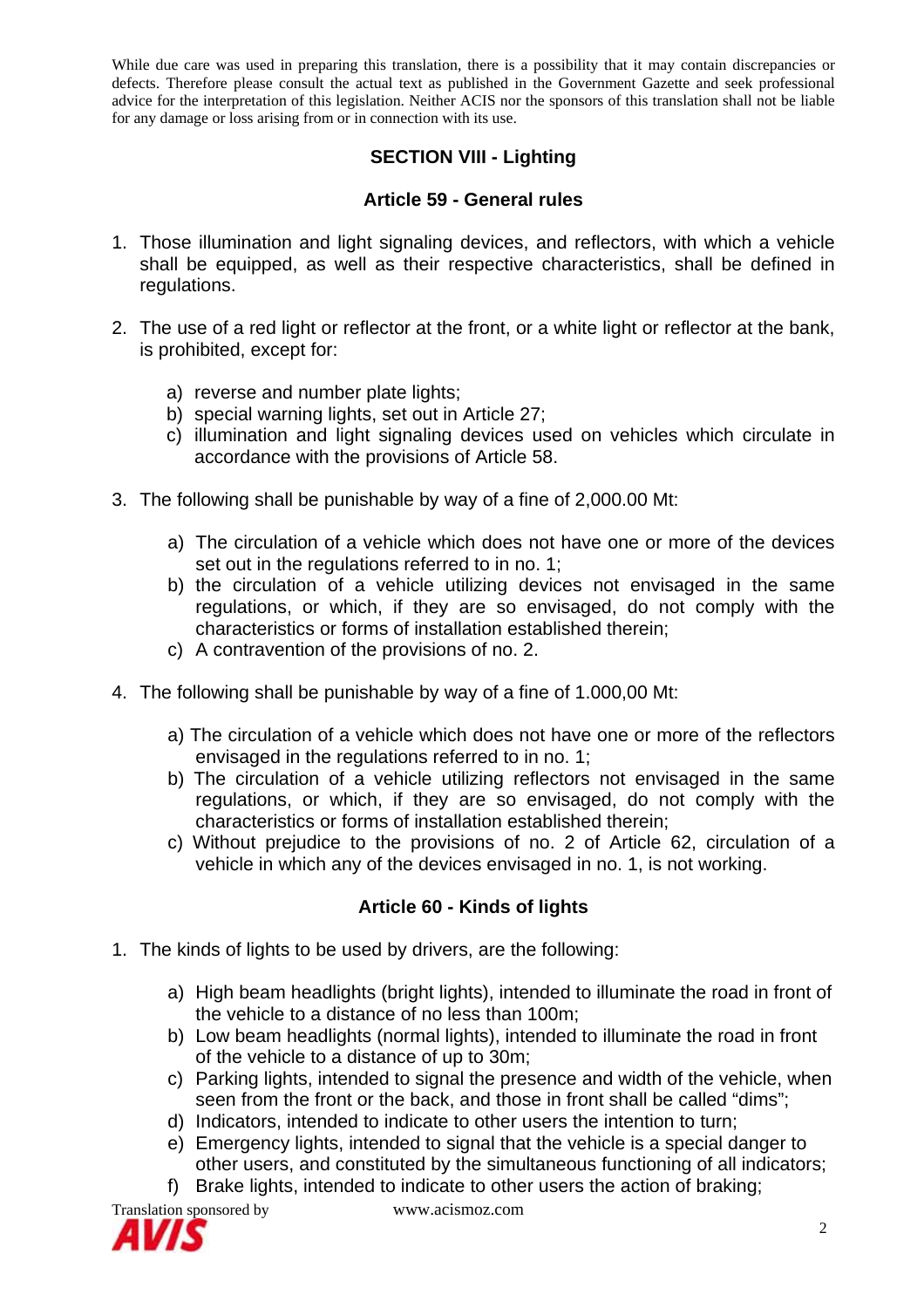- g) Reverse lights, intended to illuminate the road at the back of the vehicle, and to advise other users that the vehicle is reversing, or will reverse;
- h) Number plate lights, intended to illuminate the number plate at the back of the vehicle;
- i) Floodlights, intended to make the vehicle more visible in the case of intense fog, or in other situations in which visibility is significantly reduced.
- 2. The characteristics of the kinds of lights referred to in the previous number shall be set out in regulations.
- 3. A contravention of the provisions of no.1 is punishable by a fine of 1,000.00 Mt.

#### **Article 61 - Situations in which lights must be used**

- 1. At dusk or at dawn, and also during the day, whenever meteorological or environmental conditions result in insufficient visibility, particularly in the case of fog, intense rain, snowfall, and smoke or dust clouds, drivers shall use the following lights:
	- a) Parking lights, while waiting for the opening of a level crossing, and also when stopped or parked at places in which the level of lighting does not permit easy recognition of the vehicle at a distance of 100m;
	- b) Low beam headlights, in places in which lighting grants the driver visibility of no less than 100m, when passing other vehicles, persons or animals, when the vehicle travels at least 100m from the vehicle in front of it, when approaching a closed level crossing or during the stopping of a vehicle or the termination of its travel, and shall not, directly or indirectly, inconvenience the driver through his rear view mirrors and / or other vehicle reflectors;
	- c) High beam headlights, in the remaining cases;
	- d) Floodlights, at the back, whenever meteorological or environmental conditions require it, on vehicles which are equipped with these.
- 2. The use of floodlights is prohibited whenever meteorological or environmental conditions do not justify it.
- 3. Without prejudice to the provisions of no. 1, drivers of vehicles used for the transport of dangerous goods must travel with low beam headlights on.
- 4. A contravention of the provisions of the previous numbers is punishable by a fine of 500.00 Mt, except as provided for in the following number.
- 5. The use of bright lights when passing other vehicles, or when the vehicle is travelling less than 100m from the vehicle in front of it, or during stopping or termination of travel, is punishable by a fine of 1.000,00 Mt.

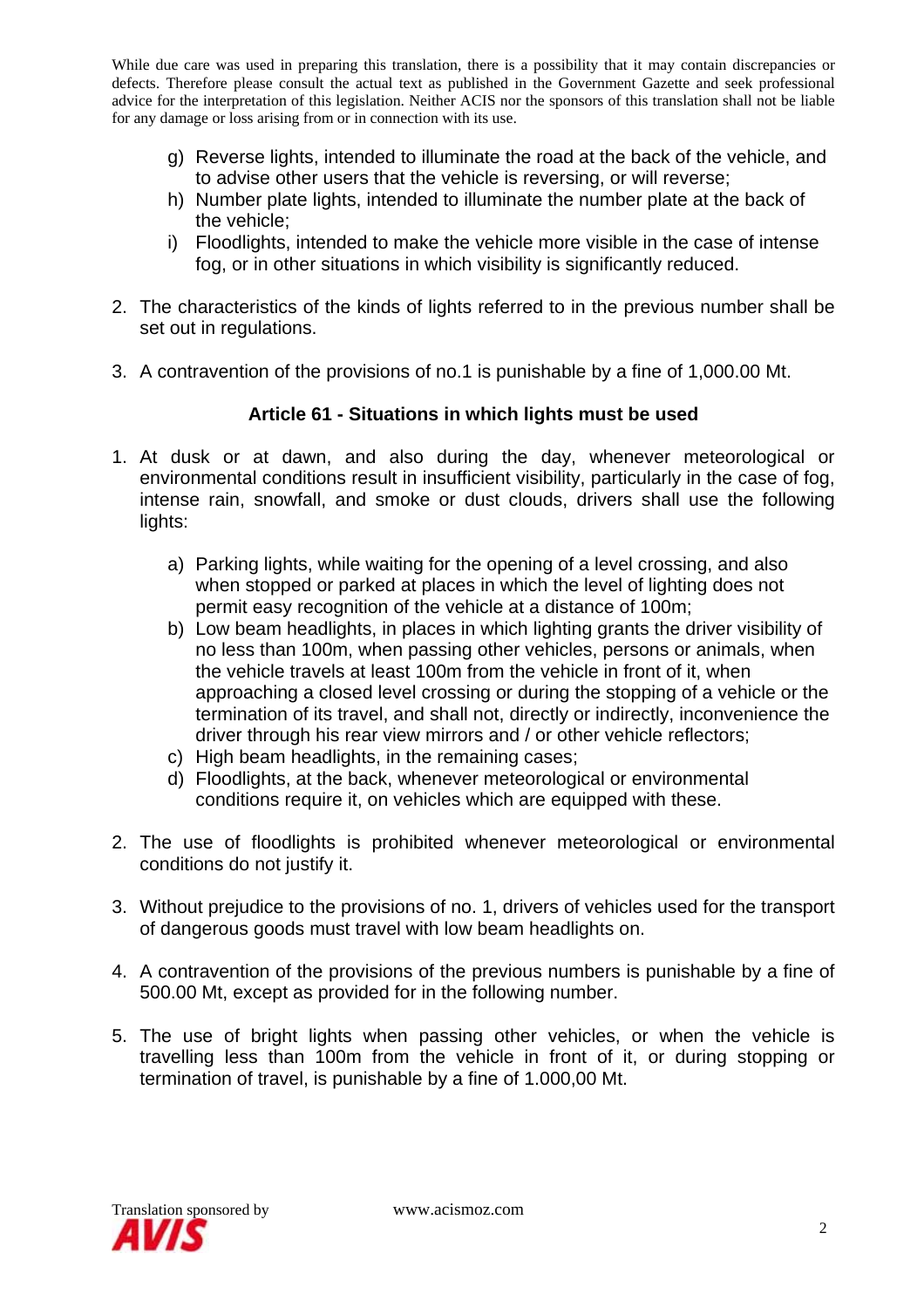## **Article 62 - Non-functional devices**

- 1. The travel of a vehicle, of which the devices referred to in no. 1 of Article 60, are not working, is prohibited.
- 2. Without prejudice to the provisions of the previous number, the travel of vehicles with non-functional lights is only permissible when the it has, at least:
	- a) Two low beam headlights, or one low beam headlight on the right hand side and two dim lights in front, one parking light on the right hand side and one brake light, where obligatory, at the back; or
	- b) Emergency lights, in which case the vehicle may only travel for the time strictly necessary for it to reach a place where it can stop or be parked.
- 3. If lights are not working on a freeway, or a road reserved for automobiles and motorcycles, the vehicle shall immediately be immobilized, off the carriageway.
- 4. A contravention of the provisions of the previous number is punishable by a fine of 750.00 Mt.

## **Article 63 - Signalling of danger**

- 1. When a vehicle travels in terms of line b) of no. 1 of the previous article, or represents a special danger to other road-users, emergency lights shall be used.
- 2. Drivers shall also use the lights referred to in the previous number in the case of a sudden reduction in speed, provoked by an unforeseen object, or by special meteorological or environmental conditions.
- 3. Drivers shall also use the lights referred to in number 1, provided that these are in a functional condition:
	- a) In the case of forced immobilization of the vehicle because of accident or breakdown, whenever the same represents a danger to other road-users;
	- b) When the vehicle is being towed.
- 4. In the cases set out in the previous number, parking lights shall be used if the use of emergency lights is not possible.
- 5. A contravention of the provisions of numbers 2, 3 and 4 is punishable by a fine of 750.00 Mt.

#### **SECTION IX - Travel of vehicles which perform special transport, and of emergency service vehicles**

## **Article 64 - Travel of vehicles which perform special transport**

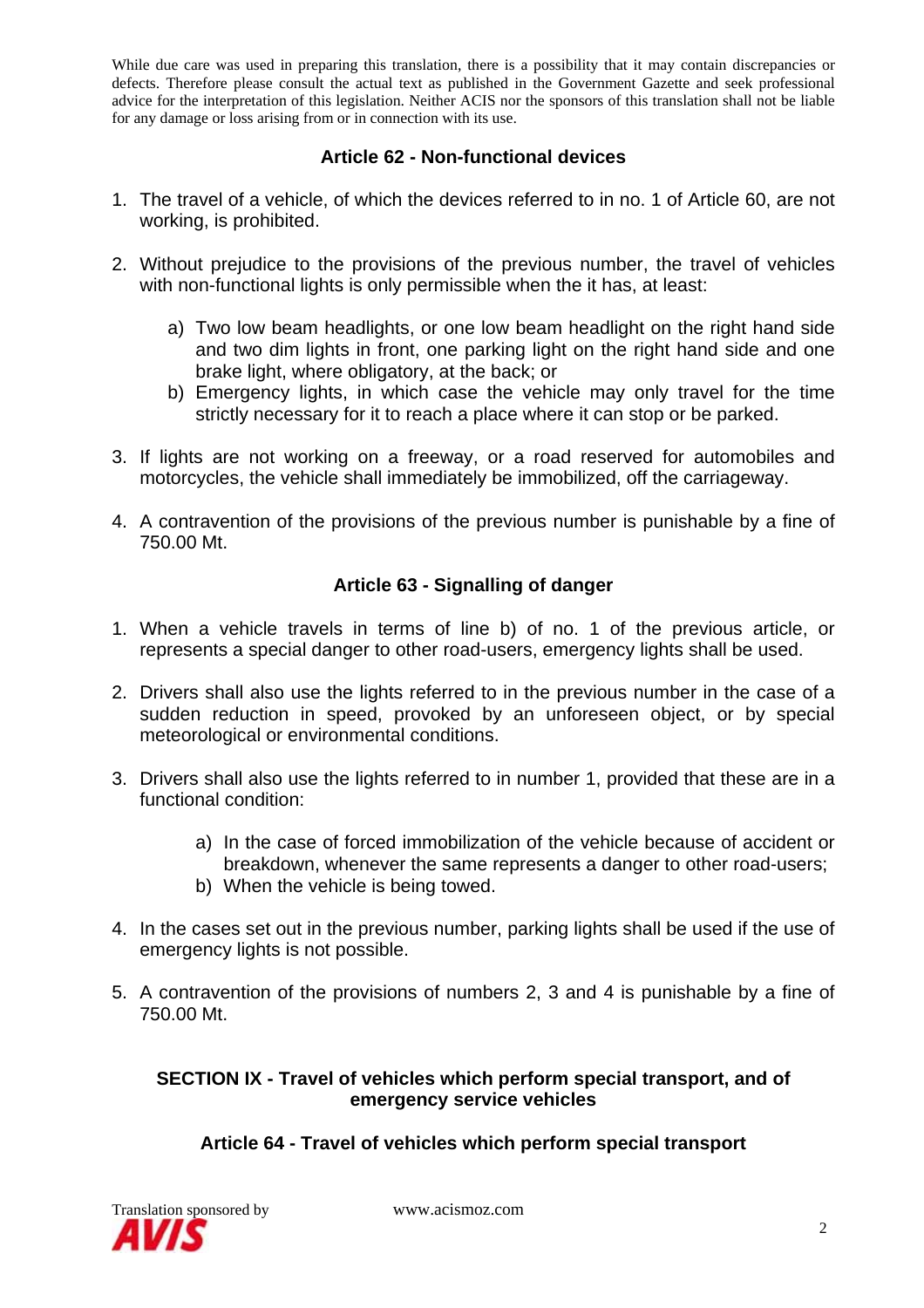- 1. The driving, stopping and parking on public roadways of vehicles which transport goods may be made conditional, by regulation, when this is justified by their nature, dimensions or other characteristics.
- 2. Vehicles which transport powdery and inert materials, shall travel in a manner so as to avoid the dispersion of these materials into the air or soil, by being covered by tarpaulins or canvasses of suitable dimensions.
- 3. A contravention of the provisions of no. 2 is punishable by a fine of 2,000.00 Mt.

## **Article 65 - Travel of emergency service vehicles**

- 1. The drivers of vehicles which are travelling on an urgent first aid or police mission, adequately signaling their travel, may, when their mission demands it, fail to observe traffic rules and signs, but must respect the orders of traffic officers.
- 2. The said drivers may not, however, in any circumstances, place other road-users in danger, being in particular obligated to suspend their travel:
	- a) At a red light traffic regulating signal, although they may proceed, after having due precautions, without waiting for the signal to change;
	- b) At an obligatory stop sign, at an intersection or junction.
- 3. The use of signals which identify the travel of a priority vehicle, when it is not in transit on an urgent mission, is prohibited.
- 4. A contravention of the provisions of the previous numbers is punishable by a fine of 1.000,00 Mt.

## **Article 66 - Giving way to emergency service vehicles**

- 1. Without prejudice to the provisions of line b) of no. 3 of Article 38, any driver must give way to drivers of the vehicles referred to in the previous Article.
- 2. Whenever the roads on which such vehicles circulate, from which they intend to exit, or into which they will enter, are congested, the remaining drivers must move as far as possible to the left, if necessary, occupying the shoulder.
- 3. Freeways, on which drivers must leave the shoulder unoccupied, and public roads having circulatory corridors, are exempted from the provisions of the previous number.
- 4. A contravention of the provisions of this Article is punishable by a fine of 1.000,00 Mt.

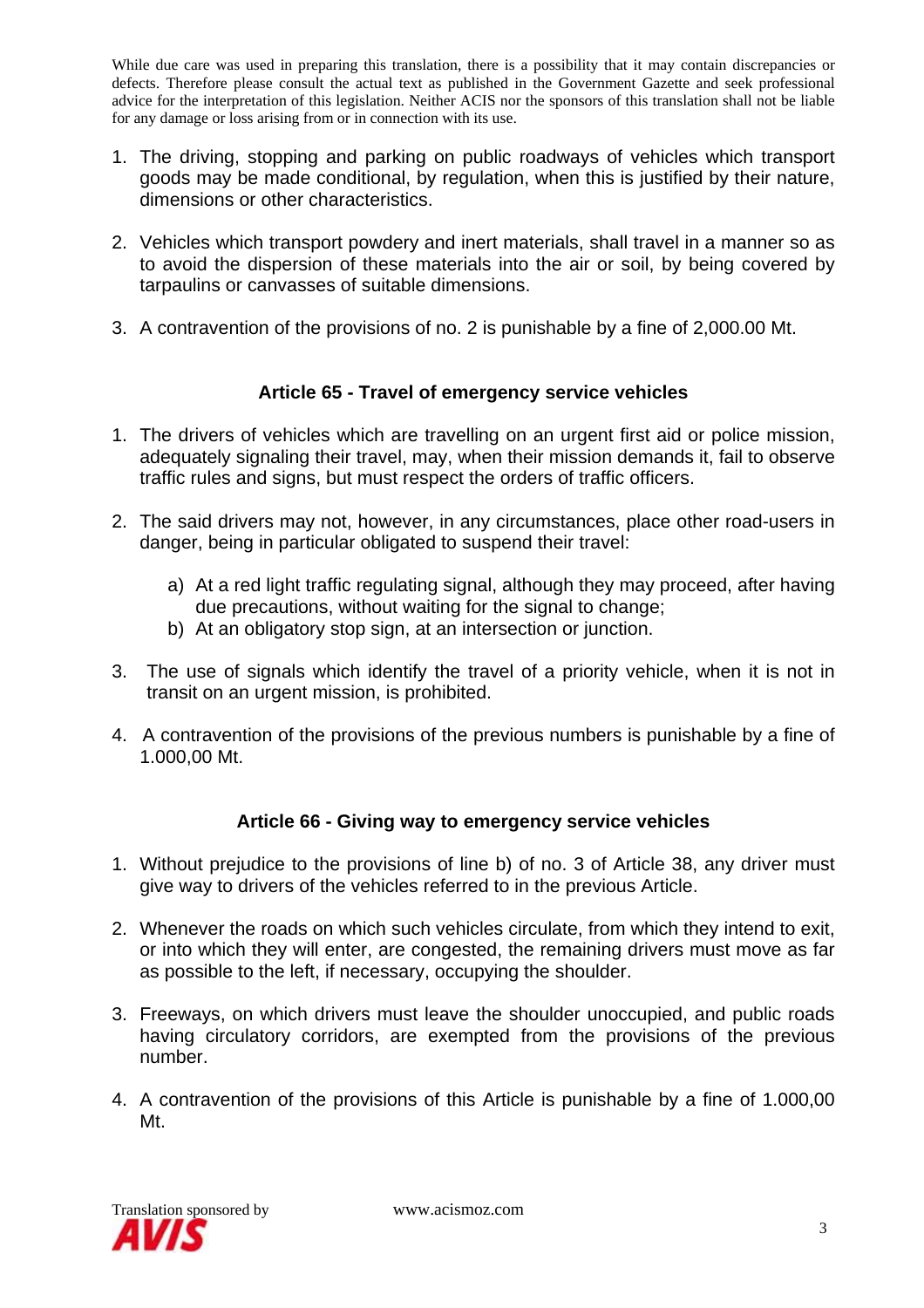## **SECTION X - Travel on certain roads or road stretches**

## **Article 67 - Travel on level crossings**

- 1. A driver may only commence crossing a level crossing, even if signaling permits this, after having verified that the intensity of traffic will not require the vehicle to stop on the level crossing.
- 2. Without prejudice to due compliance with existing signaling, and to the instructions of railway agents, a driver must not enter a level crossing while protective devices are placed across a public roadway, or are in motion.
- 3. If the level crossing does not have a protection or signaling mechanism, then the driver may only commence his crossing after having ensured that there is no railway vehicle approaching it.
- 4. During the crossing of a level crossing, a different speed may not be engaged.
- 5. A contravention of the provisions of the previous numbers, is punishable by a fine of 750.00 Mt.

#### **Article 68 - Forced immobilization of a vehicle or animal**

- 1. In the case of the forced immobilization of a vehicle or animal, or of the falling off of its respective cargo, on a level crossing, the respective driver shall attend to its immediate removal, or, if this is not possible, take the measures necessary for the drivers of railway vehicles approaching it to be able to perceive the presence of the obstacle.
- 2. A contravention of the provisions in the previous number, is punishable by a fine of 750.00 Mt.

## **Article 69 - Travel at intersections and junctions**

- 1. A driver may only commence crossing an intersection or junction, even when he has priority or when signaling permits it, after having verified that the heaviness of the traffic flow will not oblige him to stop his vehicle there.
- 2. A driver who has stopped on an intersection or junction which is regulated by light signaling may exit it, even if he is not authorized to continue, provided that he does not hinder the movement of other road users which are travelling in the direction for which movement is authorized.
- 3. At intersections or junctions with a higher traffic density, access routes may be created which permit the movement of vehicles to the left, and a driver who intends to enter another road shall regulate his speed, so as to ensure that the adjacent lane does not contain danger or hindrance to vehicles travelling thereon.

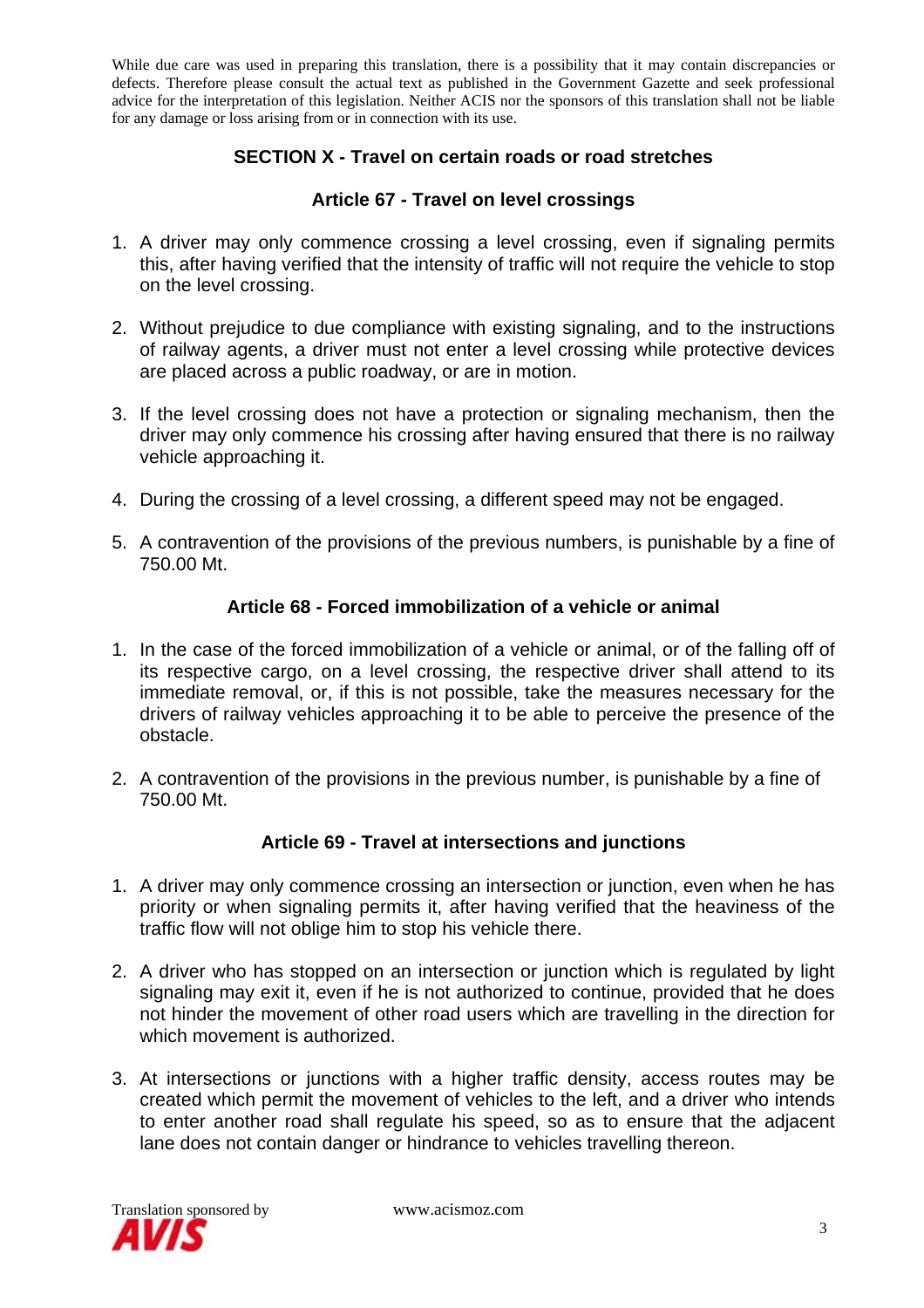4. A contravention of the provisions of numbers 1 and 3 is punishable by a fine of 1.000,00 Mt.

## **Article 70 - Parking lots and areas**

- 1. At places on the public roadway specifically intended for parking, and when duly signposted, drivers may not drive on, or cross, lines of demarcation existing on these roadways for various parking purposes.
- 2. The exclusive designation of parking lots and areas, for vehicles of certain classes or types, and limits to the time of parking, as well as the setting of a fee to be charged by agents or appropriate mechanical devices, shall be set out in regulations.
- 3. A contravention of the provisions of no. 1 is punishable by a fine of 500.00 Mt.

## **Article 71 - Prohibited parking**

- 1. The following vehicles may not park in parking lots and parking areas:
	- a) Vehicles intended for the sale of any articles, or for advertising of any nature;
	- b) Vehicles used for public transport, when these are not hired, except as set out in local regulations;
	- c) Vehicles of classes or of a type different from those for which the parking lot or area was exclusively intended, in terms of the previous number;
	- d) For a time exceeding that set down, or without payment of the fee set out in terms of the previous Article.
- 2. A contravention of the provisions of the previous number is punishable by a fine of 750.00 Mt.

#### **Article 72 - Freeways**

- 1. Pedestrians, animals, animal-drawn vehicles, velocipedes, mopeds, motorcycles with cylinders exceeding 50cm<sup>3</sup>, agricultural tractors, as well as vehicles or convoys of vehicles which cannot reach speeds of 40 km/ hour when travelling on the level, may not travel on freeways and their respective accesses, when duly signposted.
- 2. It is forbidden to do the following on freeways and their respective accesses, when duly signposted:
	- a) Drive without legally required lights;
	- b) Stop or park, even if off of the carriageways, except in places specifically intended for this purpose;
	- c) Change direction;Reverse;
	- d) Drive across traffic separators, or openings therein;
	- e) Give driving lessons.

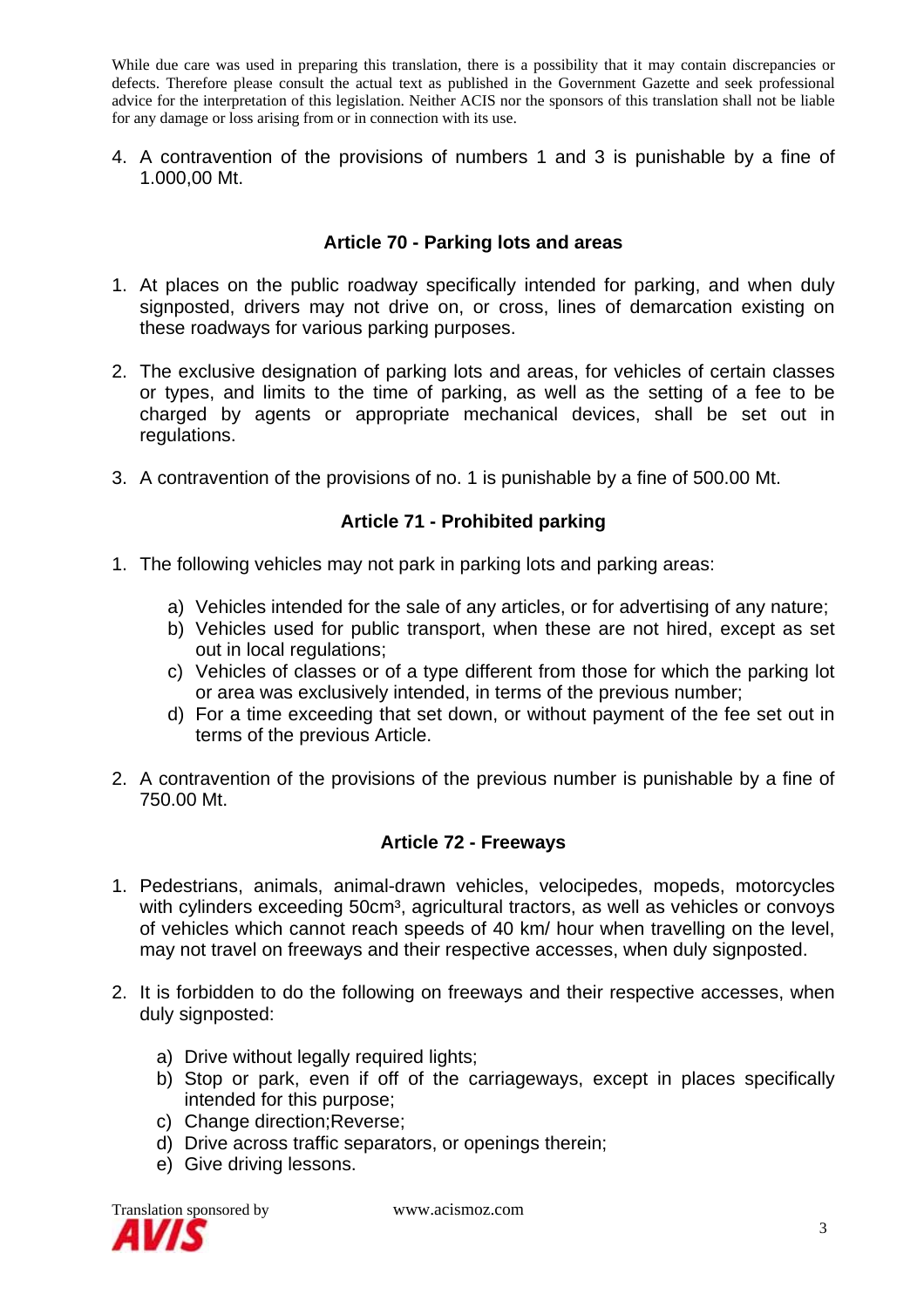- 3. A contravention of the provisions of no. 1 and of lines a) and b) of number 2, shall be penalized by a fine of 750,00 Mt, except in the case of a pedestrian, in which case the fine shall be 100,00 Mt.
- 4. A contravention of the provisions of lines c), d), e) and f) of no. 2 is punishable by a fine of 1.000,00 Mt.

## **Article 73 - Entering and exiting freeways**

- 1. The entering and exiting of freeways may only be done on the accesses intended for this purpose.
- 2. If an acceleration lane exists, then the driver who intends to enter the freeway must use this, regulating his speed so as to ensure that the adjacent lane does not contain any danger or hindrance to the vehicles travelling in it.
- 3. A driver who intends to exit a freeway, shall occupy the lane on the left hand side as early as is necessary, and, if there is a deceleration lane, enter it as soon as possible.
- 4. A contravention of the provisions of the previous numbers is punishable by a fine of 1.000,00 Mt.

## **Article 74 - Transport of heavy goods vehicles, or of vehicle convoys**

- 1. On freeways, or stretches of freeways with three or more lanes of traffic travelling in the same direction, the drivers of heavy goods vehicles, or of vehicle convoys, the length of which exceeds 7 meters, may only use the two traffic lanes on the furthest left hand side.
- 2. A contravention of the provisions of the previous number is punishable by a fine of 1.000,00 Mt.

## **Article 75 - Reserved roads**

- 1. The carriageways of public roadways may, by means of signposting, be reserved for the travel of vehicles of certain types, or for vehicles intended for specific types of transport, and their use prohibited by drivers of other types of vehicles.
- 2. A contravention of the provisions of this Article is punishable by a fine of 1.000,00 Mt.

## **Article 76 - Circulation corridors**

1. On public roadways, circulation corridors shall be created for the travel of vehicles of certain types, or of vehicles intended for specific types of transport, and the use thereof by drivers of other types of vehicles may be prohibited.

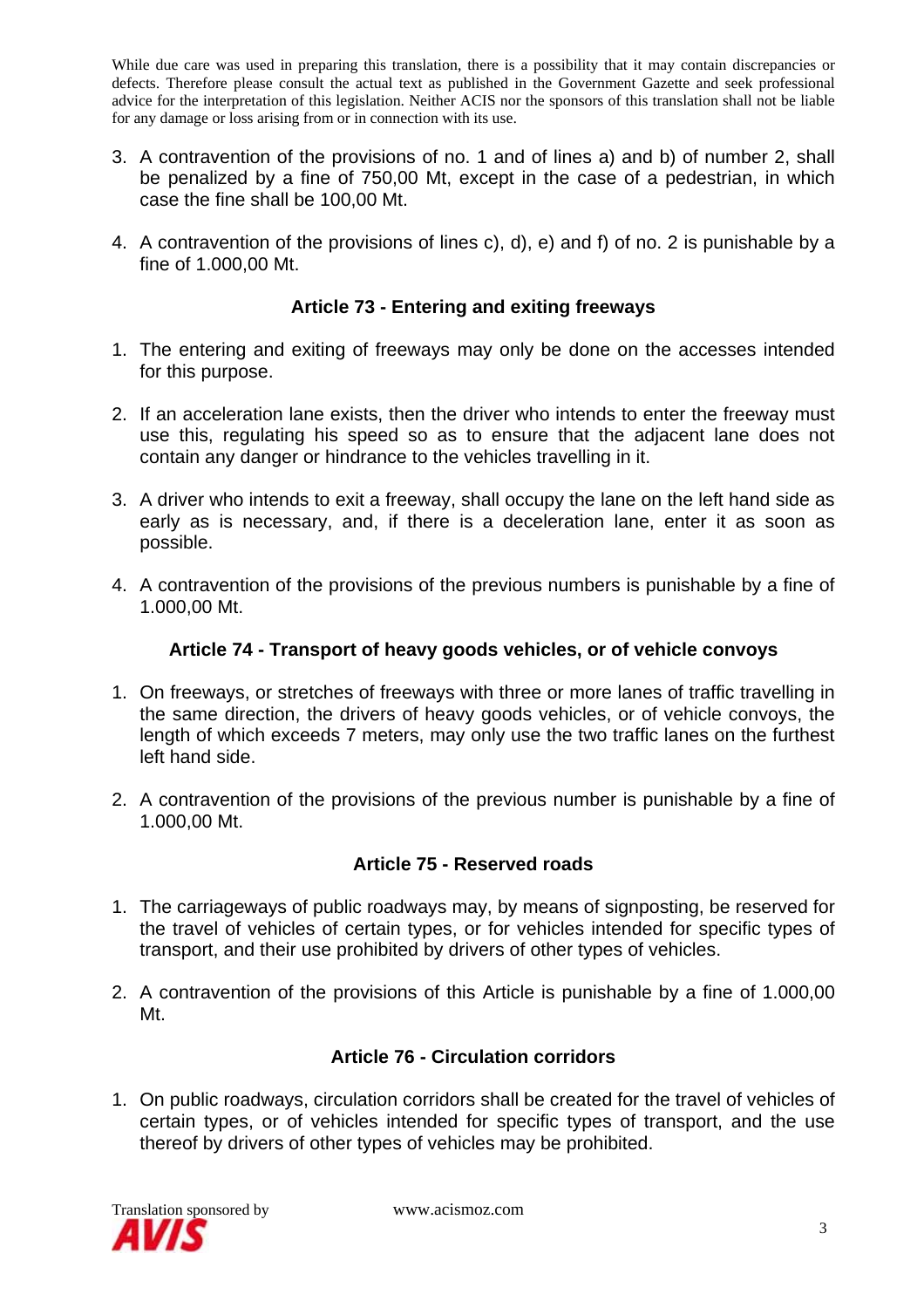- 2. The use of the roads referred to in the previous number shall be permitted for accessing garages, properties and parking areas, or, when signposting permits this, for turning at the closest intersection or junction.
- 3. A contravention of the provisions of number 1 is punishable by a fine of 750.00 Mt.

## **Article 77 - Special lanes**

- 1. When there are lanes specifically intended for animals or vehicles of a certain type, the travel of these animals or vehicles must take place on these lanes.
- 2. The use of the lanes referred to in the previous number by any other vehicles, is prohibited, except for the purpose of accessing garages, properties or parking areas, or, when signposting permits this, to turn at the closest intersection or junction.
- 3. The travel of vehicles with more than two wheels not placed in a single line, or pulling a trailer, in lanes intended for velocipedes, is prohibited.
- 4. Pedestrians may only use the lanes referred to in the previous number when there are no places specifically intended for them.
- 5. A contravention of the provisions of numbers 1, 2 and 3 is punishable by a fine of 500.00 Mt.
- 6. A contravention of the provisions of number 4 is punishable by a fine of 300.00 Mt.

## **SECTION XI - Pollution**

#### **Article 78 - Soil and air pollution**

- 1. The driving of motor vehicles which emit fumes or gases in an amount exceeding that set out in regulations, or which leak oil or any other substances, is prohibited.
- 2. A contravention of the provisions of the previous number, is punishable by a fine of 750.00 Mt.
- 3. Drivers and passengers shall not throw objects out of the vehicle.
- 4. A contravention of the provisions of the previous number is punishable by a fine of 500.00 Mt.

## **Article 79 - Sound pollution**

1. The driving of vehicles, and loading and unloading operations, shall be done in such a way as to avoid creating a disturbing noise.

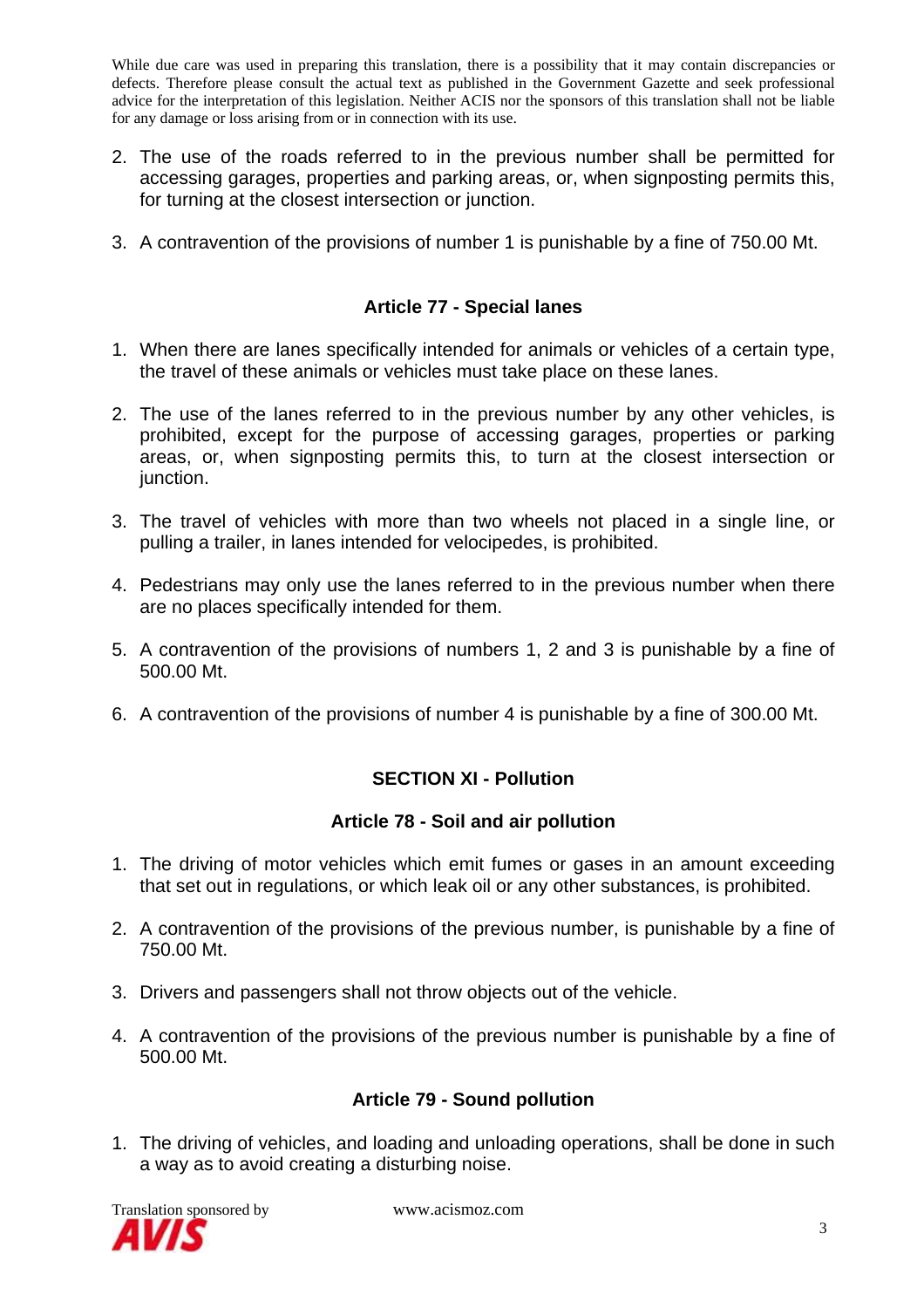- 2. The transport of vehicles which emit noise of a level exceeding the maximum limits set out in regulations, is prohibited.
- 3. When using radiophonic or sound reproduction devices installed in the vehicle, the maximum sound limits set out in regulations shall not be exceeded.
- 4. The conditions for the use of anti-theft sound alarm devices in vehicles, shall be set out in regulations.
- 5. A contravention of the provisions of this Article is punishable by way of a fine, as follows:
	- a) Excess of 0 to 5 decibels, a fine of 750,00 Mt;
	- b) Excess of 6 to 10 decibels, a fine of 1,500.00 Mt;
	- c) Excess of 11 to 20 decibels, a fine of 3,000.00 Mt;
	- d) Excess of more than 20 decibels, seizure of the vehicle, and imprisonment of the driver for up to 3 months.
- 6. The equipment and the conditions for sound pollution control shall be set out in a joint diploma of the Ministries which oversee the sectors of transport, the interior, and trade.

## **CHAPTER II - Special provisions for the monitoring of driving under the influence of alcohol or psychotropic substances**

## **SECTION I - Procedures for the monitoring of driving under the influence of alcohol or psychotropic substances**

## **Article 80 - General Principles**

- 1. The following persons may be submitted to determined tests for the detection of states of being under the influence of alcohol, or substances legally deemed to be narcotic or psychotropic:
	- a) Drivers;
	- b) Pedestrians, whenever they are involved in traffic accidents.
- 2. Persons referred to in lines a) and b) of no. 1, who refuse to submit themselves to determined tests for the detection of states of being under the influence of alcohol or substances legally deemed to be narcotic or psychotropic, shall be punished for disobedience.
- 3. A doctor or paramedic, who, without just cause, refuses to take the steps set out in law for the diagnosis of the state of being under the influence of alcohol or substances legally deemed to be narcotic or psychotropic, shall be punished for disobedience.

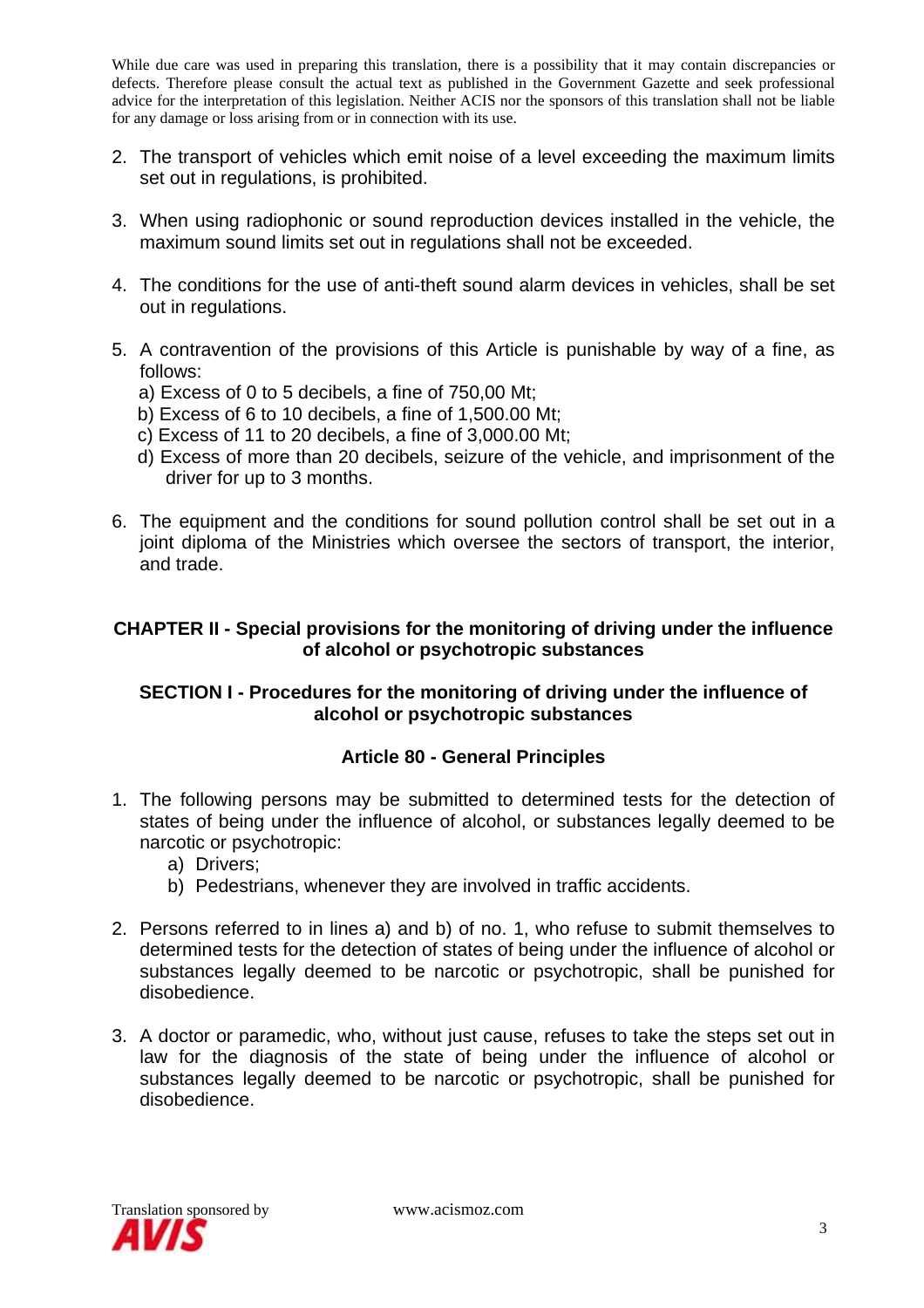### **Article 81 - Driving under the influence of alcohol, narcotics or psychotropic substances**

- 1. Alcoholic beverages and psychotropic substances shall not be transported in the area reserved for passengers, in vehicles.
- 2. It is forbidden to drive under the influence of alcohol or psychotropic substances.
- 3. A driver shall be deemed to be under the influence of alcohol if his blood alcohol level is equal or superior to 0,3mg/l, when tested by way of a breathalyzer, or 0,6mg/l, if a blood test is conducted.
- 4. A public transport service driver, or a driver of dangerous cargo, when driving, shall have a blood alcohol level of 0,0 mg/l, whether tested using a breathalyzer, or by way of a blood test.
- 5. A driver shall be deemed to be under the influence of psychotropic substances if he is deemed to be so in a medical or expert report, following an examination conducted on the terms set out in this Code and complementary legislation.
- 6. Any person contravening the provisions of no. 1, shall be punished by a fine of 500,00 Mt.

|  | 7. Any person contravening the provisions of no. 2, shall be punished by a fine of: |  |  |  |
|--|-------------------------------------------------------------------------------------|--|--|--|
|  |                                                                                     |  |  |  |

| Blood alcohol rate                   | Amount of fine |  |  |
|--------------------------------------|----------------|--|--|
| From higher than 0,0mg/l, to 0,3mg/l | 1,500.00 Mt    |  |  |
| From 0,3mg/l to 0,40mg/l             | 2,500.00 Mt    |  |  |
| From 0,41mg/l to 0,70mg/l            | 3,500.00 Mt    |  |  |
| More than 0,70mg/l                   | 5,000.00 Mt    |  |  |

- 8. Drivers found to be driving under the influence of alcohol with a blood alcohol level of more than 1,2 mg/l, when not professional, shall be punished by a prison sentence of up to 1 month, without prejudice to the payment of the corresponding fine and accessory sanction.
- 9. Drivers infringing the provisions of no. 4 of this Article shall be punished by a prison sentence of up to 6 months, and a corresponding fine and accessory sanction.
- 10. A fine of 2,000.00 Mt, for any driver, found driving under the effect of substances legally deemed to be narcotic or psychotropic.

## **Article 82 - Monitoring of driving under the influence of alcohol**

1. Breathalyzer tests shall be conducted by the entities referred to in no. 1 of Article 10, by using a device approved for this purpose.

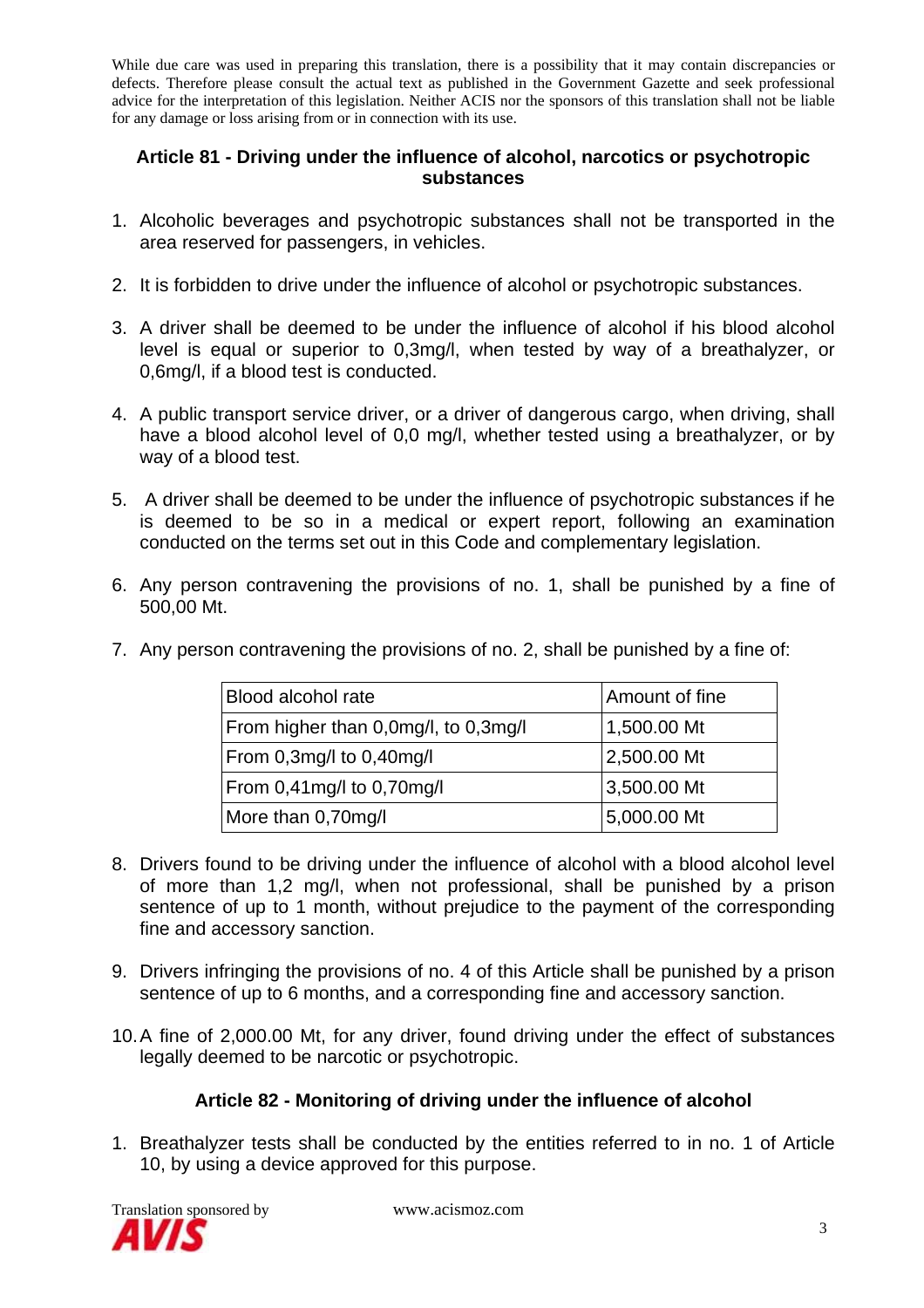- 2. If the result of the test set out in the previous number is positive, the traffic agent shall notify the examined person, in writing, or, if this is not possible, verbally, of the result; the legal sanctions flowing therefrom; the fact that he may, immediately, request the performance of counter tests, and that he will be obliged to pay all costs arising from these counter tests, if the result is positive.
- 3. The counter test referred to in the previous number shall be effected in one of the following ways, as chosen by the examined person:
	- a) A new test, to be made using the approved device;
	- b) A blood test.
- 4. If the new test referred to in line a) of the previous number is chosen, the examined person shall immediately be subjected to such test, and if necessary, driven to the place where the same test may be effected.
- 5. If the examined person prefers to undergo a blood test, he shall immediately be driven to an official health establishment, so that the quantity of blood required for this purpose can be drawn.
- 6. The result of the counter test shall prevail over the result of the initial test.
- 7. When it is suspected that means have been used which may alter the result of the test, the traffic agent may require the suspect to be subjected to a medical examination.
- 8. If it is not possible to perform a breathalyzer test, the examined person shall be subjected to a blood test, or, if he refuses, to a medical examination at an official health establishment, so as to diagnose his state of being under the influence of alcohol.

## **Article 83 - Temporary prohibition on driving**

- 1. Any person presenting a positive result in a test referred to in no. 1 of the previous Article, or who refuses or who may not be submitted to such test, shall be temporarily prohibited from driving for a period of twelve hours, unless he proves, prior to the expiry of this period, that he is not under the influence of alcohol, by way of a test requested by him.
- 2. Any person driving with disregard for the temporary prohibition referred to in the previous number shall be punished for the crime of qualified disobedience.
- 3. The traffic agent shall notify the driver, of the person who proposes to commence driving, of the circumstances set out in no. 1 which prohibit him from driving during the period set out in the same number, and that if he so drives, he may be charged with qualified disobedience.
- 4. The costs arising out of the test referred to in the final part of no. 1 shall be paid by the examined person, except if the counter test, requested in terms of no. 2 of the previous article, has a negative result.

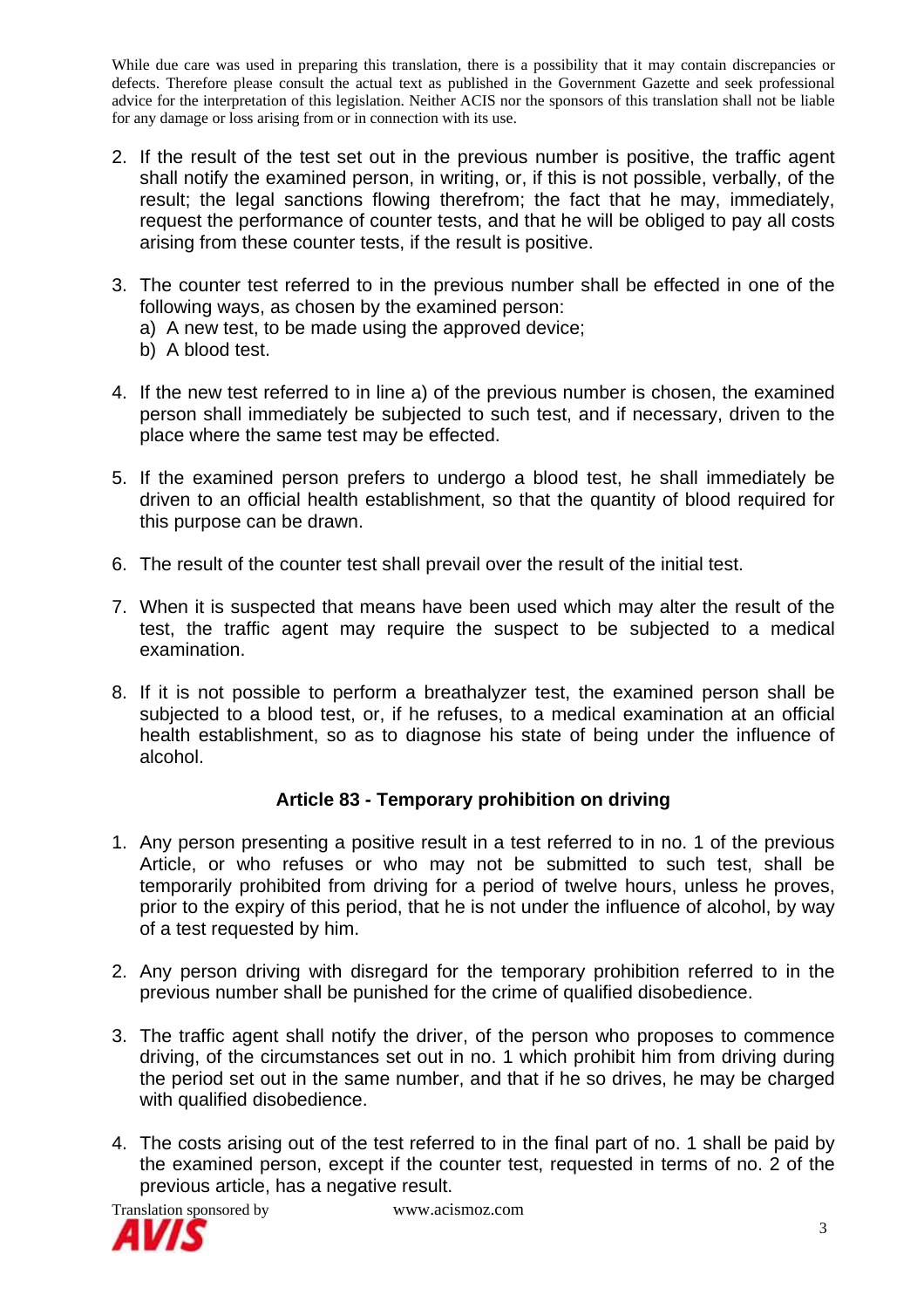#### **Article 84 - Immobilization and removal of vehicle**

- 1. So as to ensure compliance with the provisions of no. 1 of the previous article, the vehicle shall be immobilized or removed, to an appropriate parking lot or place, provision being made, whenever this is required, for the continuance of the travel of the occupants of the vehicle.
- 2. All costs flowing from the procedures set out in the previous number shall be paid by the driver.
- 3. The vehicle shall not be immobilized or removed if any other driver, with the consent of the driver who has been prohibited from driving, or the owner of the vehicle, proposes to drive it and tests negative for alcohol.
- 4. In the case set out in the previous number, the substitute driver shall be notified of his responsibility to comply with the temporary prohibition referred to in the previous number, failing which he may be charged with qualified disobedience.

## **Article 85 - Tests in the case of accident**

- 1. Drivers and pedestrians involved in traffic accidents shall, whenever their state of health permits it, be subjected to breathalyzer tests, in terms of Article 80.
- 2. When it is not possible to perform the test referred to in the previous number, the doctor at an official health establishment to which those involved in the accident are taken, shall collect blood samples, so as to be able to diagnose the state of being under the influence of alcohol thereafter.
- 3. If the blood alcohol test cannot be taken, a medical examination must be conducted, to diagnose the state of being under the influence of alcohol.
- 4. Deceased drivers and pedestrians shall also be subjected to the test referred to in no. 2.

## **Article 86 - Other provisions**

- 1. Regulations shall set out:
	- a) The type of material to be used for enforcement, and in laboratory examinations for the determination of states of being under the influence of alcohol or psychotropic substances;
	- b) The methods to be used to determine the level of alcohol or psychotropic substances in the blood;
	- c) Medical tests to determine states of being under the influence of alcohol or psychotropic substances;
	- d) The laboratories at which urine and blood analyses shall be conducted;

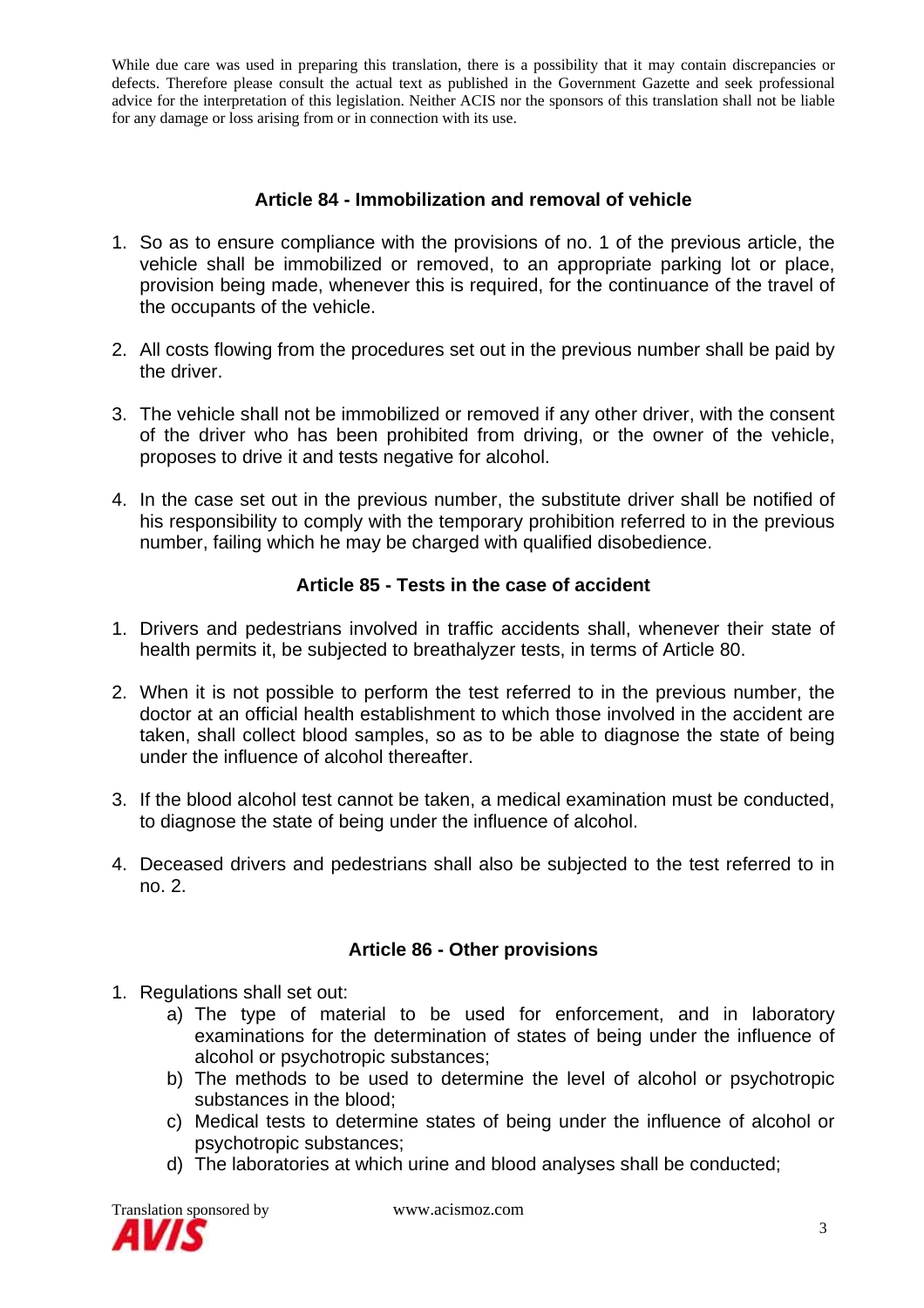- e) Tables of prices for tests effected, and fees for the transport of examined persons and the immobilization and removal of vehicles.
- 2. The payment of the costs flowing from the tests set out in law, for the determination of the state of being under the influence of alcohol or psychotropic substances, as well as the immobilization and removal of the vehicle referred to in Article 84, shall be effected by the entity responsible for the coordination of traffic enforcement.
- 3. When the tests referred to are positive, the costs shall be the responsibility of the examined person, and shall be included in the costs of criminal or contravention proceedings which arise, which costs shall revert to the entity referred to in no. 2.

## **Article 87 - Use of safety accessories**

- 1. The driver of, and passengers transported in, automobiles, shall be obliged to use seatbelts and other safety accessories, on the terms set out in regulations.
- 2. Drivers and passengers of motorcycles, with or without sidecar, and of mopeds shall protect their heads by using helmets, of a type officially approved, duly adjusted and well-fitting.
- 3. Drivers and passengers of vehicles fitted with a rigid cabin, or of vehicles which have both a hard protective structure and safety belts, are exempted from the provisions of the previous number.
- 4. Children under the age of 12 who are transported in automobiles fitted with safety belts shall be secured by using a retention system designed for and adapted to their measurements and weight.
- 5. Children transported in terms of the previous number shall be so transported on the back seat, except in the following situations:
	- a) if the child is under 3 years of age, and is transported using a back facing retention system, in which case the air cushion in front of the passenger may not be activated;
	- b) if the child is older than 3 years of age, and the vehicle does not have back seat safety belts, or does not have a back seat.
- 6. The transport of children under 3 years of age is prohibited in automobiles which do not have safety belts.
- 7. In vehicles intended for the public transport of passengers, children may be transported without compliance with the provisions of the previous numbers, provided that they do not sit in front seats.
- 8. A contravention of the provisions of no's 4 and 7 is punishable by a fine of 300.00 Mt for each child unduly transported.

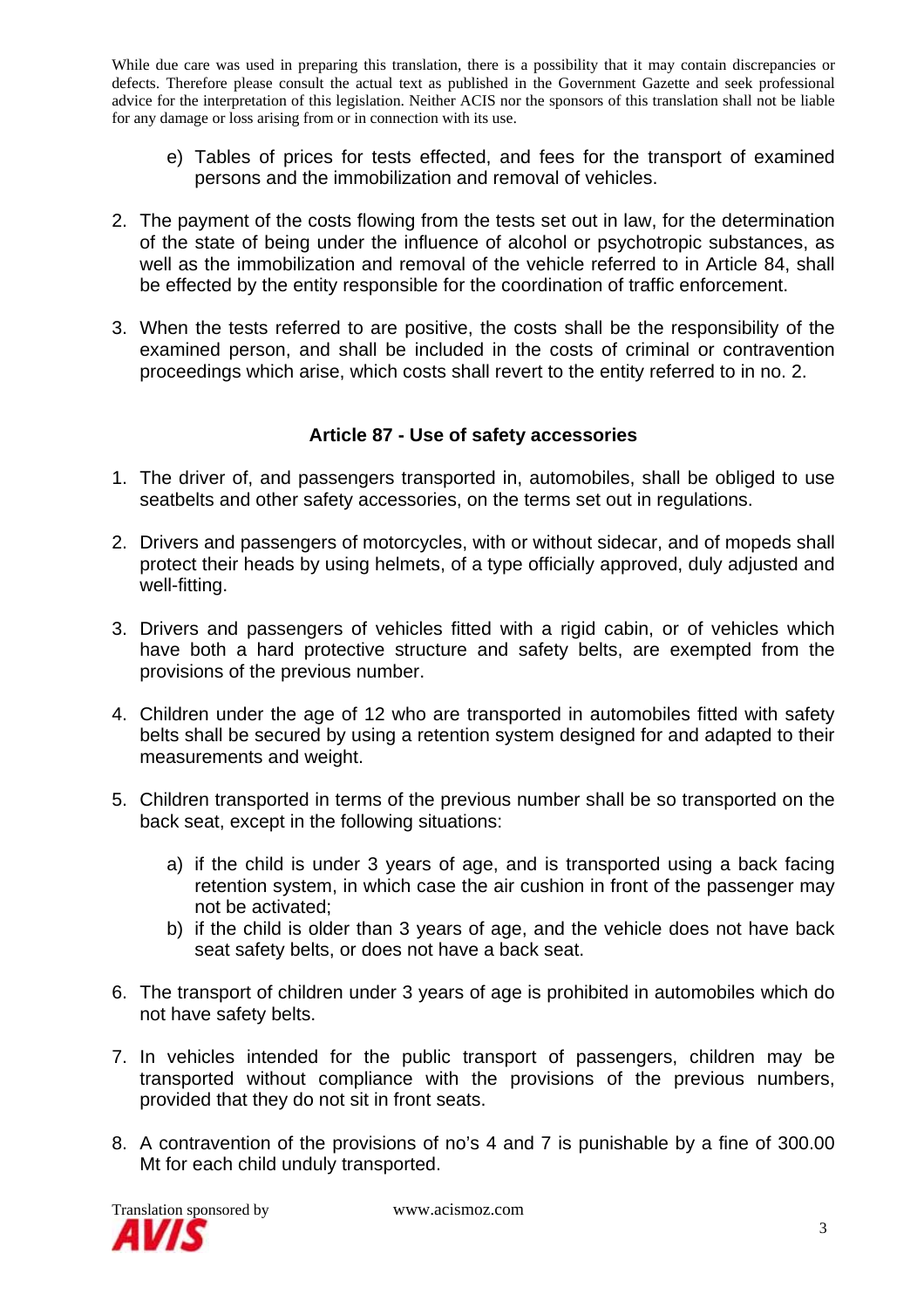- 9. A contravention of the provisions of no. 1 is punishable by a fine of 500.00 Mt.
- 10. A contravention of the provisions of no. 2 is punishable by a fine of 300.00 Mt.

#### **Article 88 - Professional driving of transport vehicles**

- 1. The performance of paid services is only permissible in the case of holders of professional driver´s licenses.
- 2. For reasons of safety, times of driving and of rest may be defined for professional drivers of transport vehicles, and the presence of more than one person qualified to drive the same vehicles, may be required.
- 3. A contravention of the provisions of this article is punishable by a fine of 10.000,00 Mt, for which the offender, and the offender´s employing entity, shall be jointly and severally liable.

#### **Article 89 - Prohibition on the use of certain devices**

- 1. A driver may not use any type of audio headphone or radiotelephonic or television device while the vehicle is in motion.
- 2. Devices equipped with a headset, or with a microphone with loudspeaker, the use whereof does not require continuous handling, and television devices in vehicles intended for the transport of passengers, are exceptions to the previous number.
- 3. The installation and use of any equipment, devices or products intended to detect the presence, or disturb the functioning of instruments intended for the detection or recording of offences, is prohibited.
- 4. A contravention of the provisions of no. 1 is punishable by a fine of 2,000.00 Mt.
- 5. A contravention of the provisions of no. 3 is punishable by a fine of 2,750.00 Mt and by the forfeiture of the objects concerned, the inspecting official being obliged to attend to their immediate removal and seizure, or, if this is not possible, to seize of the vehicle´s identification document, until the effective removal and seizure of such objects.

## **SECTION II - Behavior in the case of breakdown or accident**

# **Article 90 - Forced immobilization because of breakdown or accident**

1. In the case of the forced immobilization of a vehicle, because of breakdown or accident, the driver shall immediately park the vehicle regularly, or, if this is not feasible, remove the vehicle from the carriageway, or place it as close as possible to the right hand side of this, and attend to its rapid removal from the public roadway.

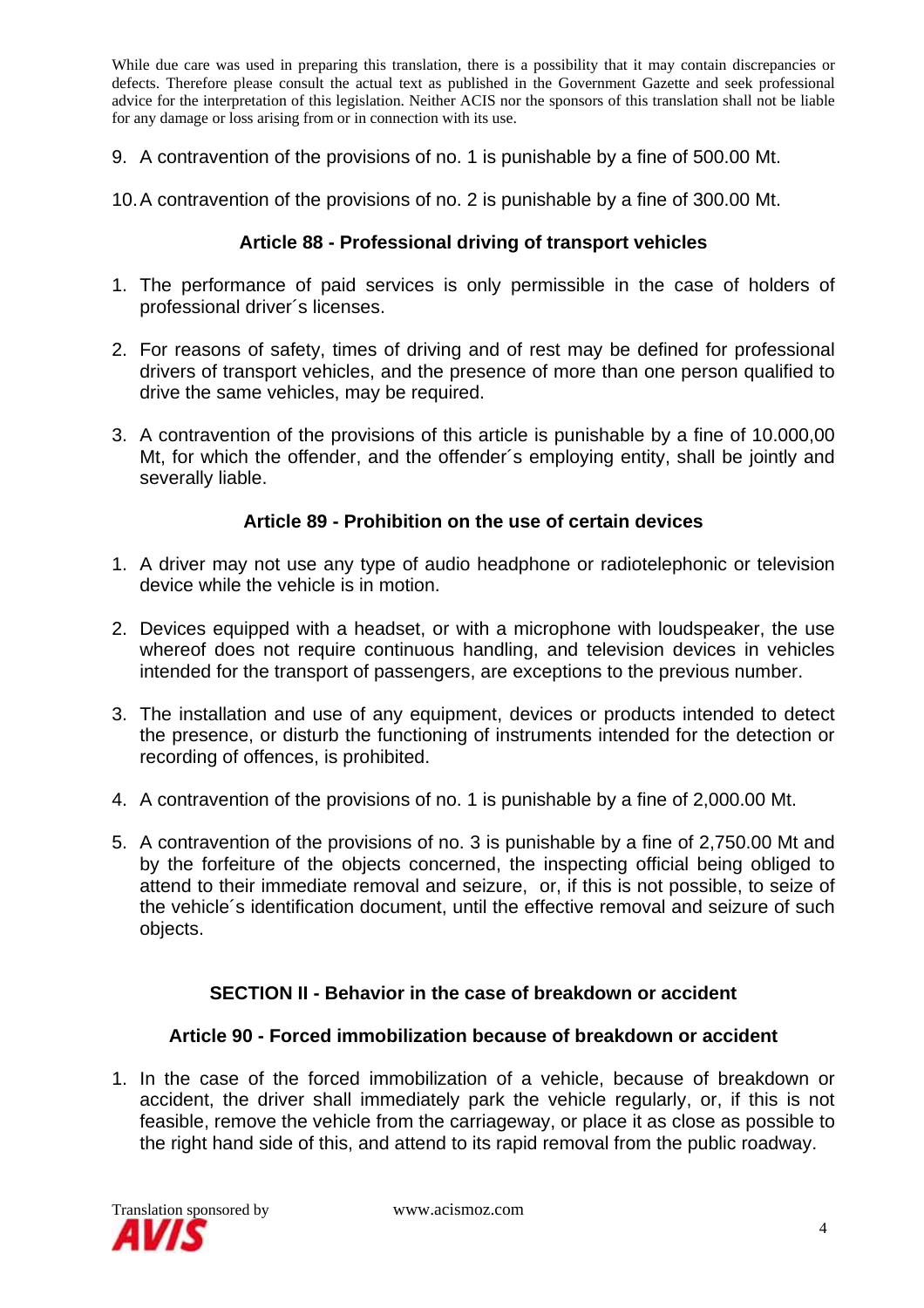- 2. While the vehicle is not duly parked or removed, the driver shall take the measures necessary to ensure that other drivers become aware of its presence, using, for this purpose, the signaling devices referred to in this Code and complementary legislation.
- 3. The repair of vehicles on the public roadway is prohibited, unless this is required in order to remove the vehicle, or for the vehicle to continue its travel, if a breakdown may be easily repaired.
- 4. In the circumstances referred to in the previous numbers, persons who are not involved in signaling, removal or vehicle repair operations may not remain on the carriageway.
- 5. A contravention of the provisions of the previous numbers is punishable by a fine of 1.000,00 Mt, if another fine is not specifically applicable.

# **Article 91 - Signs for indicating danger**

- 1. All motor vehicles in circulation, except for those having only two or three wheels, motor cultivators and tractor cars, shall be equipped with two reflective signs for indicating danger, and one reflective jacket.
- 2. The use of a sign, for indicating danger, shall be obligatory:
	- a) During the day, whenever the vehicle is immobilized, totally or partially, on the carriageway, or whenever goods which have fallen onto the road surface are not visible for a distance of at least 100m;
	- b) At dusk, or at dawn, in any circumstances or vehicle immobilization, or of goods having fallen onto the carriageway or onto the shoulder, except in places where lighting conditions allow this to be easily seen from a distance of 100m, without prejudice to the provisions of this Code, as regards vehicle lighting;
	- c) In towns, in situations in which the placing of warning triangles is not viable, the broken down vehicle must be signposted by way of the simultaneous use of all indicator lights.
- 3. The sign must be placed vertically, in relation to the road surface and the carriageway´s centre line, at a distance of not less than 30 m from the front and from the rear of the vehicle, vehicle convoy or goods to be signaled, in such a manner as to be clearly visible at a distance of at least 100 meters.
- 4. Heavy vehicles and trailers with a gross weight exceeding 10,000 kg, or which are longer than 6m, shall be equipped with yellow reflective marks, so as to enable their easy identification on the public roadway.
- 5. In the circumstances referred to in number 2, the person who attends to the placing of the sign for the indicating of danger, or to the repair of the vehicle or the removal of goods, shall use a reflective jacket.

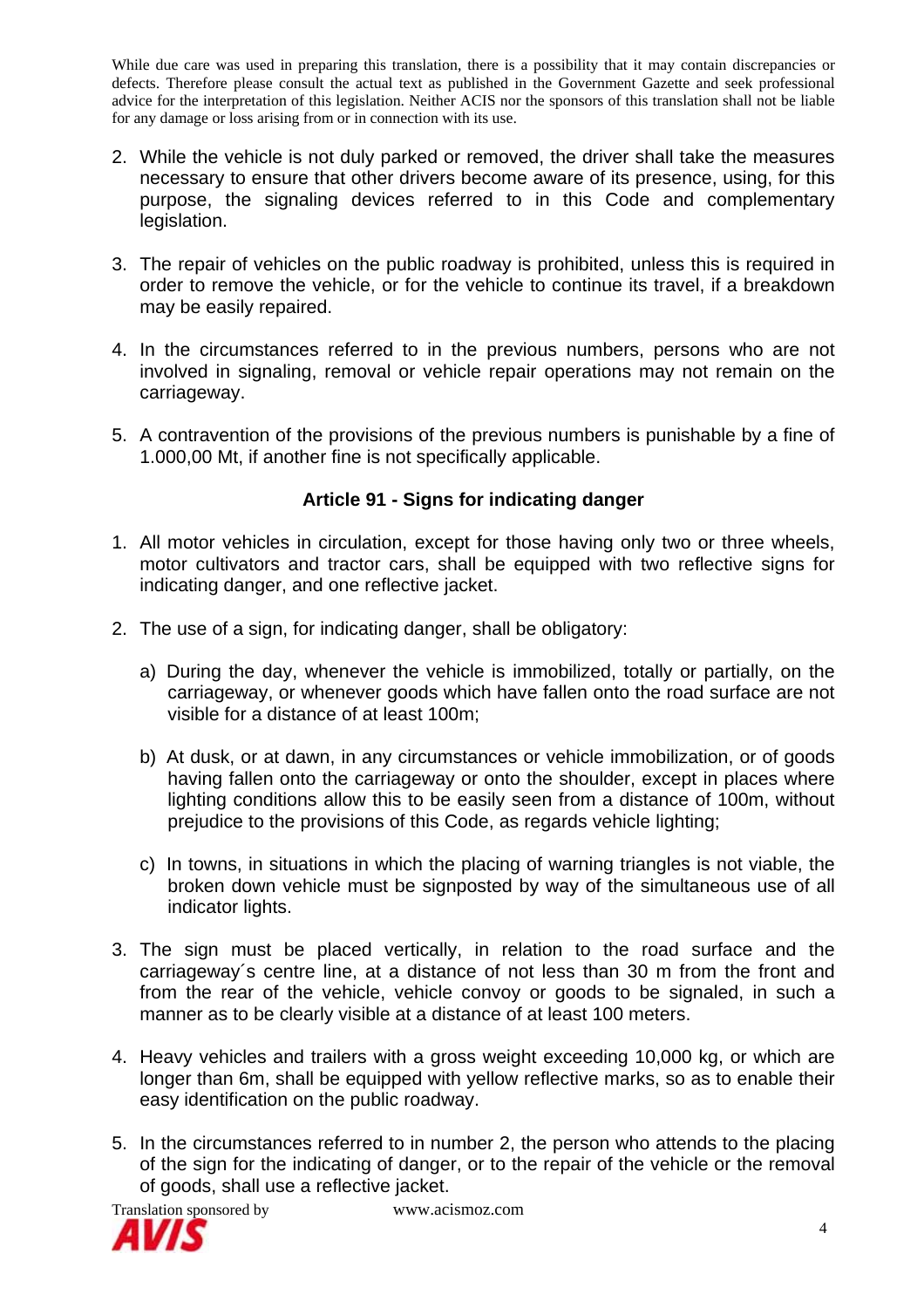- 6. Manually drawn vehicles and velocipedes shall be equipped with reflective marks whenever they travel on public roads.
- 7. The characteristics of signs for the indicating of danger, reflective jackets and reflective marks shall be set out in regulations.
- 8. A contravention of the provisions of this Article is punishable by a fine of 1,000.00 Mt, except in the event of the use of materials which do not comply with the defined characteristics, in which case the fine will be 500,00 Mt, and that referred to in no. 7, the fine for which shall be 300,00 Mt.
- 9. A contravention of the provisions of numbers 2 and 3 is punishable by a fine of 750.00 Mt.

#### **Article 92 - Identification in case of accident**

- 1. A driver involved in an accident shall provide, to all other parties involved, his identification, as well as that of the owner of the vehicle and of its insurer, as well as the number of the insurance policy, and shall, whenever requested, produce documentation in proof thereof.
- 2. If the accident results in deaths, or injuries, the driver shall await the arrival of a traffic officer at the place of the accident.
- 3. A contravention of the provisions of no. 1 is punishable by a fine of 500.00 Mt.
- 4. A contravention of the provisions of no. 2 is punishable by a fine of 750.00 Mt, if a more serious sanction is not applicable in terms of another legal provision.

## **CHAPTER II - Special provisions for motorcycles, mopeds and velocipedes**

#### **SECTION I - Special rules**

#### **Article 93 - Driving rules**

- 1. The drivers of motorcycles, mopeds or velocipedes may not:
	- a) Drive with their hands off of the steering wheel, except when signaling a maneuver;
	- b) Drive with their feet off of the pedals, or supports;
	- c) Reverse;
	- d) Lift the front or back wheel when starting, or when driving;
	- e) Drive two abreast, except if travelling on a special roadway, and not causing danger or hindrance to traffic.

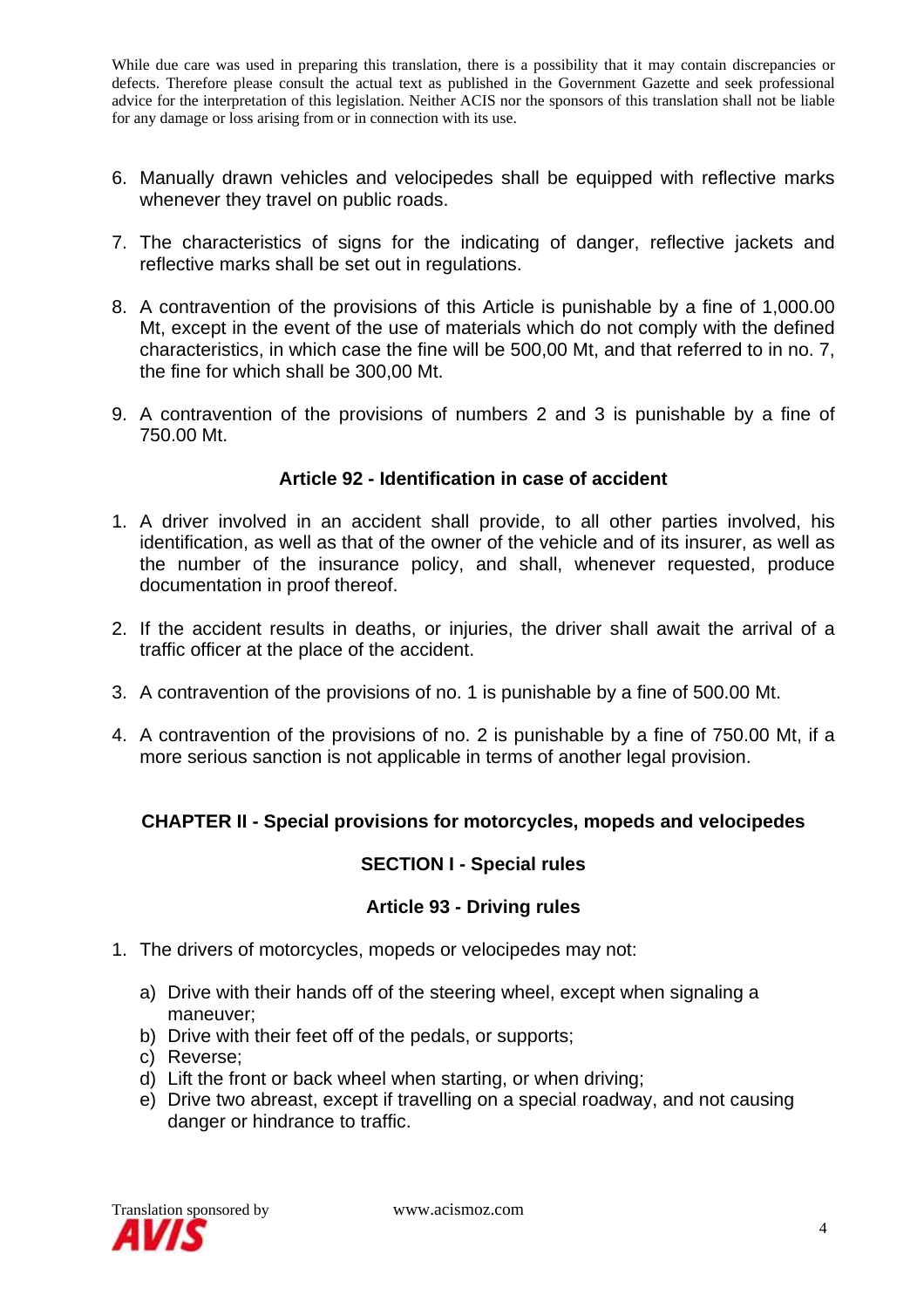- 2. The drivers of velocipedes shall drive as close as possible to the shoulders or sidewalks, even in cases in which two or more lanes of traffic are able to travel in the same direction.
- 3. A contravention of the provisions of the previous numbers is punishable by a fine of 300.00 Mt.

#### **Article 94 - Transport of passengers**

- 1. It is forbidden to transport passengers younger than seven years old on motorcycles, tricycles, quadricycles and mopeds, except in the case of vehicles with a rigid cabin, not intended solely for the transport of goods.
- 2. A contravention of the provisions of this Article is punishable by a fine of 300.00 Mt.

## **Article 95 - Transport of goods**

- 1. Cargo may only be transported on motorcycles, mopeds or velocipedes may only take place if it is towed, or in a cargo box.
- 2. Drivers and passengers of the vehicles referred to in the previous number may not transport objects which may endanger driving, or constitute a safety hazard.
- 3. A contravention of the provisions of this Article is punishable by a fine of 250.00 Mt.

## **SECTION II - Lighting and Sanctions**

## **Article 96 - Use of lights on motorcycles and mopeds**

- 1. On motorcycles, tricycles, quadricycles and mopeds, the use of light signaling and illuminating devices is obligatory, at all times.
- 2. Without prejudice to the provisions of no. 1 of Article 61, drivers of motorcycles and mopeds shall travel with their low beam headlights on.
- 3. Whenever, in terms of Article 61, it is obligatory to use illuminating devices, velocipedes may only travel when using those devices which have been prescribed in regulations, for this purpose.
- 4. A contravention of the provisions of this Article is punishable by way of a fine of 500,00 Mt.

## **Article 97 - Non-functional lights**

1. If motorcycle or moped lights are not working, then the provisions of Article 62 are applicable, with the necessary adaptations.

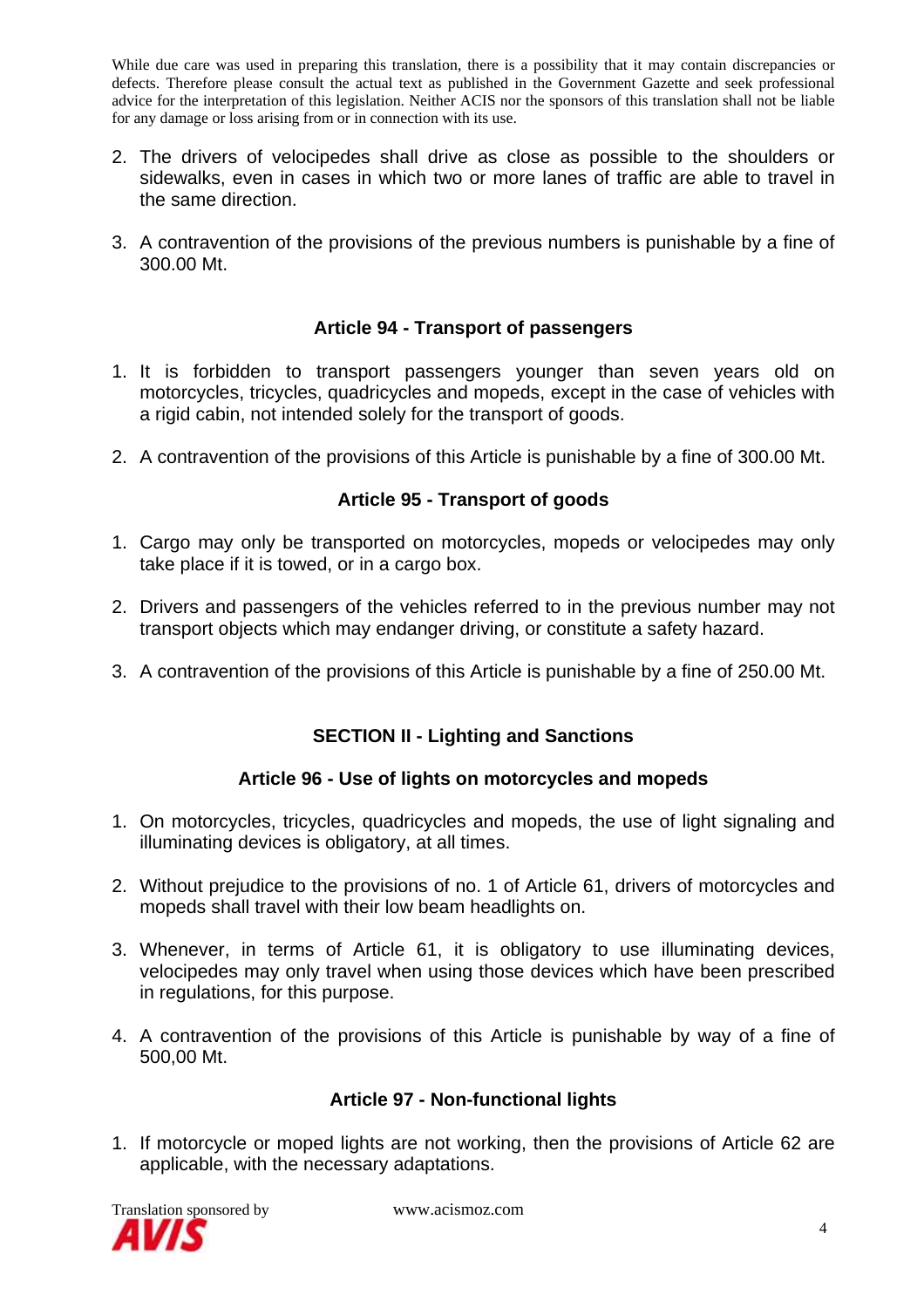- 2. If lights are not working, velocipedes must be pushed.
- 3. A contravention of the provisions of this Article is punishable by a fine of 250.00 Mt.

#### **Article 98 - Signaling danger**

The provisions of Article 63 are applicable, with the necessary adaptations, to motorcycles and mopeds, when these are fitted with indicator lights.

#### **Article 99 - Sanctions applicable to drivers of velocipedes**

The maximum and minimum limits of the fines set out in this Code shall be reduced by half, when applicable to velocipede drivers, except as set out in this Chapter.

#### **CHAPTER IV - Special provisions for drivers of animal drawn vehicles, and of animals**

#### **Article 100 - Special rules**

- 1. The drivers of vehicles drawn by animals, or of animals, shall drive these so as to maintain control over their movements, and so as to avoid hindrance or danger to traffic.
- 2. On bridges, tunnels and at level crossings, the drivers of animals, whether or not they are harnessed, shall ensure that they proceed in single file.
- 3. The entry of cattle onto a public roadway must be duly signaled by the respective driver, and take place by means of paths or service roads intended for this purpose.
- 4. Whenever, in terms of Article 59, it is obligatory to use light signaling devices, the drivers of vehicles drawn by animals, or of a herd of animals, shall use a lantern with white lighting, visible to traffic moving in both directions.
- 5. An owner of animals may not allow these to wander on a public roadway in a manner which hinders or causes danger to traffic.
- 6. A contravention of the provisions of this Article, is punishable by a fine of 300.00 Mt.

## **Article 101 - Local regulations**

The movement of vehicles drawn by animals, and of animals, shall be the object of municipal ordinances, to the extent not provided for in this Code.

#### **TITLE III - Movement of Pedestrians**

**Article 102 - Places in which pedestrians may walk**

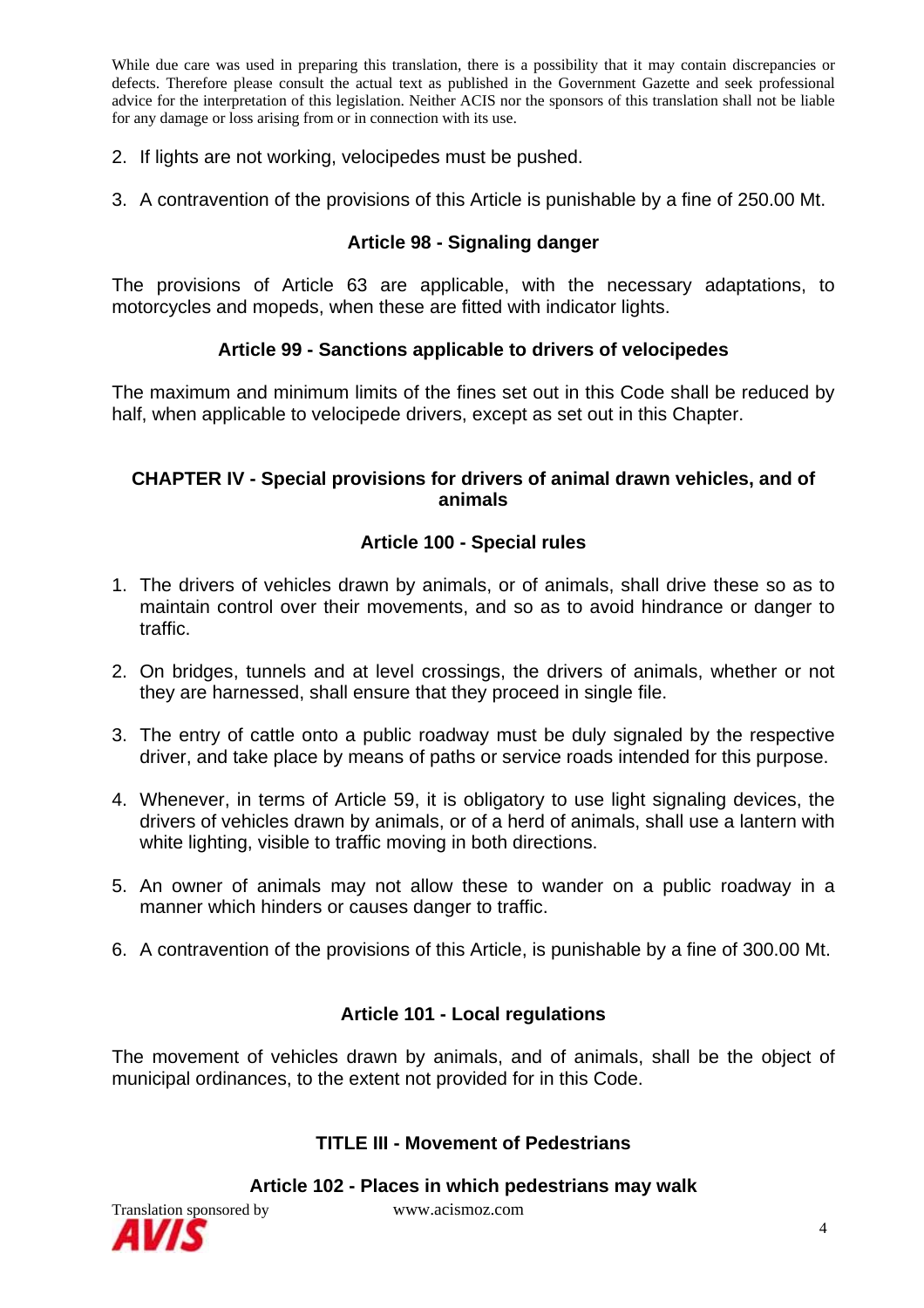- 1. Pedestrians shall walk on sidewalks, tracks or passageways destined for them, or, in their absence, on road shoulders.
- 2. Pedestrians may, however, walk on the carriageway, with care, and so as not to prejudice vehicle traffic, in the following cases:
	- a) When crossing the carriageway;
	- b) In the absence of the places referred to in no.1, or if it is impossible to use these;
	- c) When transporting objects which, because of their dimensions or nature, may constitute a danger to the movement of other pedestrians;
	- d) On public roadways, in which vehicle transport is prohibited;
	- e) When proceeding, in an organized manner, under the direction of a monitor, or in procession.
- 3. In the cases set out in lines b), c) and e) of the previous number, pedestrians may walk in the lanes referred to in article 77, provided that the intensity of traffic permits this, and that it does not prejudice the circulation of vehicles or animals in these lanes.
- 4. Whenever travelling on a carriageway at dusk or at dawn, and whenever conditions of visibility, or the intensity of traffic makes it advisable, pedestrians shall travel in single file, except when proceeding as a procession, or in organized formation, on the terms set out in Article 105.
- 5. A contravention of the provisions of the previous number is punishable by a fine of 250.00 Mt.

## **Article 103 - Direction of travel**

- 1. Pedestrians shall walk on the right hand side of the carriageway, in relation to their direction of travel, in places intended for them, except in the cases set out in line d) of no. 2 of the previous Article.
- 2. In the cases set out in lines b), c) and e) of no. 2 of the previous Article, pedestrians shall walk as close as possible to the edge of the carriageway.
- 3. In the cases set out in lines b), c) of no. 2 of the previous Article, pedestrians shall walk on the right side of the carriageway, unless this would compromise their safety.
- 4. A contravention of the provisions of the previous numbers is punishable by a fine of 250.00 Mt.

# **Article 104 - Crossing the carriageway**

1. Pedestrians may not cross the carriageway without having previously verified that this may be done without danger of an accident, taking into account the distance which separates vehicles travelling on it, and their respective speeds.

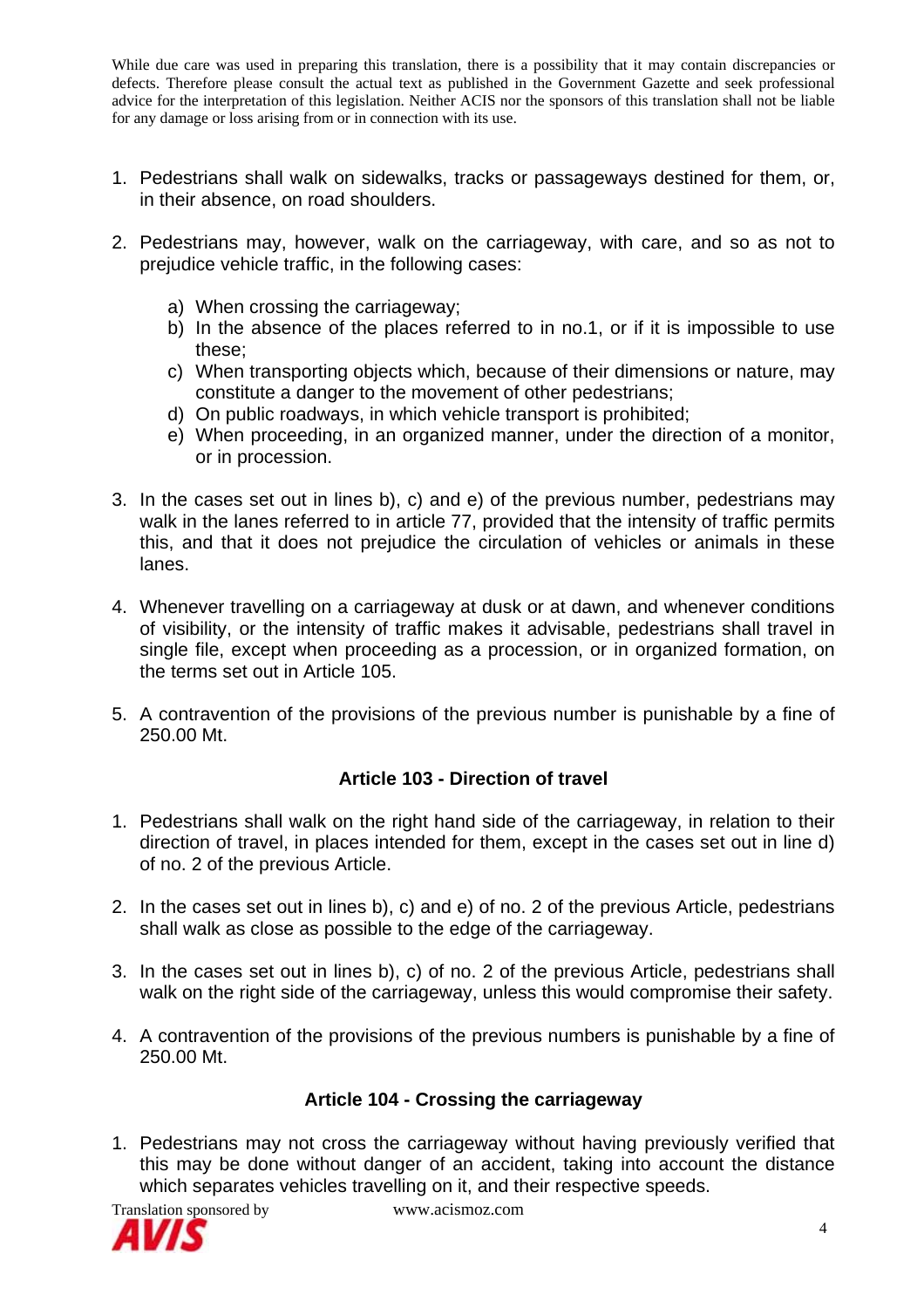- 2. The crossing of the carriageway must be done as quickly as possible.
- 3. Pedestrians may only cross the carriageway at crossings specifically signposted for this purpose, or, where there is none closer than 50m away, then perpendicular to the centre line of the road.
- 4. Pedestrians may not stop on the carriageway, or use the sidewalk in such a manner as to prejudice or disturb traffic.
- 5. A contravention of the provisions of this Article is punishable by way of a penalty of 250.00 Mt.

#### **Article 105 - Illumination of processions and organized formations**

- 1. Whenever travelling on a carriageway at dusk or at dawn, and whenever conditions of visibility make it advisable, processions and organized formations shall signal their presence with at least one white light directed forward and one red light directed backwards, both on the right hand side of the procession or formation.
- 2. A contravention of the provisions of this Article is punishable by a fine of 500.00 Mt.

#### **Article 106 - Precautions to be taken by drivers**

- 1. Whenever a driver sees a visually deficient person on the carriageway, signaling his travel by way of a cane, he shall grant that person a right of way, and if necessary, stop, so as to allow him / her to pass.
- 2. When approaching a signposted pedestrian crossing, a driver shall allow pedestrians who have commenced the crossing of the carriageway, to pass, even if signaling allows the driver to proceed.
- 3. When approaching a pedestrian crossing, where the circulation of vehicles is regulated neither by light signaling, nor by a traffic officer, a driver shall reduce his speed, and stop, so as to allow pedestrians who have commenced the crossing of the carriageway, to pass.
- 4. When turning, a driver shall reduce his speed and, if necessary, stop, even where no signposted pedestrian crossing exists, so as to allow pedestrians who are crossing the side of the carriageway which he will enter, to pass.
- 5. A contravention of the provisions of this Article is punishable by a fine of 1.000,00 Mt.

## **Article 107 - Equal provisions**

The following shall have the same rules as pedestrian travel:

a) The pushing of wheelbarrows;

Translation sponsored by www.acismoz.com

4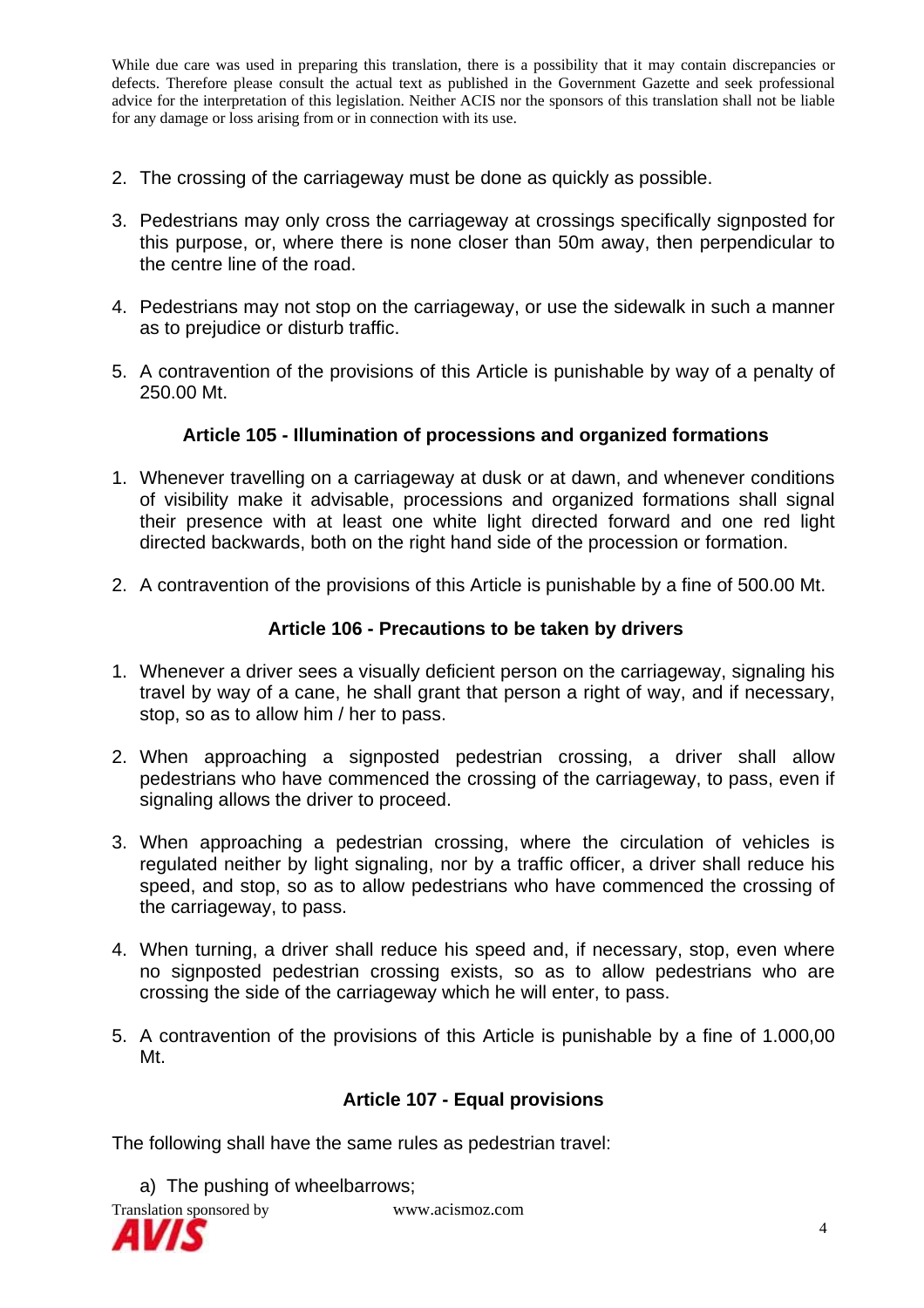- b) Human-drawn vehicles;
- c) The pushing of two-wheeled velocipedes, without side cars, and of children´s carts, or carts for the disabled;
- d) The movement of persons on roller-skates, or other similar methods of movement;
- e) The use of wheelchairs, whether or not motorized.

#### **TITLE IV - Vehicles**

#### **CHAPTER I - Classification of vehicles**

#### **Article 108 - Automobiles**

An automobile is a vehicle with a propulsion engine, equipped with at least four wheels, with a tare weight exceeding 550 kg, with maximum speed, by way of construction, higher than 25 km/h, and which is intended, by way of its function, for transit on a public roadway, but not on rails.

#### **Article 109 - Classes and types of automobiles**

- 1. Automobiles are classified as:
	- a) Light: vehicles with a gross weight of up to 3 500 kg, and with seating not exceeding nine places, including that of the driver;
	- b) Heavy: vehicles with a gross weight exceeding 3 500 kg, or with seating of more than nine places, including that of the driver, and tractor units.
- 2. Light or heavy automobiles include, according to their use, the following types:
	- a) Passenger vehicles: those intended for the transport of persons;
	- b) Goods vehicles: those intended for the transport of cargo;
	- c) Mixed: those intended for the transport, alternatively or simultaneously, of persons and cargo;
	- d) Tractors: vehicles constructed so as to provide traction force, without carrying goods;
	- e) Special: vehicles intended for employment for a specific function, different from the normal transport of passengers or goods.
- 3. The categories of vehicles for the purposes of design approval, shall be set out in regulations.

#### **Article 110 - Motorcycles, mopeds and quadricycles**

1. A motorcycle is a vehicle fitted with two, three or four wheels, with a propulsion engine with a cylinder larger than  $50 \text{cm}^3$ , or which, because of its construction, exceeds a speed of 45 km/h when travelling on a level surface.

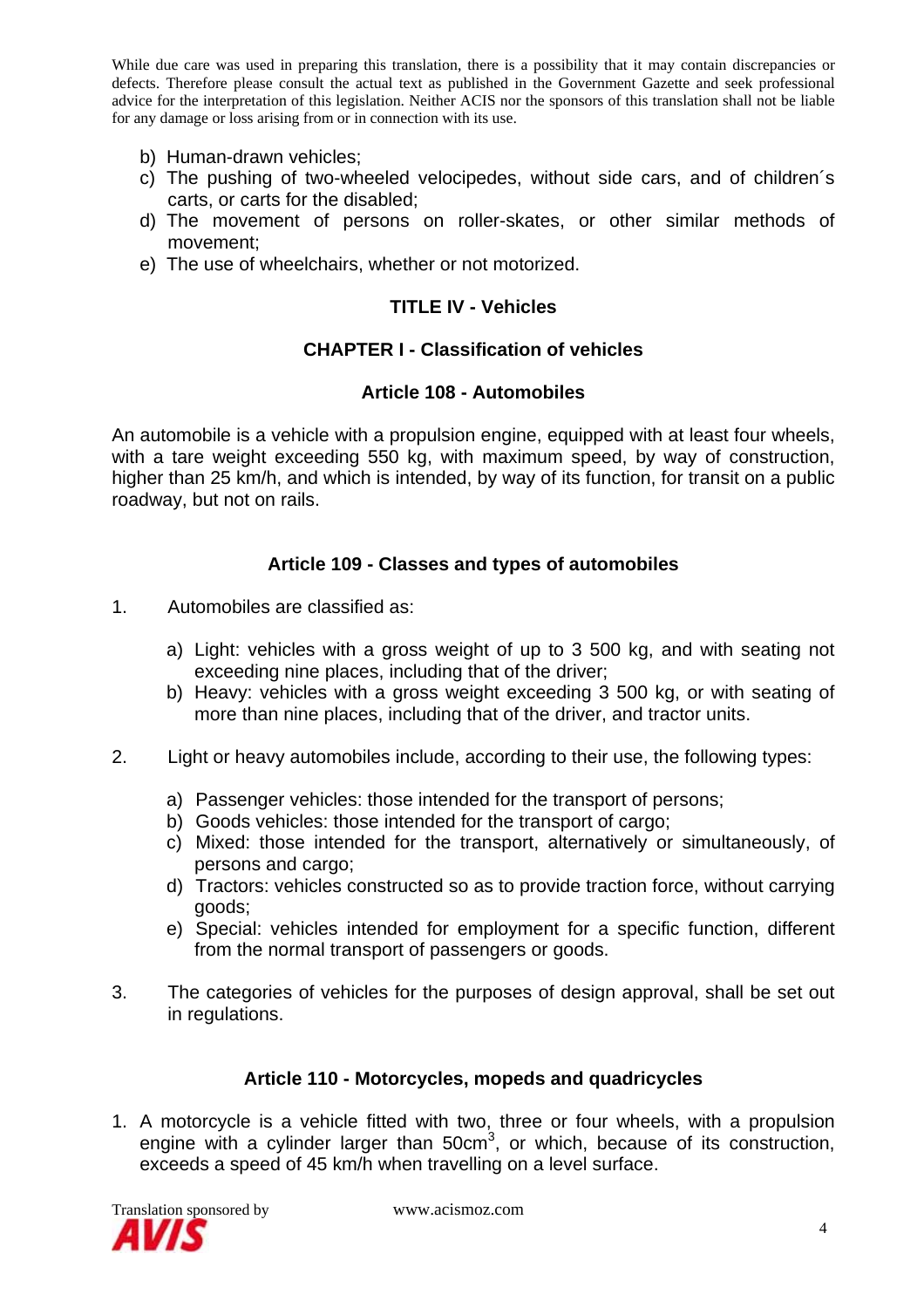- 2. A moped is a vehicle fitted with two or three wheels, with a maximum speed, when travelling on a flat surface, and because of its construction, of not more than 45 km/h, and with an engine:
	- a) In the case of two wheel mopeds, which has a cylinder capacity not exceeding 50  $\text{cm}^3$  in the case of an internal combustion engine, or with a maximum power capacity of 4kW, in the case of an electric engine;
	- b) In the case of three wheel mopeds, which has a cylinder capacity not exceeding 50 cm<sup>3</sup>, in the case of a spark-ignition engine, or with a maximum power capacity of 4kW, in the case of other internal combustion engines or electric engines.
- 3. A tricycle is a vehicle fitted with three wheels, distributed symmetrically, with a propulsion engine having a cylinder capacity exceeding 50  $\text{cm}^3$ , in the case of an internal combustion engine, or which, because of its construction, exceeds a speed of 45 km/h when travelling on a level surface.
- 4. A quadricycle is a vehicle fitted with four wheels, and whose tare weight does not exceed 550kg.
- 5. Vehicles fitted with four wheels, the tare weight of which does not exceed 550kg, shall be classified as motorcycles, or mopeds, in accordance with their characteristics, namely, cylinder capacity, and maximum speed on the level and because of construction, on terms prescribed in regulations.

# **Article 111 - Agricultural vehicles**

- 1. An agricultural or forestry tractor is a vehicle with a propulsion engine, with two or more axles, constructed so as provide traction force, sometimes equipped with tools or other machinery, and intended predominantly for agricultural work.
- 2. An agricultural or forestry machine is a vehicle with a propulsion engine, with two or more axles, intended for the execution of agricultural or forestry work, and is considered to be heavy, or light, depending on whether or not its tare or gross weight exceeds 3500 kg.
- 3. A motor cultivator is a vehicle with a propulsion engine, with only one axle, intended for the performance of light agricultural work, which may be driven by a driver on foot, or on a semi-trailer or rear train, or be pulled behind such a vehicle.
- 4. A tractor car is a vehicle with a propulsion engine, with two or more axles, having a cargo cabin intended for the transport of agricultural or forestry products, the gross weight of which does not exceed 3 500 kg.

# **Article 112 - Other motor vehicles**

1. A rail car is that which, irrespective of its propulsion system, travels on rails.

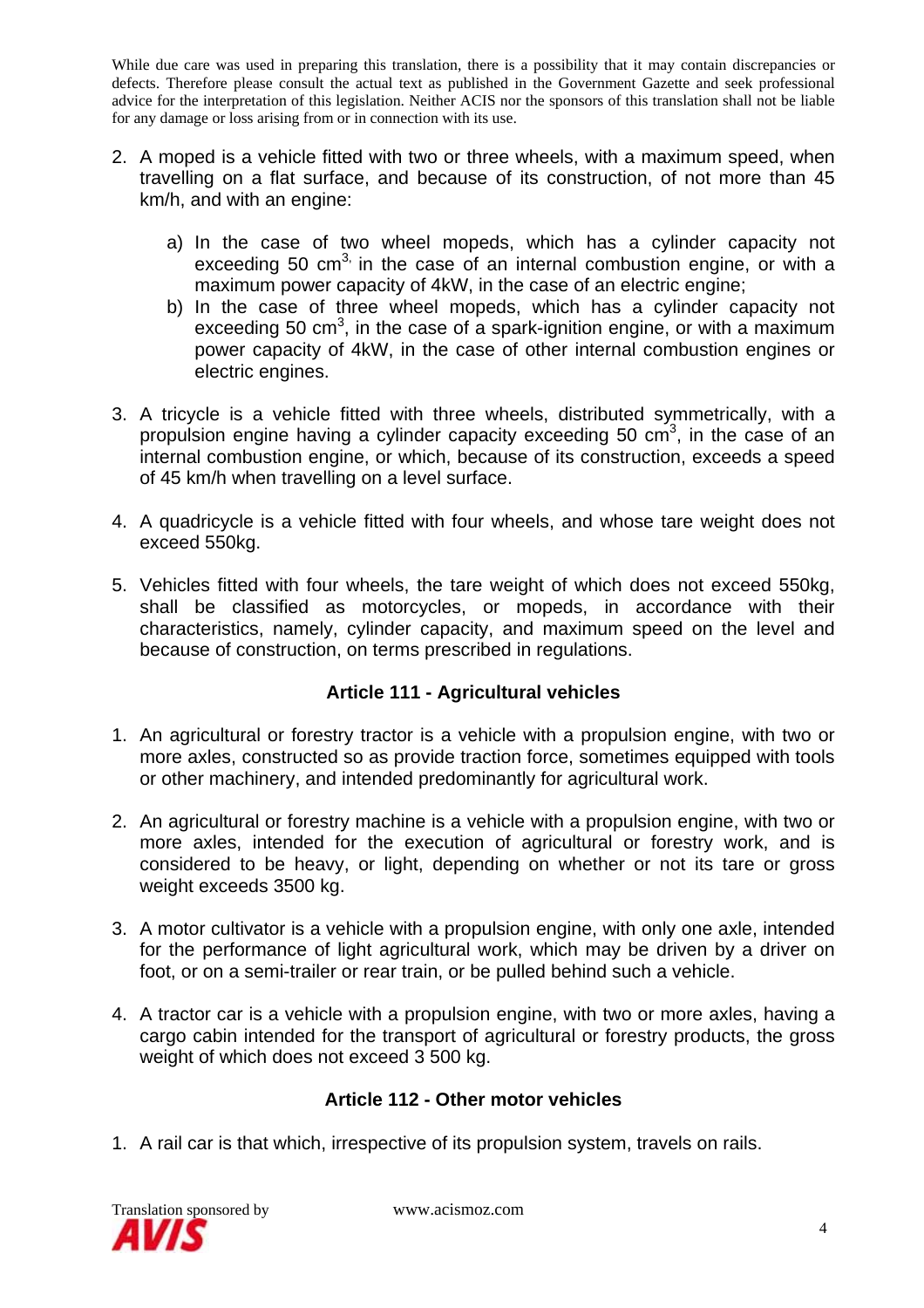2. An industrial machine is a vehicle with a propulsion engine, with two or more axles, intended for the conducting of road works or the performance of industrial work, and which only travels on public roadways, being heavy, or light, depending on whether or not its tare weight exceeds 3 500 kg.

# **Article 113 - Trailers**

- 1. A trailer is a vehicle which is intended to move by being pulled by a motorized vehicle.
- 2. A semi-trailer is a vehicle which is intended to move by being pulled by a motorized vehicle, by resting its front part on, and distributing its weight over, that vehicle.
- 3. The vehicles referred to in the previous numbers shall be referred to as agricultural or forestry trailers or semi-trailers, when these are intended to be pulled by an agricultural tractor, or by a motor cultivator.
- 4. A towable agricultural or forestry machine is a machine intended for agricultural or forestry work, which only travels on public roadways when towed.
- 5. A towable industrial machine is a machine intended for industrial work, which only travels on public roadways when towed.
- 6. No more than one trailer may be linked to each motorized vehicle, except in the case of vehicles called "interlinks", which may tow two semi-trailers.
- 7. The use of trailers in tourist convoys, as well as of trailers on agricultural or forestry tractors, on terms to be set in local regulations, constitute exceptions to the provisions of no. 6.
- 8. Without prejudice to the provisions of no. 6, the use of trailers for the public transport of passengers, shall be authorized by way of special regulations. The contravention of the provisions of no's 6 and 7 is punishable by a fine of 10,000.00 Mt.

## **Article 114 - Single vehicles, and vehicle convoys**

- 1. The following are considered to be single vehicles:
	- a) A heavy automobile, composed of two hard compartments, permanently linked by an articulated section which allows for communication between the two;
	- b) A tourist convoy, consisting of one tractor and one or more trailers, intended for the transport of passengers on short excursions, and for tourism or recreational purposes.
- 2. A vehicle convoy is a group consisting of one tractor unit, and its trailer or semitrailer.

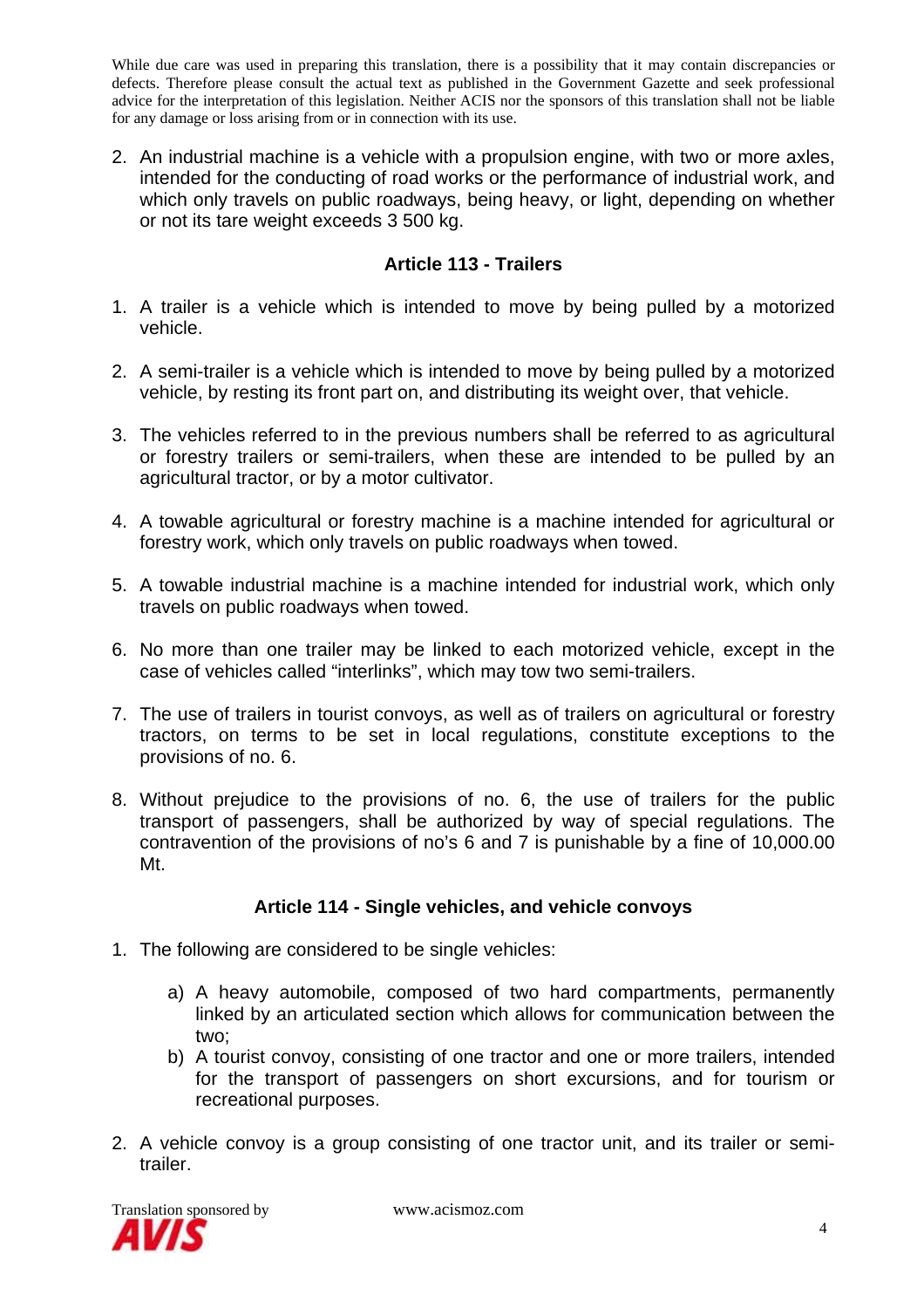3. For the purposes of circulation, a vehicle convoy is the equivalent of a single vehicle.

## **Article 115 - Velocipedes**

- 1. A velocipede is a vehicle with two or more wheels, driven by the force of its own driver, by way of pedals or analogous devices.
- 2. A motorized velocipede, is a velocipede equipped with an auxiliary electric motor with a maximum continuous power capacity of 0,25 kW, the output of which is progressively reduced with an increase in its speed, and interrupted when it reaches a speed of 25 km/h, or before this, if the cyclist stops pedaling.
- 3. For the purposes of this Code, motorized velocipedes and motorized scooters are the equivalent of velocipedes.

## **Article 116 - Trailers of two-wheel vehicles and side cars**

- 1. Motorcycles, mopeds and velocipedes may draw, at their rear, a trailer with one axle, intended for the transport of cargo.
- 2. Motorcycles with a cylinder capacity exceeding  $125 \text{ cm}^3$  may be coupled to a sidecar intended for the transport of one passenger.

## **Article 117 - Characteristics of vehicles**

- 1. The characteristics of vehicles and their respective systems, components and accessories, shall be prescribed in regulations.
- 2. All of the systems, components and accessories of a vehicle shall be considered to be integral parts of that vehicle, and their non-functioning shall be equated with their absence, except in the case of occasional and duly justified unforeseeable breakdown.
- 3. The designs of automobiles, motorcycles, mopeds, agricultural tractors, tractor cars, trailers and semi-trailers, as well as their respective systems, components and accessories, shall be subject to approval, in accordance with the rules prescribed in regulations.
- 4. A manufacturer or seller who introduces vehicles, systems, components or accessories into the market without the approval referred to in the previous number, or who infringes the norms which regulate their manufacture or sale, shall be penalized by a fine of 5,000.00 Mt, in the case of an individual person, or of 10,000.00 Mt, in the case of a collective person, and with forfeiture of the objects, which shall be seized at the time at which the offence is verified.
- 5. A contravention of the provisions of no. 3 is punishable by a fine of 500,00 Mt.

6. The import of left hand drive vehicles for commercial purposes, is prohibited.



Translation sponsored by www.acismoz.com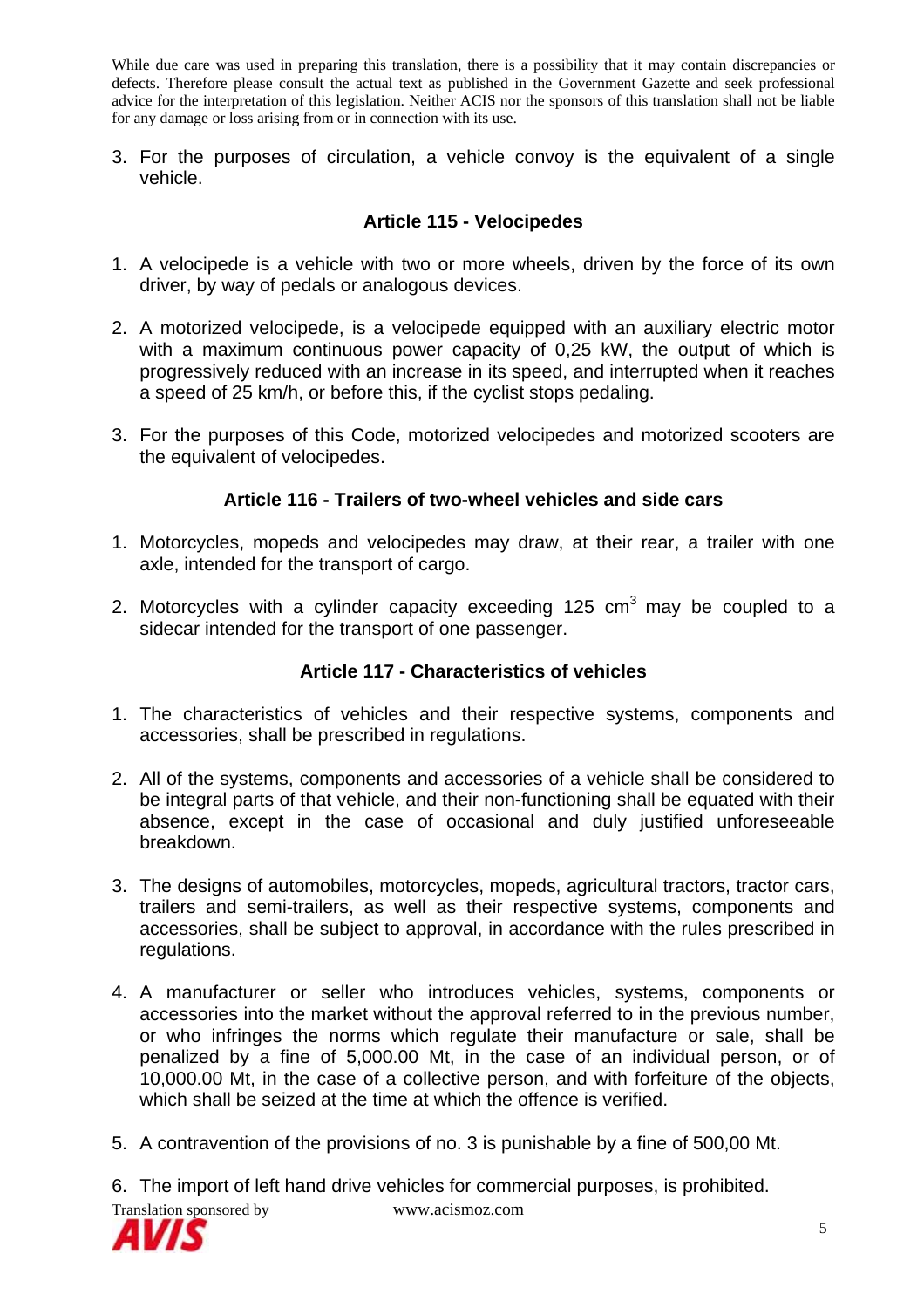- 7. The driving of vehicles which do not have approved systems, components or accessories, or which make use of systems, components or accessories which have not been approved in terms of no. 3 is prohibited.
- 8. A contravention of the provisions of no. 7 is punishable by a fine of 500,00 Mt.

#### **Article 118 - Vehicle transformation**

- 1. Transformation of a vehicle shall mean any alteration of its characteristics of construction, or functioning.
- 2. The transformation of motor vehicles and trailers shall be authorized on the terms set out in regulations.
- 3. A contravention of the provisions of this Article is punishable by a fine of 1,000.00 Mt.

## **CHAPTER II - Inspections and Registrations**

#### **Article 119 - Inspections**

- 1. Motor vehicles, and their trailers, may be subject, on terms set out in regulations, to inspection for:
	- a) The approval of their respective design or trademark;
	- b) Registration;
	- c) Approval of the alteration of their characteristics of construction, or functioning;
	- d) Periodic verification of their characteristics, and safety.
- 2. The vehicles referred to in the previous number may also be subjected to inspection when the alteration of the characteristics of construction or functioning of the vehicle, because of accident, or other causes, results in substantiated suspicions regarding the safety of the vehicle, or doubts regarding its identification.
- 3. A contravention of the provisions of this Article shall be punishable by way of a fine of Mt 2,000.00.
- 4. In the case of situations of vehicle misuse, the conducting of inspections will depend on prior compliance with the pecuniary sanctions applied because of offences committed in the use of the vehicle.

## **Article 120 - Registration requirement**

1. Motor vehicles, and their trailers, may only be driven if they have a registration document which contains details of their identifying characteristics.

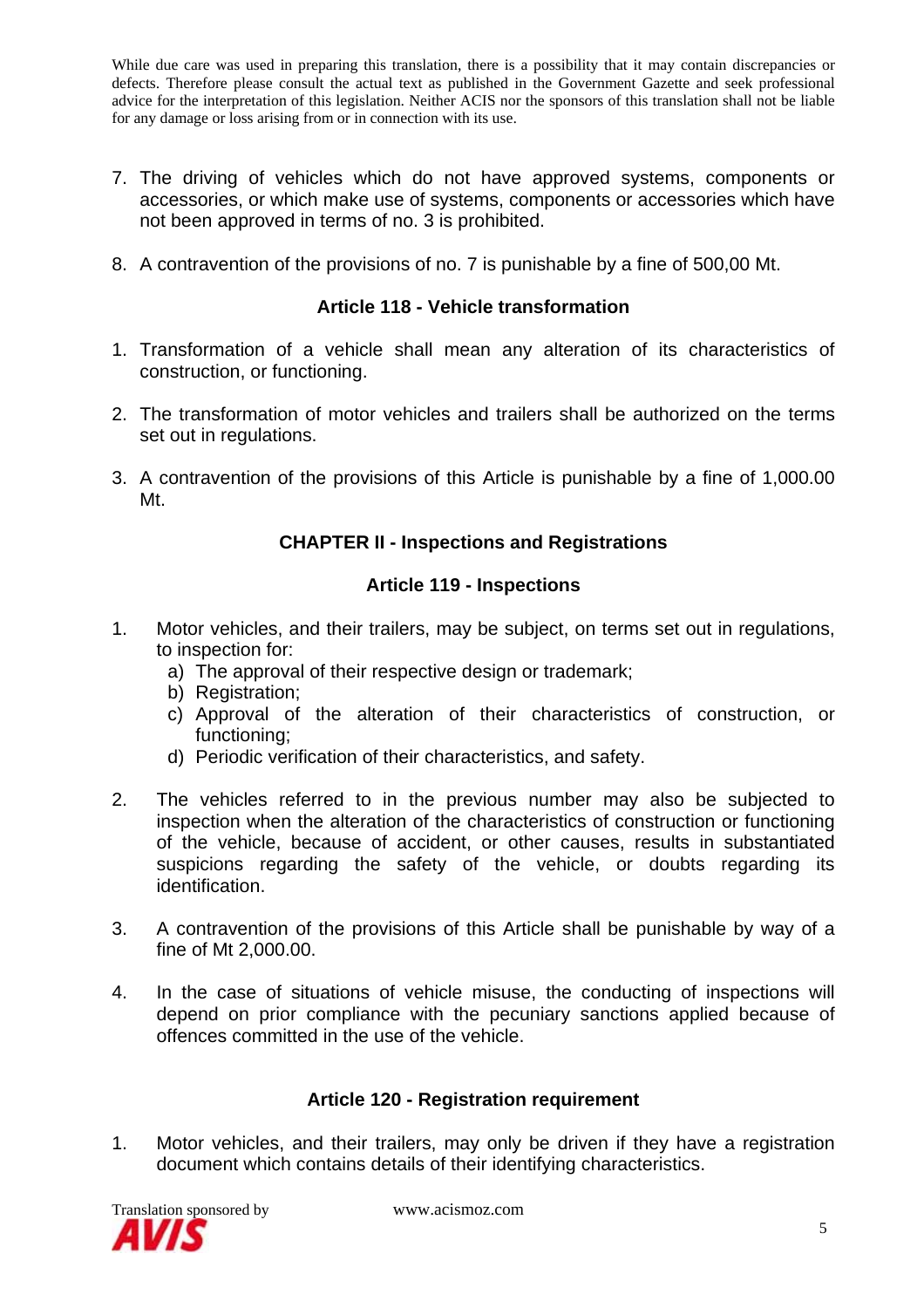- 2. Vehicles which run on rails, and trailers with a gross weight not exceeding 300 kg, are exempted from the provisions of the previous number.
- 3. The cases in which agricultural and industrial machines, motor cultivators and tractor cars shall be subject to registration, shall be prescribed in regulations.
- 4. The registration of the vehicle shall be requested from the competent authority by the person, singular or collective, who attends to its admittance, import, or introduction onto the consumer market, in the national territory.
- 5. Motor vehicles and trailers which must be presented to customs by the entities which are responsible for their admittance, import, assembly or manufacture, may leave these establishments without having been registered, on conditions to be prescribed in a specific diploma.
- 6. The process for the allocation and the composition of the registration number, as well as the characteristics of the respective number plate, shall be prescribed in regulations.
- 7. Anyone placing a vehicle into circulation, which is not registered in terms of the previous numbers, shall be penalized by a fine of 5,000.00 Mt except in the case of mopeds, tractor cars, agricultural or forestry tractors or trailers, in which case the fine shall be 2,500.00 Mt.

## **Article 121 - Provisional registration**

- 1. Automobiles constructed in Mozambique, and intended for definitive export, shall also be the object of provisional registration, for a period not exceeding one hundred and eighty days.
- 2. The Ministers which oversee the transport and finance sectors shall determine the procedures and characteristics of the registrations referred to in this Article.

## **Article 122 - Identification of vehicle**

- 1. A document, certifying the respective registration of each registered vehicle, must be issued.
- 2. The design and characteristics of the document referred to in no. 1, as well as the entity responsible for its issuing, shall be defined in specific regulations.
- 3. The person, singular or collective, who is the owner, acquirer with reserved property rights, usufructuary, lessee in terms of a financial lease or lessee for a period exceeding one year, or, who has possession of the vehicle, by virtue of a fact which is subject to registration, shall be the title holder of the identification document of the vehicle, and shall be responsible for its circulation.
- 4. The acquirer, or the person in favor of whom a right has been constituted, which confers title to the vehicle´s identification document shall, within a period of 30

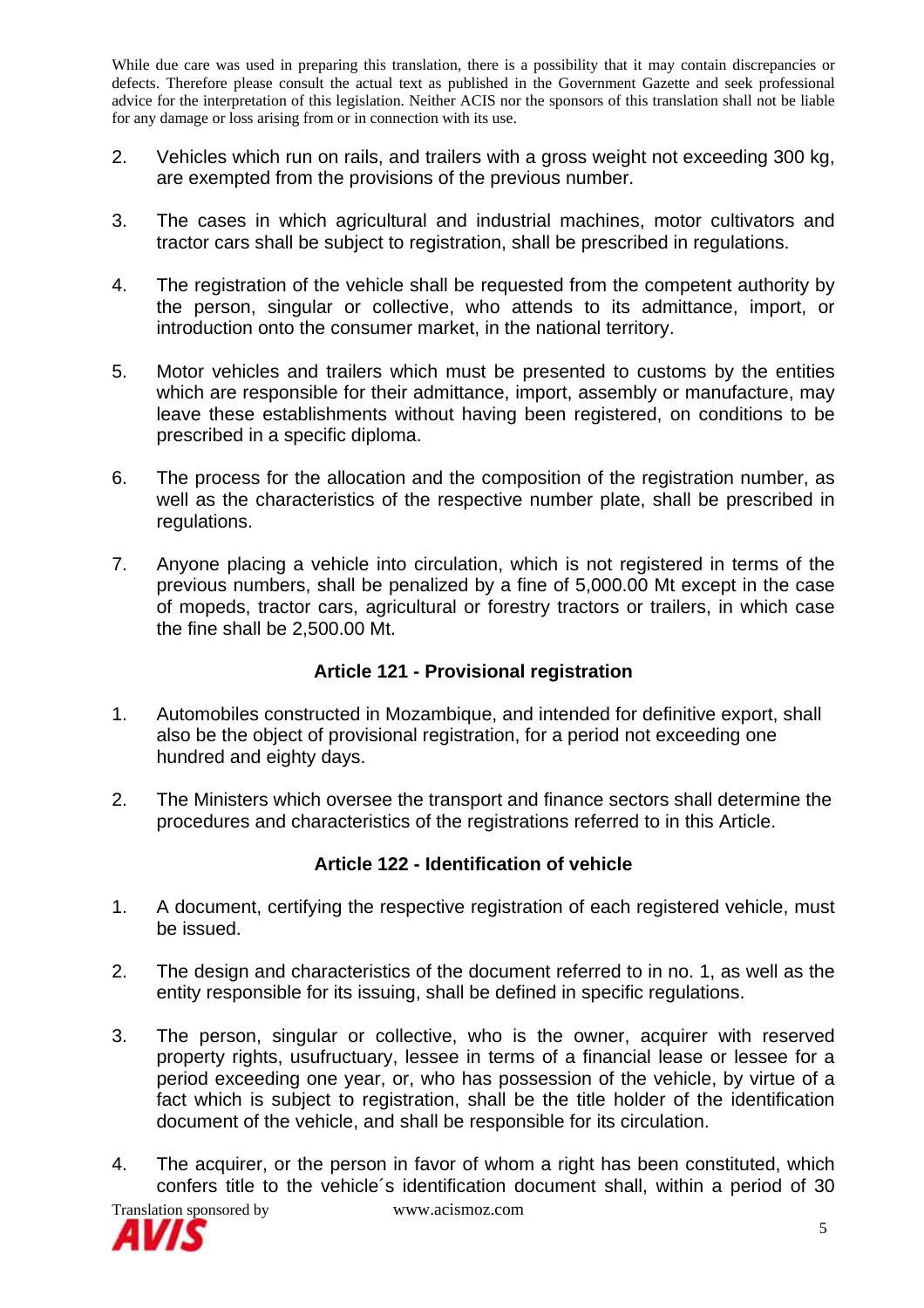days counting from the acquisition or constitution of the right, communicate such fact to the competent authority, for its registration.

- 5. The seller, or the person who, by way of any legal title, transfers the right of title over the vehicle to another, shall communicate this fact to the competent authority, for its registration, on the terms and within the periods referred to in the previous number, identifying the acquirer, or the person in favor of whom the right has been constituted.
- 6. In the case of a change of residence or registered address, the title holder of the vehicle´s identification document shall communicate this alteration, within a period of 30 days, to the competent authority, requesting the respective endorsement.
- 7. When the vehicle´s identification document is lost, or comes to be in a condition which makes any note or endorsement thereon illegible, the respective title holder shall request its duplication or substitution, accordingly.
- 8. Only the competent authority for the issuing of vehicle identification documents may make any endorsement or stamp thereon.
- 9. Each registered vehicle shall have number plates, bearing the respective registration number, on terms to be prescribed in regulations.
- 10. Any person infringing the provisions of no's 3 to 5, 7 and 8 and who places in circulation a vehicle, the characteristics of which do not conform to those mentioned in the document identifying it, shall be penalized by a fine of 750 Mt, unless a more serious sanction is applicable by way of another legal provision.

## **Article 123 - Cancellation of registration**

- 1. The owner shall request the cancellation of the registration, within a period of 30 days, when the vehicle enters into disuse, or has disappeared, without prejudice to official cancellation in the same cases.
- 2. A vehicle shall be considered to be in disuse, when it has incurred damage which makes its circulation definitively impossible, or which serious affects its safety.
- 3. A vehicle shall be considered to have disappeared, when its location is unknown for a period of more than 3 years.
- 4. An owner who intends to stop using a vehicle on a public roadway, may request the cancellation of the registration thereof, provided that there are no uncancelled or unexpired encumbrances or charges thereon, which shall be officially verified.
- 5. If the owner is not the title holder of the vehicle´s identification document, its cancellation shall be requested, jointly, by the owner and by the title holder of that document.

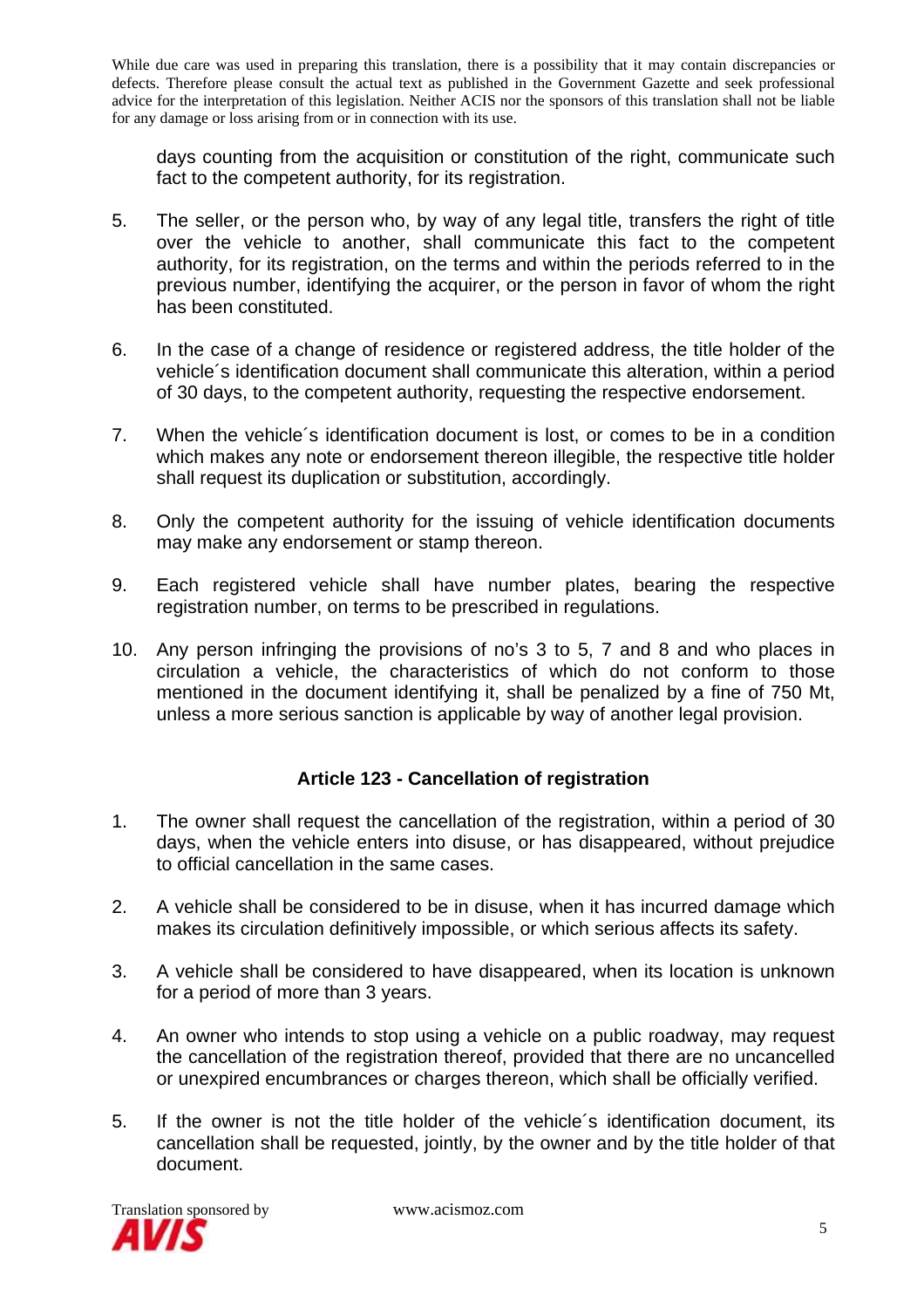- 6. Whenever they intervene in an act flowing from the disuse or disappearance of a vehicle, insurance companies shall be obliged to communicate this fact, and remit the vehicle´s identification document, and the property registration deed, to the competent authorities.
- 7. Without prejudice to the provisions of no. 1, the courts, transport supervisory entities or other public entities shall communicate, to the competent authorities, the cases of vehicle disuse of which they become aware, in the exercise of their functions.
- 8. The competent authority may authorize the reinstatement of cancelled registrations or, in exceptional cases prescribed in regulations, the allocation of new registrations to vehicles which were previously registered in the national territory.
- 9. A contravention of the provisions of no's 1, 5 and 6 is punishable by a fine of 500 Mt, unless a more serious sanction is applicable in terms of another legal provision.

# **Article 124 - Special regime**

The provisions of this Title are not applicable to those vehicles owned by military or security forces.

# **TITLE V - Legal Qualification to Drive**

# **Article 125 - General principles**

- 1. Only a person legally qualified for this purpose, may drive a vehicle on a public roadway.
- 2. The driving of motor vehicles by those being instructed and examined, is permissible, in terms of the applicable legal provisions.
- 3. The driving on public roadways of vehicles owned by the armed forces, or of security vehicles, shall be regulated by special legislation.

# **Article 126 - Driver´s Licenses**

- 1. The document entitling the driving of automobiles, motorcycles, tricycles and quadricycles, shall be called a "driver´s license".
- 2. Documents which entitle the driving of the following, shall also be called "driver´s licenses":
	- a) Mopeds;
	- b) Other motor vehicles not referred to in the previous number, with the exception of motorized velocipedes.



Translation sponsored by www.acismoz.com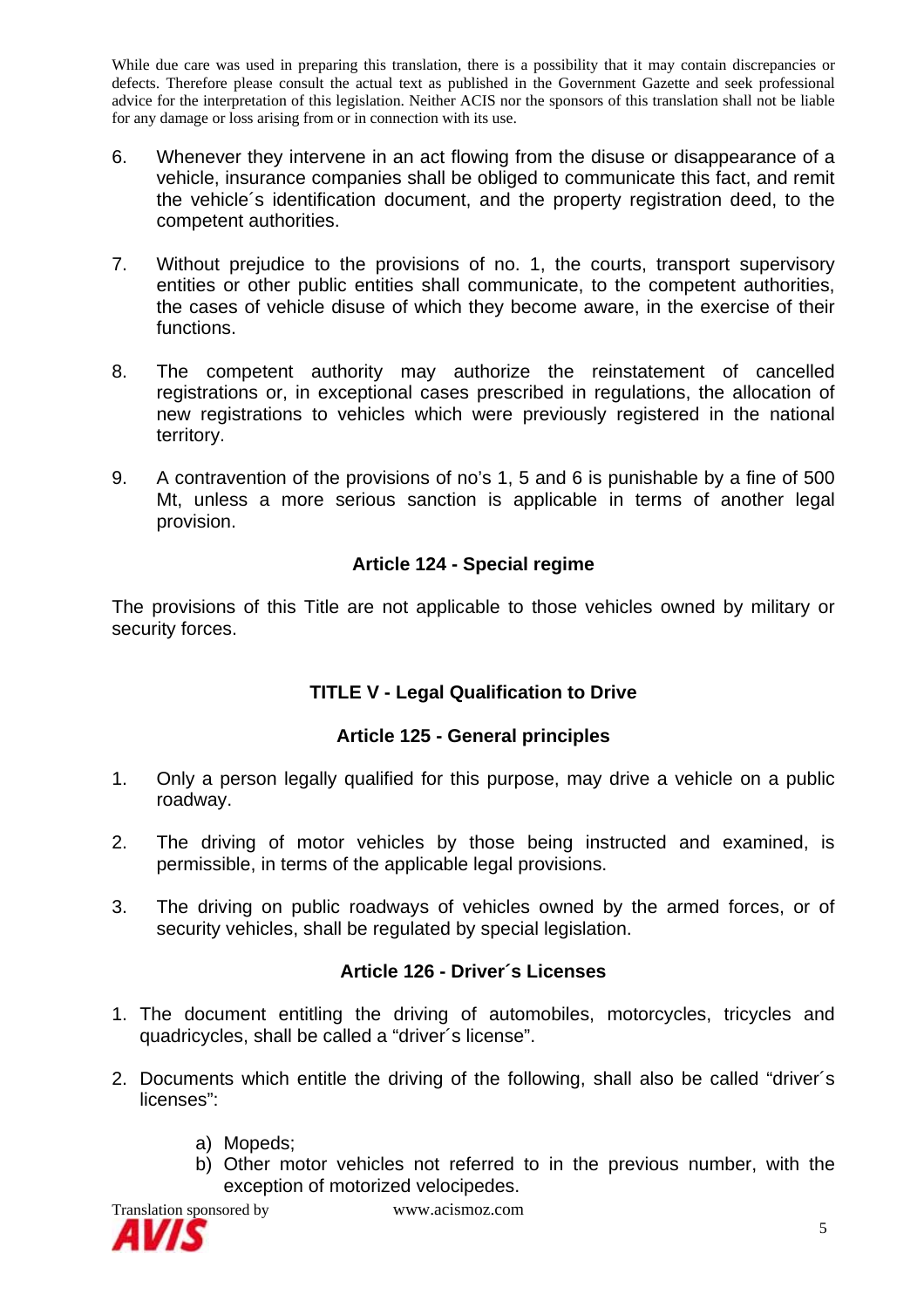- 3. The documents set out in the previous numbers shall be issued by the competent authorities, and shall be valid for the categories of vehicles and time periods endorsed thereon, without prejudice to the provisions of the following numbers.
- 4. A driver´s license issued in favor of a person who is not legally qualified to drive any of the categories of vehicles set out thereon, shall be provisional, and shall only be converted into a definitive license if, during the first two years of its period of validity, the holder is not charged with the commission of any crime or offence which may prohibit or prevent him from driving.
- 5. If, during the period referred to in the previous number, the holder is charged with the commission of any crime or offence which may prohibit or temporarily disqualify him from driving, the driver´s license shall remain provisional until the respective decision is made an order of court, or until it becomes definitive.
- 6. The provisions of no's 4 and 5 are not applicable to licenses for the driving of agricultural vehicles.
- 7. Only the entity responsible for the issuing of driver´s licenses, may make any endorsement or stamping thereon.
- 8. The entities responsible for the issuing of driver´s licenses, shall organize, on terms prescribed in regulations, registers of licenses issued, which shall contain the identity and the domicile address of the respective license holders.
- 9. Drivers shall communicate any change of domicile address, within a period of 30 days, to the entity responsible for the issuing of driver´s licenses.
- 10. The holders of driver´s licenses issued by another SADC member State, and which are resident in Mozambique, shall, within a period of 180 days, inform the competent authority for the issuing of a driver´s licenses, of their residential address in the national territory, for the purposes of updating the driver´s register.
- 11. The revalidation, exchange, substitution and duplicate issuing of a driver´s license are dependent upon prior compliance with any sanctions applied to the driver, provide that the time period referred to in Article 186 has not been exceeded.
- 12. A contravention of the provisions of no's 9 and 10, shall be punishable by a fine of 500 Mt, unless a more serious sanction is applicable by way of another legal provision.

## **Article 127 - Driver´s license**

1. A driver´s license authorizes the driving of one or more of the following categories of vehicles:

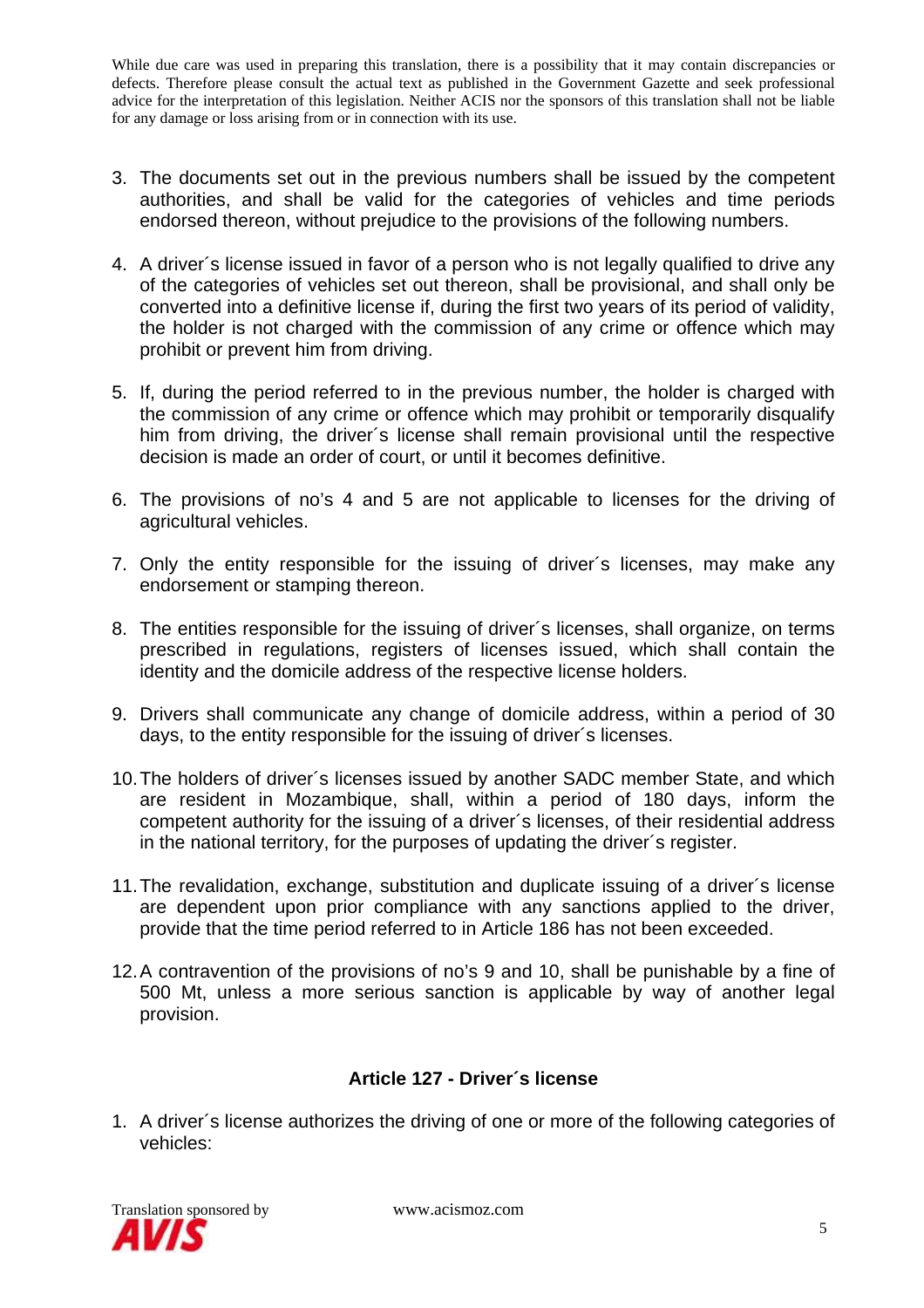- A1 motorcycles, with or without sidecar, or motorcycles with four wheels, and cylinder capacity of less than 125  $\text{cm}^3$ . A – motorcycles, with or without sidecar, or motorcycles with four
- wheels, and cylinder capacity greater than 125  $\textsf{cm}^{3}$ . B – light automobiles, including those with a trailer, provided that the gross weight of this trailer does not exceed 750 kg, or, if it
	- does exceed 750 kg, that it does not exceed the tare weight of the automobile, and the sum of the gross weight of the automobile and trailer, together, does not exceed 3500 kg;
- C1 heavy goods or passenger vehicles, with a gross weight of less than 16,000 kg, including those with a trailer, provided that the gross weight of these trailers does not exceed 750 kg, or, if it does exceed 750 kg, that it is not heavier than the tare weight of the automobile and the gross weight of the tractor unit;
- C heavy goods or passenger vehicles, with a gross weight exceeding 16000 kg, including those with trailer, provided that the gross weight of these trailers does not exceed 750 kg, or, if it does exceed this weight, is not greater than the tare weight of the vehicle and the gross weight of the vehicle tractor;

BE, CIE and CE – articulated vehicles or vehicle convoys; P – public passenger services; D – transport of dangerous goods; G – merchandise.

- 2. The holders of a driver´s license valid for vehicles in category A, shall also be deemed to be qualified to drive vehicles in subcategory A1, and mopeds.
- 3. The holders of a driver´s license valid for vehicles in category B, shall also be deemed to be qualified to drive:
	- a) Agricultural or forestry tractors, by themselves, or with mounted equipment, provided that their maximum weight does not exceed 6000 kg;
	- b) Light agricultural or forestry machines, motor cultivators, tractor cars and light industrial machines.
- 4. The holders of driver´s licenses valid for vehicles in category C1, shall also be deemed to be qualified to drive:
	- a) Vehicles in category B;
	- b) Vehicles referred to in the previous number;
	- c) Other agricultural or forestry tractors, with or without trailer, agricultural or forestry machines, and industrial machines.
- 5. The holders of driver´s licenses valid for vehicles in category C, shall also be deemed to be qualified to drive:

a) Vehicles in category C1;

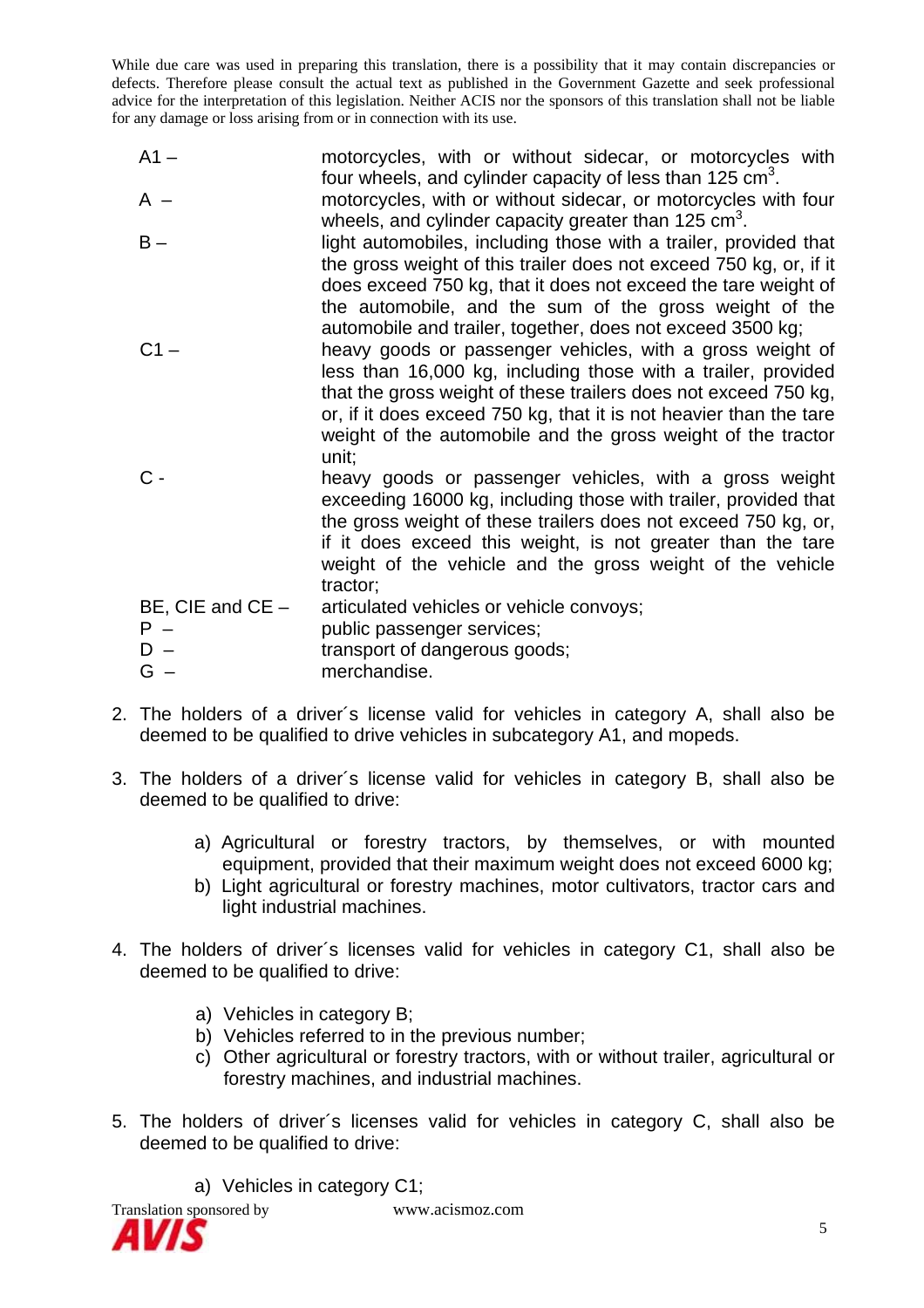- b) Vehicles referred to in no´s 3 and 4 of this Article;
- c) Other agricultural or forestry vehicles, with or without trailer, agricultural or forestry machines, and industrial machines.
- 6. The holders of a driver´s license valid for vehicles in category BE, shall also be deemed to be qualified to drive agricultural or forestry tractors, with a trailer, or towing an agricultural or forestry machine, provided that the gross weight of the two together does not exceed 6000 kg.
- 7. The holders of driver´s licenses valid for groups of vehicles in subcategories CIE or CE, shall also be deemed to be qualified to drive vehicles convoys in subcategory BE.
- 8. Anyone driving a vehicle in any of the categories referred to in no. 1, which the respective driver´s license does not authorize him to drive, shall be penalized by a fine of 1,000.00 Mt.
- 9. Anyone who is the holder of a driver´s license valid for categories B or EB, and who drives an agricultural or forestry vehicle or machine, for which the endorsed category does not confer authorization, shall be penalized by a fine of 1,000.00 Mt.
- 10. Driver´s licenses issued to individuals who, because of injury or deformity, require adapted vehicles, shall also indicate the registration number of the vehicle which its title holder is authorized to drive. The driving, by these individuals, of any other automobile is punishable by a fine of 1,500.00 Mt.
- 11. Persons convicted of any of the following crimes may not be professional drivers, unless they have been rehabilitated:
	- a) Domestic theft, abuse of trust and swindling;
	- b) Conspiracy;
	- c) Rape, violation and corruption.
- 12. A public service driver´s license shall be issued to professional drivers who are older than 21 but younger than 65, and who have passed a specific examination, and who have, at least, one year of intensive practice in the driving of automobiles, and the necessary psychological and physical attributes, verified by medical declaration.
- 13. A dangerous vehicles driver´s license shall be issued to professional drivers who are older than 21 but younger than 65,
- 14. The content of courses for the obtaining of a public service or dangerous vehicles driver´s license, as well as the respective examinations, shall be defined in a diploma of the Ministry which supervises the transport sector.
- 15. A driver's license for categories AI, A, B, CI and C with or without subcategory E shall be valid for five years, and two years, for subcategories P, D and G.

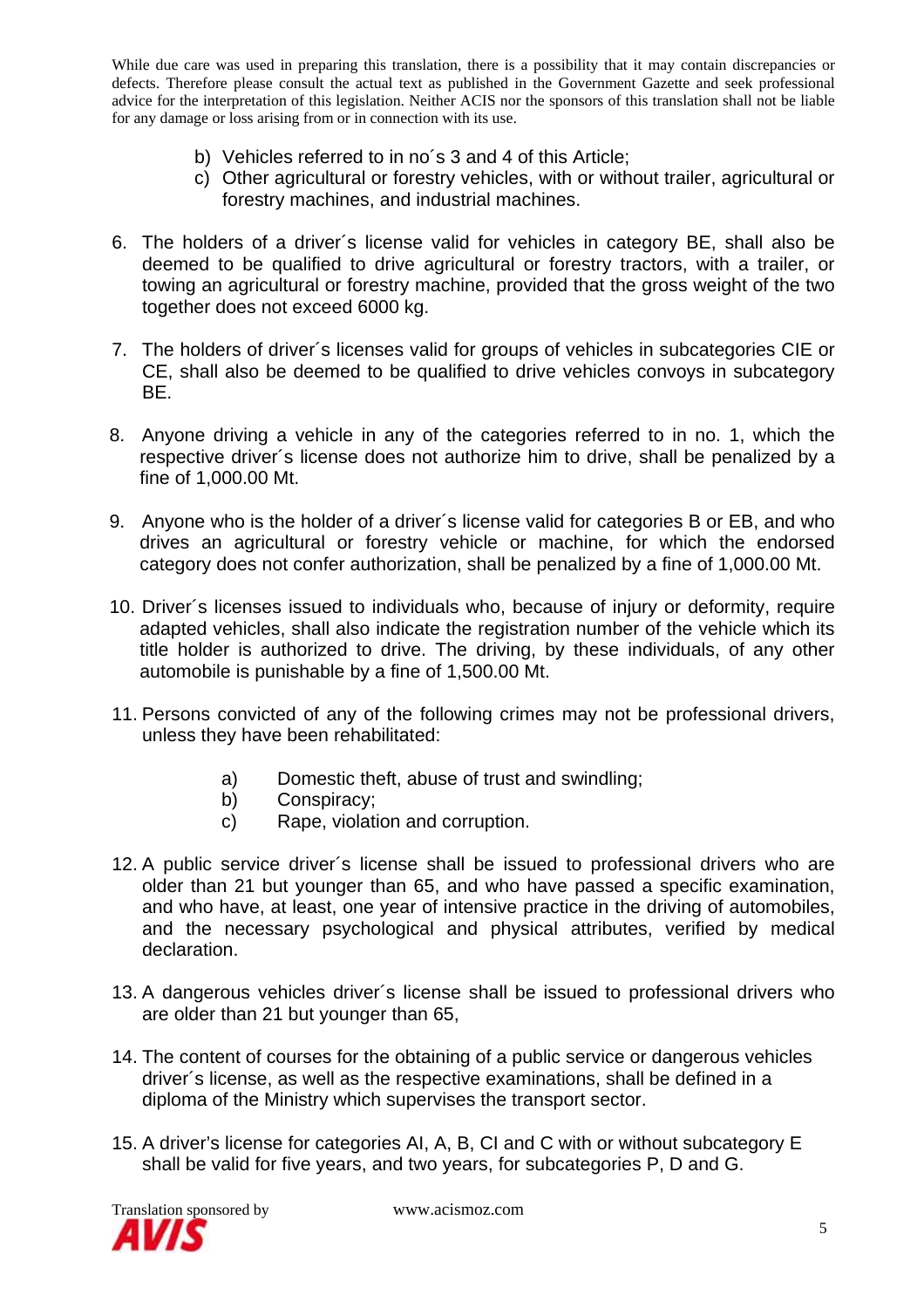- 16. Drivers who, while being titleholders of any of the documents referred to in no. 1 of this Article, are found to be driving without carrying these with them, shall be punished by way of a fine of 200,00 Mt.
- 17. Individuals found to be driving without being qualified to do so shall be punished by way of a prison sentence of between three days and six months, and a fine of 5,000.00 Mt, graded in accordance with the following circumstances:
	- a) Not having a driver's license;
	- b) Having a repealed driver's license, or one in respect of which the right to drive has been suspended;
	- c) Having a driver's license which expired more than 30 days before.
- 18. In the cases set out in lines b) an c), the prison sentence shall be replaced with a fine.

## **Article 128 - Driver´s license**

- 1. The driver´s licenses referred to in no. 2 of Article 126, are the following:
	- a) Those for mopeds;
	- b) Those for agricultural vehicles.
- 2. A driver´s license referred to in line a) of the previous number qualifies the driver to drive one or both categories of vehicles endorsed thereon.
- 3. A driver´s license for agricultural vehicles qualifies the driver to drive one or more of the following categories of vehicles:
	- I: Motor cultivators with semi-trailer or rear train, and tractor cars of a gross weight not exceeding 2,500 kg;
	- II:
- a) agricultural or forestry tractors, either stand alone, or with mounted equipment, provided that the maximum weight does not exceed 3 500 kg;
- b) agricultural or forestry tractors, with trailer, or towed agricultural or forestry machine; provided that the gross weight of the convoy does not exceed 6,000 kg;
- c) light agricultural or forestry machines and tractor cars of a gross weight exceeding 2 500 kg;

III: Agricultural or forestry tractors, with or without trailer, and heavy agricultural machines.

4. Any person who, being the holder of a license valid only for the driving of mopeds, drives a motorcycle, or, being the holder of a license to drive agricultural vehicles, drives a vehicle in categories B, CI or C, shall be penalized by a fine of 750,00 Mt.

## **Article 129 - Other Licenses**

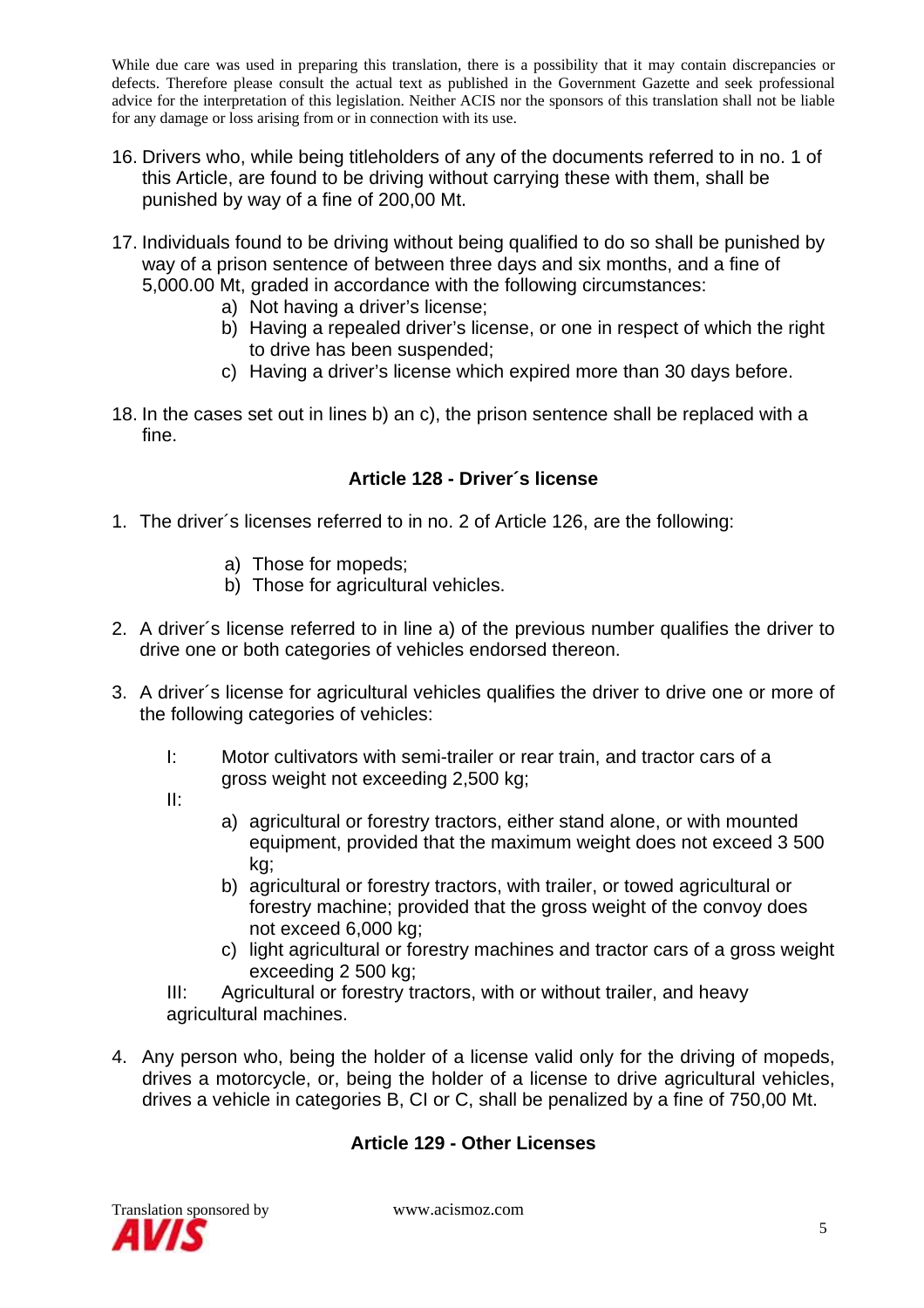- 1. The following also authorize the driving of motor vehicles, in addition to the licenses referred to in Articles 127 and 128:
	- a) Special driver´s licenses issued by the diplomatic corps and consular posts accredited in the country
	- b) Driver´s licenses issued by other SADC member States;
	- c) Driver´s licenses issued by a foreign State, which the State of Mozambique has been obligated to recognize, by international convention or treaty;
	- d) Driver´s licenses issued by a foreign State, provided that this State gives identical validity to national licenses;
	- e) International driver´s licenses;
	- f) Military driving authorizations.
- 2. The special driver´s licenses referred to in line a) of no. 1 shall be issued in favor of:
	- a) Members of the diplomatic and consular posts accredited by the Mozambican Government, and members of their administrative and technical foreign mission staff who are not Mozambican, and do not have permanent residence in Mozambique;
	- b) Members of foreign military missions accredited in Mozambique;
	- c) Spouses and direct descendents in the first degree of the members referred to in the previous lines, provided that they are foreign, reside with them, and that this is provided for in applicable agreements or conventions.
- 3. The licenses referred to in the previous number shall be applied for at the Ministry of Foreign Affairs and Co-operation.
- 4. Special driver´s licenses shall only be issued for the driving of vehicles in categories A1, A, B and BE, shall refer to the foreign driver´s license which justifies their issuing, and shall be displayed therewith, whenever the holder is requested to do so by the National Vehicle Institute (INAV) and by traffic enforcement agents.
- 5. The holders of the licenses referred to in lines d) and e) of no. 1 shall only be authorized to drive motor vehicles if they do not have habitual residence in Mozambique.
- 6. The holders of the licenses referred to in no. 1 shall only be authorized to drive if they are of the minimum age required for the respective qualification, in terms of this Code.
- 7. The driving of vehicles designated for specific kinds of transport or services may also depend, on terms set out in separate legislation, on the holding of a corresponding qualifying document, or professional licensing.
- 8. A contravention of the provisions of no's 5 and 6 shall be punishable by a fine of 1,000.00 Mt.

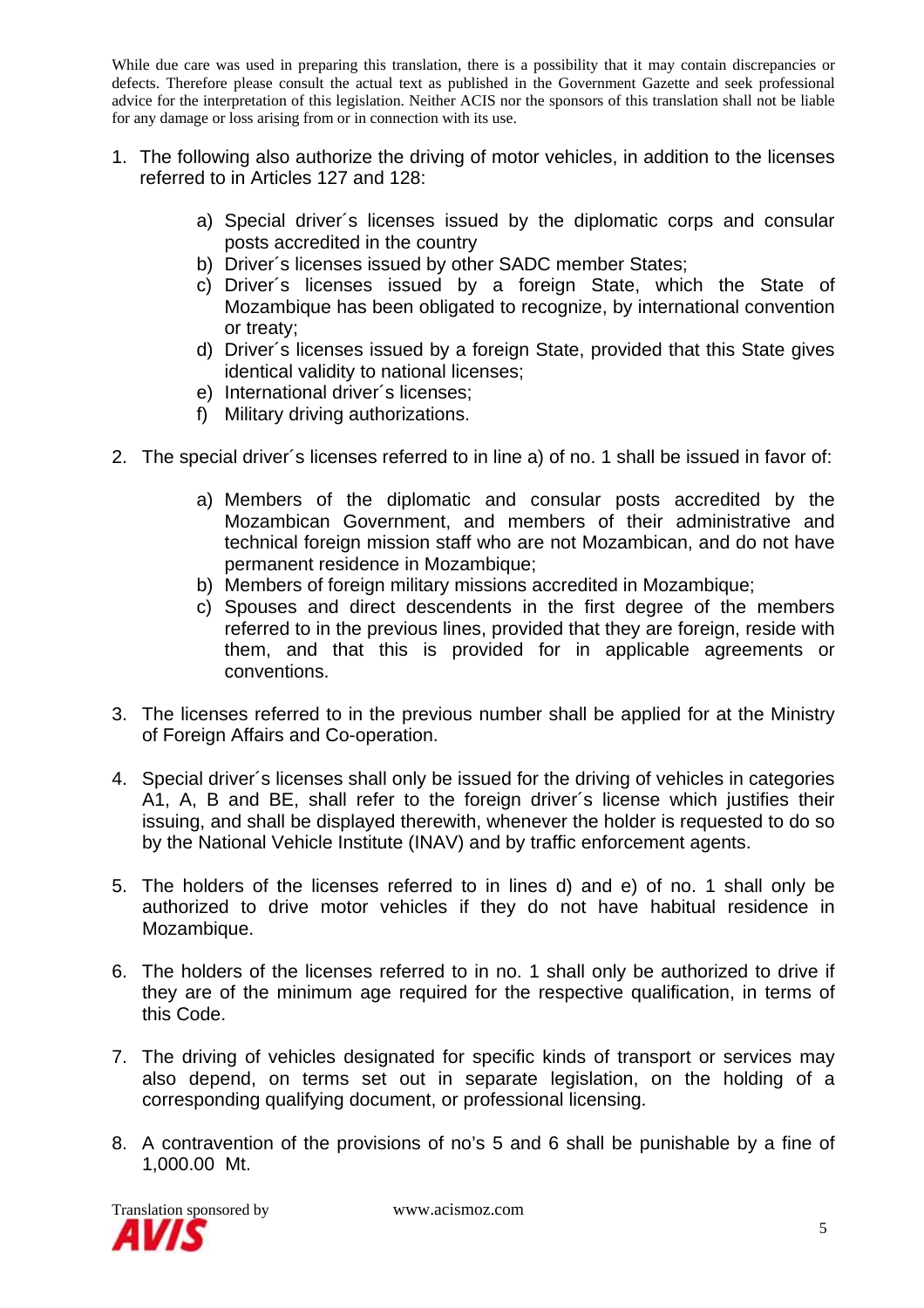9. The holders of authorizations issued by the Armed Forces, valid for the driving of vehicles in categories similar to those referred to in no. 1 of Article 127 of this Code, and owned by those forces, may, after obtaining such a license, and up until two years after being so licensed, leaving the service or being drafted as a reserve or retiring, request a driver´s license valid for the corresponding categories from the Provincial Vehicle Delegations, by presenting the authorization*,* their identity document, and three photographs.

## **Article 130 - Requirements for the obtaining of driver´s licenses**

- 1. Any person who satisfies the following requirements, cumulatively, may obtain a driver´s license:
	- a) Possession of a document identifying him, in legal terms;
	- b) Be of the minimum age, according to the category for which he intends to obtain a qualification;
	- c) Have the necessary physical, mental and psychological aptitude;
	- d) Be resident in the national territory, in the case of a foreigner;
	- e) Be able to read and write;
	- f) Have passed the respective driving test.
- 2. In order to obtain a driver´s license, the following minimum ages are required, in accordance with the intended qualification:
	- a) subcategory A1 16 years;
	- b) categories A, B, C1, C, BE, CIE and CE 18 years;
	- c) categories P and G 21 years;
	- d) category  $D 25$  years.
- 3. In order to obtain a driver´s license, the following minimum ages are required, in accordance with the intended qualification:
	- a) mopeds 16 years;
	- b) motorcycles 16 years;
	- c) agricultural tractors 18 years.
- 4. Only those qualified to drive vehicles in category B, may be qualified to drive vehicles in category BE.
- 5. Only those qualified to drive vehicles in category C1, may be qualified to drive vehicles in category C.
- 6. Only those qualified to drive vehicles in categories C1 and C, respectively, may be qualified to drive vehicles in category CIE and CE.
- 7. Only those qualified to drive vehicles in category G, may be qualified to drive vehicles in category P.

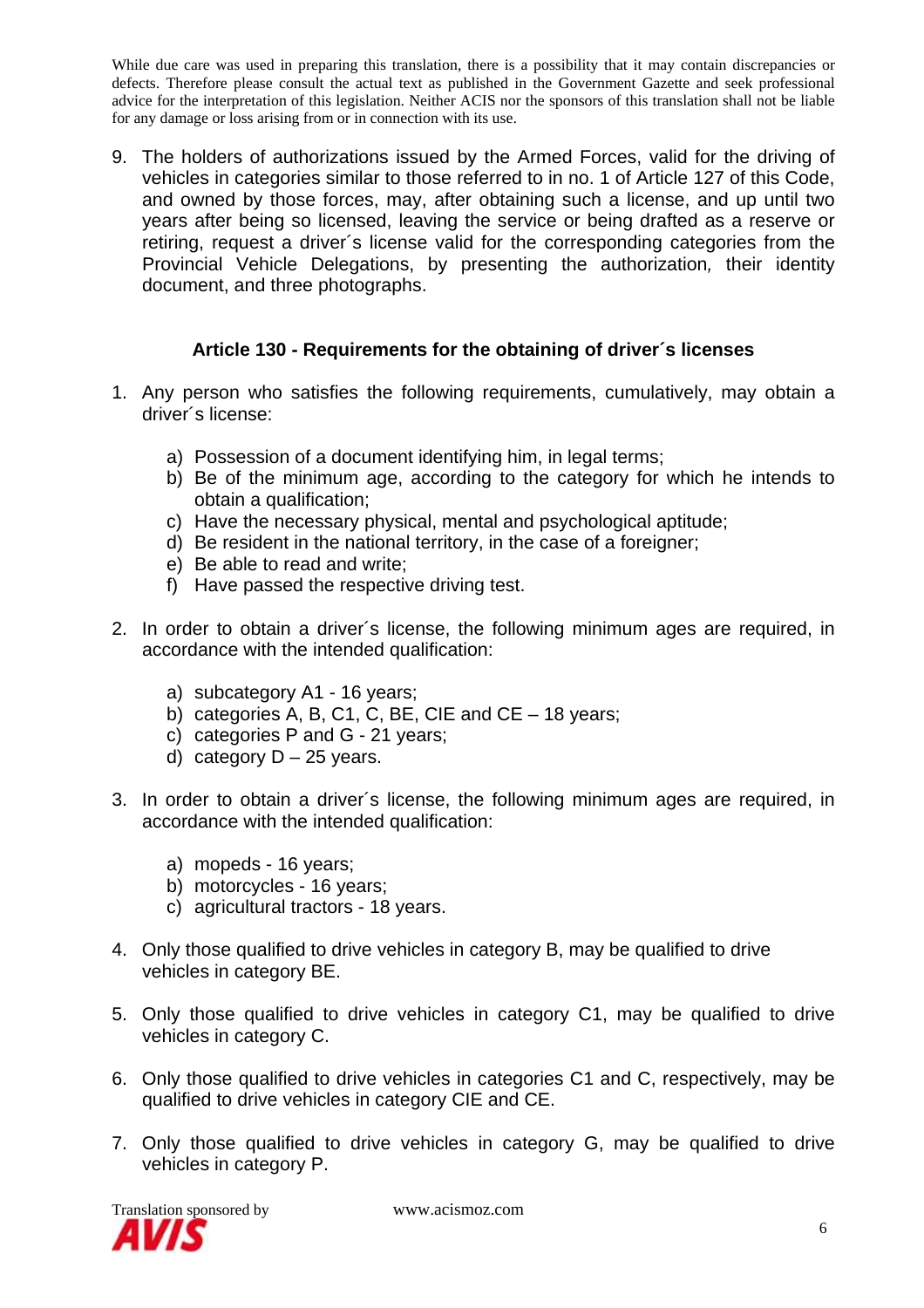- 8. Regulations shall prescribe:
	- a) The material to be tested in driving examinations;
	- b) The periods of validity of driver´s licenses, in accordance with the age of their holders, and the form of their revalidation;
	- c) The syllabi for courses for the training of drivers;
	- d) Periodical refresher courses for professional drivers.
- 9. The requirements in line a) of the previous Article shall be approved by a joint diploma of the Ministries which superintend the transport and health sectors.
- 10. In order to obtain a license as a public service driver, or as a driving instructor, candidates shall, in addition to the documents referred to in no. 1, present a psychological examination report.

# **Article 131 - Exchange of driver´s licenses**

- 1. The following persons may also obtain a driver´s license without passing the respective exam, by submission of the valid license which they hold, and proof of the requirements set out in lines a) and d) of no. 1 of Article 130:
	- a) Holders of the driver´s licenses referred to in lines b), c) and d) of no. 1 of Article 129;
	- b) Holders of driver´s licenses issued by other States, with which bilateral agreements regarding the reciprocal recognition of licenses have been concluded;
	- c) The holders of driver´s licenses issued by other States, provided that they prove that these were obtained following the passing of an exam of a level at least identical to that prescribed in Mozambican legislation.;
	- d) the holders of the military bulletins referred to in line f) of No. 1 of Article 129.
- 2. A driver´s license issued by another SADC member State shall be exchanged for an identical national license, if it has been seized in order to enforce compliance with a driving prohibition or temporary disqualification, or if necessary to attend to any endorsement.
- 3. The driver´s licenses referred to in lines c) and d) of no. 1 of Article 129 shall not be exchanged when they state that they were already obtained by exchanging an identical license issued by the authorities of a State which is not a SADC member.
- 4. A photocopy, or certificate or public deed confirming the existence of a foreign driver´s license is not a substitute, for the purpose of proving the right of its holder to drive, or for its exchange for a Mozambican driver´s license.
- 5. The holders of valid driver´s licenses referred to in line d) of Article 129 , who have established residence in the national territory, shall request the exchange of the license for a Mozambican driver´s license, for the categories for which they are qualified.

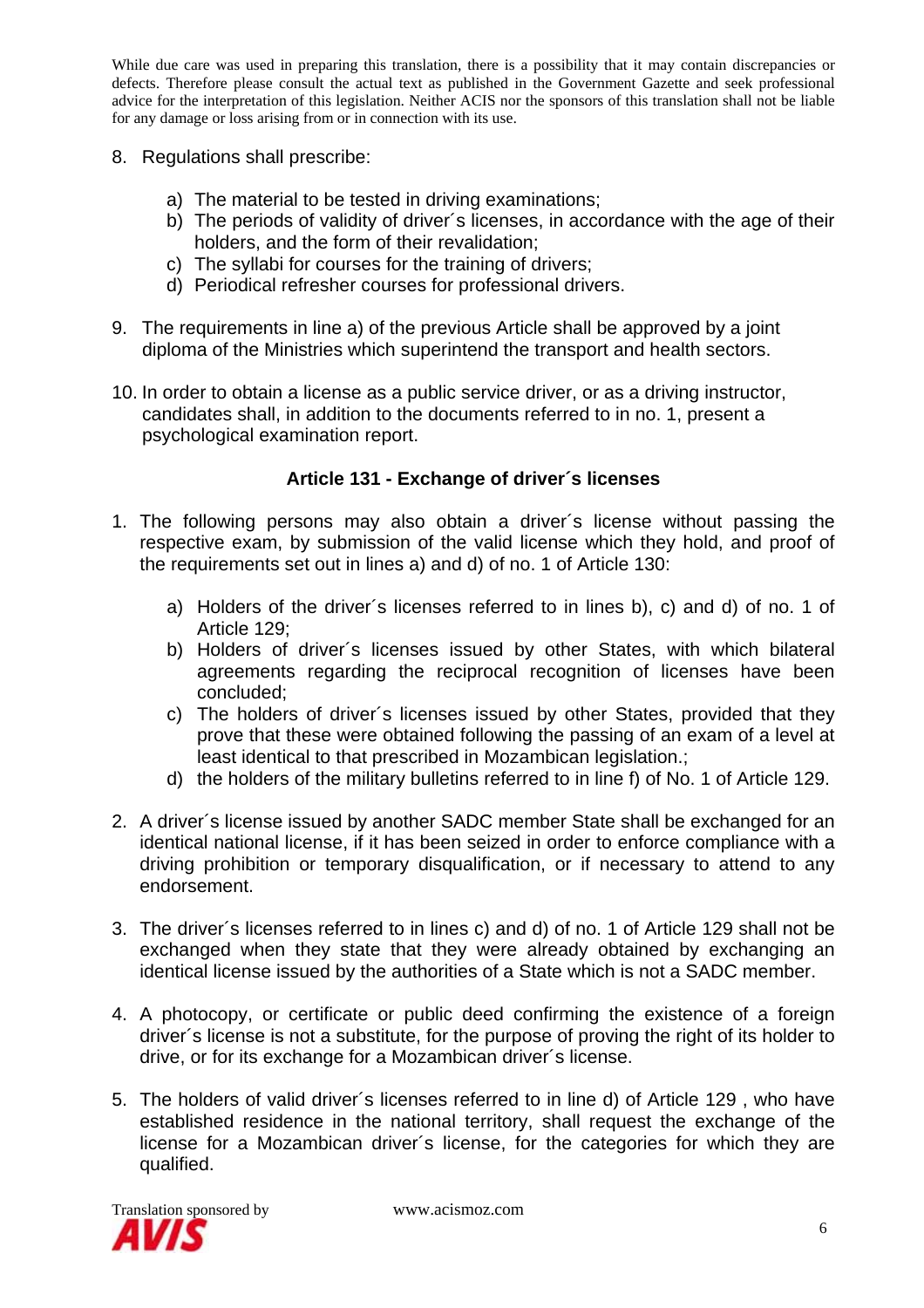- 6. For the purposes of the exchange referred to in the previous number, the applicant shall present the original driver´s license, and a legal personal identification document, both valid, as well as a corresponding medical health certificate.
- 7. The license so exchanged shall be returned to its issuing authority, with an indication of the number and date of issuing of the Mozambican license for which it was exchanged.

#### **Article 132 - New examinations**

- 1. If substantiated doubts arise regarding the physical, mental or psychological aptitude, or the capacity of a driver or candidate driver to drive safely, the competent authority shall determine that such person be subjected, singularly or cumulatively, to a medical inspection, a psychological examination and a new driving examination, or to any one of its tests.
- 2. In particular, driving in a direction opposite to that legally established, as well as dependency on, or a tendency to abuse, alcoholic beverages or psychotropic substances, shall constitute reasons to doubt the psychological aptitude or capacity of a driver to drive safely.
- 3. The state of being dependent on alcohol, or on psychotropic substances, shall be determined by a medical examination, which may be ordered in a case of driving under the influence of any of these beverages or substances.
- 4. A person shall be deemed to have a tendency to abuse alcoholic beverages or psychotropic substances if, within a period of three years, he commits two criminal offences of driving under the influence of alcohol or psychotropic substances.
- 5. When a court is made aware of an offence which gives rise to a prohibition on, or temporary disqualification from, driving, and there are substantiated reasons for presuming that this resulted from an inaptitude or incapacity which endangers the safety of persons and goods, the court shall order the subjection of the driver to medical examination, and to the examinations referred to in number 1.
- 6. If it is not possible to prove the requirements set out in line c) of no. 1 of Article 131, or if the authority which is responsible for exchanging the driver´s license has substantiated doubts regarding its authenticity, the exchange may be made conditional upon the passing of a new driver´s examination, or any one of its tests.

#### **Article 133 - Expiry of driver´s license**

- 1. A driver´s license expires when:
	- a) Being provisional, in terms of no's 4 and 5 of Article 126, its holder is convicted of committing a road traffic offence or a contravention of the Road Traffic Code;
	- b) It is repealed, in terms of Article 149.



Translation sponsored by www.acismoz.com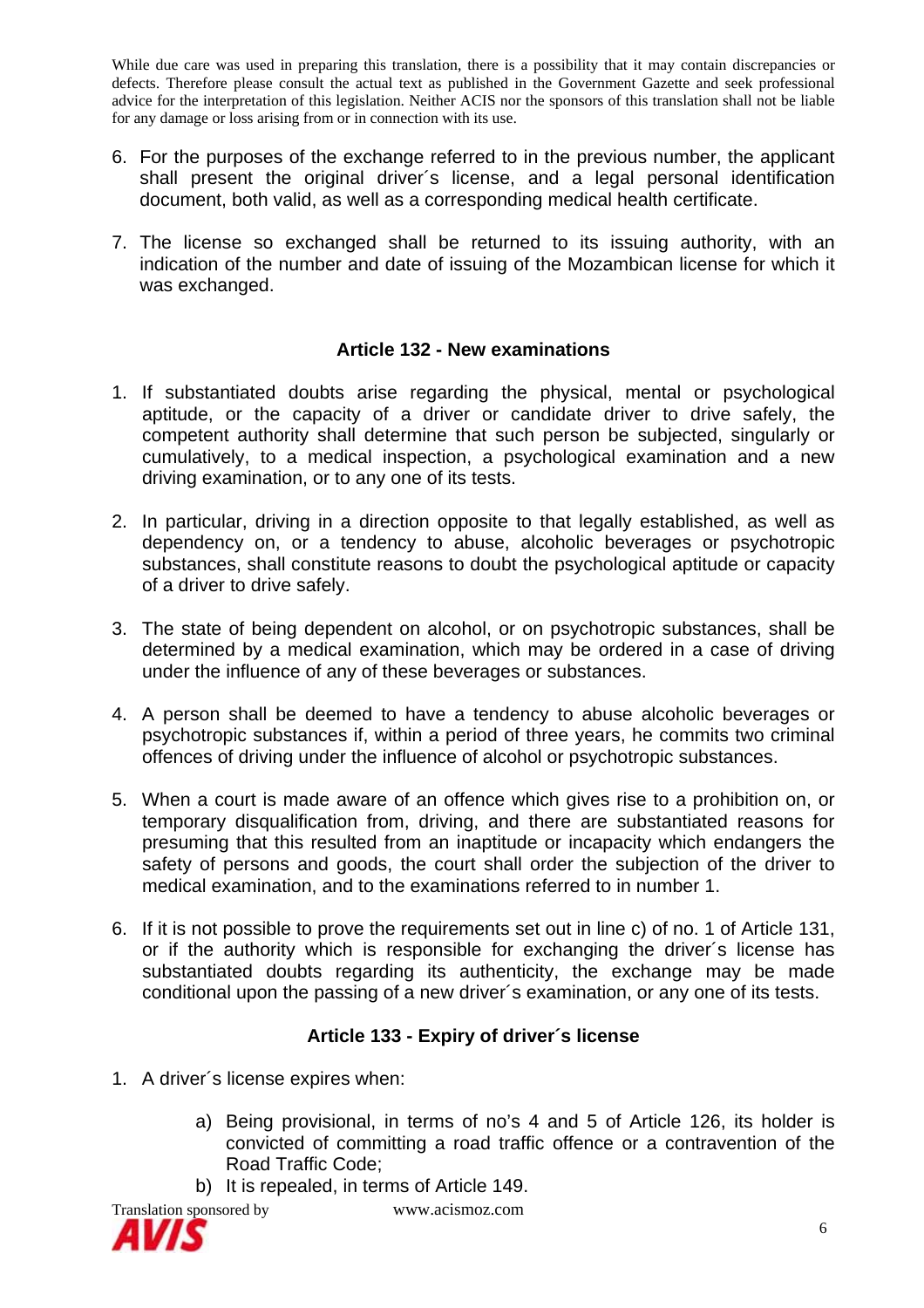- 2. A driver´s license also expires when:
	- a) It is not renewed, on terms set out in regulations;
	- b) Its holder fails a medical examination required for the renewal of the title, or a psychological examination conducted by the health authority;
	- c) Its holder does not submit himself to, or fails, any of the examinations referred to in no's 1 and 3 of the previous Article.
- 3. The renewal of a driver´s license, or the obtaining of a new license, depends on the attendance of a course on road safety, the content and characteristics of which shall be set out in regulations, when :
	- a) In terms of no. 1;
	- b) In terms of line a) of no. 2, when it expired at least two years previously, except if the respective holders prove that they have held an identical and valid document, during this period;
	- c) In terms of line b) of no. 2;
	- d) In terms of line c) of no. 2, because of the absence or failing of a medical or psychological examination, when more than two years have passed since he was ordered to subject himself to these examinations.
- 4. The regime set out in nos. 4 and 5 of Article 119 is applicable to the new license, issued in terms of line a) of the previous number.
- 5. The holders of a driver´s license which has expired in terms of no. 1, and of lines b) and c) of no. 2, shall be deemed, for all legal purposes, not to be qualified to drive the vehicles for which the license was issued.
- 6. Except as provided for in the following number, the holders of a driver´s license which has expired in terms of line a) of no. 1 shall be deemed, for all legal purposes, not to be qualified to drive the vehicles for which the license was issued, only as regards the categories or subcategories for which renewal is required.
- 7. Any person who drives a vehicle with a license which has expired shall be penalized by a fine of Mt 1,000.00.

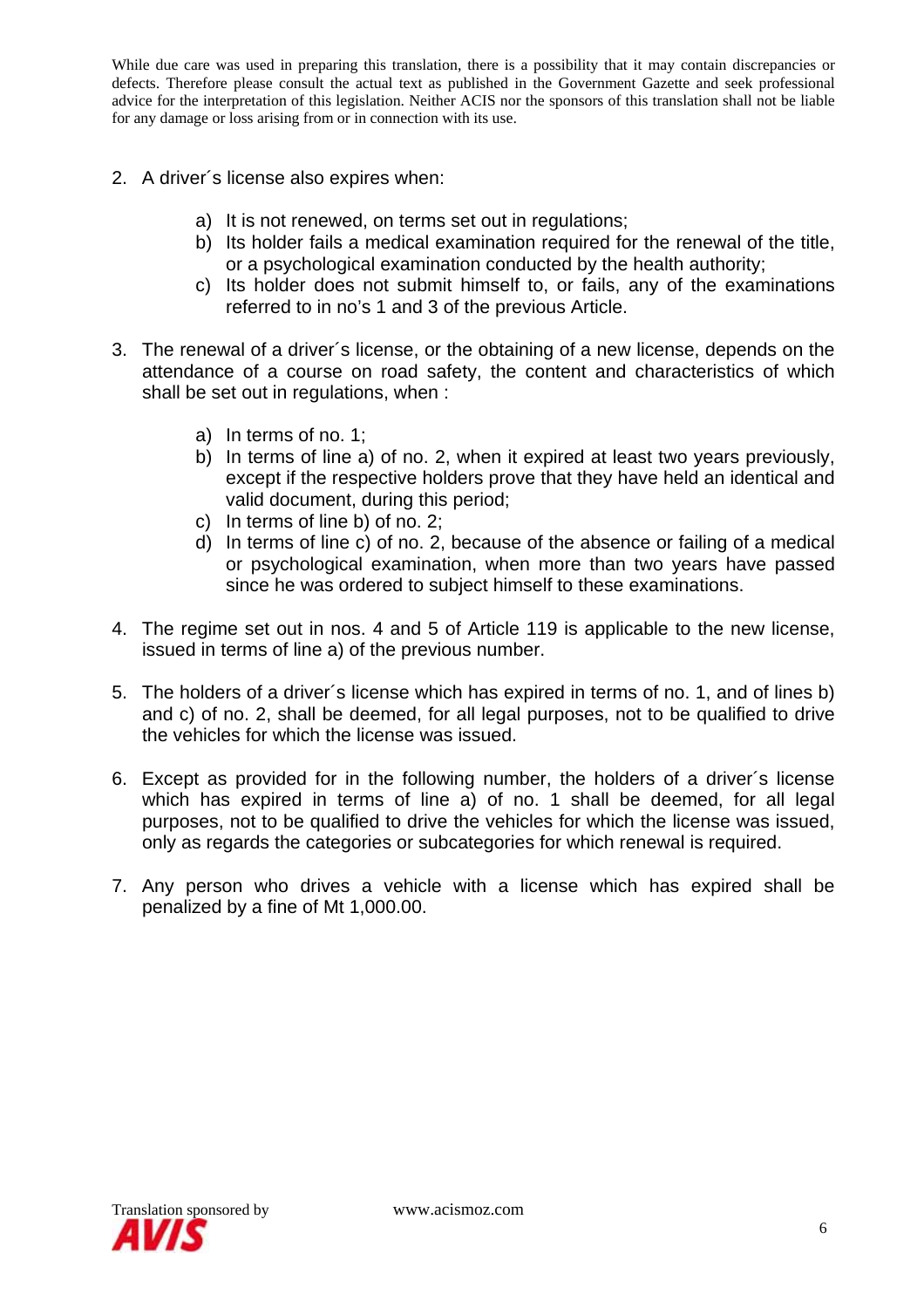## **Article 134 - Medical examinations**

- 1. The physical, mental and psychological aptitude referred to in this Code may be normal, special or medically certified.
- 2. The passing of a sanitary medical examination shall be conditional upon the judgment of the examining doctor or doctors, and on applicable general and special limits set out in the Regulations to the Code.
- 3. Whenever an inspection is passed by a driver or candidate driver, an attestation of medical and sanitary aptitude shall be issued, which shall be valid for six months, counting from the date on which it is issued.
- 4. Normal inspections shall be effected, in principle, by any doctor practicing the profession in the district in which the interested party is domiciled. He may, however, be examined in any district, even if domiciled in another district or province, or abroad.
- 5. When, during a normal inspection, a doctor ascertains that an examined person is not able to pass an aptitude test, he shall communicate his refusal to the respective directorate. If this happens, it shall be designated as a special inspection.
- 6. When, in a special inspection, a doctor verifies the existence of physical deficiencies which exceed the limits set out in regulations, but, in the opinion of the health service doctors, such deficiencies do not completely prevent the examined person from driving, the respective health service may propose that the question be submitted to a medical board.
- 7. An inspection by a medical board may also be requested from the Ministry of Health by an examined person who has failed a special inspection.
- 8. Whenever, during an inspection, a deficiency is noted which does not imply failure, but which requires compliance with specific conditions, to be set for each case by the entity conducting the inspection, these conditions shall be expressly recorded on the attestation, and endorsed on the driver's license itself.
- 9. The Ministers which oversee the health and transport sectors shall be competent to regulate the sanitary medical inspections referred to in this Code.

# **Article 135 - Restrictions on driving activity**

- 1. As a result of a medical or psychological examination, restrictions on driving activity, special deadlines for the renewal of licenses, or specific adaptations to the vehicle being driven, may be imposed on drivers, which shall always be indicated on the respective license, as well as with an appropriate symbol on the vehicle, to be defined in regulations.
- 2. Any person driving a vehicle without complying with the provisions of no. 1 shall be penalized by a fine of 2,000.00 Mt, if a more serious sanction is not applicable.

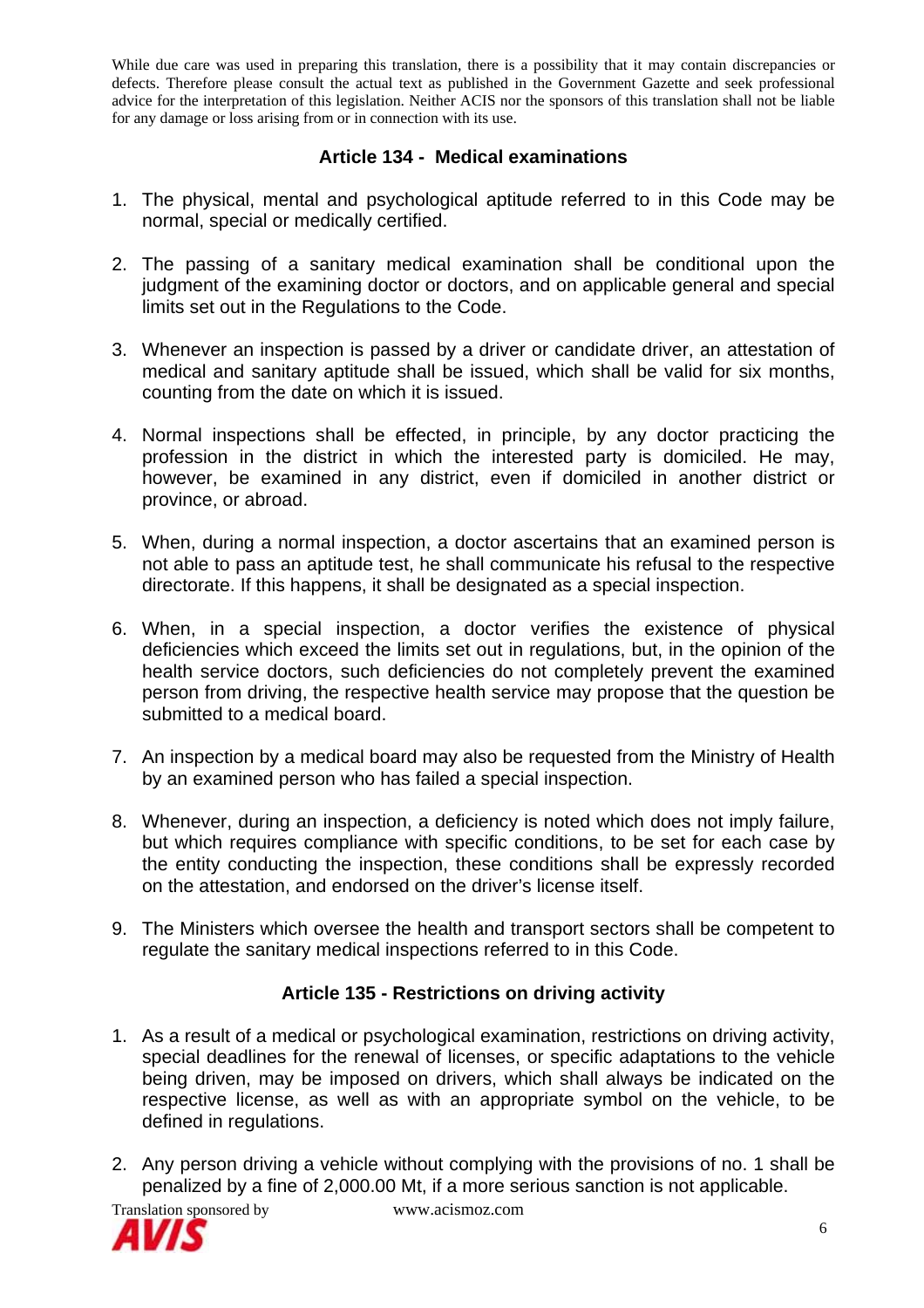## **Article 136 - Examiners and Instructors**

- 1. Drivers who have attended and passed an examiner's course, may be designated as driving examiners.
- 2. An instructor's license may only be granted, after the passing of a specific exam, to drivers who have, at least, three years of practical experience of the driving of vehicles in the category or subcategory for which they intend to provide instruction, and present a criminal record certificate and medical attestation which does not refer to any contagious disease.
- 3. Drivers convicted of any of the following crimes may not by examiners or instructors, unless they have been rehabilitated:
	- a) Domestic theft, abuse of trust and swindling;
	- b) Conspiracy;
	- c) Rape, violation and corruption.
- 4. Instructors may obtain, by way of a simple application, a professional driver's license for the category or subcategory or vehicles for which they provide instruction.
- 5. The syllabi for examiner training courses and other requirements shall be approved by the Ministry which oversees the transport sector.
- 6. The syllabi for instructor training courses and other requirements shall be approved by the Ministry which oversees the transport sector.

# **TITLE VI - LIABILITY**

## **CHAPTER I - General Provisions**

## **Article 137 - Road Traffic Offence**

A road traffic offence constitutes any illegal and punishable act, for which a fine may be imposed, and which meets the requirements for a legally defined act, corresponding to a violation of a rule of the Road Traffic Code, or of complementary legislation, or of special legislation, the application of which is the responsibility of the National Vehicle Institute (INAV).

#### **Article 138 - Regime**

Road traffic offences shall be regulated by the provisions of this diploma, by complementary or special road traffic legislation which makes provision for such offences, and, subsidiarily, by the general regime relating to offences.



**Article 139 - Offences committed jointly**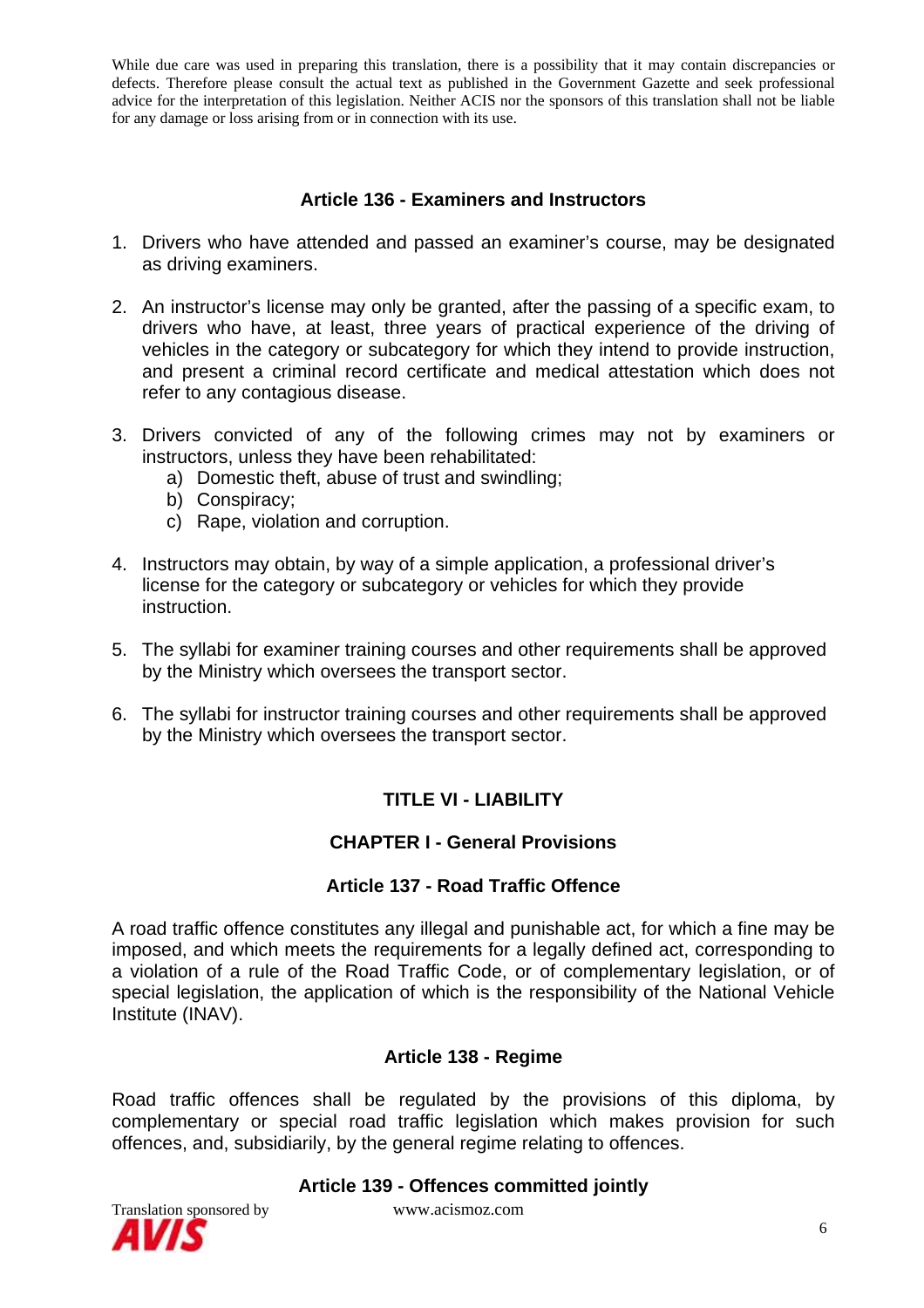- 1. If the same fact constitutes, simultaneously, a crime and an offence, the offender shall always be punished for the commission of a crime, without prejudice to the application of the accessory sanction prescribed for the offence.
- 2. The application of the accessory sanction, in terms of the previous number, shall be the responsibility of the court with jurisdiction to adjudicate the crime.
- 3. The sanctions applied to offences committed jointly, shall always be materially accumulated.

## **Article 140 - Liability for offences**

- 1. Persons committing the acts which constitute road traffic offences, as set out in each legal diploma, shall be liable for such offences, without prejudice to the exceptions and presumptions expressly provided for in such diplomas.
- 2. Collective persons, or their equivalent, are liable in terms of general law.
- 3. Liability for the offences set out in the Road Traffic Code and in complementary legislation, falls to:
	- a) The driver of the vehicle, as regards offences which relate to driving;
	- b) The titleholder of the vehicle identification document, as regards offences relating to the conditions for the driving of the vehicle on public roadways, as well as for offences referred to in the previous line, when it is not possible to identify the driver;
	- c) Pedestrians, as regards offences relating to pedestrian traffic;
	- d) The passenger, as regards that which is applicable to him / her.
- 4. If the titleholder of a vehicle identification document proves that the driver used the vehicle abusively, or infringed the orders, instructions or terms of authorization issued, his liability shall cease, and the driver shall, in this case, be liable.
- 5. Instructors are liable for offences committed by those they instruct, provided that these do not result from disobedience to instructing directions.
- 6. Those being examined are liable for offences committed during the examination.
- 7. The following persons are also liable for offences set out in the Road Traffic Code and complementary legislation:
	- a) Employers who require from drivers a degree of effort which makes driving unsafe, or who subject drivers to a work schedule incompatible with their need for rest, when offences are a consequence of the fatigue of the driver;
	- b) Parents or guardians who are aware of the inability or imprudence of their minor children or those under their guardianship, and who do not prevent them from driving, while being able to do so;

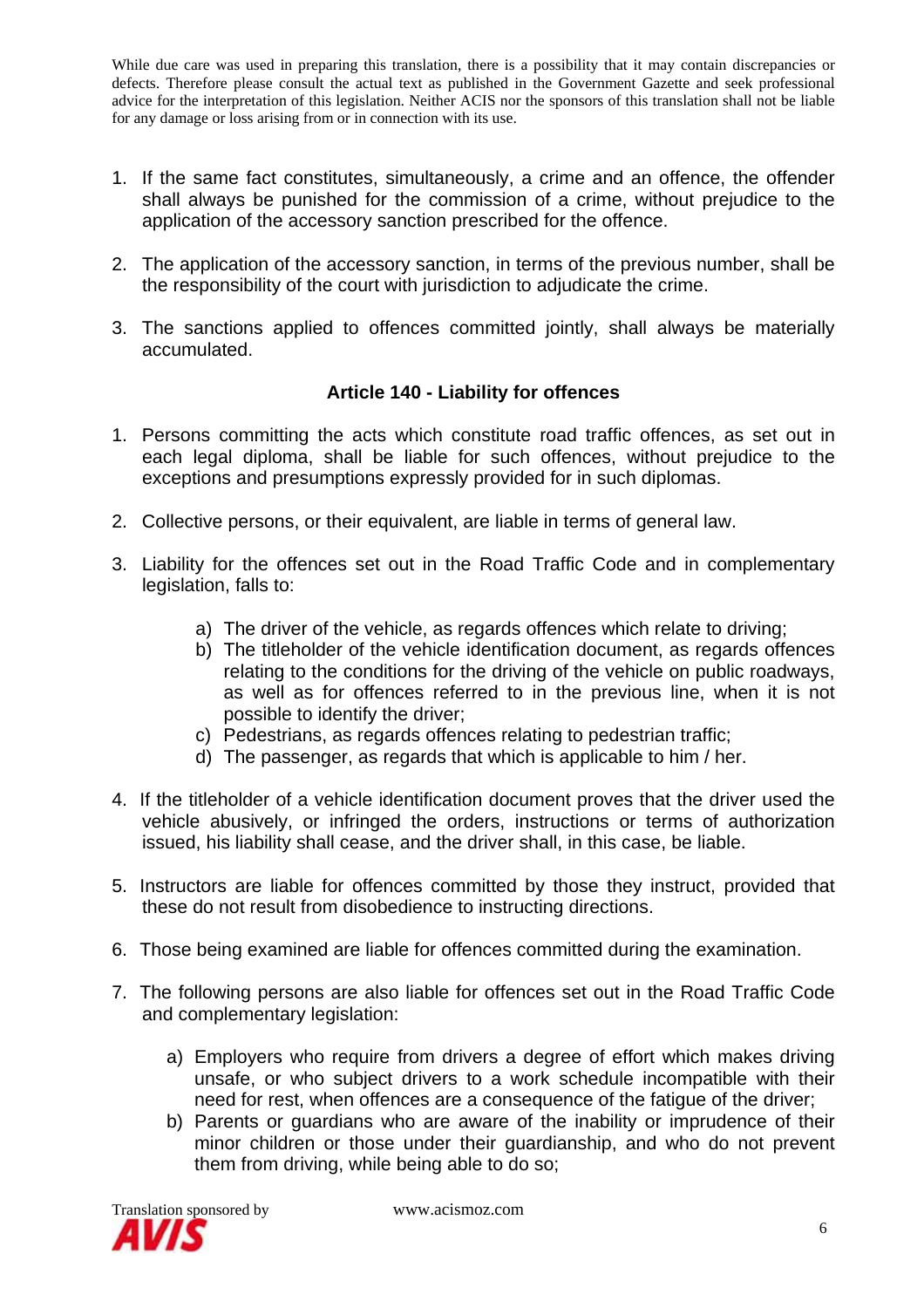- c) The drivers of vehicles which transport minor passengers or those who may not be held criminally liable, and who permit these passengers not to use obligatory safety accessories;
- d) Those who facilitate the use of vehicles by persons who are not duly qualified to drive, who are under the influence of alcohol or psychotropic substances, or in whom the physical or psychological faculties necessary for driving have been reduced in any other way.
- 8. The title holder of a vehicle identification document shall be subsidarily liable for the payment of fines and costs which may be due by the offender, without prejudice to his right of recourse against this offender, except when the vehicle had been utilized abusively.

#### **Article 141 - Classification of offences**

- 1. The offences set out in this Code and complementary legislation are classified as minor, medium and serious offences.
- 2. Minor offences are those which are not classified as medium or serious offences, and are punishable only by a fine.
- 3. Medium or serious offences are those which are punishable by a fine and accessory sanction.

## **Article 142 - Fine**

- 1. The offences set out in this Code for which no special penalty has been set, are punishable by a fine of Mt 500.00.
- 2. The destination of the product of the fines applied in terms of this Code and in complementary legislation, shall be defined in specific regulations.

## **Article 143 - Accessory sanction**

- 1. Medium and serious offences are punishable by a fine, and with an accessory sanction.
- 2. Any person committing any act when he is impeded or prohibited from doing so because of a court order or definitive administrative decision which applies an accessory sanction, shall be punished for the crime of qualified disobedience.
- 3. The minimum and maximum duration of the accessory sanctions applicable to other road traffic offences, shall be set out in the diplomas which make provision for them.
- 4. Accessory sanctions must be complied with within the following few days.



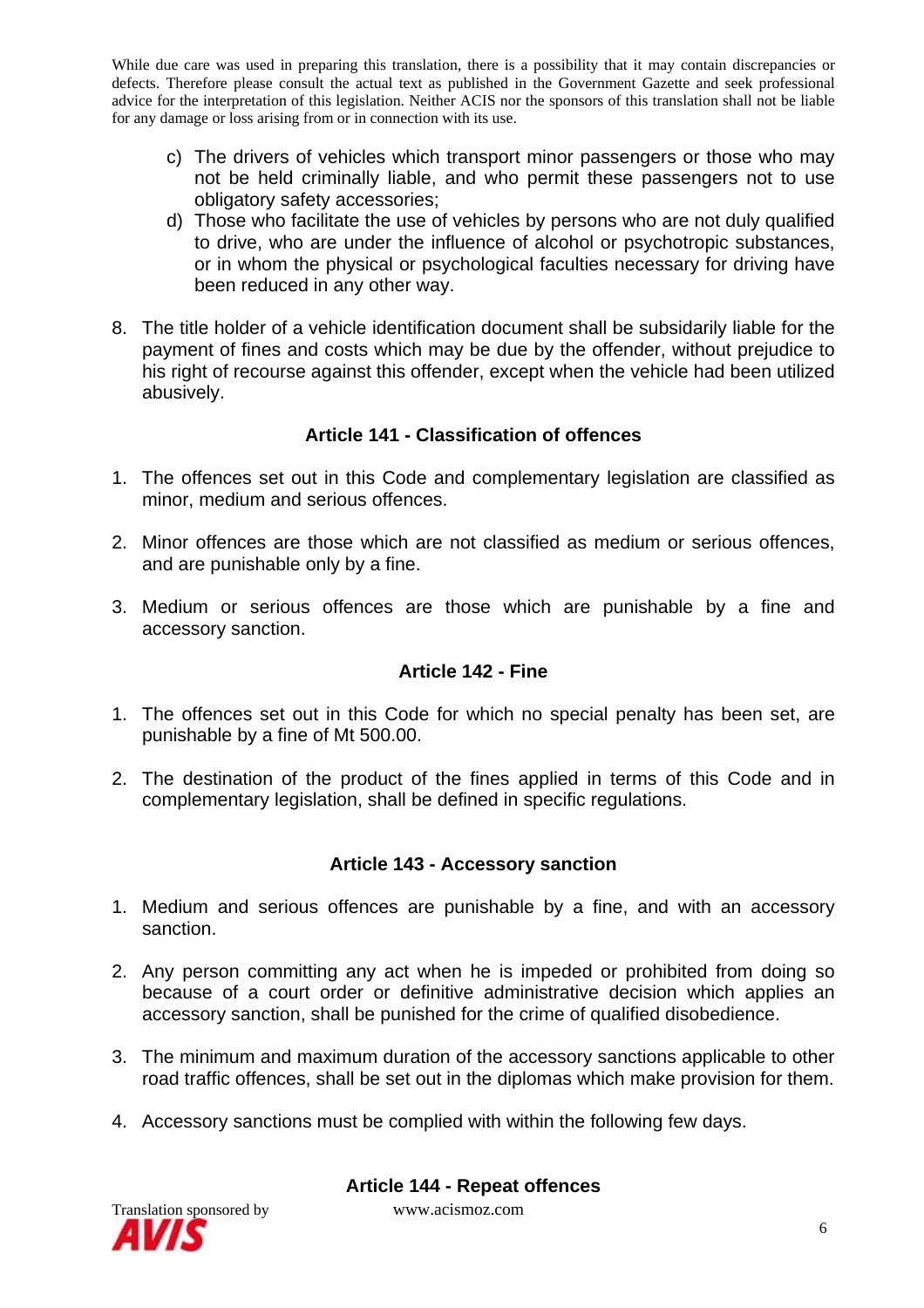- 1. An offender who commits an offence to which an accessory sanction applies, after having being convicted of another contravention of the same legal diploma or its regulations within a period of less than five years, and to which an accessory sanction is also applicable, shall be sentenced as a repeat offender.
- 2. The time during which the offender complied with the accessory sanction, or the prohibition on driving, or was subjected to a bar on the issuing of a driver's license, shall not be taken into account when calculating the period set out in the previous number.

## **Article 145 - Register of contraventions**

- 1. The register of contraventions shall be effected and organized in terms of legal diplomas which set out the respective offences, and for the purposes established therein.
- 2. The register referred to in the previous number shall include medium and serious offences committed, and their respective sanctions.
- 3. An offender shall have access to his records, whenever he requests it, on legal terms.
- 4. A copy of the registrations relating to an offender shall always be included in a file relating to an offence in which his liability is in question.

# **CHAPTER II - Special provisions**

## **Article 146 - Medium offences**

The following are considered to be medium driving offences:

- a) Throwing objects or substances out of the vehicle, or leaving them on the road;
- b) Failing to indicate, in advance, by way of a regulated arm gesture or by use of a light indicating the direction of the vehicle, the commencement of travel, the performance of a vehicle stopping maneuver, of a change of direction of travel, or of lane.
- c) Travelling with a vehicle speed less than half of the maximum vehicle speed set down for that road, thereby delaying or obstructing traffic, unless traffic and meteorological conditions do not permit otherwise;
- d) Driving with a vehicle displaying identification plates which do not comply with the specifications and designs established by the National Vehicle Institute (INAV);
- e) Failure to keep parking lights on, at night, when the vehicle is stopped for the purpose of loading or unloading passengers and goods, or unloading merchandise;
- f) Driving with a part of the body outside of the vehicle.

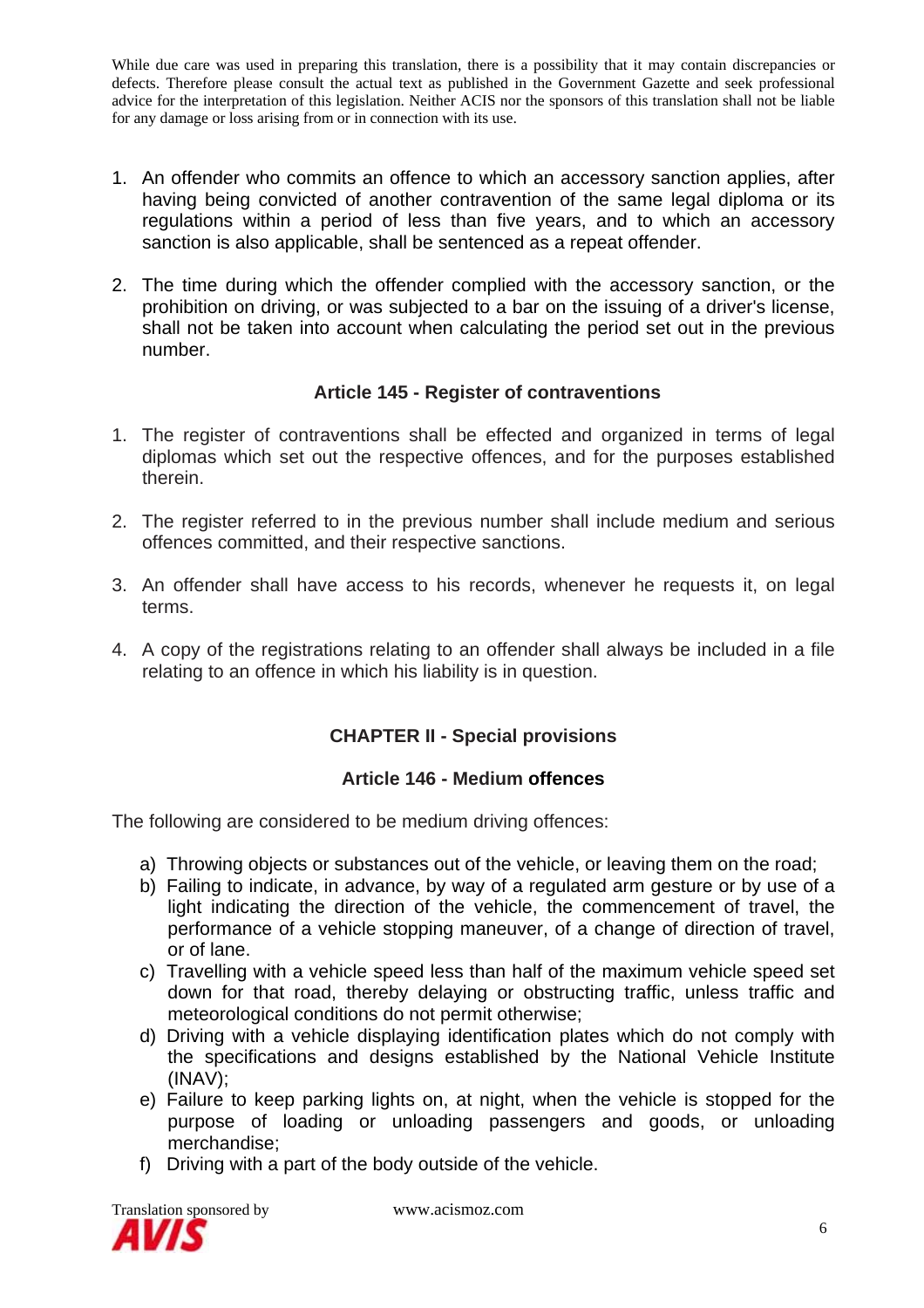- g) Crossing, or driving without regard for, one or two continuous longitudinal lines delimiting traffic directions, or one mixed line, with the same meaning;
- h) Driving a motorcycle or a moped without the use of a protective helmet;
- i) Travelling with a vehicle which may damage a road, or its installations or equipment;
- j) Excessive speed, in accordance with the classification contained in no. 2 of Article 33;
- k) Not using, or allowing a passenger not to use, a safety belt or protective helmet;
- l) Transporting children in an automobile, without complying with the special safety rules set out in this Code.

#### **Article 147 - Serious offences**

- 1. The following shall be considered to be serious driving offences:
	- a) Driving under the influence of alcohol or of any substance legally deemed to be narcotic or psychotropic;
	- b) Conducting competitive sporting events, organized events, exhibitions and expert demonstrations of vehicle maneuvers, or participating in these, as a driver, without permission of the competent authority;
	- c) Utilizing a vehicle on a public roadway for demonstrating or exhibiting dangerous maneuvers, sharp take-offs, skidding, or braking with sliding or dragging tyres;
	- d) Failure by a driver involved in an accident, in which there is a victim:
		- i. To give or provide first aid to the victim, when he is able to do so;
		- ii. To take measures, when he is able to do so, to avoid danger to traffic at the location;
		- iii. To preserve the accident scene, so as to facilitate the work of the police and experts;
		- iv. To take measures to remove the vehicle from the accident scene, when required by police or a traffic officer.
		- v. To identify himself to police, and to provide information necessary for the drafting of an incident report, when requested by the authority and its agents.
	- e) Making repairs, or allowing repairs to be made, to a vehicle on a public roadway, except in cases of an absolute inability to remove the vehicle, and when the vehicle is duly signposted;
	- f) Travelling in a direction opposite to that established;
	- g) Failure to give way to escorted vehicles, emergency fire and rescue vehicles, police vehicles, traffic operation and enforcement vehicles, and ambulances, while on an urgent mission and duly identified by regulated audible alarm devices and rotating or flashing blue or red lights;

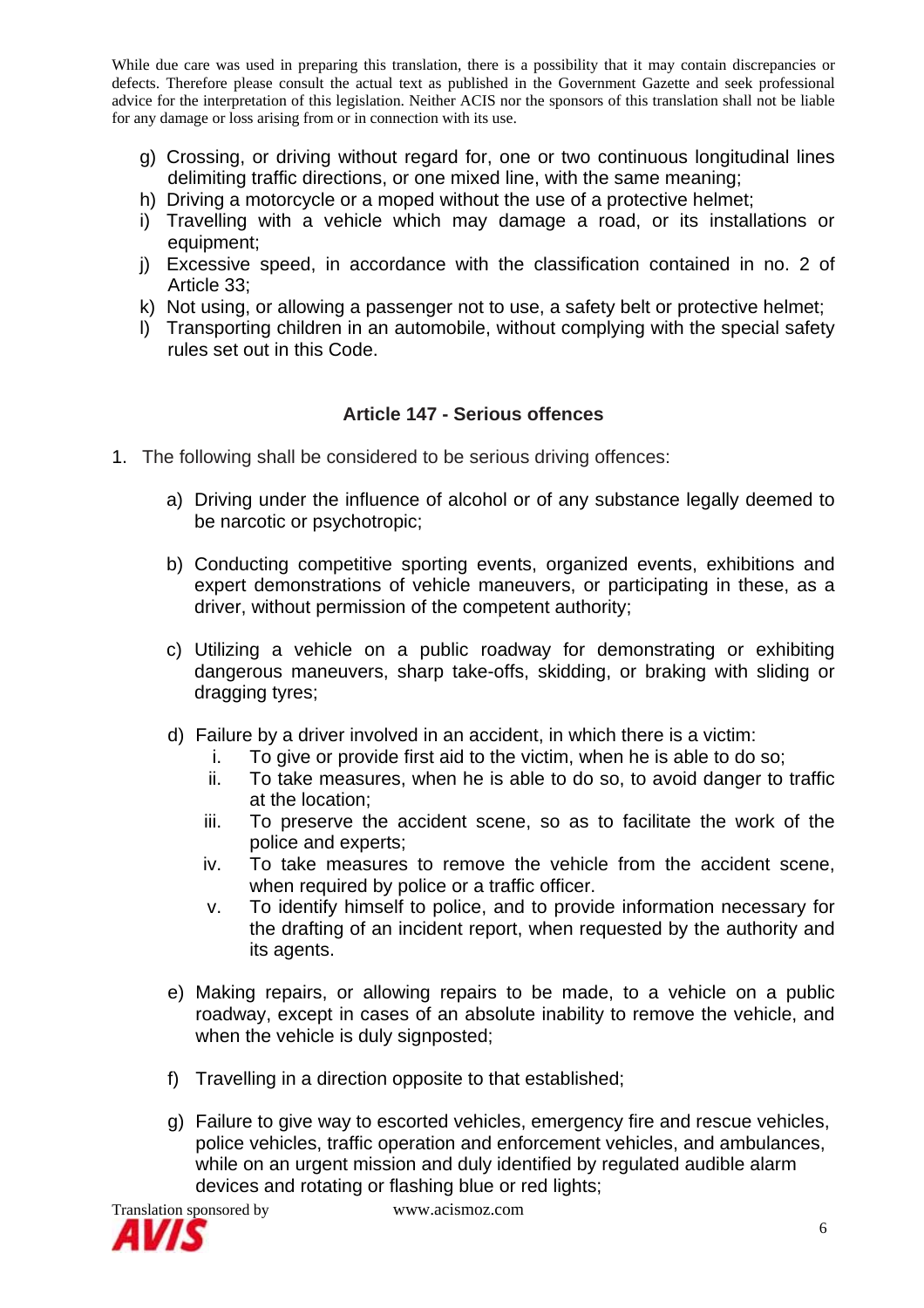- h) Failing to keep a safe lateral and frontal distance between one´s vehicle and others;
- i) Travelling backwards, except for the distance necessary to make small maneuvers, and in a manner so as not to cause risks to safety;
- j) Disobeying orders issued by the competent transport authority, or its agents;
- k) Changing direction in places where this is forbidden, and so signposted;
- l) Proceeding through red traffic lights or an obligatory stop, or disrespecting the obligation to stop imposed by a signal regulated by enforcement agents;
- m) Not giving way to pedestrians, by a driver who changes direction in town areas;
- n) Stopping and parking on walkways indicated as being for the crossing of pedestrians;
- o) Failing to give right of way, at intersections or non-signposted junctions, to vehicles turning to the right;
- p) Excess speed, in accordance with the classification contained in Article 33(2);
- q) Travel with irregular headlights, or with bright lights, in a manner which disturbs the vision of other drivers;
- r) Refusing to hand over to the transport authority or its agents, against receipt, driver's license, vehicle registration and other documentation required by law, for the purposes of verifying its authenticity;
- s) Not signaling any obstacle to free traffic flow or to vehicle and pedestrian safety caused by him, or unduly blocking the road;
- t) Overtaking vehicles stopped, in a line, because of a light signal, gate, partial road block or any other obstacle;
- u) Crossing, or driving without respecting, a continuous longitudinal line delimiting traffic directions;
- v) Crossing, or driving without respecting, a continuous longitudinal line;
- w) A failure to use advance danger warning signs, and hazard lights.

## **Article 148 - Temporary disqualification from driving**

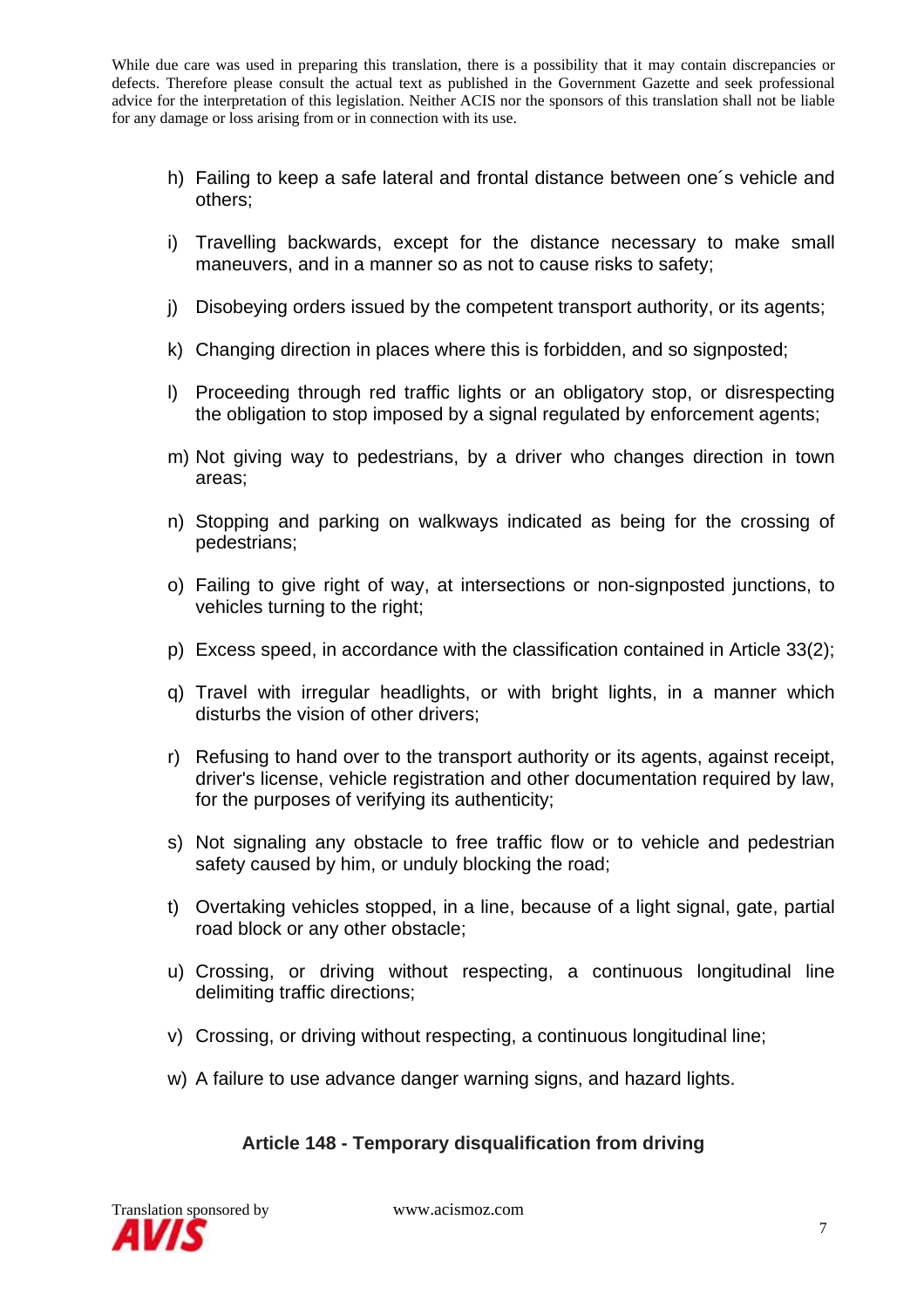- 1. The accessory sanction applicable to drivers for the commission of medium or serious offences foreseen in the Road Traffic Code and complementary legislation, is a temporary disqualification from driving.
- 2. Temporary disqualifications from driving as a result of the commission of a medium offence, shall have a duration of three months, six months, one year and two years, for the first, second, third and fourth offence, respectively.
- 3. Temporary disqualifications from driving as a result of the commission of a serious offence, shall have a duration of one year and two years, for the first and second offence, respectively.
- 4. The return of driver's licenses seized from drivers who are temporarily disqualified from driving, in terms of Articles 146 and 147, shall depend on the successful passing of a psychological and technical examination, and the regular and punctual attendance of a course on road safety.
- 5. The content of the psychological and technical examination shall be approved by the Ministry which oversees the health sector.
- 6. The content of the road safety course shall be approved by the Ministry which oversees the transport sector.

## **Article 149 - Repeal of driver´s license**

- 1. A driver´s license shall be repealed when an offender commits a medium or serious offence and has, in the immediately preceding five years, been sanctioned for the commission of three serious offences, or five medium and/or serious offences.
- 2. The repeal of the driver´s license shall be ordered in the decision which pertains to the commission of the most recent offence, referred to in number 1.
- 3. When the repeal of the driver´s license is ordered, a new driver´s license may not be issued to its title holder, for the driving of motor vehicles of any category, for a period of five years.
- 4. The Director of the National Vehicle Institute (INAV) shall have exclusive and nondelegable competence to order the repeal of a driver's license, on the terms set out in this Diploma.
- 5. Appeal may be made, against the decisions of the Director of the National Vehicle Institute (INAV), to the Minister overseeing the transport sector, counting from the date of notification.

## **Article 150 - Register of driving offences**

1. The register of driving-related offences, organized in terms of its own diploma, shall contain:

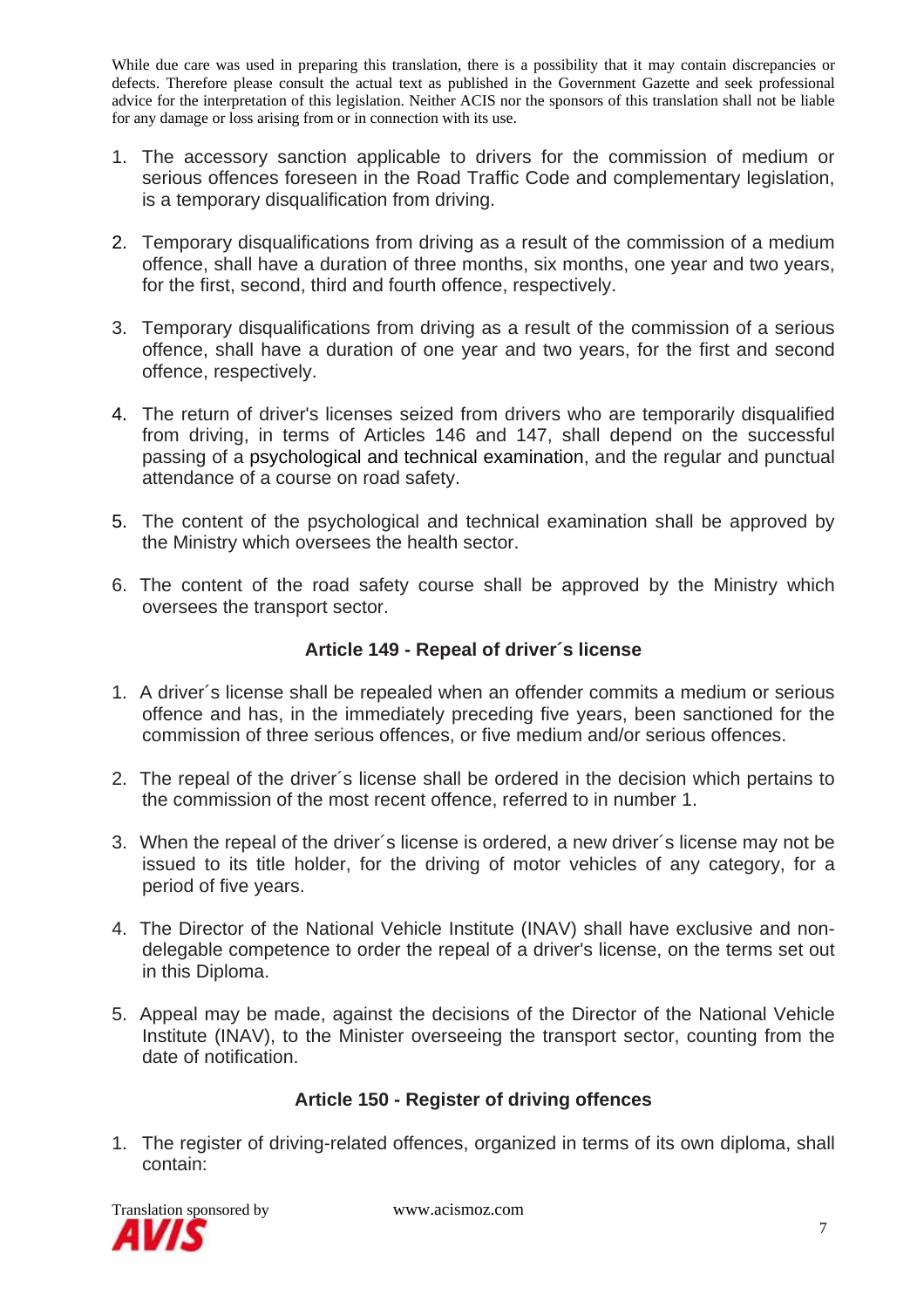- a) Crimes committed in the driving of motor vehicles, and respective penalties and safety measures;
- b) Minor, medium and serious offences committed, and their respective penalties.
- 2. All reports regarding offences and vehicle accidents shall be sent to the National Vehicle Institute (INAV), for registration and control of the archiving of the same.

# **CHAPTER III – Vehicle Accidents**

## **Article 151 – Concept of accident, and death in an accident**

- 1. A vehicle accident means all external or internal injury, and all nervous or psychological disturbance or patrimonial and moral damage which results from an external, violent action, produced suddenly by any vehicle or means of transport in circulation on a public road.
- 2. Death in an accident shall be deemed to mean that which occurs up until thirty days after the incident is recorded.

# **Article 152 – Content of accident reports**

Whenever any vehicle accident takes place, of which the authority with the competence to monitor or ensure the safety or public roads, is aware, a report shall be drafted, which shall contain, in addition to the identification of the drivers, victim, vehicles and their owners:

- a) A detailed description of the way in which the accident occurred, its probable causes and consequences, and the date, time, place at which it happened;
- b) Identification of the victims;
- c) Legible name of the reporting agent;
- d) Identification of the vehicle and its owner;
- e) Position in which the vehicles and the victims were found, with exact measurements, as regards any inalterable point;
- f) Direction of travel of the vehicles, location and description of tyre tracks or other marks which indicate the trajectory followed, the point at which braking of a change of direction of travel was commenced, and the place of the accident;
- g) State of operation of brakes, steering and acoustic signaling of each vehicle;
- h) Reference to the fact that the reporting agent witnessed, or did not witness, the accident, and, if not, an indication and identification of the persons providing the detailed information contained in the report.

## **Article 153 – Vehicle accident which results in death**

1. A driver who, with serious fault, causes the death of another person, shall be punished by way of a prison sentence of between one and three years, and a corresponding fine.

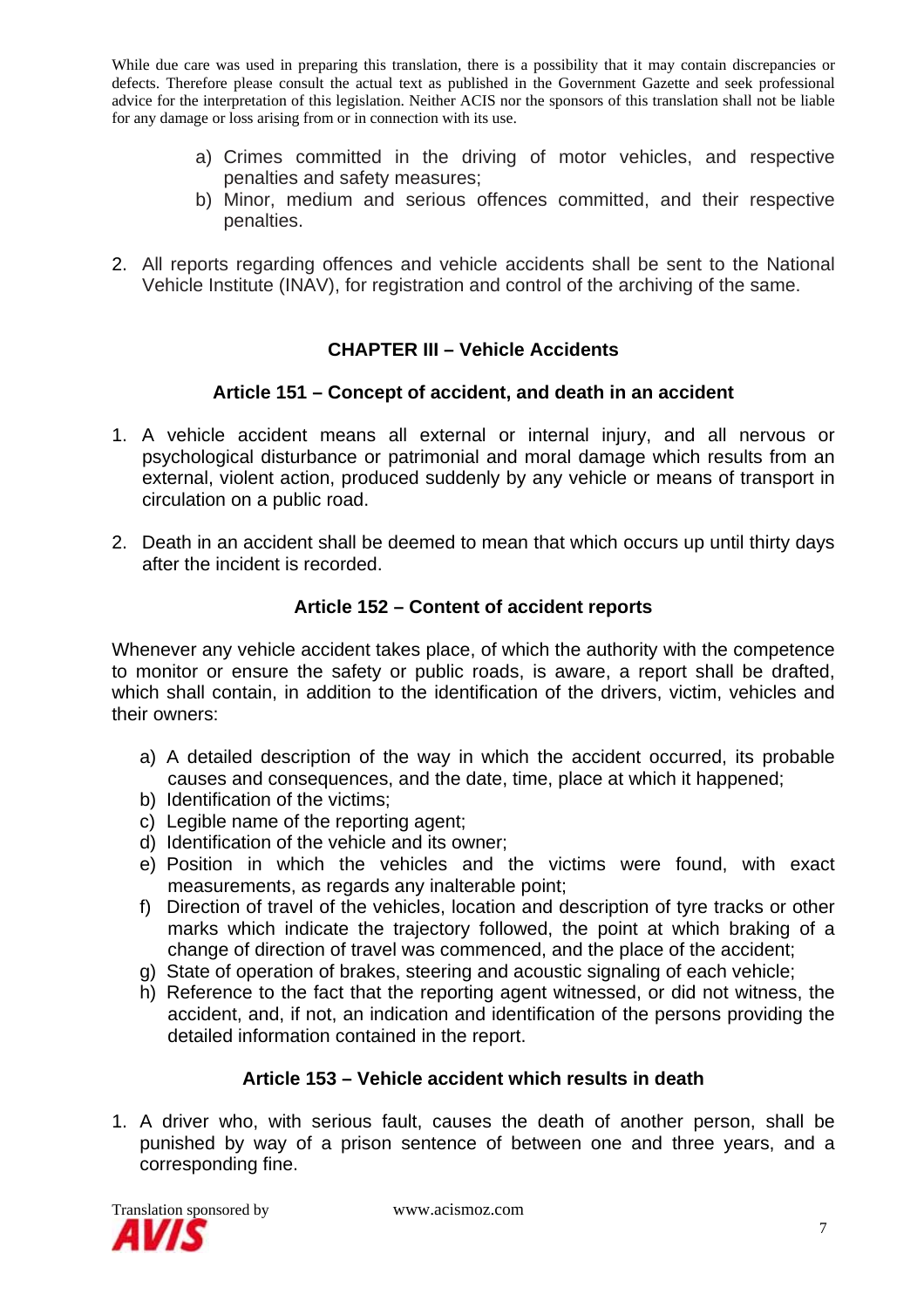- 2. Serious fault, for the purposes of the provisions of this article, presupposes a violation of the rules set out in Articles 29, 30, 38, 39, 41, 43, 44, 45, 47, 48 and 81 of this Code.
- 3. When the driver is not one who is habitually imprudent, the penalty shall be a prison sentence of between six months and two years, and a corresponding fine.

#### **Article 154 – Abandonment of injured persons**

- 1. Drivers who voluntarily abandon persons who are victims of accidents which they have caused, totally or partially, shall be punished:
	- a) With a prison sentence and fine of up to two years, in accordance with the damage suffered by the victim, the seriousness of injuries, and the difficulty of obtaining first aid, when his omission did not aggravate the situation, or resulted in aggravation which did not result in the death of the injured person. If there was aggravation, this shall be taken into account in sentencing;
	- b) With a prison sentence of from two to eight years, when the omission resulted in the death of the injured person;
	- c) With a penalty corresponding to the crime of the intentional commission of any omission, when the abandonment occurred after the driver had ascertained its probable results, accepted them, or was indifferent to them.
- 2. If, from the application of line c), a lower penalty results than that set out in line a), the court shall apply the penalty set out in line a) when the omission was more dangerous than its eventual result.
- 3. Persons transported in vehicles, or on animals, who are aware of the accident and do not oppose the abandonment, as they are able, shall be punished as an accessory to an offence.
- 4. A negligent failure to provide first aid shall be punished by a prison sentence of up to one year, in accordance with the degree of fault of the offender, and the results of the omission.
- 5. All drivers of vehicles or animals who encounter inured persons on public roads who require first aid, and cannot obtain it themselves without grave danger, and do not provide or collaborate in the provision of the necessary assistance, shall be punished by way of a prison sentence and a fine of up to six months, in accordance with the severity of the danger in which the injured party was.
- 6. If the omission results in death, the penalty shall be a prison sentence and fine of up to one year.
- 7. The same penalties shall be applied to pedestrians who do not provide, or do not collaborate in providing, the necessary first aid, to the extent possible.



Translation sponsored by www.acismoz.com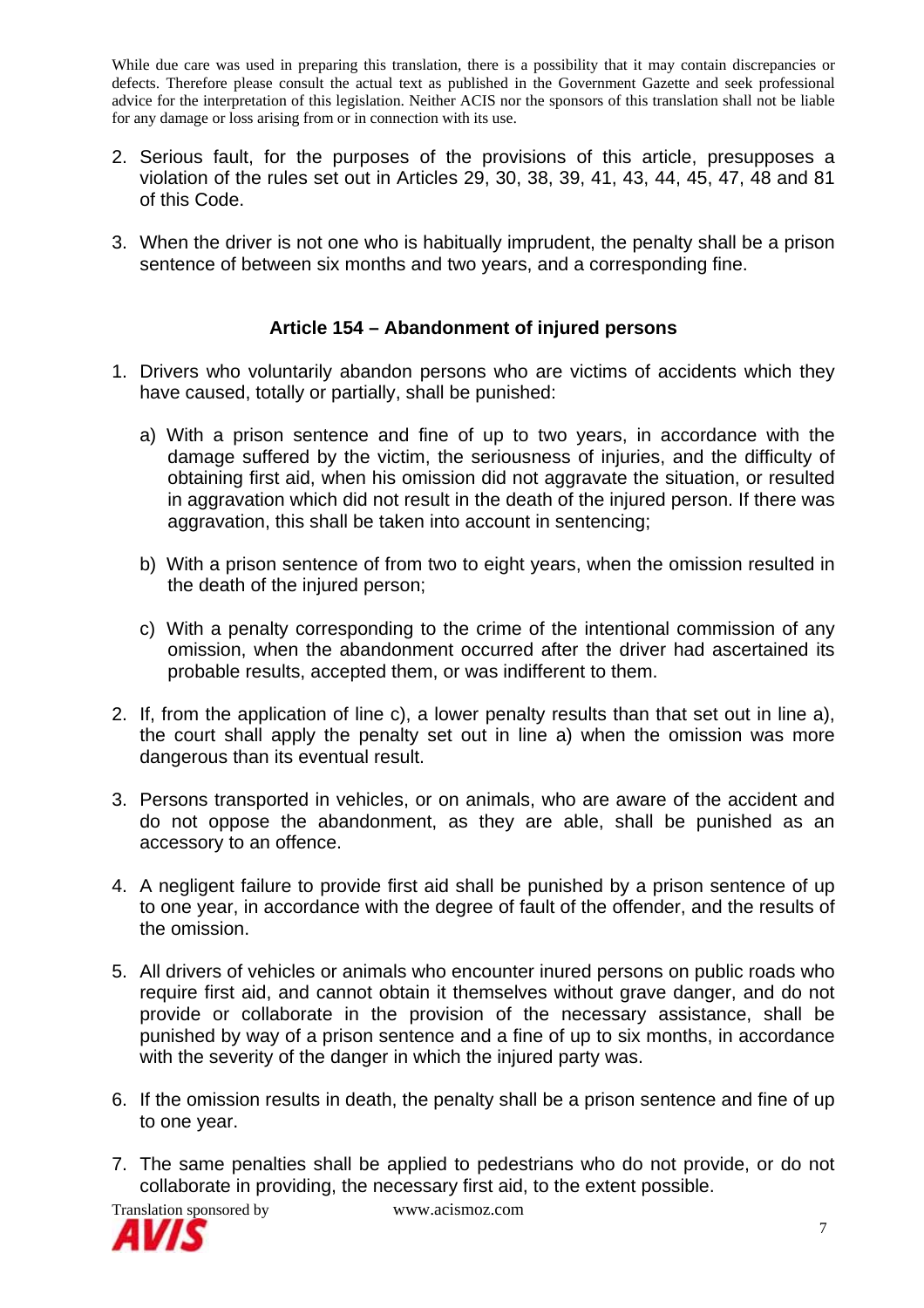#### **Article 155 – Arbitration, mediation, conciliation and prosecution of vehicle accidents**

- 1. Vehicle accidents which result only in material damage and/or involuntary bodily injury, which does not result in more than 10 days of illness, may be adjudicated by way of arbitration, mediation or conciliation, if the parties indicate their willingness thereto, in writing.
- 2. Irrespective of what is set out in no. 1, a notification report shall be drafted and remitted to the National Vehicle Institute (INAV), within the period set out in no. 4 of this Article, for recording in the driver's file. The prosecution of the reports shall depend on the submission of a complaint by the offended party or an insurance company, as the case may be.
- 3. Opting for an extrajudicial conflict resolution means shall not annul the punishment due for any contravention which has been committed.
- 4. In the case of a vehicle accident which does not result in the death of anyone, the accident report shall be dratted and sent to the competent entity, for institution of proceedings, or to a court, as the case may be, within a period of twenty four hours.
- 5. Whenever the driver, at the time of the accident, presents documentation in terms of Article 157 of this Code, he shall be exempt from detention, except in the case of vehicle accidents which result in death, with serious fault, in terms of no. 2 of Article 153, in which case the offender shall be brought before a criminal judge, immediately, or within a period of twenty four hours.
- 6. Whenever possible, and the seriousness of the accident justifies it, the reporting agent shall draw a schematic diagram, containing the details observed, or photograph the objects or signs indicating these details. The diagram or photograph shall be attached to the report.
- 7. No authority, agent of authority or public official may annul or declare any notification report, drafted in terms of Article 166 of the Criminal Procedure Code, to be without effect, or fail to draft such a report, or prevent its remission to a judge, within legally defined time periods.

# **CHAPTER IV - Civil liability guarantee**

## **Article 156 - Civil liability actions**

- 1. Actions for the claiming of civil liability, when these are not required to be brought by way of criminal proceedings, shall be within the competency of the court where the accident took place, and shall follow summary procedures.
- 2. For the purposes of the determination of the cause, the initial petition shall indicate, in words, the specific amount claimed as compensation.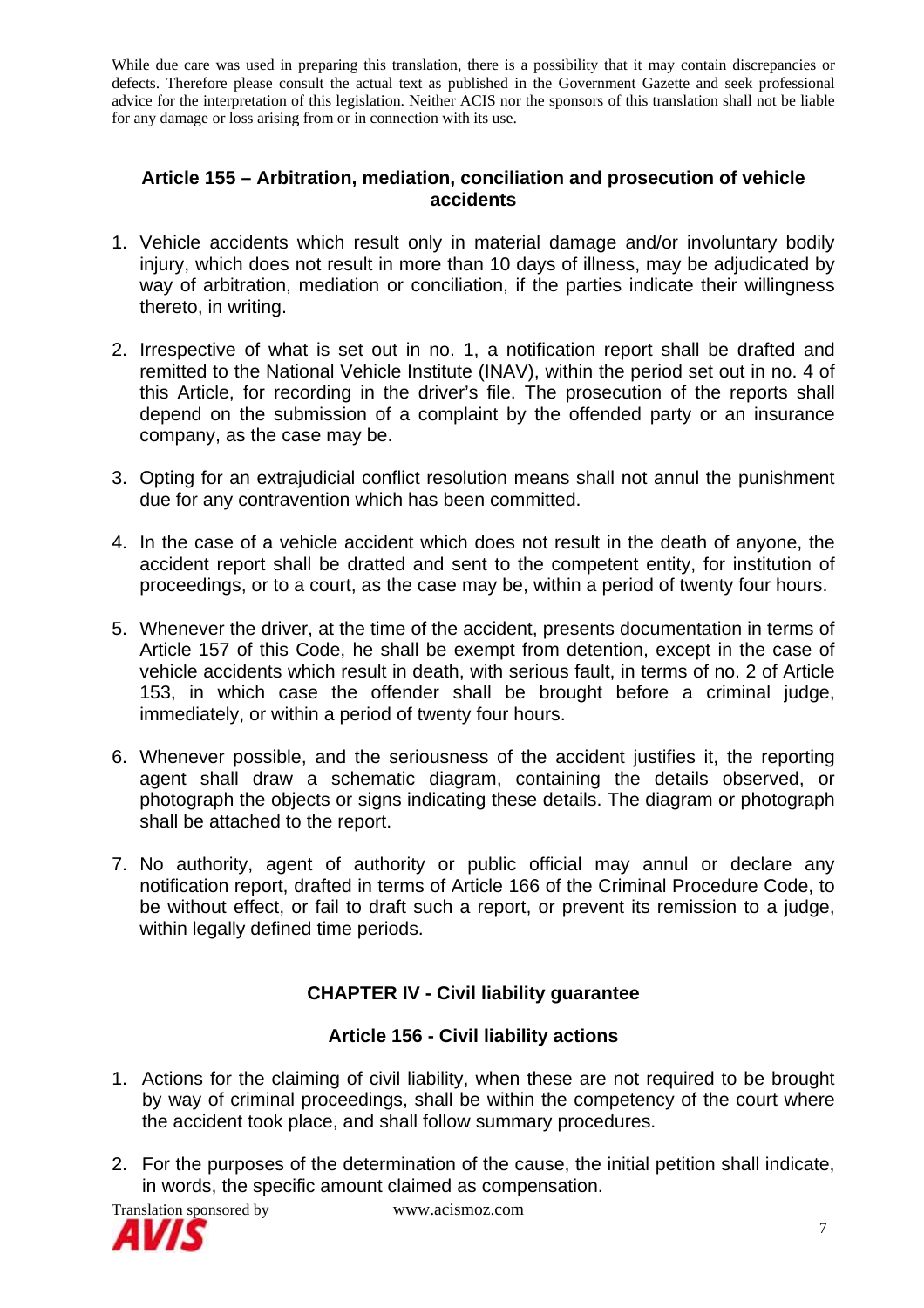- 3. Reconvention shall not be admissible.
- 4. Judgment on the facts shall be within the competency of the provincial court, when the value of the action exceeds the scope of the district court.

#### **Article 157 - Insurance obligation**

Motor vehicles and their trailers, on terms to be set out in regulations, may only travel on a public roadway if they have obtained, in terms of special legislation, third party liability insurance.

#### **Article 158 - Sporting events insurance**

The authorization for the conducting, on a public roadway, of Sporting events involving motor vehicles, and their official training sessions, is dependent upon the taking out, by the organizer, of insurance which covers its liability to third parties, as well as that of the owners or holders of vehicles, and participants, flowing from damage resulting from accidents caused by these vehicles.

#### **TITLE VII - Enforcement Procedures**

#### **CHAPTER I - Seizures**

#### **Article 159 - Preventive seizure of driver´s licenses**

- 1. A driver´s license shall be preventively seized by enforcement authorities or their agents, when:
	- a) It is suspected that it is counterfeit, or was fraudulently falsified;
	- b) Its period of validity has expired;
	- c) It is in a condition which makes any note or endorsement thereon illegible.
- 2. In the cases set out in lines b) and c) of the previous number, a driving authorization shall be provided in exchange for the driver´s license, which shall be valid for the time deemed necessary, and renewable, for justified reasons.

#### **Article 160 - Other cases of the seizure of driver´s licenses**

- 1. Driver´s licenses shall be seized in order to enforce compliance with the repeal of the driver´s license, or a prohibition of, or temporary disqualification from, driving.
- 2. The National Vehicle Institute (INAV) shall also order the seizure of driver´s licenses when:

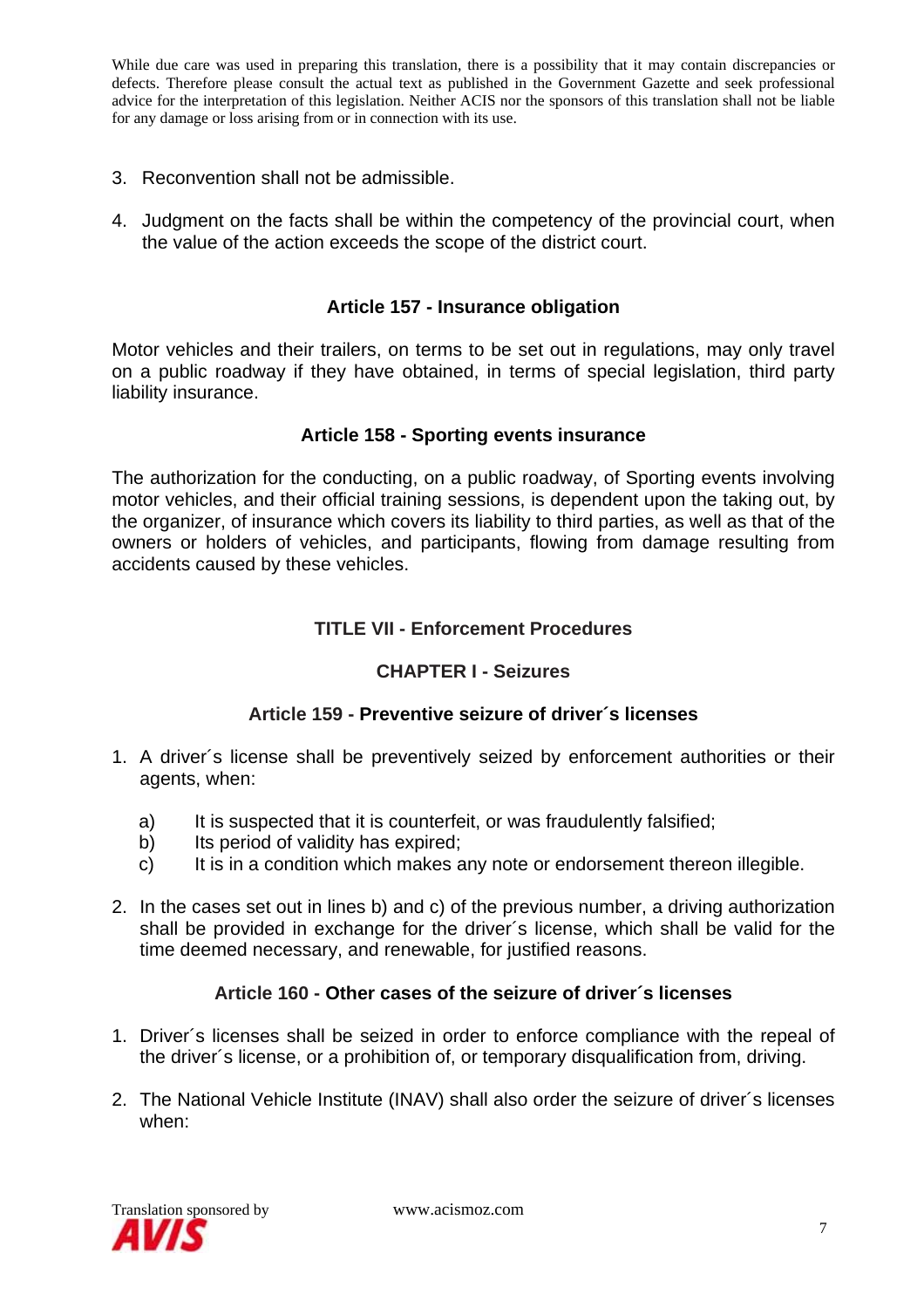- a) Any of the tests conducted in terms of no's 1 and 3 of Article 132 indicate a technical incapacity or physical, mental or psychological inaptitude of the examined person to drive safely;
- b) The driver does not present himself for any of the tests referred to in the previous line, or in no. 3 of Article 132, unless he justifies his absence within a period of 5 days;
- c) The license has expired, in terms of no. 1 of Article 133.
- 3. In the cases set out in the previous numbers, the driver shall be notified, at the time of drafting of the report, to deliver the driver´s license to the competent authority within a period of 15 days, failing which he shall commit the crime of disobedience.
- 4. Without prejudice to punishment for the crime of qualified disobedience, if the driver does not deliver the driver´s license in terms of the previous number, the competent entity may order its seizure, via the enforcement authority and its agents.
- 5. Irrespective of the seizure of the license in terms of the provisions of the previous number, the report drafted on the matter shall be sent to the competent court, accompanied by information regarding non-compliance with the provisions of no. 3 of this Article.

# **Article 161 - Seizure of vehicle identification document**

- 1. A vehicle identification document shall be seized by the enforcement authorities or their agents, when:
	- a) it is suspected that it is counterfeit, or has been falsified;
	- b) if it is found to be in a state which makes it impossible to understand any indication or endorsement thereon;
	- c) the vehicle falls into disuse, because of an accident;
	- d) the vehicle is seized;
	- e) the vehicle is found to be circulating when unsafe;
	- f) if it is determined, in inspection, that the vehicle is unsafe, or, if used for public transport, that it is not sufficiently comfortable;
	- g) the number plates do not comply with regulatory conditions, as regards their technical characteristics and placement;
	- h) the vehicle is circulating without due respect for the rules relating to noise, soil and air pollution;
	- i) the characteristics of the vehicle it relates to, do not conform to those listed, except in the case of replacement engines which have been duly registered, or of tyres with measurements greater than those indicated as being suitable for its wheels.
- 2. When a vehicle´s identification document is seized, all other documents relating to the circulation of that vehicle shall also be seized, and shall be returned when the identification document is returned.

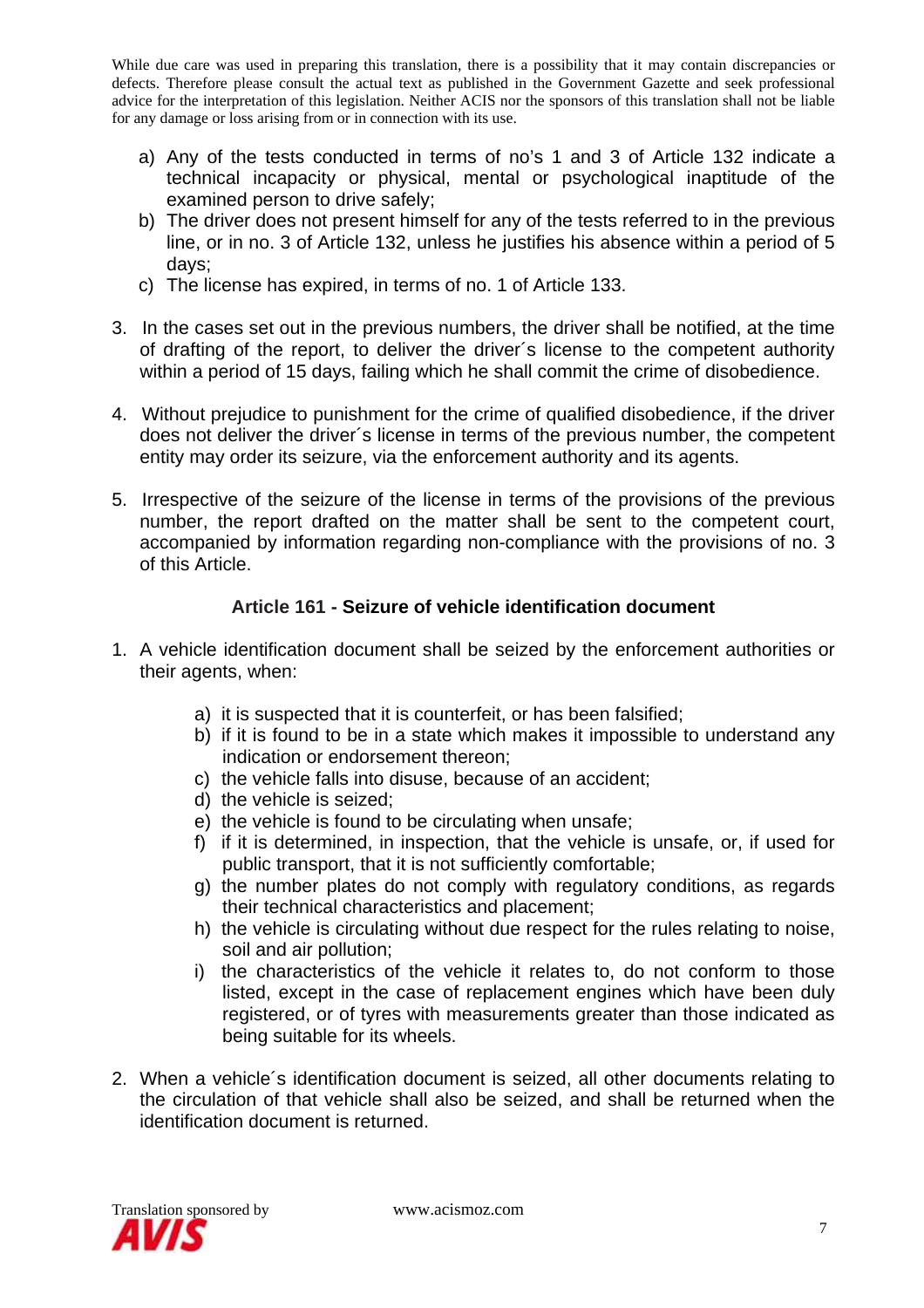- 3. In the cases set out in lines a), c) and g) of no. 1, a note shall be issued as a substitute for the vehicle´s identification document, which shall be valid for the time period and on the conditions set out thereon.
- 4. In the cases set out in lines b) and e) of no. 1, a note shall be issued, valid only for travel to the vehicle´s destination.
- 5. A note shall also be issued as a substitute for the vehicle´s identification document, valid for the undertaking of the journeys necessary for the undertaking of repairs, so as to legalize the vehicle´s condition, or to present it for inspection.
- 6. In the situations set out in lines f) and h) of no. 1, in the case of damage to lights, tyres or number plates which may easily be repaired, a note may be issued, in terms of which the vehicle must be presented in a repaired condition, at a police post, within a maximum period of eight days, and in such a case the applicable fines shall be reduced to half of their minimum and maximum limits.
- 7. Without prejudice to the provisions of no´s 3 to 5, any person driving a vehicle, the identification document of which has been seized, shall be penalized by way of a fine of 1.500,00 Meticais, in the case of an automobile, motorcycle or trailer, and or 750 Meticais, in the case of any other kind of vehicle.

# **Article 162 - Seizure of vehicles**

- 1. Vehicles shall be seized by the authorities, when:
	- a) they are driven with registration numbers which do not match the vehicle, or which have not been legally allocated;
	- b) they are driven without number plates, or have not been registered, except in cases in which this is legally permitted;
	- c) they are driven with registration numbers which are not valid for travel in the national territory;
	- d) they are driven when the respective identification document has been seized, except if this has been substituted by a note, issued in terms of the previous Article;
	- e) the respective property registration deed, or details of title on the identification document, have not been regularized, within the legal time period;
	- f) an accident has been caused, without third party liability insurance, as required by law;
	- g) the characteristics of the vehicle in question do not correlate with those indicated on its identification document, except in the case of replacement engines which have been duly registered, or of tyres with measurements greater than those indicated as being suitable for its wheels.
	- h) they are driven without having been submitted for inspection, so as to confirm the correction of anomalies identified during a previous failed inspection, within the time period set down therefor;
	- i) the seizure is ordered, in terms of the provisions of Article 149.

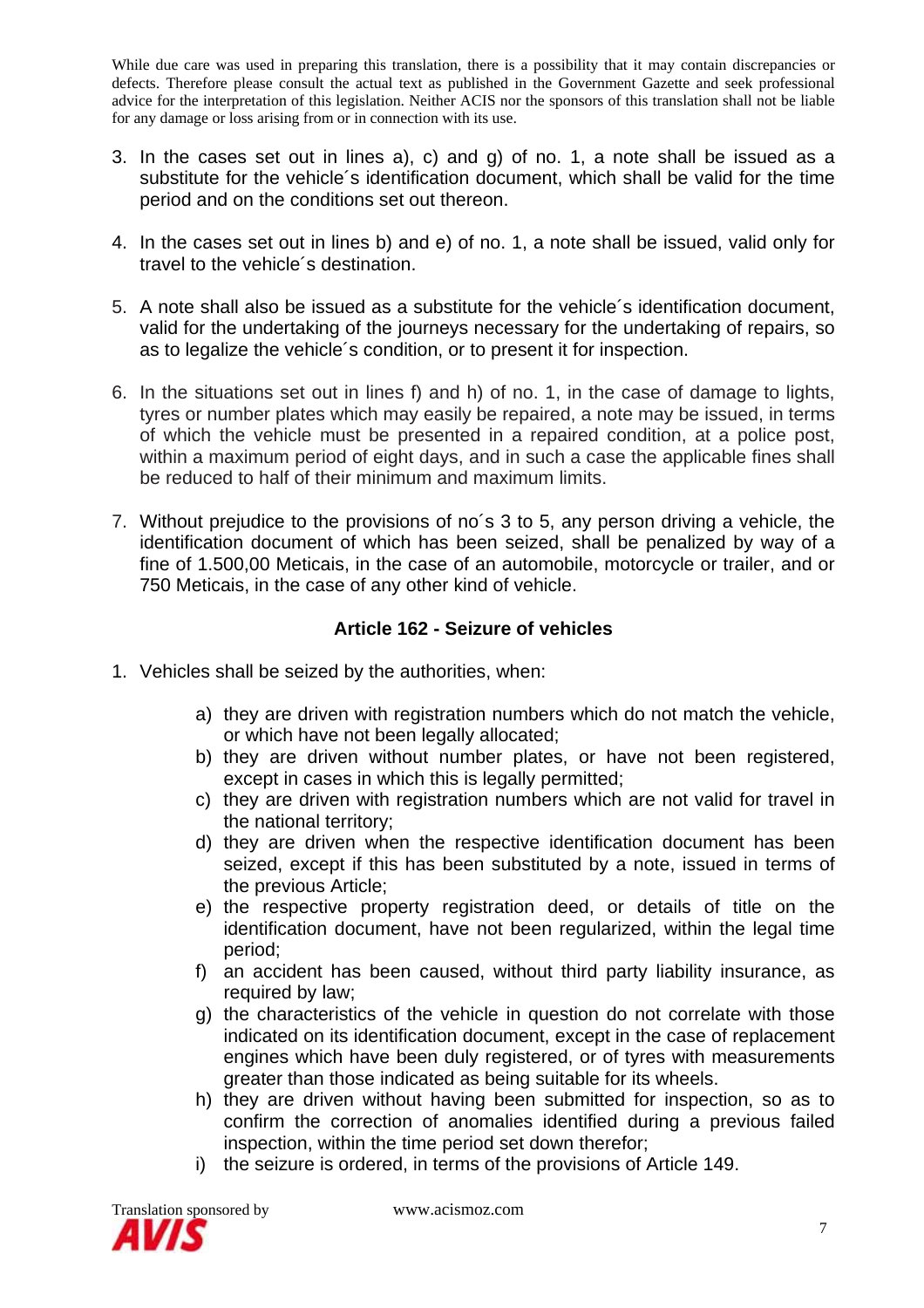- 2. In the cases set out in the previous number, the vehicle shall not remain under seizure for a period of more than 90 days because of the negligence of the owner in attending to the legalization its situation, and if it does so remain under seizure, the vehicle may be forfeited to the State.
- 3. In the cases set out in lines a) and b) of no. 1, the vehicle shall be placed at the disposal of the competent judicial authority whenever a criminal case has been instituted.
- 4. In the cases set out in lines c) and f) of no. 1, the owner may be designated as the trust depositary of the vehicle.
- 5. In the case of accident, the seizure referred to in line f) of no. 1 shall remain in place until it is proven that due compensation has been paid, or, if the respective amount has not been determined, until a security deposit is paid, in an amount equal to the minimum amount of obligatory insurance.
- 6. The title holder of the vehicle´s identification document shall be liable for the payment of expenses flowing from its seizure.

# **CHAPTER II - Abandonment, blocking and removal of vehicles**

## **Article 163 - Undue or abusive parking**

- 1. Parking is deemed to be undue or abusive, if:
	- a) The vehicle is parked, for a period of 30 uninterrupted days, at a place on a public roadway or in a parking lot or zone exempt from the payment of any fee;
	- b) The vehicle is parked in a parking lot, when fees relating to five days of use have not been paid;
	- c) The vehicle is parked in a parking zone for which a fee must be paid, when this has not been paid, or two hours have passed since the expiry of the period which has been paid for;
	- d) The vehicle remains in a limited parking zone for more than two hours after the permitted time period has expired;
	- e) Agricultural vehicles, industrial machines, trailers and semi-trailers not connected to a tractor unit, or advertising vehicles, remain in the same place for a period of more than 48 hours, or for 30 days, if parked in lots intended for this purpose;
	- f) If a vehicle is parked for a period of more than forty eight hours, and has exterior signs evidencing abandonment, or cannot be safely removed without assistance;
	- g) A parked vehicles has no number plates, or number plates which do not permit a correct reading of the registration number.
- 2. The time periods set down in lines a) and e) of the previous number shall not be interrupted if the vehicles are only moved from one parking place to another, or if they remain in the same parking lot or zone.

## **Article 164 - Blocking and removal**

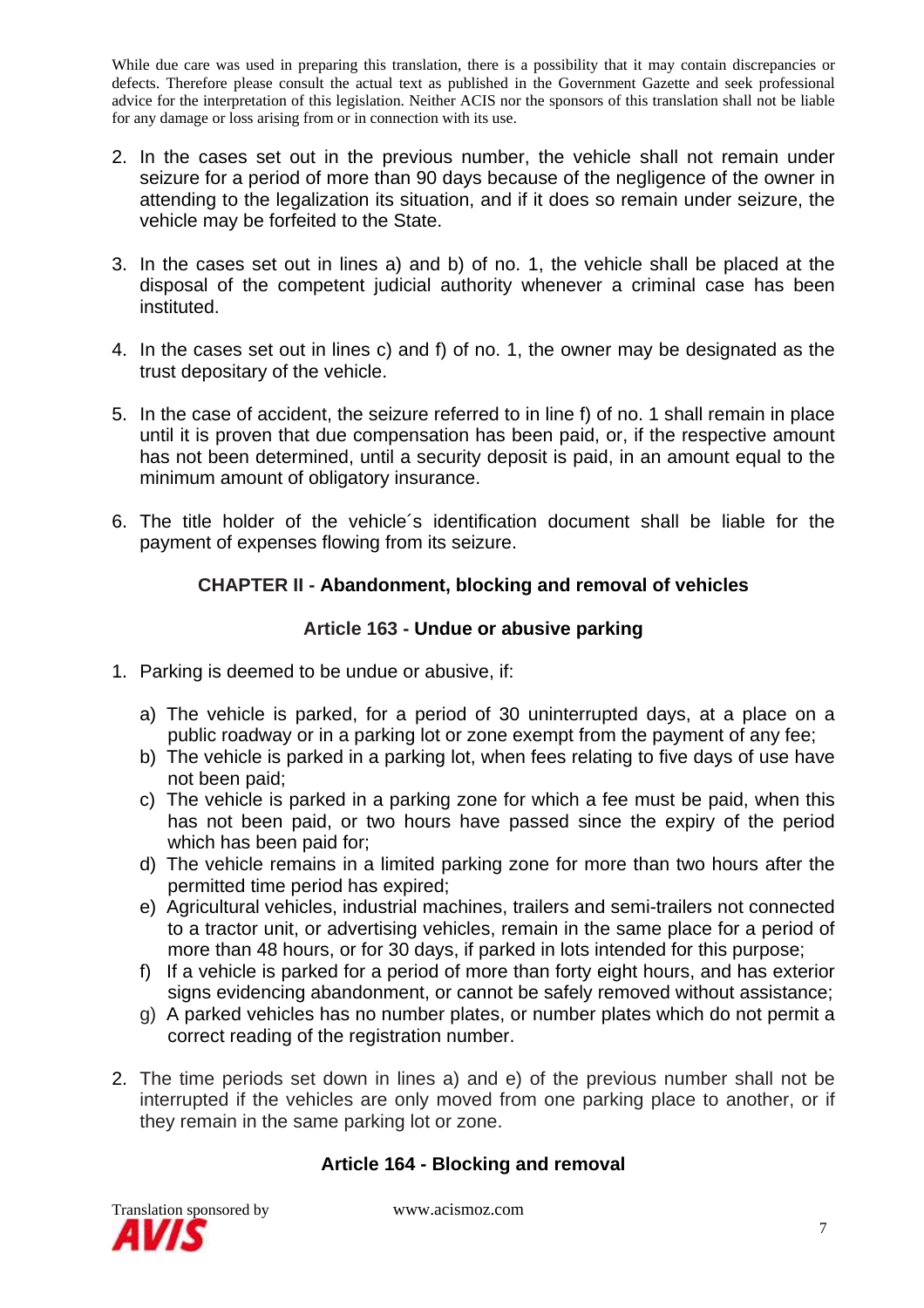- 1. Vehicles may be removed if:
	- a) They are unduly or abusively parked, in terms of the previous Article;
	- b) They are parked or immobilized on the shoulder of a freeway, or on an equivalent road;
	- c) They are parked or immobilized so as to constitute an obvious danger or serious hindrance to traffic;
	- d) They have exterior signs of manifest non-use of the vehicle, on terms set out in regulations;
	- e) They are parked or immobilized in places which, for reasons of safety, public order, emergency, first aid, or other motives, justify their removal.
- 2. For the purposes of the provisions of line c) of the previous number, the following cases of parking or immobilization shall be deemed to constitute obvious danger or serious hindrance to traffic, among others:
	- a) On a road or circulation corridor reserved for public transport;
	- b) At a place for the stopping of collective passenger transport vehicles;
	- c) At a signposted pedestrian crossing;
	- d) On sidewalks, or in areas reserved exclusively for pedestrian traffic;
	- e) On the carriageway, without being on the shoulder or sidewalk;
	- f) At a place intended for the access of vehicles or pedestrians to properties, garages or parking areas;
	- g) At a place intended for the parking of vehicles of certain categories, or for the parking of vehicles in the service of specific entities, or, also, intended for the stopping of vehicles for the purpose of loading or unloading, or the embarking or disembarking of passengers;
	- h) Hindering the formation of one or two lines of traffic, depending on whether this takes place in one or two directions;
	- i) On the carriageway, in a second row;
	- j) At a place which impedes access to other vehicles which have been duly parked, or the exit of these vehicles;
	- k) At night, on the carriageway, outside of towns, except in the case of immobilization because of breakdown, duly signposted;
	- l) On the carriageway of a freeway or equivalent road.
- 3. When any of the situations referred to in lines a), b) and c) of no. 1 has been verified, the authorities responsible for enforcement may block the vehicle, by means of an appropriate device, preventing it from moving until its removal can be attended to.
- 4. In the situation set out in line c) of no. 1, if it is not possible to remove the vehicle immediately, the authorities responsible for enforcement shall, also, move the vehicle provisionally, to another place, so as to block it, until it can be removed.
- 5. The unblocking of the vehicle may only be done by the competent authorities, and any other person who does so shall be penalized by a fine of 2,000.00 Meticais.

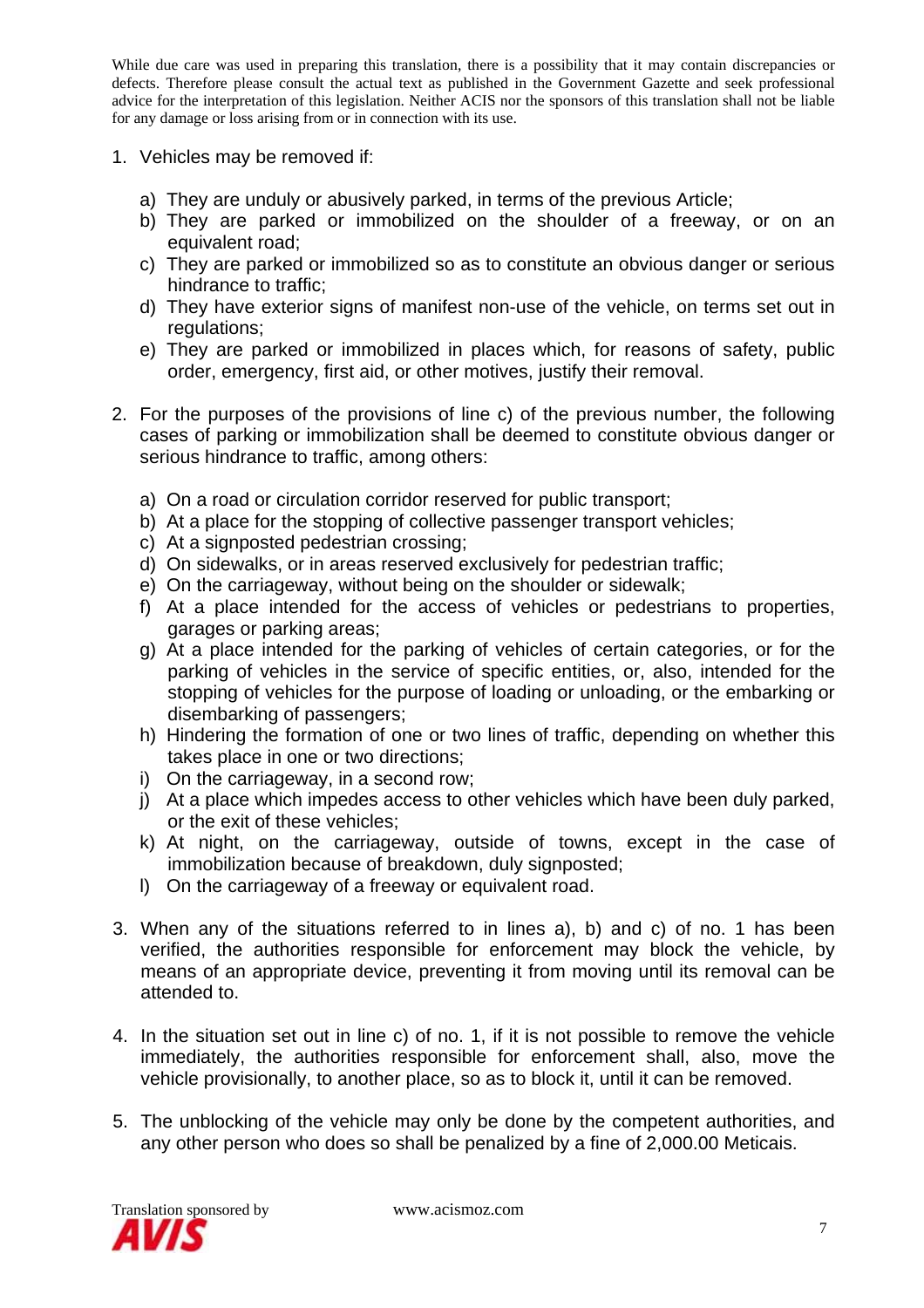- 6. An owner, acquirer with reservation of property rights, usufructuary, lessee under a regime of financial lease, lessee for a period exceeding one year, or person who, by virtue of the a fact subject to registration, has possession of the vehicle, shall be liable for all costs occasioned by the removal of the vehicle, without prejudice to applicable legal sanctions, with reservation of a right of recourse against the driver.
- 7. The conditions of, and fees owed for, the blocking, removal and deposit of vehicles, shall be prescribed in regulations.
- 8. Fees shall not be due when it is verified that legal provisions were incorrectly applied.

#### **Article 161 - Presumption of abandonment**

- 1. Once the vehicle has been removed, in terms of the previous Article, the owner shall be notified, at the residential address contained in the respective registration, to collect the vehicle within a period of 30 days.
- 2. Considering the general condition of the vehicle, if a risk of deterioration, which may result in the price obtained at a public auction for the sale of the vehicle not covering the costs arising from its removal and storage, is foreseeable, then the time period set down in the previous article shall be reduced to 15 days.
- 3. The time periods referred to in the previous numbers shall be calculated from the receipt of notification or its affixing in terms of the following Article.
- 4. If the vehicle is not reclaimed during the period set out in the previous numbers, it shall be deemed to have been abandoned, and acquired, by occupation, by the State, or by the local municipal authorities.
- 5. The vehicle shall immediately be considered to have been abandoned, when this is the intention which was openly expressed by its owner.

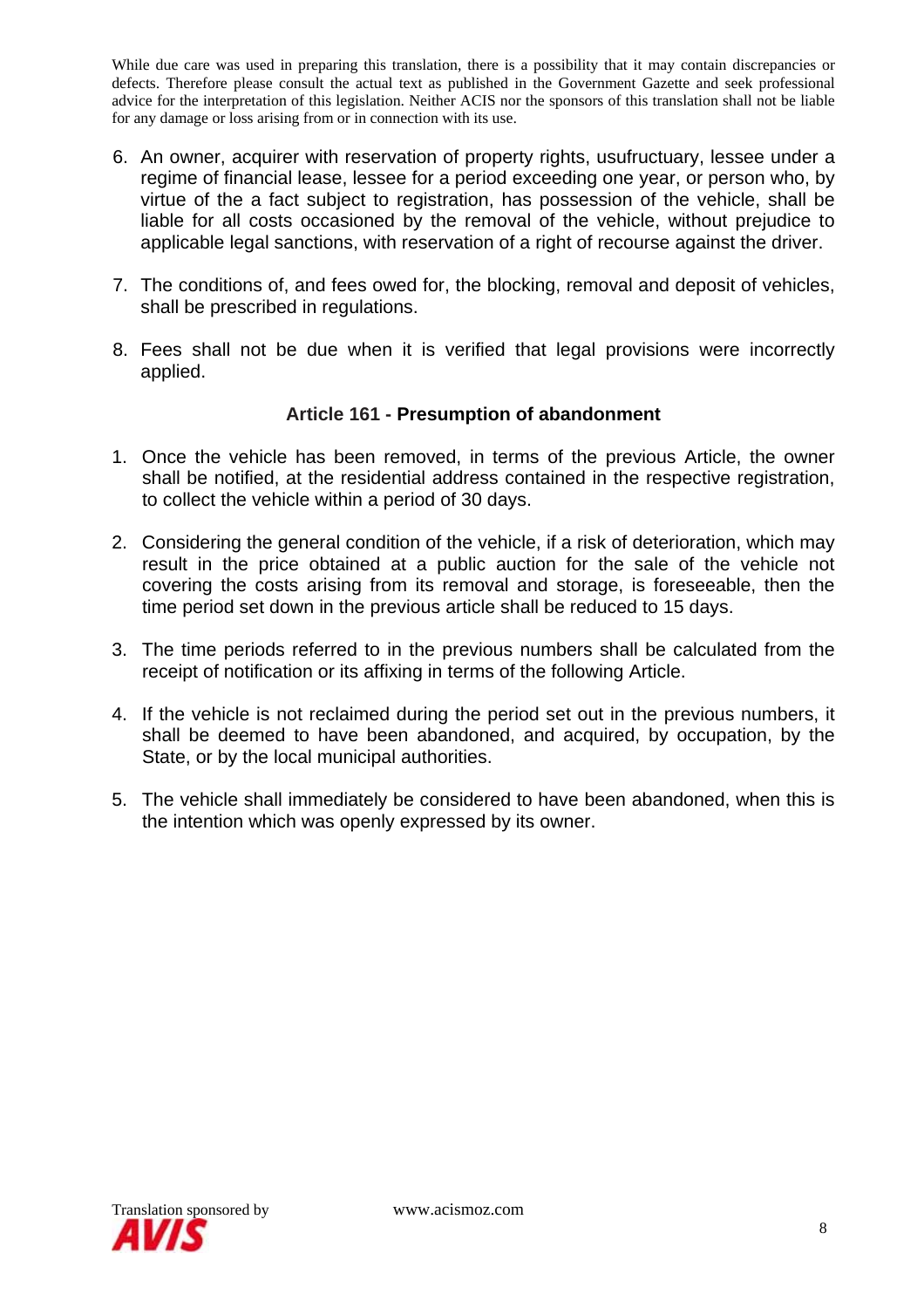#### **Article 166 - Owner notification**

- 1. The notification shall contain an indication of the place to which the vehicle has been removed, and shall also state that the owner may remove it within the periods referred to in the previous Article, following payment of the costs of removal and storage, failing which the vehicle shall be deemed to have been abandoned.
- 2. In the case foreseen in line f) of No. 1 of Article 162, if the vehicle presents signs evidencing an accident, the notification must be made personally, unless the owner is not in a condition to receive it, in which case it may be made to any person at his residence, preferably his relatives.
- 3. If it is not possible to make use of personal notification, because the identity or residence of the vehicle´s owner is unknown, then the notification shall be affixed at the municipal office for the area in which the vehicle was found, or at the last known residence of the owner, respectively.
- 4. The delivery of the vehicle to the claimant is dependent upon the payment of a security deposit in an amount equivalent to the costs of its removal and storage.

#### **Article 167 - Hypothec**

- 1. When the vehicle is the object of a hypothec, the creditor shall also be notified of its removal, at his residential address, as contained in the respective registration, or in terms of no. 3 of the previous Article.
- 2. The notification to the creditor must contain an indication of the terms on which the notification was made to the owner, and the date on which the deadline referred to in the previous article terminates.
- 3. The hypothecary creditor may request the delivery of the vehicle as a trust deposit, in case the owner does not collect it, on expiry of the deadline.
- 4. The application shall be submitted within a period of 20 days following the notification, or by the expiry of the time period for the collection of the vehicle by the owner, if it terminates thereafter.
- 5. The vehicle shall be delivered to the hypothecary creditor as soon as all costs relating to its removal and deposit are proved to have been paid, and payment shall be made within the 8 days following the expiry of the last of the time periods referred to in the previous Article.
- 6. The hypothecary creditor has a right to demand from the owner the costs referred to in the previous number, and those which it effects in its capacity as trust depository.

**Article 168 - Pledge**

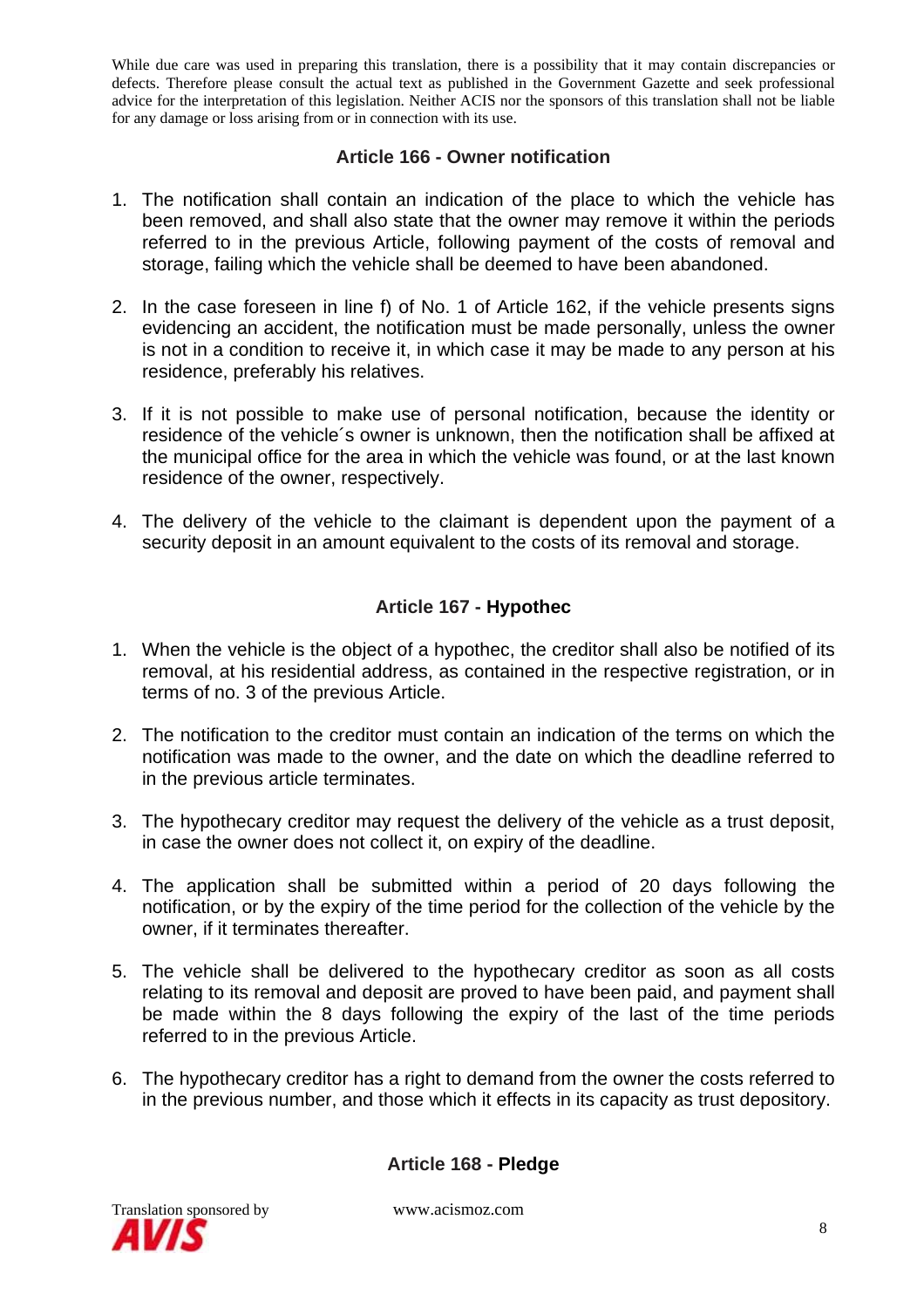- 1. When the vehicle is the object of a pledge, or equivalent act, the authority which attended to its removal shall inform the court of the circumstances justifying it.
- 2. In the case foreseen in the previous number, the vehicle shall be delivered to the person who the court designates as a trust depository, for this purpose, and the prior payment of costs of removal and deposit shall be dispensed with.
- 3. In execution, outstanding accounts for the costs of removal and deposit enjoy a special movable privilege.

## **TITLE VIII - PROCEEDINGS**

#### **CHAPTER I - Competency**

#### **Article 169 - Institution of Proceedings**

- 1. The Provincial Vehicle Delegations shall be competent to institute proceedings in respect of contraventions, and shall, when necessary, request the collaboration of the police authorities, as well as that of other authorities or public services.
- 2. The Provincial Vehicle Delegations shall be competent to decide on appeals against fines corresponding to contraventions.
- 3. Appeal may be made, against the decisions of the Provincial Vehicle Delegations, to a competent court.

#### **Article 170 - Incident report and charge sheet**

- 1. When any authority, or traffic officer, in the exercise of its enforcement functions, witnesses a road traffic transgression, he shall draft, or have drafted, an incident report, which shall indicate the facts constituting the infraction, the date, time and place and the circumstances in which it was committed, the name and the office of the authority or traffic officer who was present, the identification of the offenders, and, when possible, that of at least one witness who may depose to the facts.
- 2. The incident report shall be signed by the authority or traffic officer who drafted the report, or had it drafted, and, when possible, by the witnesses.
- 3. The incident report, drafted and signed in terms of the previous numbers, shall constitute proof of the facts witnessed by the reporting officer, unless the contrary is proven.
- 4. The provision of the previous number shall apply to the elements of proof obtained by means of devices or instruments approved by law or regulation.

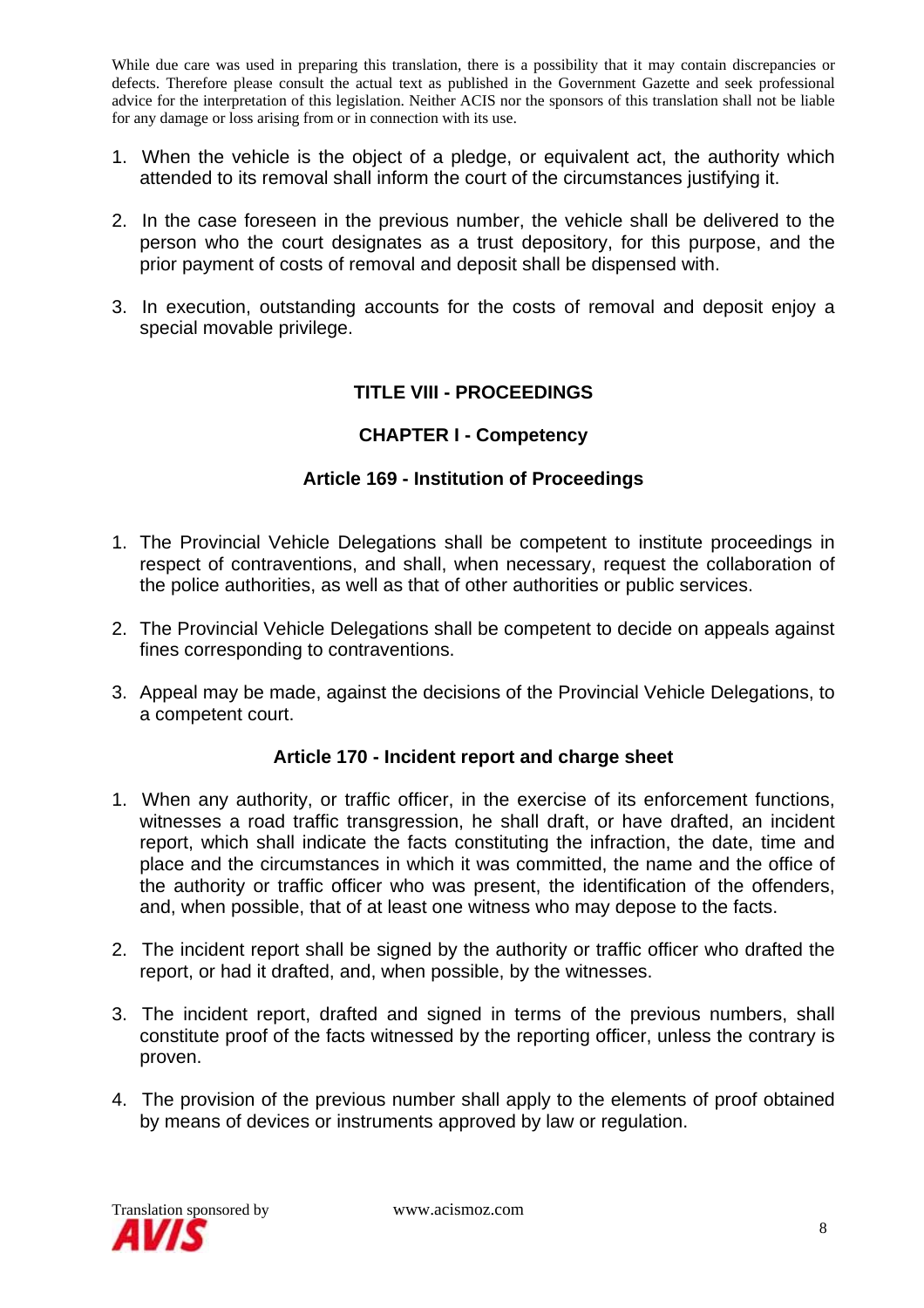- 5. The authority or traffic officer who becomes aware, because of a complaint, or by his own knowledge, of an infraction, shall draft an incident report, to which shall apply, equally, the provisions of no´s 1 and 2, with the necessary adaptations.
- 6. Incident report forms, and forms for the collection of data regarding vehicle accidents, as well as other inherent aspects, shall be approved by way of a joint diploma of the Ministries which oversee the transport, interior and health sectors.

## **Article 171 - Identification of accused**

- 1. The identification of the accused shall be effected by way of an indication of:
	- a) His full name, or, in the case of a collective person, its company name;
	- b) Residence or, in the case of a collective person, head office;
	- c) Number of legal personal identification document, date and respective issuing bureau, or, in the case of a collective person, the number of that collective person;
	- d) Driver´s license number, and respective issuing bureau;
	- e) Identification of legal representative, in the case of a collective person;
	- f) Number and identification of the document which authorizes the exercise of the activity in the scope of which the offence was committed.
- 2. In the case of an offence committed when driving, when the traffic officer cannot identify the offender, the offender shall be identified as the title holder of the vehicle identification document, and the respective charge shall be laid against him.
- 3. If, in the time period set down for the defense, the title holder of the vehicle identification document identifies another person as the offender, and supplies all of the elements listed in no. 1, the charge shall be suspended, and a new charge shall be laid against the person identified as the offender.
- 4. The charge referred to in no. 2 shall be withdrawn, when it is proven that another person committed the offence, or used the vehicle abusively.
- 5. When the traffic officer is not able to identify the offender, and verifies that the titleholder of the identification document is a collective person, this person shall be notified to identify the driver within a period of 15 working days, failing which the charge shall be laid against it, in terms of no. 2.
- 6. The holder of a vehicle identification document, shall, whenever requested, and within a period of 15 days, identify the driver at the time of the commission of the offence.
- 7. A contravention of the provisions of the previous number, shall be punished by a fine of 1,000.00 Meticais.

## **Article 172 - Voluntary compliance**

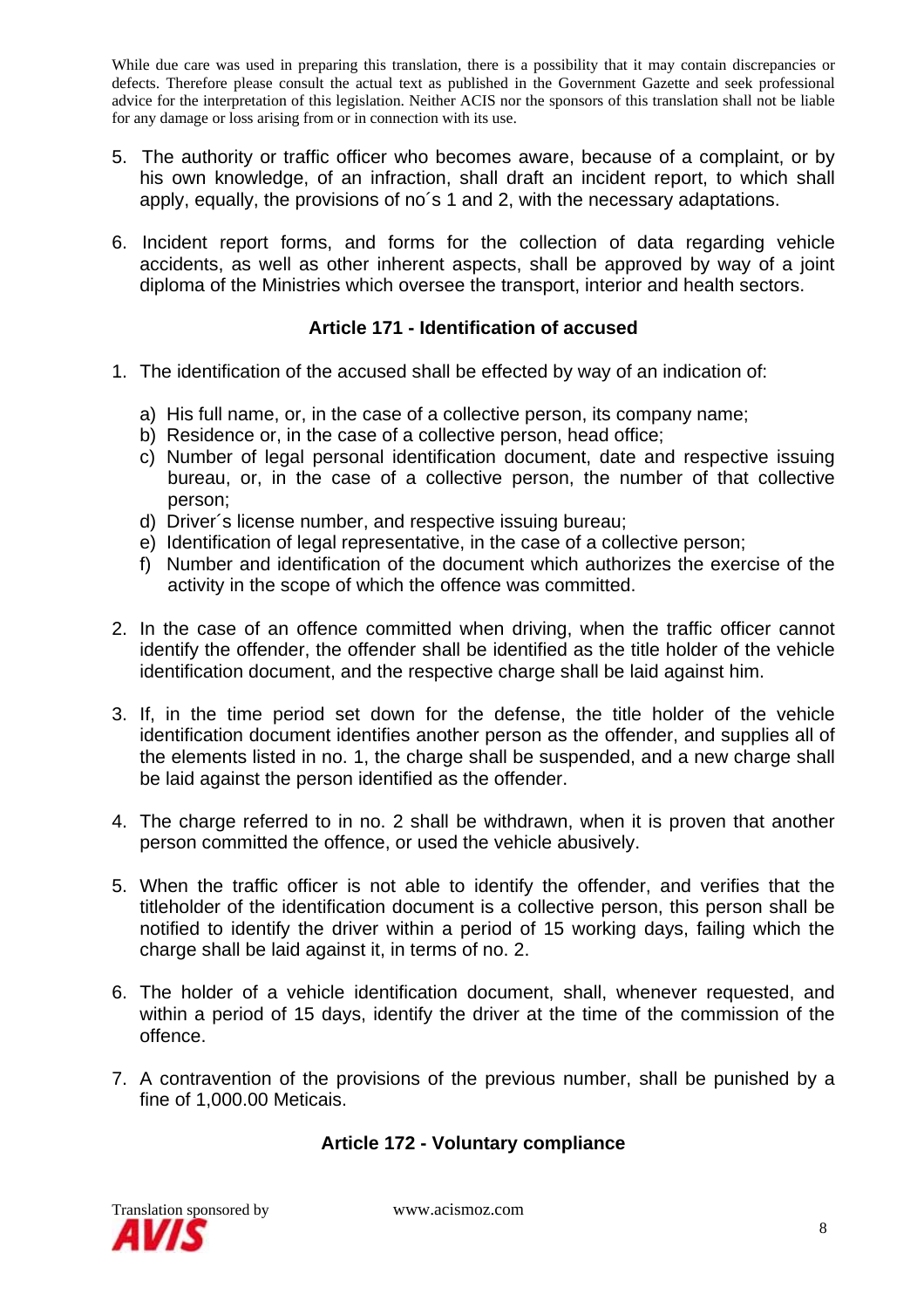- 1. The voluntary payment of a minimum fine, or an appeal, shall be permissible, on the terms and for the purposes set down in the following numbers.
- 2. The option to make a voluntary payment, without increase in costs, must be exercised within a period of 15 working days, counting from the date of notification for this purpose, and the offender may pay the fine at any Provincial Traffic Department of the Police of the Republic of Mozambique, or Provincial Vehicle Delegation.
- 3. Within a period of seven days, counting from the date of issue of the notice of the fine, the entity which drafted the contravention report shall send it to the Vehicle Delegation for the respective area, with information regarding the status of the payment of the fine applied.
- 4. The exemption from costs set out in the previous number shall not relate to costs flowing from medical examinations and toxicological analyses legally set down for the determination of states of being under the influence of alcohol or psychotropic substances, those flowing from vehicle inspections, or those resulting from any evidentiary step requested by the accused.
- 5. At any time during the course of the matter, but always before a decision is taken, the accused may opt to pay a voluntary fine, which, in such a case, shall be calculated without prejudice to costs which may be due.
- 6. The voluntary payment of a fine, in terms of the previous numbers, shall result in the archiving of the matter, except if an accessory sanction is applicable to the offence, in which case its prosecution shall be restricted to the application of such sanction.
- 7. Once the time period referred to in no.2 has expired, the fine may still be paid voluntarily, but will be increased by 20%.
- 8. If, within a period of 15 days, the offender has not paid the fine or appealed, or if an appeal may not be instituted, the report shall be sent by the Provincial Vehicle Delegation to the competent court, for judgment.

## **Article 173 - Offenders with sanctions still to be complied with**

- 1. If, in any act of enforcement, (it is verified that) the driver of title holder of the vehicle identification document has not complied with the pecuniary sanctions which were previously and definitively applied to him, the driver shall immediately make payment.
- 2. If payment is not made immediately, the following shall be done:
	- a) If the sanction is related to the driver, the driver´s license shall be seized;
	- b) If the sanction relates to the owner of the vehicle, the vehicle identification document shall be seized.



Translation sponsored by www.acismoz.com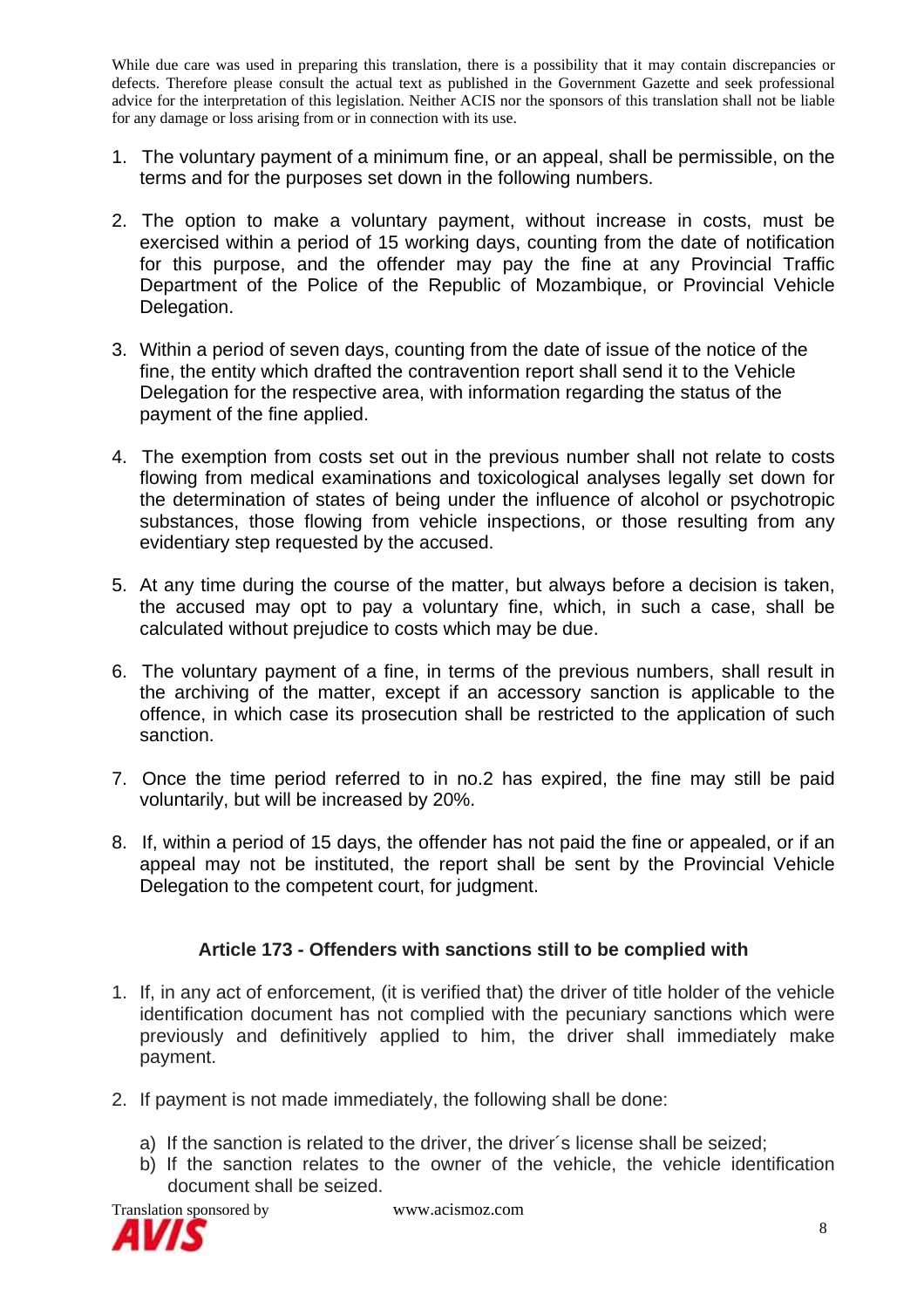- 3. In the cases referred to in the previous number, the seizure of documents shall be provisional, and notes substituting the same shall be issued, valid for 15 days.
- 4. Documents seized in terms of the previous number shall be returned by the fining entity, if the amounts which are due are paid within that time period.
- 5. If payment is not effected in the time period referred to in no. 3, the vehicle shall be seized, and the fining entity shall remit the seized documents to the Provincial Vehicle Delegation for the area where the enforcement action was taken.
- 6. If the accessory sanctions of a temporary prohibition against driving, or of vehicle seizure have not been complied with, the effective seizure of the driver´s license, or of the vehicle, as the case may be, shall take place, so as to ensure compliance with the respective sanction.
- 7. The seized vehicle may be executed against, for payment of due amounts.

## **Article 174 - Communication of offence**

- 1. Following the filing of an incident report, the accused shall be notified of:
	- a) The facts which constitute the offence;
	- b) The legislation infringed, and in terms of which the facts may be penalized;
	- c) Applicable penalties;
	- d) The deadline and place for the presentation of his defense;
	- e) The possibility of the voluntary payment of a minimum administrative fine, and the deadline and manner for the payment thereof, as well as the consequences of non-payment;
	- f) The deadline for the identification of the offender, on the terms and with the effects set out in numbers 3 and 5 of Article 170.
- 2. The accused may, within a period of 15 working days, counting from the notification, present his defense, in writing, along with the testimony of a maximum of three witnesses and other evidence, or he may make a voluntary payment, on the terms and with the effects set out in Article 171.
- 3. The voluntary payment of the administrative fine does not prevent the accused from presenting a defense as regards the severity of the offence and the applicable accessory sanction.

## **Article 175 - Notifications**

1. Notifications may be served:

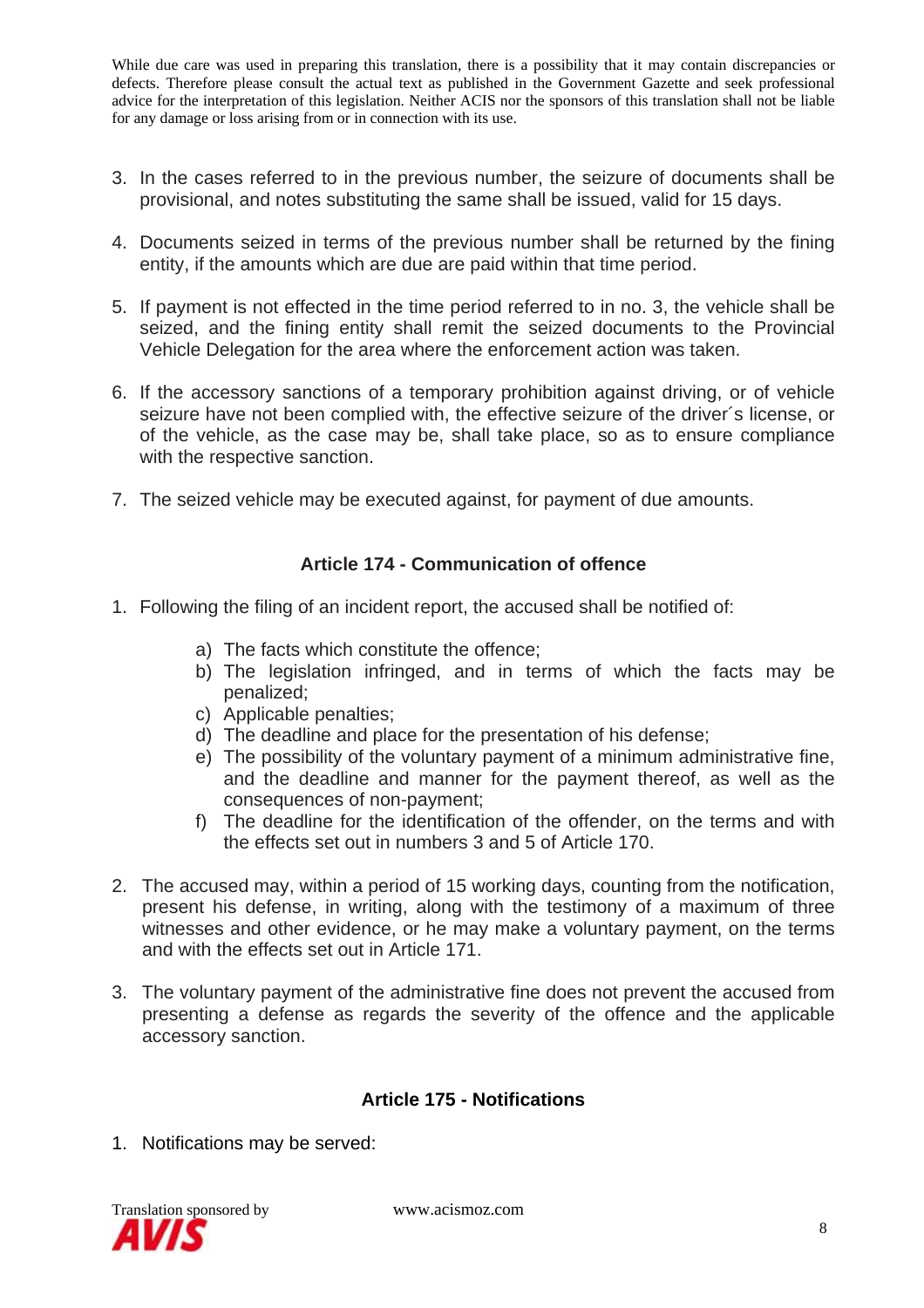- a) By personal contact with the notified person, at the place at which he is located;
- b) By way of registered letter, sent to the domicile or head office of the notified person;
- c) By way of an unregistered letter, sent to the domicile or head office of the notified person.
- 2. Notification by personal contact shall be served, whenever possible, at the time of the drafting of the incident report, and may also be utilized when the notified person was located by the competent entity.
- 3. If it is not possible, at the time of drafting of the incident report, to proceed in terms of the previous number, or if any other act is in question, the notification may be served by way of a registered letter sent to the domicile or head office address of the notified person.
- 4. If, for any reason, the letter referred to in the previous number is returned to the sending entity, the notification shall be resent to the notified person, to his domicile or head office address, by unregistered mail.
- 5. In the case of offences relating to driving, or to the provisions which make the driving of a vehicle on a public roadway conditional, the domicile of the notified party, for the purposes of the provisions of numbers 3 and 4, shall be:
	- a) That contained in the register of driver´s licenses organized by the competent authorities for the issuing thereof, in terms of this diploma;
	- b) That of the holder of the vehicle´s identification document, in the cases set out in line b) of no. 3 of Article 139, and of numbers 2 and 5 of Article 170.
- 6. For the remaining offences, and for the same purposes, the domicile of the notified party shall be considered to be:
	- a) That contained in the register organized by the competent entity for the issuing of an authorization, permit, activity license or credential; or,
	- b) That corresponding to his work place.
- 7. Notification by registered mail shall be deemed to have been served on the date on which the notice of receipt was signed, or on the third working day after that date, when the notice was signed by a person other than the accused;
- 8. In the case of notification by unregistered letter, the official of the competent entity shall make a note on the file, indicating the date on which the letter was sent, and the address to which it was sent, and the notification shall be deemed to have been served on the fifth day following the date so indicated, and this shall be recorded in the notification document.
- 9. When the holder of the vehicle identification document is liable for the offence, the notification may be handed to the driver at the time of the drafting of the incident report.

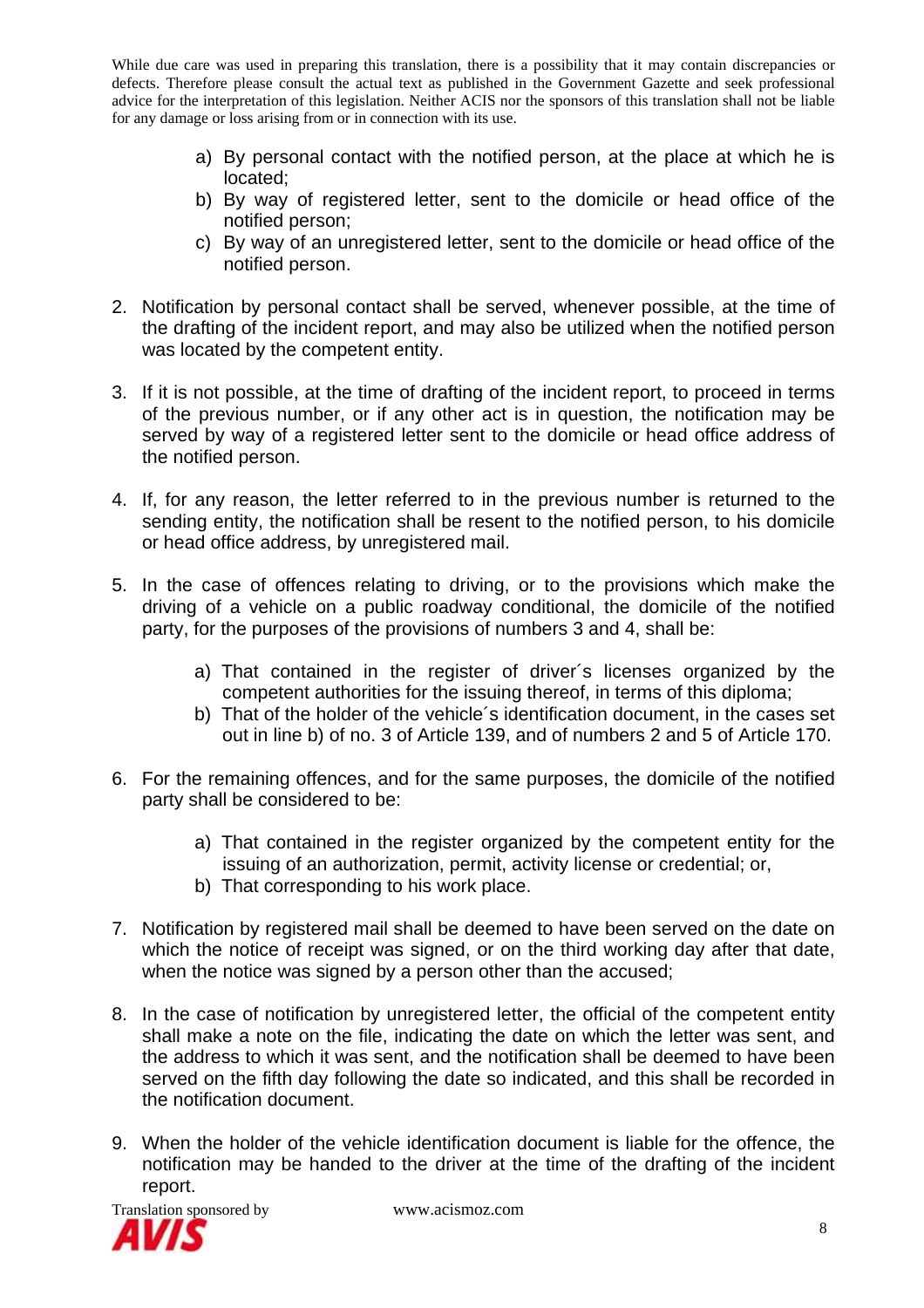10. Whenever the notified person refuses to receive or sign the notification, the agent must record his refusal, and he shall be deemed to have been notified.

## **Article 176 - Witnesses**

- 1. Witnesses, experts or technical consultants appointed by the accused, in his defense, shall be presented by him at the date, time and place indicated by the charging authority.
- 2. Experts of official establishments, laboratories or bureaus are exempted from the provisions of the previous number, as are traffic officers, even when called by the accused, and shall be summoned by the administrative authority.

# **Article 177 - Postponement of the hearing of witnesses**

- 1. The hearing of witnesses, experts or technical consultants may only be postponed once, if their failure to appear at the first appointment is considered to be justified.
- 2. An absence based on a fact which is not imputable to the absent party, and which prevents him from appearing at the procedural hearing, shall be considered to be justified.
- 3. The impossibility of appearance shall be communicated 5 days in advance, if it is foreseeable, and by the third day following the date set down for the performance of the act, if not foreseeable, and the communication shall contain an indication of the respective motive and probable duration of the impediment, failing which the absence may be considered to be unjustified.
- 4. Proof of the impossibility of appearance shall be presented along with the communication referred to in the previous number.

## **Article 178 - Absence of the accused**

The failure of the accused to appear at the inquiry of which he had been informed, shall not prevent the continuance of the proceedings, except if his absence is deemed to be justified in terms of the previous Article, in which case the regime set down therein shall be applicable.

#### **Article 179- Precautionary measures**

Precautionary measures may be imposed, on the terms set out in each legal diploma, when this is necessary for the investigation of the matter, or for the maintenance of road safety, and also when the accused exercises authorized professional activities, in terms of an authorization, or licensed by the National Vehicle Institute (INAV), and has committed an offence in the exercise of these activities.

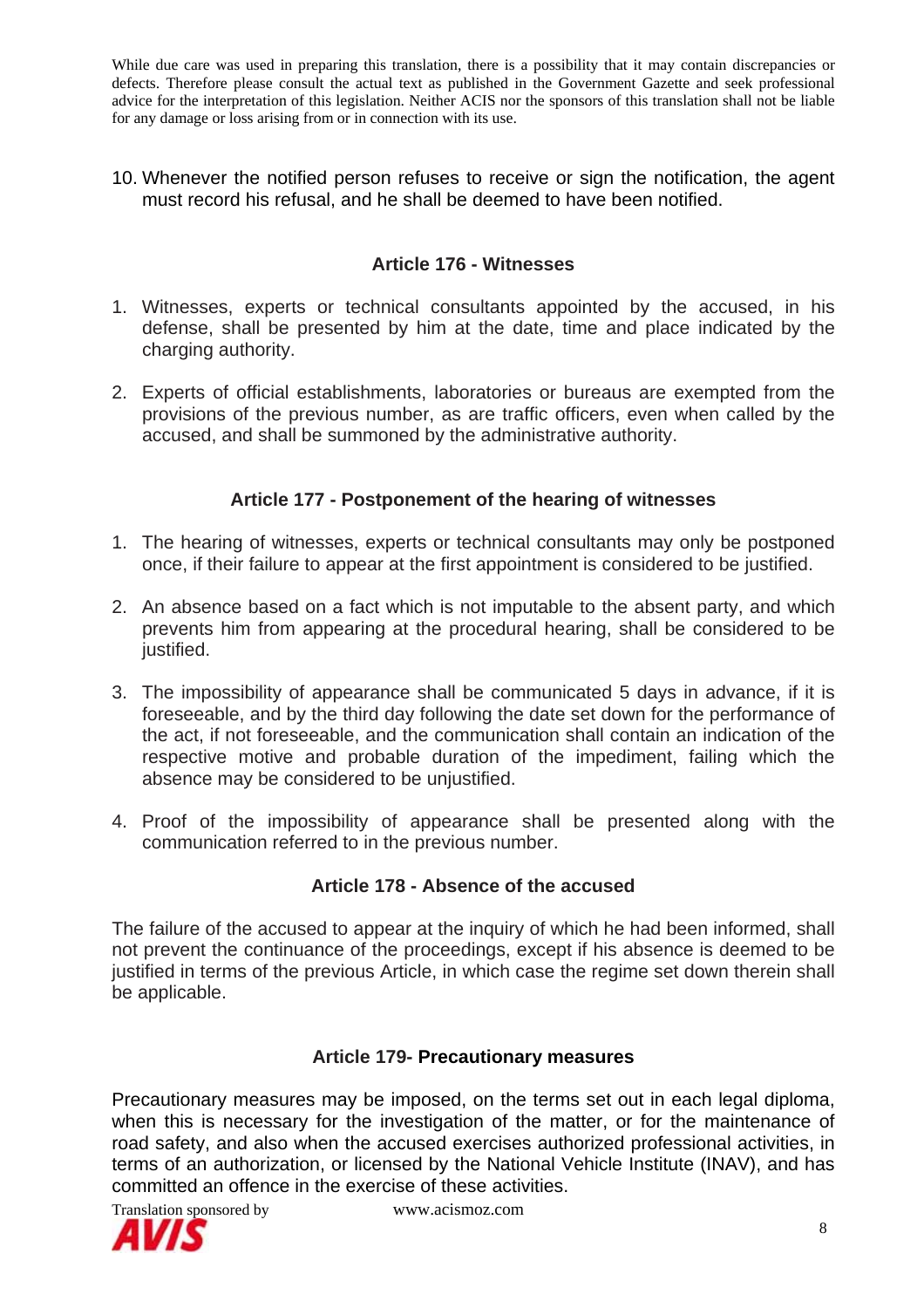# **CHAPTER II - Decision**

# **Article 180 - Sentencing decision**

- 1. A decision issuing a fine, or accessory sanction, must contain:
	- a) The identification of the offender;
	- b) A summarized description of the facts, evidence, and circumstances relevant to the decision;
	- c) An indication of the norms which have been violated;
	- d) The fine, and the accessory sanction;
	- e) The decision as regards costs.
- 2. The decision must also state that:
	- a) The sentence will become definitive and executable, if a judicial appeal is not submitted, in writing, with allegations and conclusions, within a period of 15 working days after becoming aware thereof, (and also) to the administrative authority which issued the fine;
	- b) In the case of judicial appeal, the court may take a decision at a hearing, or, if the accused and the Public Ministry do not oppose it, merely by making an order.
- 3. The decision must also contain an order to pay the fine and costs within a maximum period of 15 working days after the decision becomes definitive.
- 4. If the accused does not exercise his right to a defense, the motivations referred to in line b) of no. 1 may be made by simple reference to the police report.

## **Article 181 - Compliance with decision**

- 1. The fine and costs shall be paid within a period of 15 working days, counting from the date on which the decision became definitive, and payment shall be made in the manners prescribed in regulations.
- 2. If an accessory sanction has been applied, compliance therewith shall commence within the period set out in the previous number, in the following manner:
	- a) In the case of an effective prohibition against driving, by the delivery of the driver´s license to the competent authority;
	- b) In the case of the seizure of the vehicle, by its effective delivery, as well as of its identification document and the property registration document, at the place indicated in the decision, or only by the delivery of the said documents, when the holder of the identification document was nominated as its trust depository;
	- c) In the case of another accessory sanction, by acting in accordance with the terms indicated in the sentencing decision.

## **Article 182 - Competency of the administrative entity, following decision**



Translation sponsored by www.acismoz.com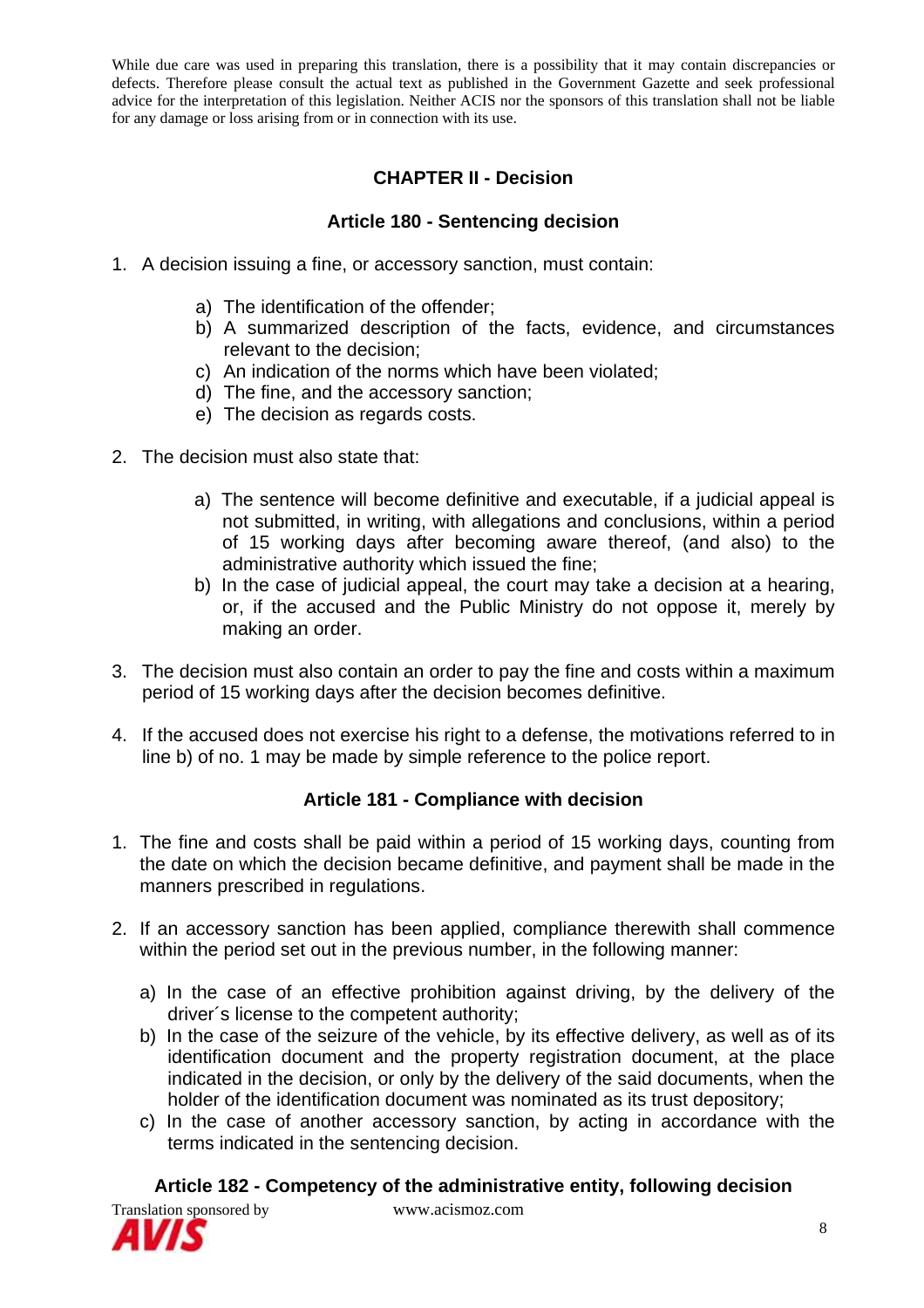The discretionary authority of the administrative entity is extinguished on the taking of a decision, except:

- a) When an appeal against a sentencing judgment is presented, in which case the administrative entity may revoke the judgment until the relevant reports are sent to the Public Ministry;
- b) When an application is presented which does not dispute the merits of the decision but is restricted to requesting the suspension of the execution of the accessory sanction applied, in which case the administrative entity may alter the manner in which that sanction must be complied with.

#### **Article 183 - Payment of fine in instalments**

- 1. Whenever the minimum amount of an applicable fine exceeds 10.000,00 Mt, the administrative authority may, on application by the accused, authorize its payment in monthly instalments of not less than 1.000,00 Mt, over a maximum period of 12 months.
- 2. The payment of the fine in instalments may be requested up until the remission of the matter to the court, for execution.
- 3. A failure to pay any instalment, implies the immediate falling due of the remaining installments.

# **CHAPTER III - Appeal**

#### **Article 184 - Appeals**

Administrative decisions may be appealed against, to a competent court, in terms of general law.

#### **Article 185 - Effects of appeal**

A judicial appeal against a decision to repeal a driver´s license has suspensive effect.

## **CHAPTER IV - Final Provisions**

#### **Article 186 - Prescription of proceedings**

Proceedings for road traffic offences are extinguished, by reason of prescription, as soon as one year has passed since the commission of the offence.

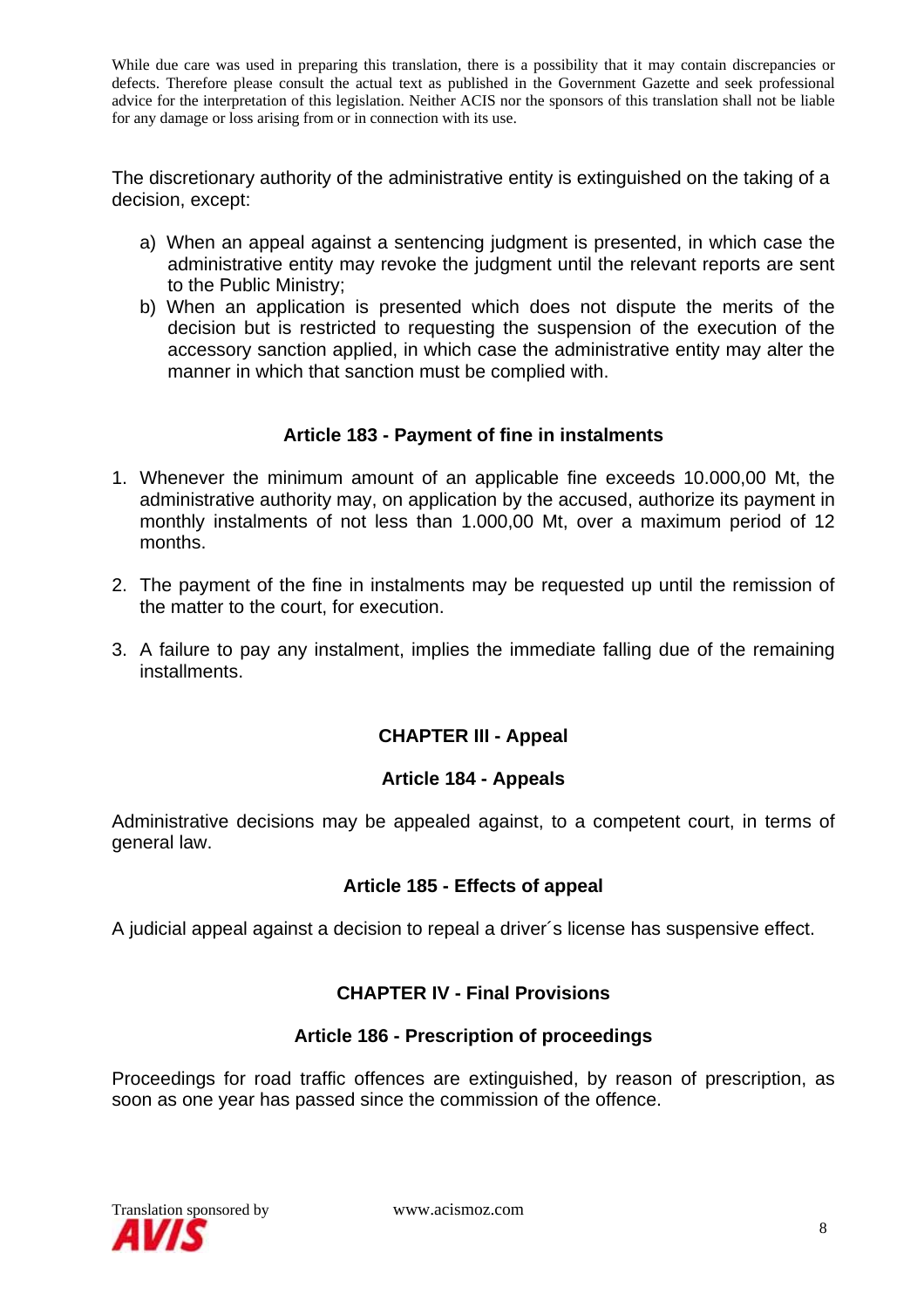## **ANNEXURE 1 - Glossary**

- a) **ANE** the National Roads Administration (ANE) (*Administração Nacional de Estradas*);
- b) **Freeway** public roadway intended for rapid transport, with physical separation of carriageways, having neither level intersections, nor access to properties located on its sides, with conditional accesses, and signposted as such;
- c) **Shoulder** surface of a public roadway not especially intended for the transport of vehicles, and which is located on the side of the carriageway;
- d) **Rural roadway** Public roadway especially intended for local transport in rural areas;
- e) **Driver´s license** document which qualifies its holder to drive vehicles falling in the categories or subcategories indicated thereon;
- f) **Convoy** a train of vehicles which performs one determined transport;
- g) **CNV** National Vehicle Council (*Conselho Nacional de Viação)*
- h) **Intersection** place of the intersection of public roadways at the same level;
- i) **Centre line of a carriageway** longitudinal line, built up or not, which divides a carriageway into two parts, one for each traffic direction;
- j) **Fourway crossing** place at which there is a junction or bifurcation of public roadways;
- k) **Parking**  immobilization of a vehicle which does not constitute stopping, and which is not motivated by the circumstances of circulation;
- l) **Road** overland communication route, especially intended for the movement of vehicles;
- m) **Carriageway** the part of a public roadway especially intended for the movement of vehicles;
- n) **Change of direction of travel** maneuver by way a driver places his vehicle in a direction opposite to that in which he has been travelling. .
- o) **INAV** National Vehicle Institute (INAV) (*Instituto Nacional de Viação)*
- p) **Town** an area with buildings, the limits of which are duly signposted;

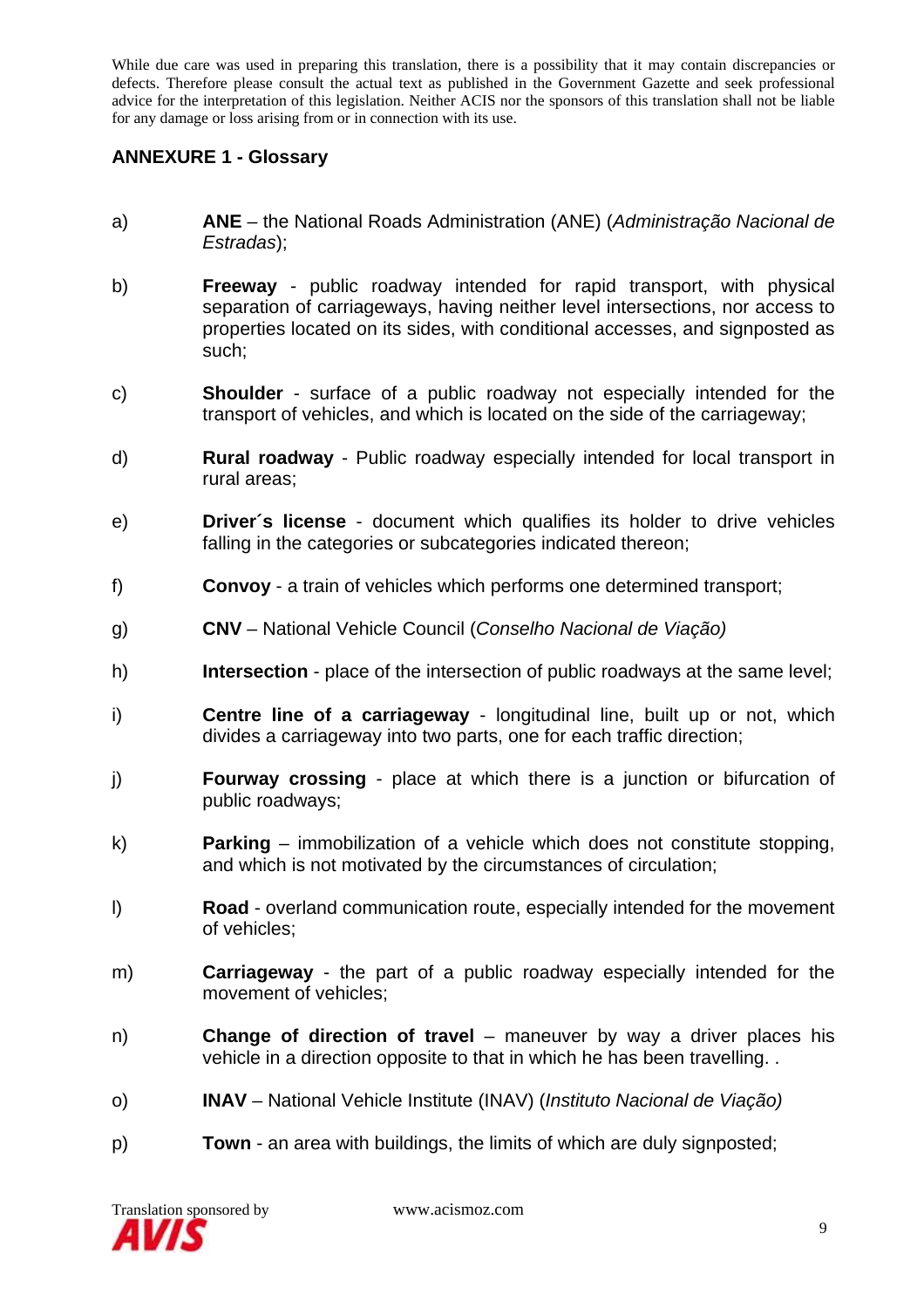- q) **Seating** the number of passengers which a vehicle may transport, including the driver;
- r) **Temporary Registration** identification number allocated to vehicles in terms of a customs exemption regime.
- s) **Fine** pecuniary sanction intended to punish the commission of a contravention of the Road Traffic Code;
- t) **Stopping** immobilization of a vehicle for a the time strictly necessary for the entry and exist of passengers, or for brief loading and offloading operations, provided that the driver is ready to recommence his travel, and does so, whenever he is hindering the passage of other vehicles.
- u) **Parking lot** area exclusively intended for the parking of vehicles;
- v) **Level crossing** place of intersection, on the same level, of a public or equivalent road with railway lines or tracks;
- w) **Sidewalk** area on the side of a carriageway, exclusively intended for the transport of pedestrians;
- x) **Gross weight** the total of the tare weight and the weight which the vehicle may transport;
- y) **Platform** part of the road located between the internal edges of the road´s lateral gutters;
- z) **Special roadway** Public roadway or lane especially intended, in accordance with signposting, for the transport of pedestrians, animals or certain types of vehicles;
- aa) **PT** traffic police (PT) (*policia de trânsito)*
- bb) **Traffic circle** plaza formed by an Intersection or fourway crossing, around which transport proceeds in a circular motion, and signposted as such;
- cc) **Street** overland communication route, intended for traffic within an urban area;
- dd) **SADC** Southern African Development Community;
- ee) **Direction of travel** position of movement taken by a vehicle, on a public road;
- ff) **Public service** activity of providing transport to third parties, for remuneration;

gg) **Tare weight** - the weight of an empty vehicle;



Translation sponsored by www.acismoz.com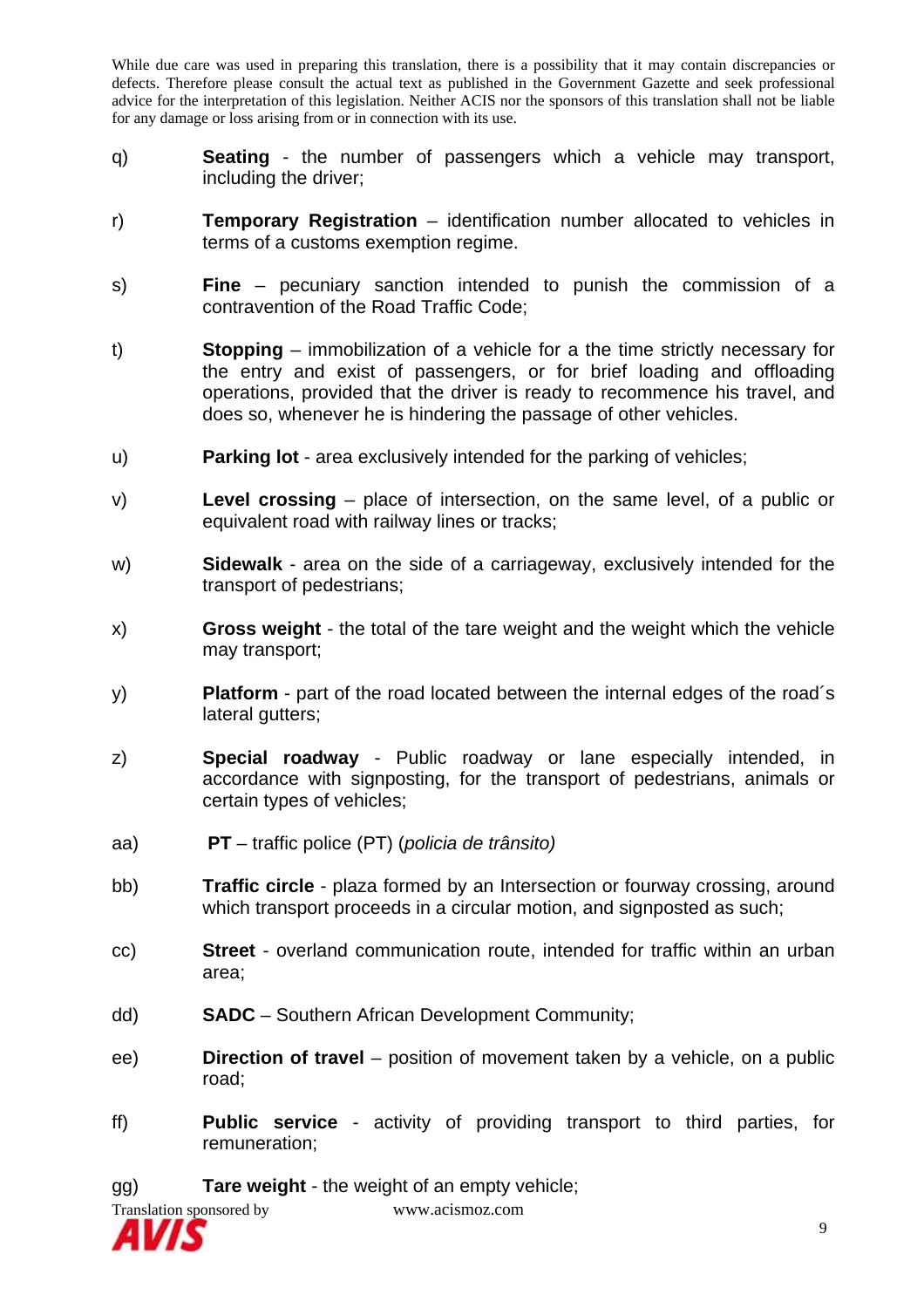- hh) **Tractor** automated vehicle exclusively constructed for the provision of traction force, without carrying payload;
- ii) **Agricultural tractor** automated vehicle utilized exclusively for agricultural purposes;
- jj) **Traffic** movement and immobilization of vehicles, persons and animals on road communication routes;
- kk) **Articulated vehicle** vehicle consisting of a tractor and a semi-trailer;
- ll) **Public roadway** overland communication route intended for public transport;
- mm) **Speed** Distance travelled in a unit of time;
- nn) **Road equivalent to a public roadway** privately owned overland communication route, open to public traffic.
- oo) **Lane** longitudinal area of the carriageway, intended for the circulation of a single line of vehicles;
- pp) **Acceleration lane** Lane resulting from the widening of the carriageway and intended to allow vehicles entering a public roadway to acquire the speed necessary to allow them to be incorporated into the principal flow of traffic;
- qq) **Deceleration lane** Lane resulting from the widening of the carriageway and intended to allow vehicles which will exit a public roadway, to decrease speed when already outside of the principal flow of traffic.
- rr) **Road for rapid travel** road equivalent to a freeway;
- ss) **Road reserved for automobiles and motorcycles** roads equivalent to freeways.